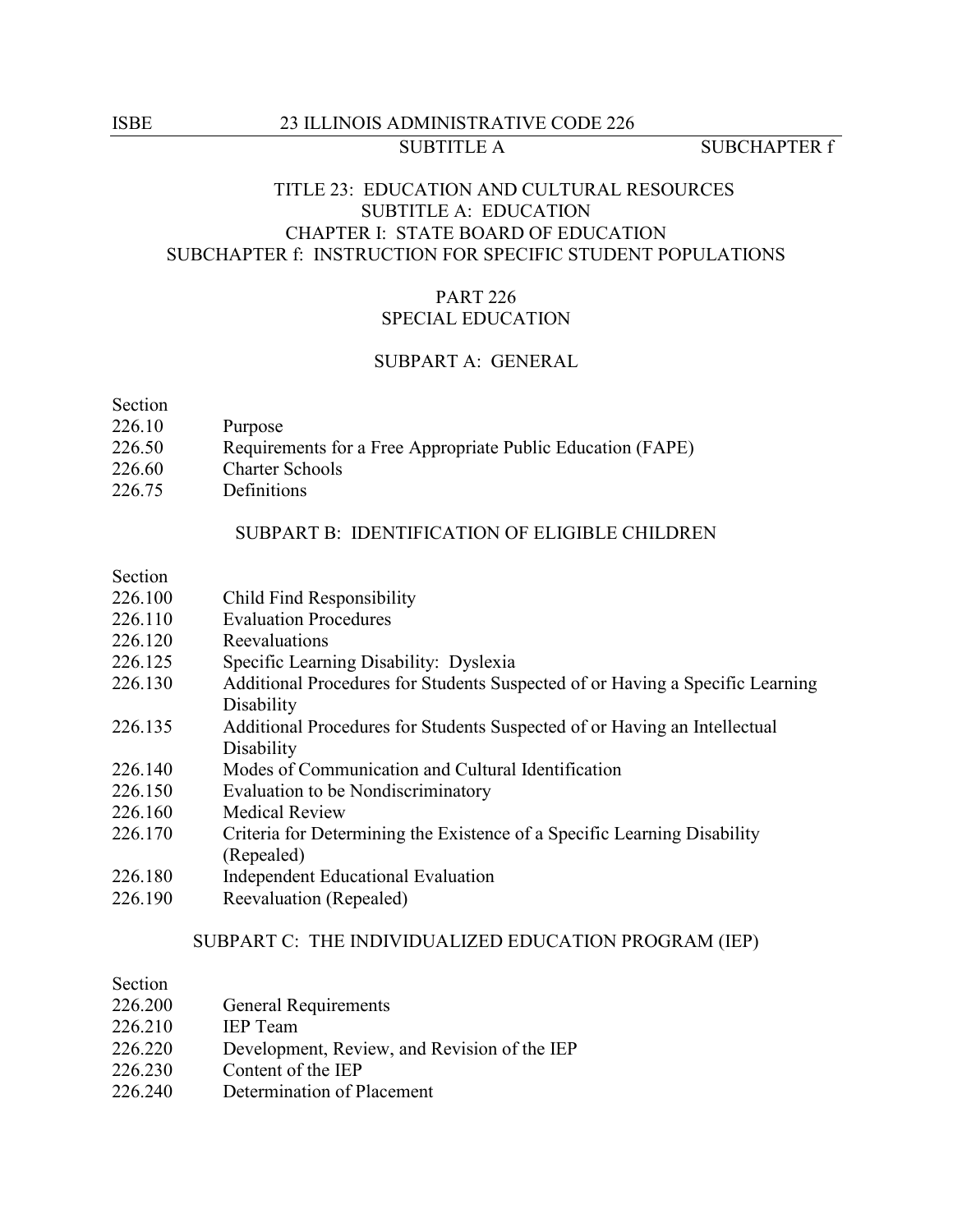# ISBE 23 ILLINOIS ADMINISTRATIVE CODE 226 SUBTITLE A SUBCHAPTER f

226.250 Child Aged Three Through Five

226.260 Child Reaching Age Three

# SUBPART D: PLACEMENT

| Section |                                                                               |
|---------|-------------------------------------------------------------------------------|
| 226.300 | Continuum of Alternative Placement Options                                    |
| 226.310 | <b>Related Services</b>                                                       |
| 226.320 | Service to Students Living in Residential Care Facilities                     |
| 226.330 | Placement by School District in State-Operated or Nonpublic Special Education |
|         | Facilities                                                                    |
| 226.335 | Nonpublic Special Education Placement of Public School Students During a      |
|         | <b>Gubernatorial Disaster Proclamation</b>                                    |
| 226.340 | Nonpublic Placements by Parents Where FAPE is at Issue                        |
| 226.350 | Service to Parentally-Placed Private School Students                          |
| 226.360 | Placement by School Districts in Remote Educational Programs                  |

## SUBPART E: DISCIPLINE

| Section |                                                                               |
|---------|-------------------------------------------------------------------------------|
| 226.400 | Disciplinary Actions                                                          |
| 226.410 | Manifestation Determination Review (Repealed)                                 |
| 226.420 | Appeals (Repealed)                                                            |
| 226.430 | Protection for Children Not Yet Eligible for Special Education (Repealed)     |
| 226.440 | Referral to and Action by Law Enforcement and Judicial Authorities (Repealed) |
|         |                                                                               |

# SUBPART F: PROCEDURAL SAFEGUARDS

# Section

- 226.500 Language of Notifications
- 226.510 Notification of Parents' Rights
- 226.520 Notification of District's Proposal
- 226.530 Parents' Participation
- 226.540 Consent
- 226.550 Surrogate Parents
- 226.560 Mediation
- 226.570 State Complaint Procedures

# SUBPART G: DUE PROCESS

| Section |                                       |
|---------|---------------------------------------|
| 226.600 | Calculation of Timelines              |
| 226.605 | Request for Hearing; Basis (Repealed) |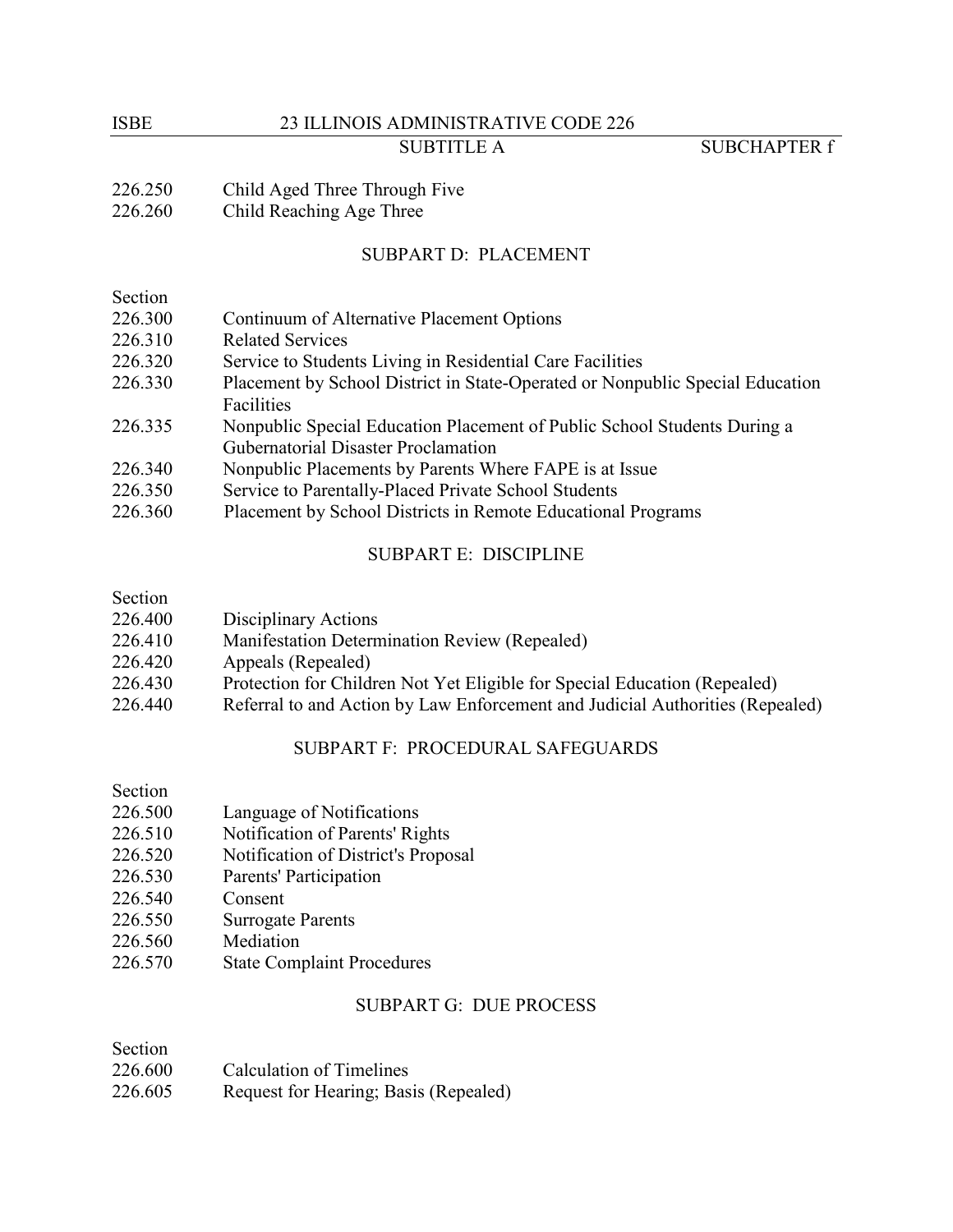#### ISBE 23 ILLINOIS ADMINISTRATIVE CODE 226

SUBTITLE A SUBCHAPTER f

- 226.610 Information to Parents Concerning Right to Hearing
- 226.615 Procedure for Request
- 226.620 Denial of Hearing Request (Repealed)
- 226.625 Rights of the Parties Related to Hearings
- 226.630 Qualifications, Training, and Service of Impartial Due Process Hearing Officers
- 226.635 Appointment, Recusal, and Substitution of Impartial Due Process Hearing **Officers**
- 226.640 Scheduling the Hearing and Pre-Hearing Conference
- 226.645 Conducting the Pre-Hearing Conference
- 226.650 Child's Status During Due Process Hearing (Repealed)
- 226.655 Expedited Due Process Hearing
- 226.660 Powers and Duties of Hearing Officer
- 226.665 Record of Proceedings
- 226.670 Decision of Hearing Officer; Clarification
- 226.675 Monitoring and Enforcement of Decisions; Notice of Ineligibility for Funding
- 226.680 Reporting of Decisions (Repealed)
- 226.690 Transfer of Parental Rights

# SUBPART H: ADMINISTRATIVE REQUIREMENTS

| Section |                                                                        |
|---------|------------------------------------------------------------------------|
| 226.700 | General                                                                |
| 226.710 | Policies and Procedures                                                |
| 226.720 | <b>Facilities and Classes</b>                                          |
| 226.730 | Class Size for 2009-10 and Beyond                                      |
| 226.731 | Class Size Provisions for 2007-08 and 2008-09 (Repealed)               |
| 226.735 | Work Load for Special Educators                                        |
| 226.740 | Records; Confidentiality                                               |
| 226.750 | <b>Additional Services</b>                                             |
| 226.760 | <b>Evaluation of Special Education</b>                                 |
| 226.770 | <b>Fiscal Provisions</b>                                               |
| 226.780 | Procedures for Withdrawal Hearings before the Regional Board of School |
|         | Trustees                                                               |

### SUBPART I: PERSONNEL

# Section

- 226.800 Personnel Required to be Qualified
- 226.810 Early Childhood Special Education
- 226.820 Authorization for Assignment
- 226.830 List of Independent Evaluators
- 226.840 **Qualifications of Evaluators**
- 226.850 List of Qualified Workers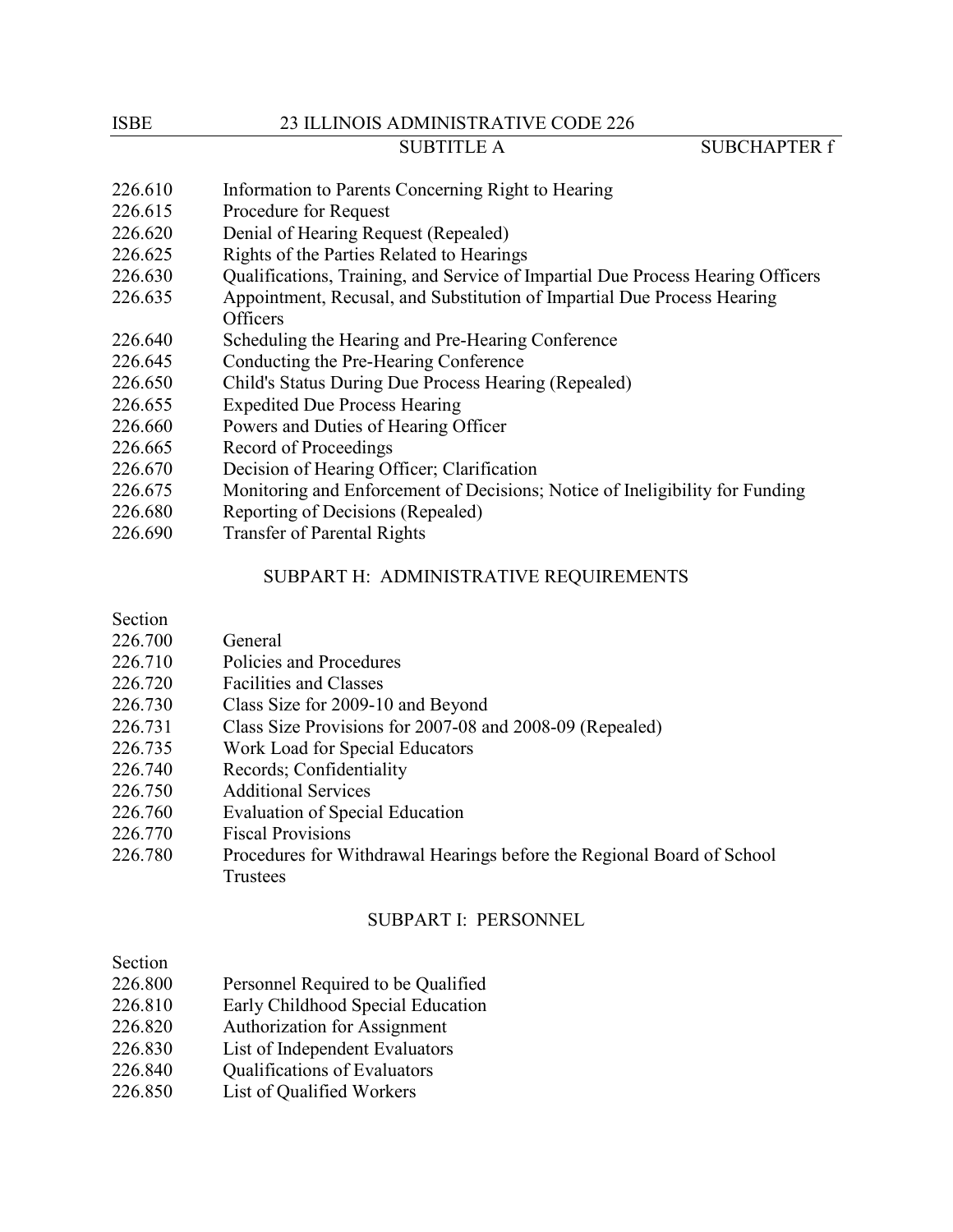ISBE 23 ILLINOIS ADMINISTRATIVE CODE 226

226.860 List of Other Employees Qualifying for Reimbursement

AUTHORITY: Implementing Article 14 and authorized by Section 2-3.6 of the School Code [105 ILCS 5].

SOURCE: Adopted August 12, 1976; rules repealed and new emergency rules adopted at 2 Ill. Reg. 37, p. 29, effective September 1, 1978, for a maximum of 150 days; rules repealed and new rules adopted at 3 Ill. Reg. 5, p. 932, effective February 1, 1979; emergency amendment at 4 Ill. Reg. 38, p. 328, effective September 15, 1980, for a maximum of 150 days; amended at 5 Ill. Reg. 8021, effective July 22, 1981; amended at 6 Ill. Reg. 558, effective December 23, 1981; emergency amendment at 7 Ill. Reg. 6511, effective May 6, 1983, for a maximum of 150 days; emergency amendment at 7 Ill. Reg. 8949, effective July 15, 1983, for a maximum of 150 days; codified at 8 Ill. Reg. 6669; amended at 8 Ill. Reg. 7617, effective May 17, 1984; emergency amendment at 10 Ill. Reg. 3292, effective January 27, 1986, for a maximum of 150 days; emergency expired June 24, 1986; amended at 10 Ill. Reg. 18743, effective October 22, 1986; amended at 10 Ill. Reg. 19411, effective October 31, 1986; amended at 13 Ill. Reg. 15388, effective September 14, 1989; emergency amendment at 14 Ill. Reg. 11364, effective June 26, 1990, for a maximum of 150 days; emergency expired November 23, 1990; amended at 15 Ill. Reg. 40, effective December 24, 1990; amended at 16 Ill. Reg. 12868, effective August 10, 1992; emergency amendment at 17 Ill. Reg. 13622, effective August 3, 1993, for a maximum of 150 days; emergency expired December 31, 1993; amended at 18 Ill. Reg. 1930, effective January 24, 1994; amended at 18 Ill. Reg. 4685, effective March 11, 1994; amended at 18 Ill. Reg. 16318, effective October 25, 1994; amended at 19 Ill. Reg. 7207, effective May 10, 1995; amended at 20 Ill. Reg. 10908, effective August 5, 1996; amended at 21 Ill. Reg. 7655, effective July 1, 1997; Part repealed, new Part adopted at 24 Ill. Reg. 13884, effective August 25, 2000; amended at 27 Ill. Reg. 8126, effective April 28, 2003; amended at 31 Ill. Reg. 9915, effective June 28, 2007; amended at 32 Ill. Reg. 4828, effective March 21, 2008; amended at 34 Ill. Reg. 17433, effective October 28, 2010; amended at 35 Ill. Reg. 8836, effective May 26, 2011; peremptory amendment, pursuant to PA 97-461, at 35 Ill. Reg. 14836, effective August 22, 2011; amended at 36 Ill. Reg. 12648, effective July 18, 2012; amended at 36 Ill. Reg. 12870, effective July 24, 2012; amended at 37 Ill. Reg. 16788, effective October 2, 2013; amended at 40 Ill. Reg. 2220, effective January 13, 2016; emergency amendment at 44 Ill. Reg. 5917, effective March 25, 2020, for a maximum of 150 days; emergency amendment to emergency rule at 44 Ill. Reg. 6675, effective April 9, 2020, for the remainder of the 150 days; emergency rule effective March 25, 2020, as amended April 9, 2020, expired August 21, 2020; amended at 44 Ill. Reg. 14792, effective August 27, 2020; amended at 45 Ill. Reg. 1671, effective January 22, 2021; amended at 45 Ill. Reg. 3377, effective March 2, 2021; emergency amendment at 45 Ill. Reg. 11355, effective August 26, 2021, for a maximum of 150 days; emergency expired January 22, 2022; emergency amendment at 46 Ill. Reg. 3005, effective February 4, 2022, for a maximum of 150 days; amended at 46 Ill. Reg. 6453, effective April 11, 2022.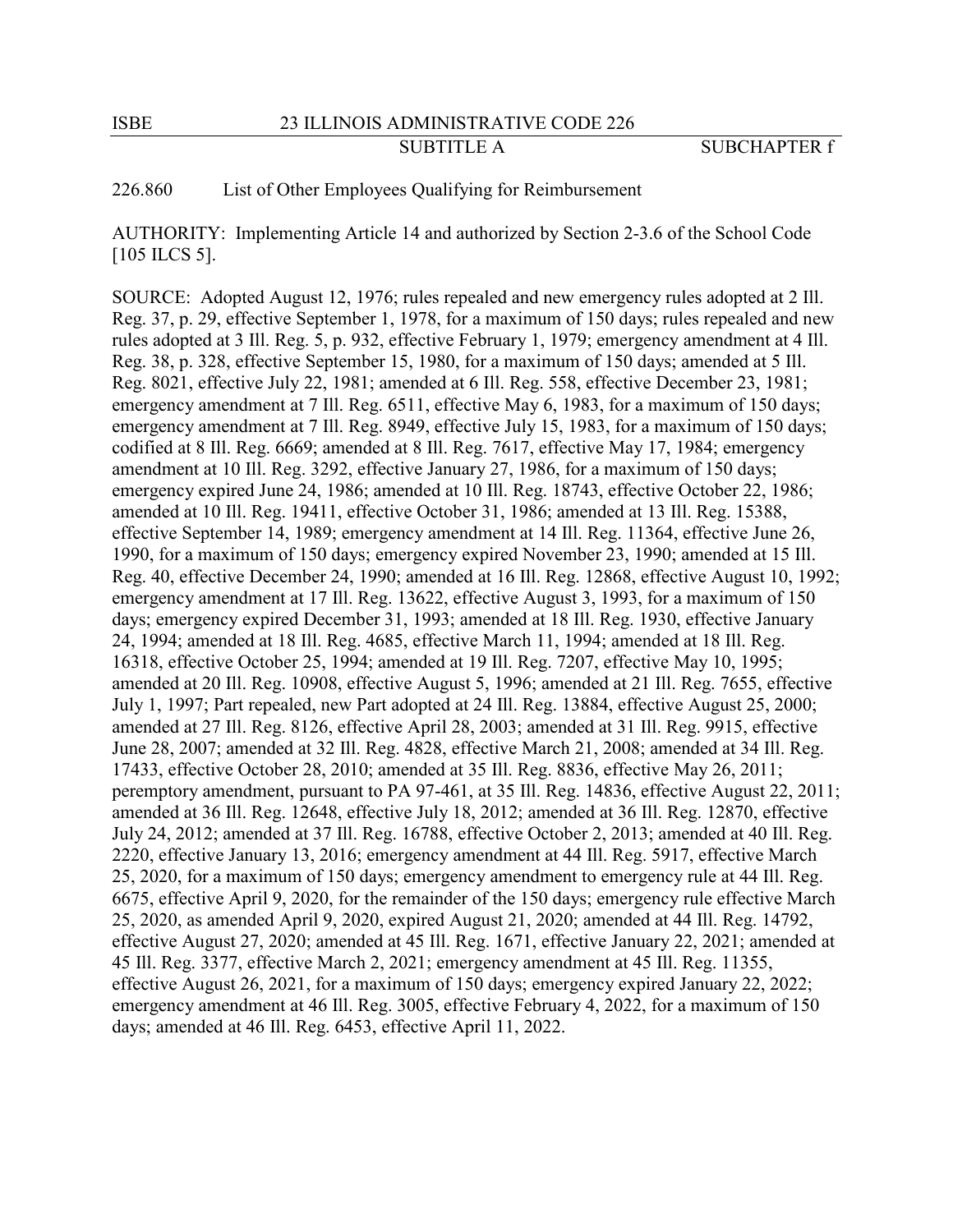# SUBPART A: GENERAL

#### **Section 226.10 Purpose**

This Part establishes the requirements for the treatment of children and the provision of special education and related services pursuant to the Individuals with Disabilities Education Improvement Act (also referred to as "IDEA") (20 USC 1400 et seq.), its implementing regulations (34 CFR 300, as amended by 71 Fed. Reg. 46540 (August 14, 2006) and 73 Fed. Reg. 73027 (December 1, 2008), no later amendments or editions included)), and Article 14 of the School Code [105 ILCS 5/Art. 14]. This Part also distinguishes between requirements derived from federal authority and those imposed additionally pursuant to Article 14 of the School Code or the authority of the State Board of Education. The requirements of IDEA, its implementing regulations, and this Part shall apply in every instance when a child is or may be eligible for special education and related services.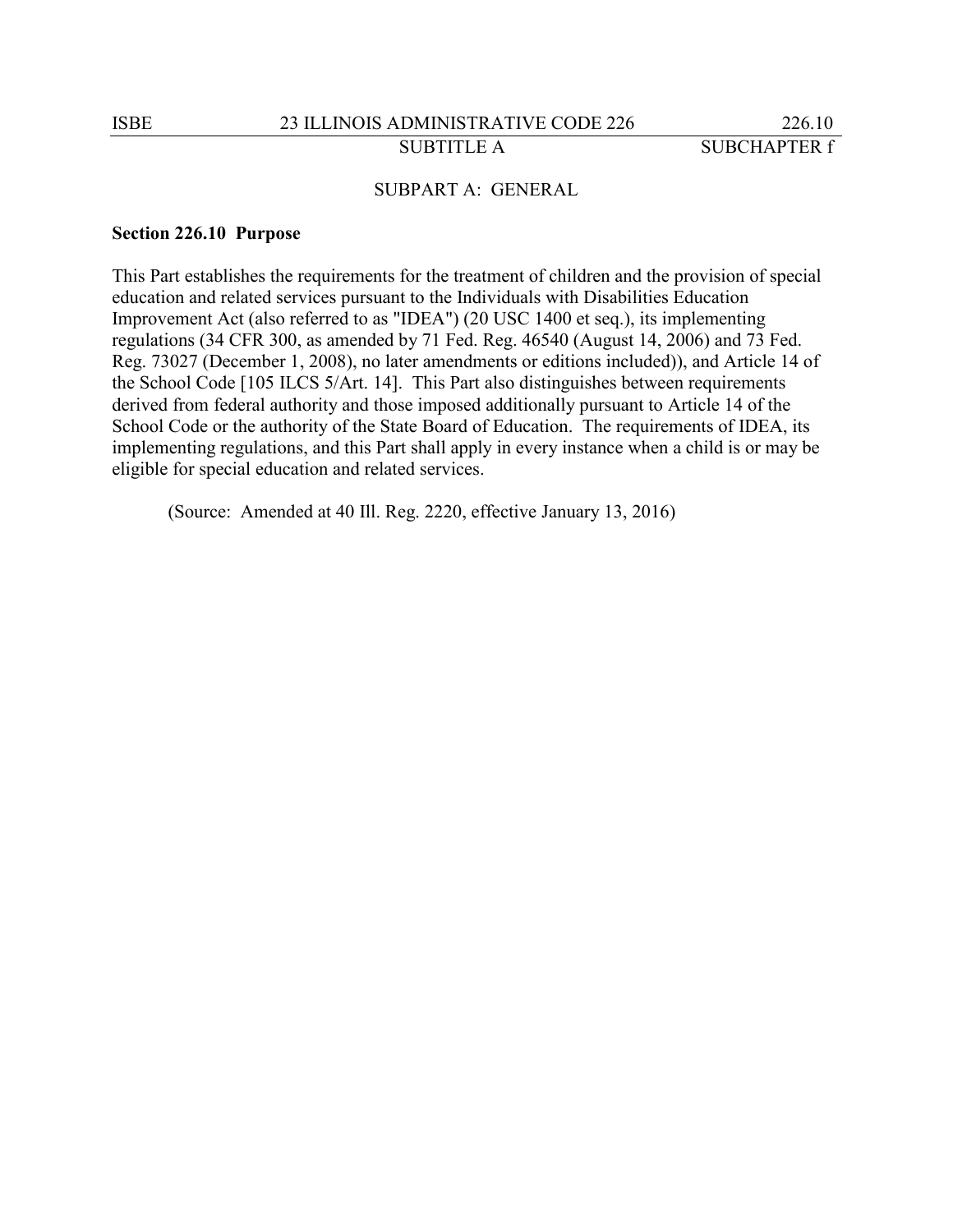# **Section 226.50 Requirements for a Free Appropriate Public Education (FAPE)**

A "free appropriate public education ("FAPE")" as defined at 34 CFR 300.17, must be made available by school districts to children with disabilities in accordance with 34 CFR 300.101 through 300.103, unless otherwise specified in this Section.

- a) Transfer Students Provision of FAPE to students who transfer into a local school district shall be made in accordance with the requirements of 20 U.S.C. 1414(d)(2)(C). The additional requirements of this subsection (a) shall also apply.
	- 1) In the case of an eligible student transferring into a district from another district within Illinois, when the new district obtains a copy of the student's IEP before or at the time the child is presented for enrollment:
		- A) The district may adopt the IEP of the former local school district without an IEP meeting if:
			- i) the parents indicate, either orally or in writing, satisfaction with the current IEP; and
			- ii) the new district determines that the current IEP is appropriate and can be implemented as written.
		- B) If the district does not adopt the former IEP and seeks to develop a new IEP for the child, within ten days after the date of the child's enrollment the district must provide written notice to the parent, including the proposed date of the IEP meeting, in conformance with Section 226.530. While the new IEP is under development, the district shall implement services comparable to those described in the IEP from the former district.
	- 2) If the new school district does not receive a copy of the child's current IEP or a verbal or written confirmation of the requirements of that IEP from the previous school district when the child is presented for enrollment, the child shall be enrolled and served in the setting that the receiving district believes will meet the child's needs until a copy of the current IEP is obtained or a new IEP is developed by the school district.
		- A) In no case shall a child be allowed to remain without services during this interim.
		- B) The new district shall request the student's records from the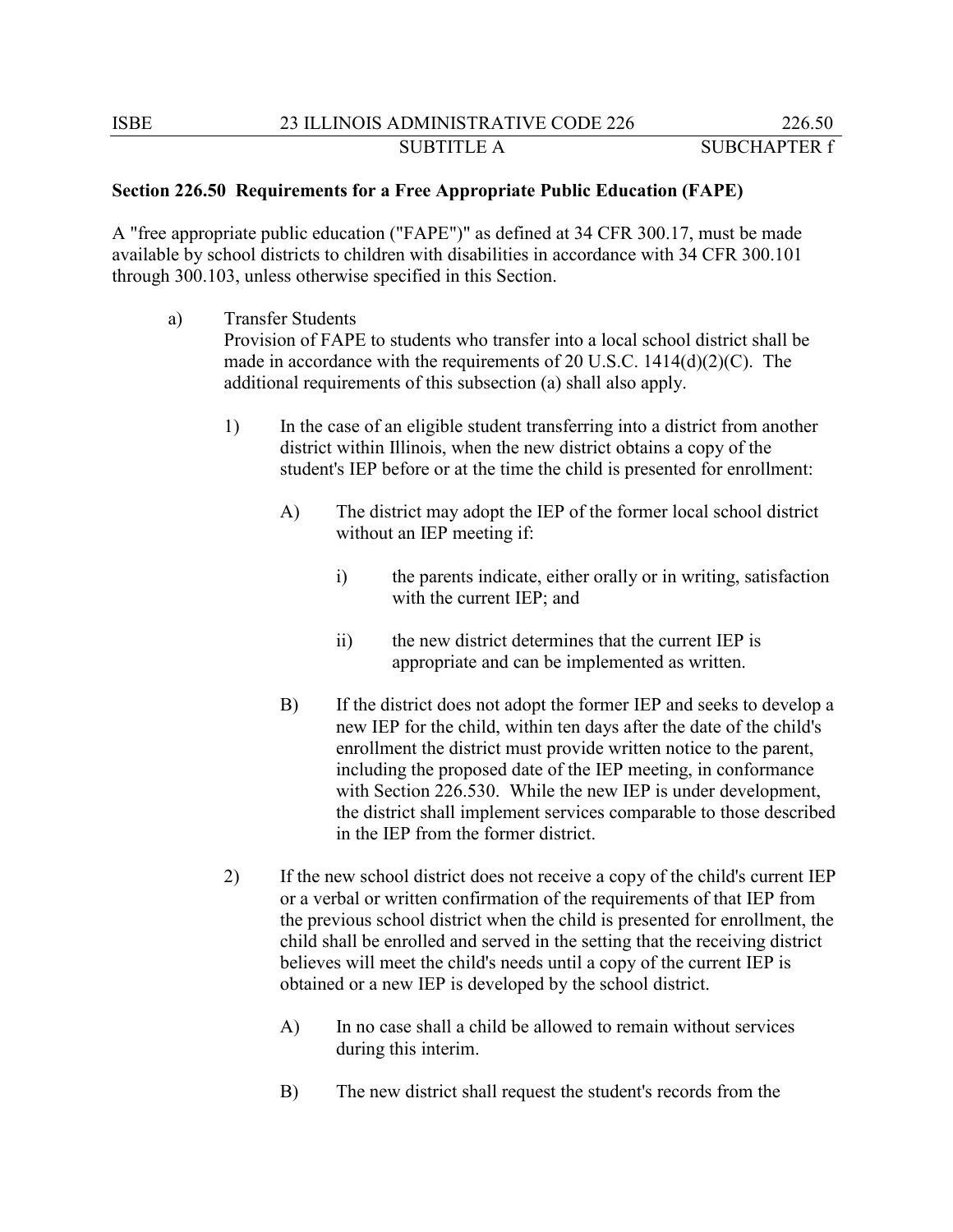sending district or school by the end of the next business day after the date of enrollment.

- C) No later than ten days after expiration of the time allotted under Section 2-3.13a of the School Code [105 ILCS 5/2-3.13a] for the sending district or school to forward the child's records, the new district shall provide written notice to the parent of an IEP meeting for the purpose of developing a new IEP, unless the sending district's or school's IEP arrives before this time elapses, the student has transferred from a district within Illinois, and the new district adopts the previously held IEP.
- b) Jurisdictional Disputes Each school district is responsible for ensuring that no eligible child for whom services are sought is denied FAPE due to jurisdictional disputes among Illinois agencies. Provision of FAPE to such a student shall not preclude a district from seeking repayment for costs incurred from any other school district or entity that is determined responsible for such costs.
- c) Eligibility; Graduation or Completion of Program
	- 1) An eligible student who requires continued public school educational experience to facilitate that student's integration into society shall be eligible for such services through age 21. If the eligible student reaches the age of 22 during the school year, the student is eligible for such services through the end of the school year.
	- 2) The provision of FAPE is not required with respect to a student with a disability who has graduated with a regular high school diploma.
	- 3) A student with a disability who has fulfilled the minimum State graduation requirements set forth in Section 27-22 of the School Code [105 ILCS 5/27-22] shall be eligible for a regular high school diploma.
		- A) If the student's individualized education program prescribes special education, transition planning, transition services, or related services beyond that point, issuance of that diploma shall be deferred so that the student will continue to be eligible for those services.
		- B) If the student is to receive a regular high school diploma, at least one year prior to the anticipated date of its issuance, both the parent and the student shall receive written notification in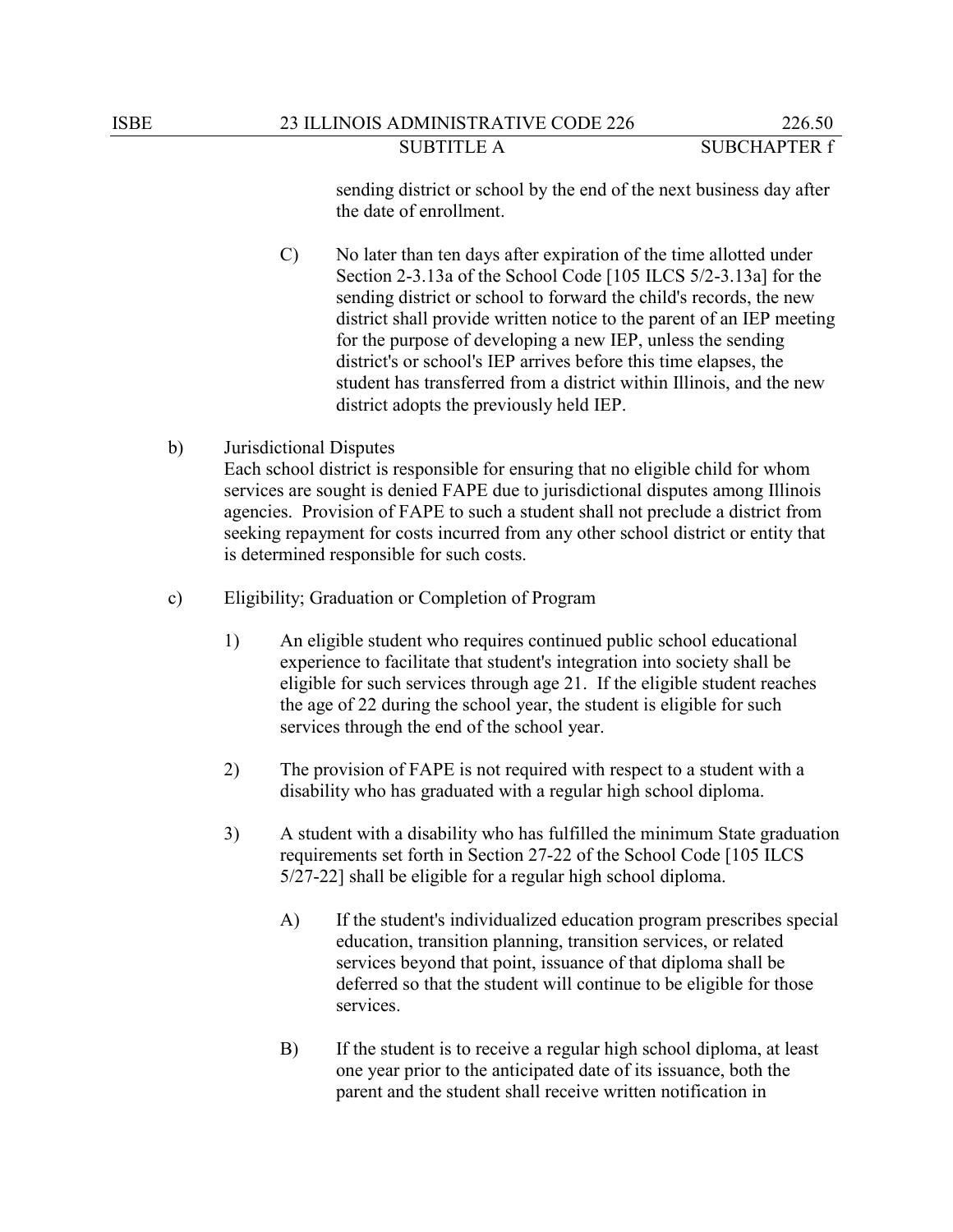## ISBE 23 ILLINOIS ADMINISTRATIVE CODE 226 226.50 SUBTITLE A SUBCHAPTER f

conformance with the requirements of 34 CFR 300.503 that eligibility for public school special education services ends following the granting of a diploma and that the parent (or the student, if Section 226.690 applies) may request an IEP meeting to review the recommendation that the student receive a regular diploma.

- 4) Students who have participated in a graduation ceremony but have not been awarded regular high school diplomas continue to be eligible to receive FAPE through age 21. If the student reaches the age of 22 during the school year, the student is eligible for such services through the end of the school year.
- d) Exception for Certain Students Incarcerated as Adults The right to receive FAPE does not extend to students from 18 through 21 or, if applicable, 22 years of age who are incarcerated and who were not identified as eligible and did not have IEPs in their educational placements immediately prior to incarceration.

(Source: Amended at 46 Ill. Reg. 6453, effective April 11, 2022)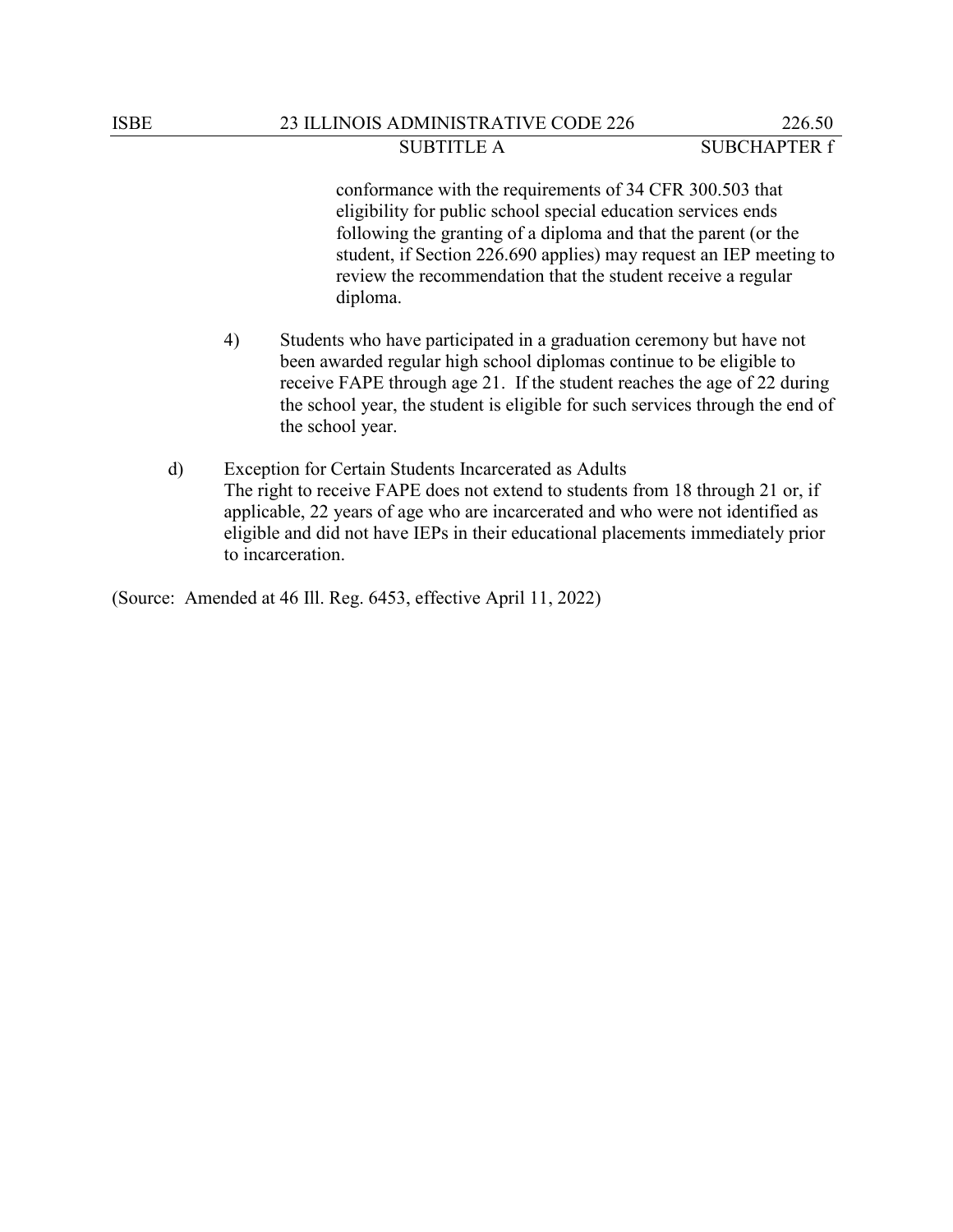# **Section 226.60 Charter Schools**

For purposes of the federal Individuals with Disabilities Education Act and this Part, charter schools established pursuant to Article 27A of the School Code shall be treated either as schools within school districts or as local educational agencies in their own right.

- a) When a school's charter is issued by a local board of education pursuant to Section 27A-8 of the School Code, that charter school shall be considered as a school within the district over which that board of education exercises jurisdiction.
- b) When a school's charter is issued by the State Board of Education pursuant to Section 27A-7.5 of the School Code, that charter school shall be considered as a local educational agency.

(Source: Amended at 45 Ill. Reg. 3377, effective March 2, 2021)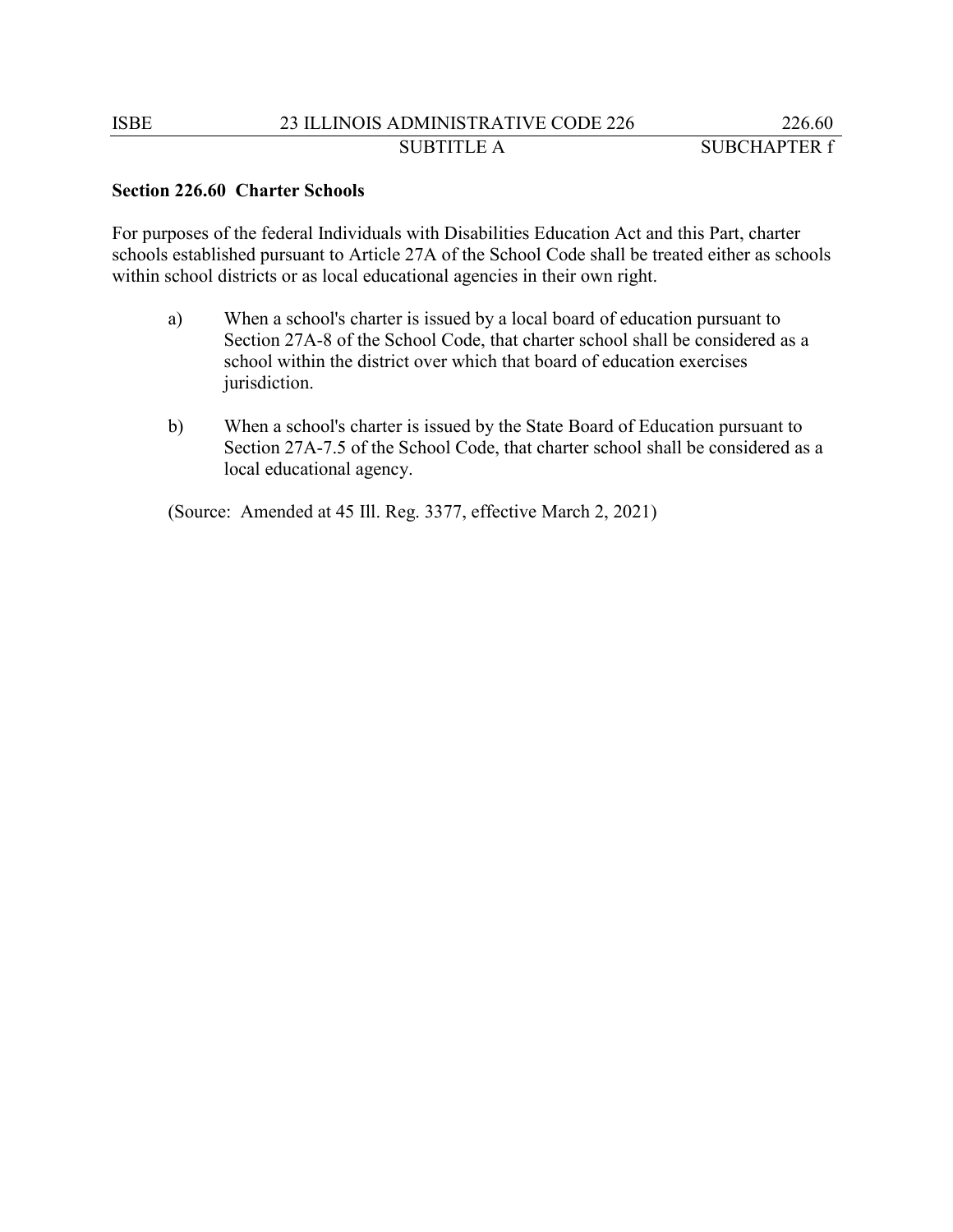#### **Section 226.75 Definitions**

"Behavioral intervention" means an intervention based on the methods and empirical findings of behavioral science that is designed to positively influence a child's actions or behaviors.

"Business day" means Monday through Friday, except for federal and State holidays.

"Day" means a calendar day.

"Disability" means the 13 disabilities identified in the federal Individuals with Disabilities Education Act for special education and related services. These disabilities (autism, deaf-blindness, deafness, emotional disability, hearing impairment, intellectual disability, multiple disabilities, orthopedic impairment, other health impairment, specific learning disability, speech or language impairment, traumatic brain injury, and visual impairment) shall be defined as set forth in 34 CFR 300.8(c). In addition, for purposes of this Part, "autism" shall include, but not be limited to, any Autism Spectrum Disorder that adversely affects a child's educational performance.

"Domain" means an aspect of a child's functioning or performance that must be considered in the course of designing an evaluation. The domains are health, vision, hearing, social and emotional status, general intelligence, academic performance, communication status, and motor abilities.

"Equipment" has the meaning ascribed to that term under 34 CFR 300.14.

"Evaluation" has the meaning ascribed to that term under 34 CFR 300.15.

"Extended school year services" has the meaning ascribed to that term under 34 CFR 300.106(b).

"Functional behavioral assessment" means an assessment process for gathering information regarding the target behavior, its antecedents and consequences, controlling variables, the student's strengths, and the communicative and functional intent of the behavior, for use in developing behavioral interventions.

"General curriculum" means the curriculum adopted or used by a local school district or by the schools within a district for nondisabled students; the content of the program, as opposed to the setting in which it is offered.

"Individualized education program team" or "IEP team" has the meaning ascribed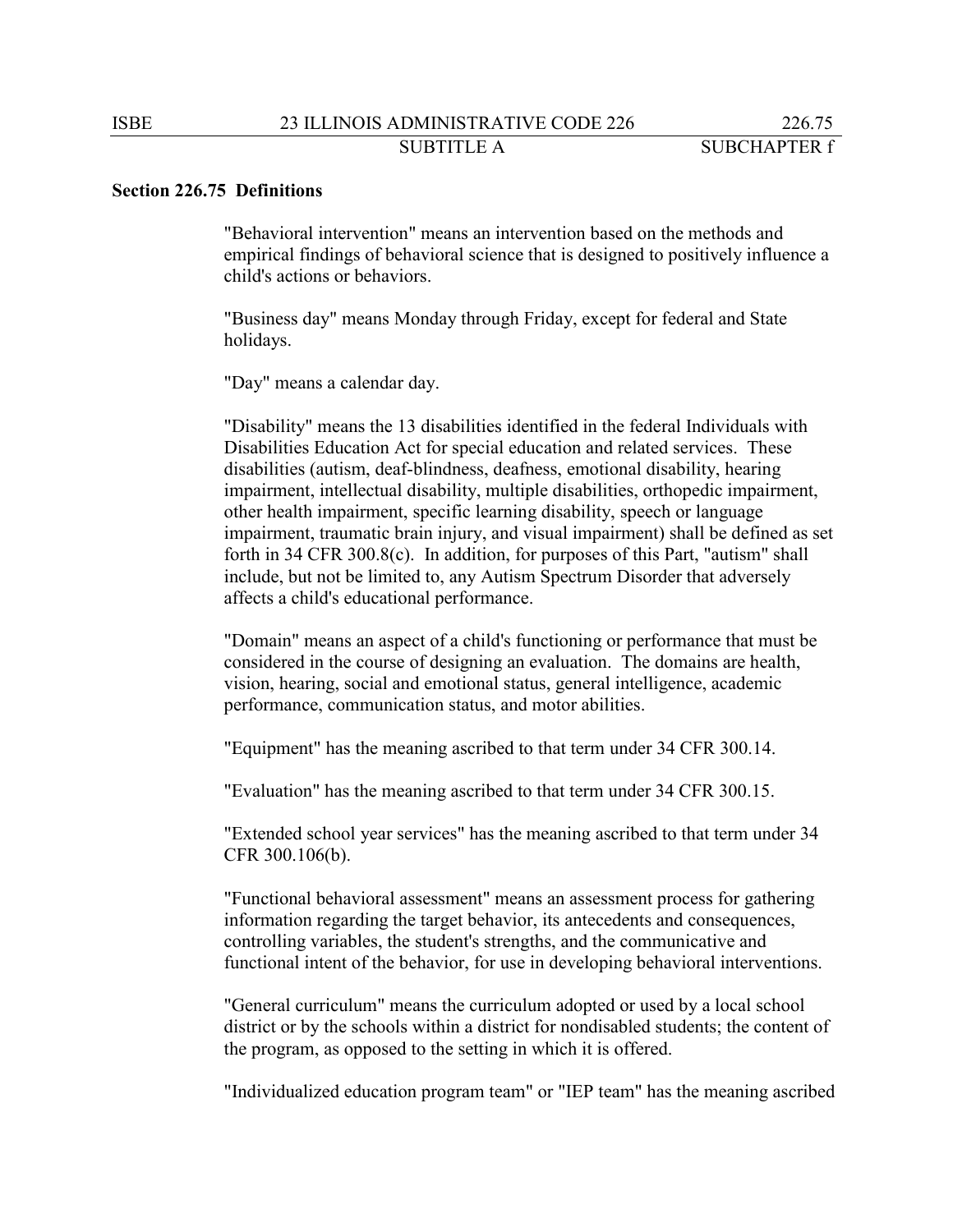to that term under 34 CFR 300.23.

"Independent educational evaluation" has the meaning ascribed to that term under 34 CFR 300.502(a)(3)(i).

"Individualized education program" or "IEP" has the meaning ascribed to that term under 34 CFR 300.22. An IEP shall be considered "linguistically and culturally appropriate" if it addresses the language and communication needs of a student as a foundation for learning, as well as any cultural factors that may affect the student's education.

"Individualized Family Service Plan" or "IFSP" means 20 USC 1401(15).

"Interpreter" means a person fluent in English and in the necessary language of the parent and who can accurately speak, read, and readily interpret the necessary second language, or a person who can accurately sign and read sign language.

"Interpretation services" means the verbal interpretation of English into another language and of the other language into English. "Interpretation services" may also include sight translations of written text into spoken word.

"Least Restrictive Environment" or "LRE" has the meaning ascribed in 34 CFR 300.114.

"Limited English proficient" has the meaning ascribed to that term under 34 CFR 300.27.

"Native language" has the meaning ascribed to that term under 34 CFR 300.29.

"Parent" has the meaning ascribed to that term under 34 CFR 300.30.

"Personally identifiable" has the meaning ascribed to that term under 34 CFR 300.32.

"Preferred Language" means a parent's or guardian's native language or any other language with which the parent or guardian requests interpretation services. "Preferred language" does not include artificial or constructed languages, including, but not limited to, Klingon, Dothraki, Elvish, or Esperanto.

"Qualified bilingual specialist" means an individual who holds the qualifications described in Section 226.800(f).

"Qualified Interpreter" means a school staff member or other personnel who is: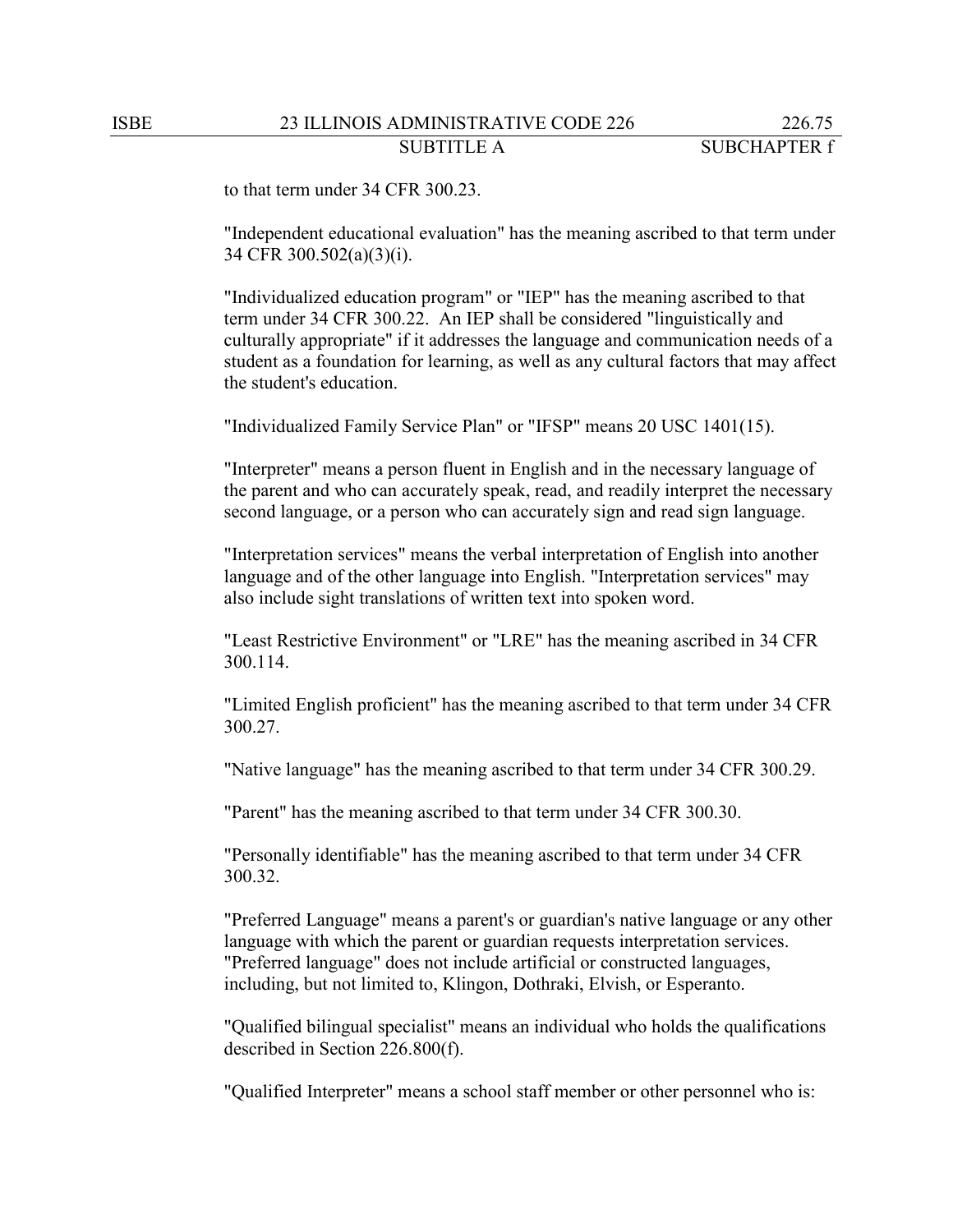# ISBE 23 ILLINOIS ADMINISTRATIVE CODE 226 226.75 SUBTITLE A SUBCHAPTER f

bilingual and demonstrably qualified and competent to interpret;

trained in providing the interpretations requested and sufficiently knowledgeable in both languages and of any specialized terminology needed; and

trained in ethics of interpretation.

"Qualified personnel" means staff members or other individuals who hold the certificate, educator or professional license, registration, or credential that is required for the performance of a particular task.

"Qualified specialist" means an individual who holds the applicable qualifications described in Subpart I.

"Related services" has the meaning ascribed to that term under 34 CFR 300.34.

"School Code" or "Code" means 105 ILCS 5.

"School Day" means any day, including a partial day, that children are in attendance at school for instructional purposes.

"School district" means a public school district established under Article 10 or Article 34 of the School Code or a charter school established under Article 27A of the School Code.

"Special education" has the meaning ascribed to that term under 34 CFR 300.39.

"State Board" means the Illinois State Board of Education.

"Student record" has the meaning ascribed at 23 Ill. Adm. Code 375.10 (Student Records).

"Supplementary aids and services" has the meaning ascribed to that term under 34 CFR 300.42.

"Transition services" has the meaning ascribed to that term under 34 CFR 300.43.

(Source: Amended at 45 Ill. Reg. 3377, effective March 2, 2021)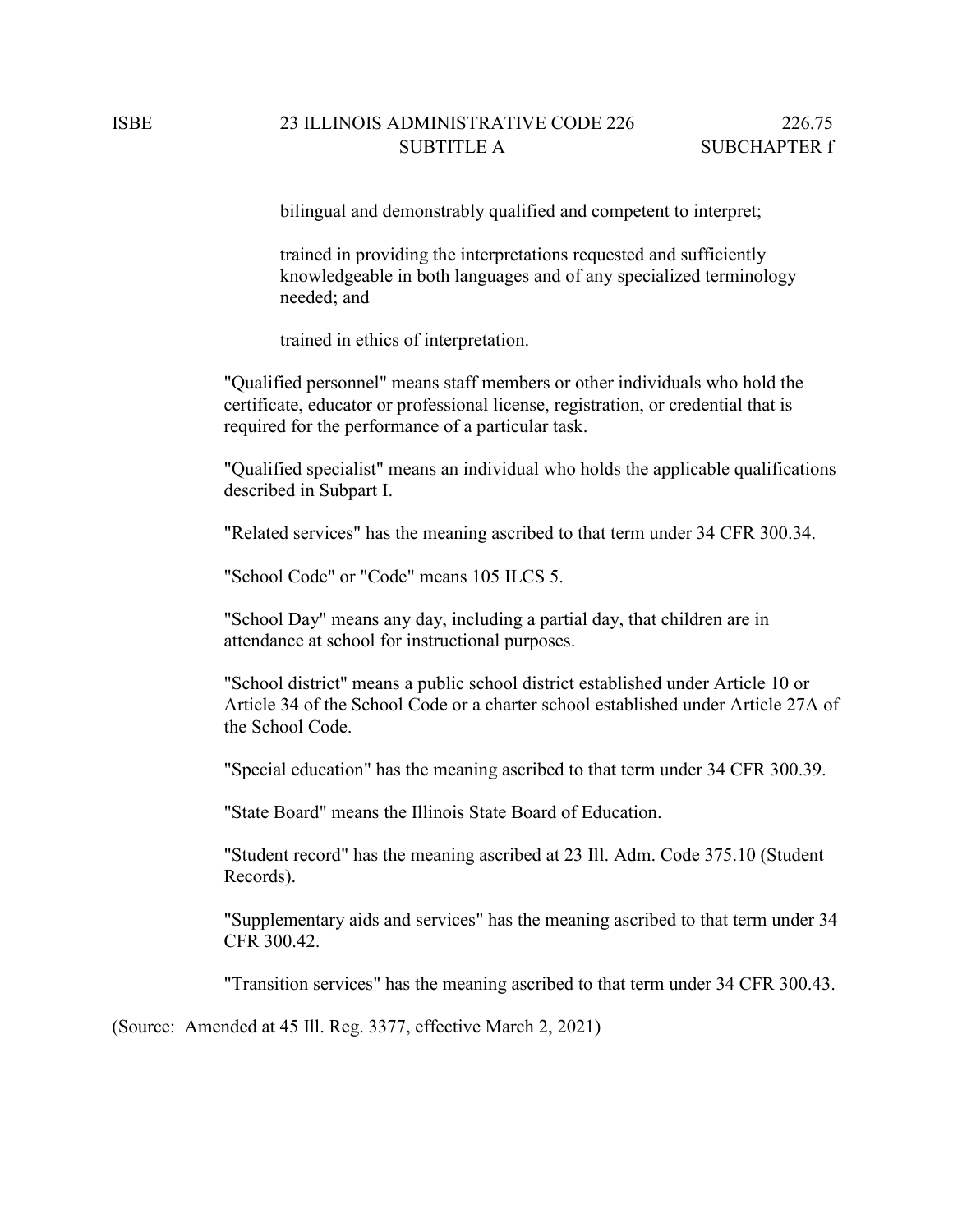### SUBPART B: IDENTIFICATION OF ELIGIBLE CHILDREN

#### **Section 226.100 Child Find Responsibility**

This Section implements the requirements of 34 CFR 300.111.

- a) Each school district shall be responsible for actively seeking out and identifying all children from birth through age 21 within the district (and those parentallyplaced private school children for whom the district is responsible under 34 CFR 300.131) who may be eligible for special education and related services. Procedures developed to fulfill the child find responsibility shall include:
	- 1) Annual and ongoing screenings of children under the age of five for the purpose of identifying those who may need early intervention or special education and related services.
	- 2) Ongoing review of each child's performance and progress by teachers and other professional personnel, in order to refer those children who exhibit problems that interfere with their educational progress and/or their adjustment to the educational setting, suggesting that they may be eligible for special education and related services.
	- 3) Ongoing coordination with early intervention programs to identify children from birth through two years of age who have or are suspected of having disabilities, in order to ensure provision of services in accordance with applicable timelines. Each local school district shall participate in transition planning conferences arranged by the designated lead agency under 20 USC 1437(a)(9) in order to develop a transition plan enabling the public school to implement an IFSP or IEP no later than the third birthday of each eligible child.
- b) When the responsible school district staff members conclude that an individual evaluation of a particular child is warranted based on factors such as a child's educational progress, interaction with others, or other functioning in the school environment, the requirements for evaluation set forth in this Subpart B shall apply.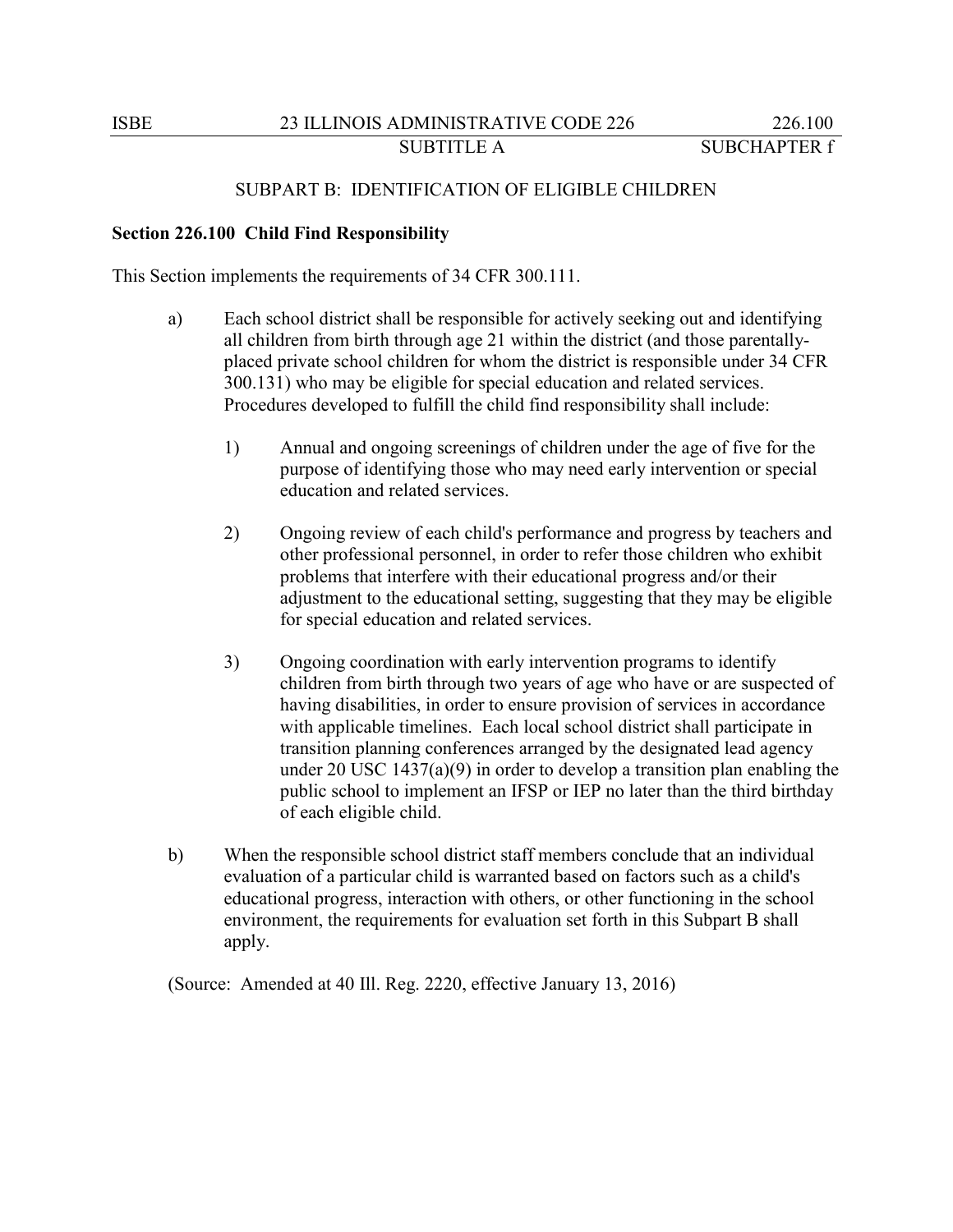#### **Section 226.110 Evaluation Procedures**

Procedures for requesting and conducting initial evaluations of children who are suspected of requiring special education and related services shall conform to the requirements of 34 CFR 300.301, 300.304, 300.305, 300.306 and 300.309. For purposes of this Section, the "date of referral" shall be understood to be the date of written parental consent for an evaluation, and screening procedures done in accordance with 34 CFR 300.302 shall not be considered an evaluation. Written consent for the initial evaluation shall be obtained in conformance with the requirements of 34 CFR 300.300. In addition, the following requirements shall apply.

a) Procedures for Requesting an Initial Evaluation

Each school district shall develop and make known to all concerned persons procedures by which an evaluation may be requested. These procedures shall:

- 1) Designate the steps to be taken in making a request for an evaluation;
- 2) Designate the persons to whom a request may be made;
- 3) Identify the information that must be provided;
- 4) Provide any assistance that may be necessary to enable persons making requests to meet any related requirements established by the district; and
- 5) Identify the process for providing the parents with notice of their rights with respect to procedural safeguards.
- b) A request may be made by a parent of a child or by an employee of a State educational agency, another State agency, a local educational agency, or a community service agency.
- c) District's Response to Request
	- 1) The school district shall be responsible for processing the request, deciding what action should be taken, and initiating the necessary procedures.
	- 2) To determine whether the child requires an evaluation, the district may utilize screening data and conduct preliminary procedures, such as observation of the child, assessment for instructional purposes, consultation with the teacher or other individual making the request, and a conference with the child.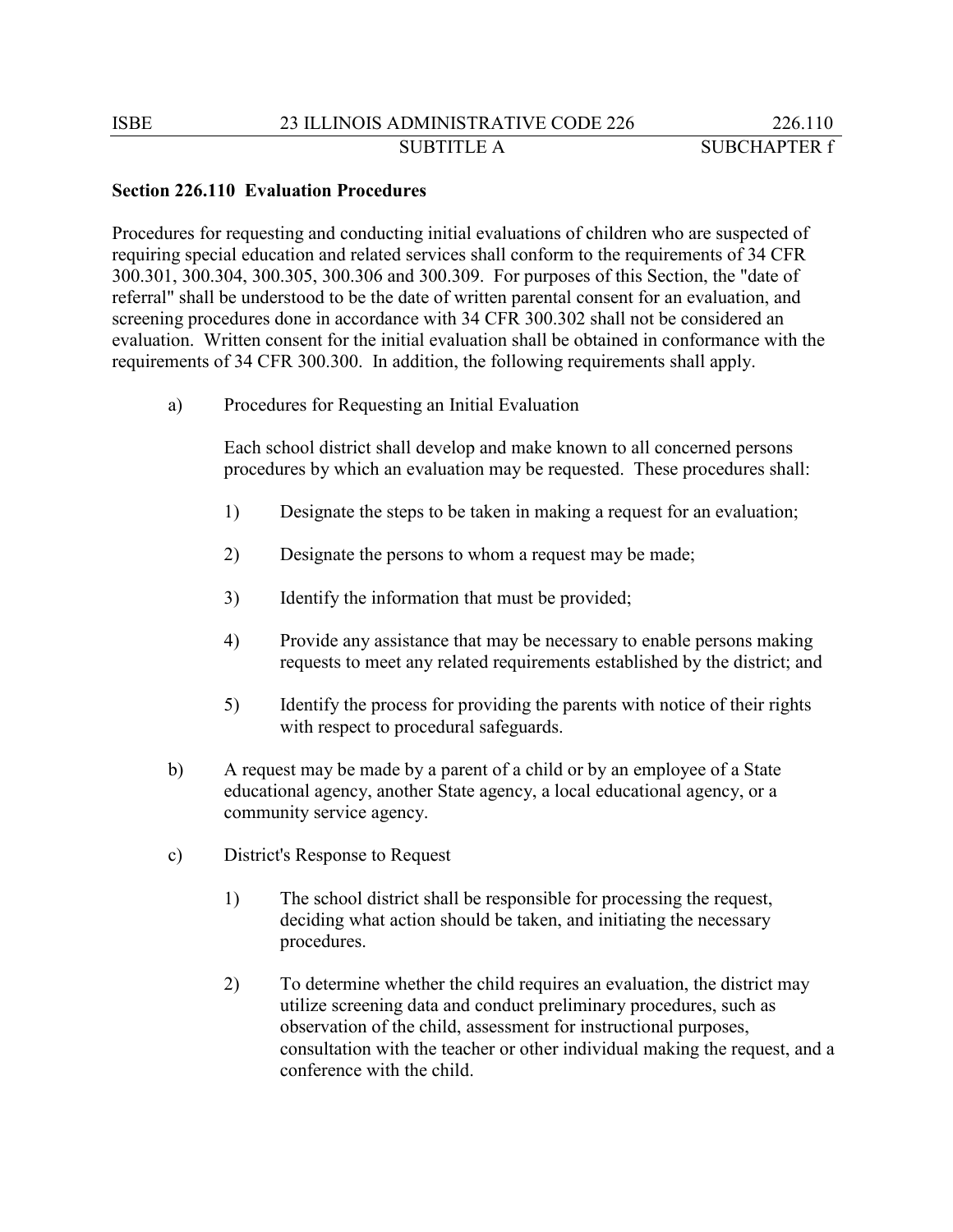- 3) Within 14 school days after receiving a request for an evaluation, the district shall determine whether an evaluation is warranted. If the district determines not to conduct an evaluation, it shall provide written notice to the parents in accordance with 34 CFR 300.503(b). If an evaluation is to be conducted:
	- A) The district shall convene a team of individuals (including the parent) having the knowledge and skills necessary to administer and interpret evaluation data. The composition of the team will vary depending upon the nature of the child's symptoms and other relevant factors.
	- B) The team shall identify the assessments necessary to complete the evaluation in accordance with 34 CFR 300.305 and shall prepare a written notification for the parents as required under 34 CFR 300.304(a). For each domain, the notification shall either describe the needed assessments or explain why none are needed.
	- C) The district shall ensure that the notification of the team's conclusions is transmitted to the parents within the 14-school-day timeline applicable under this subsection  $(c)(3)$ , along with the district's request for the parents' consent to conduct the needed assessments.
- d) Upon completion of the assessments identified pursuant to subsection  $(c)(3)$ , but no later than 60 school days following the date the parent signs the written consent to perform the needed assessments, the determination of eligibility shall be made and the IEP meeting shall be completed. If fewer than 60 school days remain in a school year after the date of parental consent, *the eligibility determination shall be made and the IEP meeting shall be completed prior to the first day of the following school year*. (Section 14-8.02(b) of the School Code)
- e) At the conclusion of the meeting convened pursuant to subsection (d), the team shall prepare a report describing its consideration of pre-existing information about the child, all new evaluation reports obtained, and any other information relevant to the decision about the child's eligibility. This description shall relate the information considered to the child's needs and shall further conform to the requirements of Section 226.130 if applicable. The IEP Team's report shall also include:
	- 1) the date of the meeting;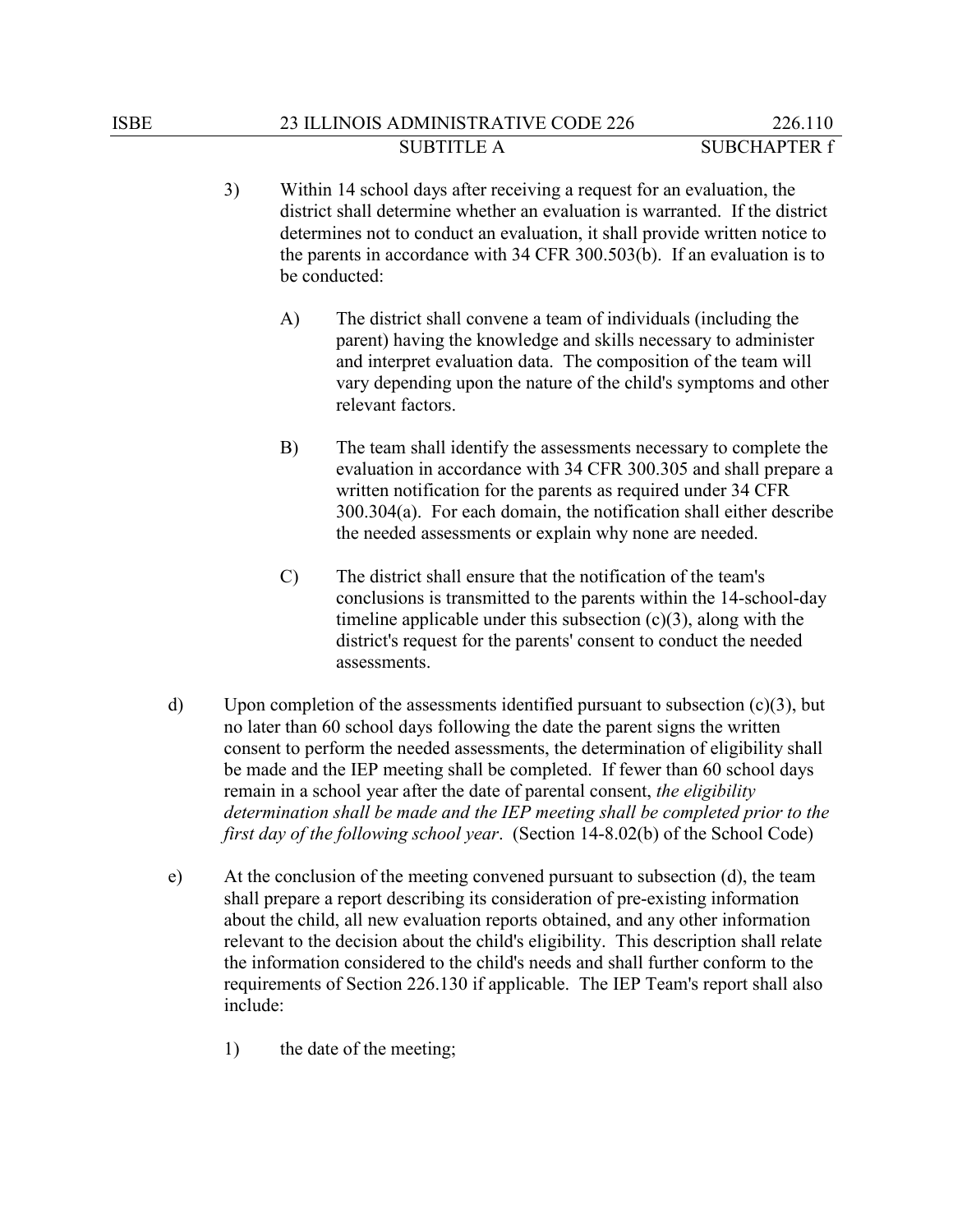- 2) the signatures of the participants, indicating their presence at the meeting; and
- 3) any separate written statement provided by a participant who wishes to be on record as disagreeing with the conclusions expressed in the team's report.
- f) The school district shall provide a copy of the IEP Team's report to the parent at the conclusion of the team's meeting. In addition, the district shall provide to the parent written notice conforming to the requirements of Section 226.520 as to the eligibility determination reached with respect to the child. The parent shall also be entitled to receive copies of any evaluation reports upon request.
- g) A copy of the IEP Team's report, together with all documentation upon which it is based, shall become a part of the child's temporary student record.
- h) If an assessment is conducted under nonstandard conditions, a description of the extent to which the assessment varied from standard conditions shall be included in the evaluation report. This information is needed so that the team of evaluators can assess the effects of these variances on the validity and reliability of the information reported and determine whether additional assessments are needed. For example, the use of a translator when a qualified bilingual specialist is not available may create nonstandard conditions.
- i) If any needed portion of the evaluation cannot be completed due to lack of parental involvement, religious convictions of the family, or inability of the child to participate in an evaluative procedure, the district shall note the missing portions in the child's evaluation report and state the reasons why those portions could not be completed.
- j) In the event that the student is determined to be eligible for special education and related services pursuant to the procedures described in subsections (d) and (e), the IEP meeting shall be conducted within 30 days after the date of that determination.
- k) If a district fails to conduct the evaluation, the parent of the child in question (or the student, if Section 226.690 applies) may appeal this failure in an impartial due process hearing or request consideration of this failure using the State complaint procedures set forth at Section 226.570.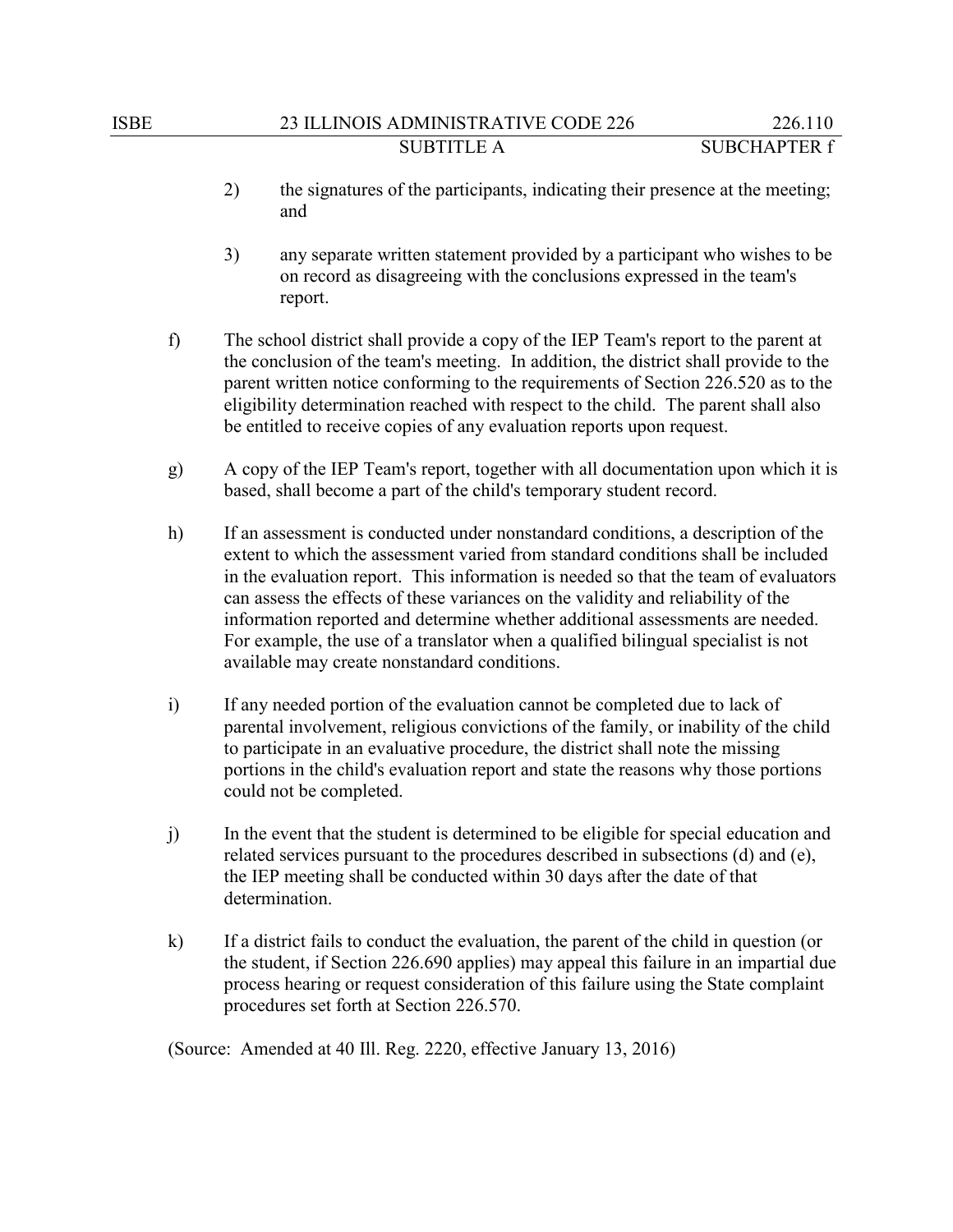# **Section 226.120 Reevaluations**

Procedures for the completion of reevaluations of children for whom special education and related services are currently being provided shall conform to the requirements of 34 CFR 300.303, 300.304, 300.305, 300.306 and 300.309, as well as Section 226.110 of this Part.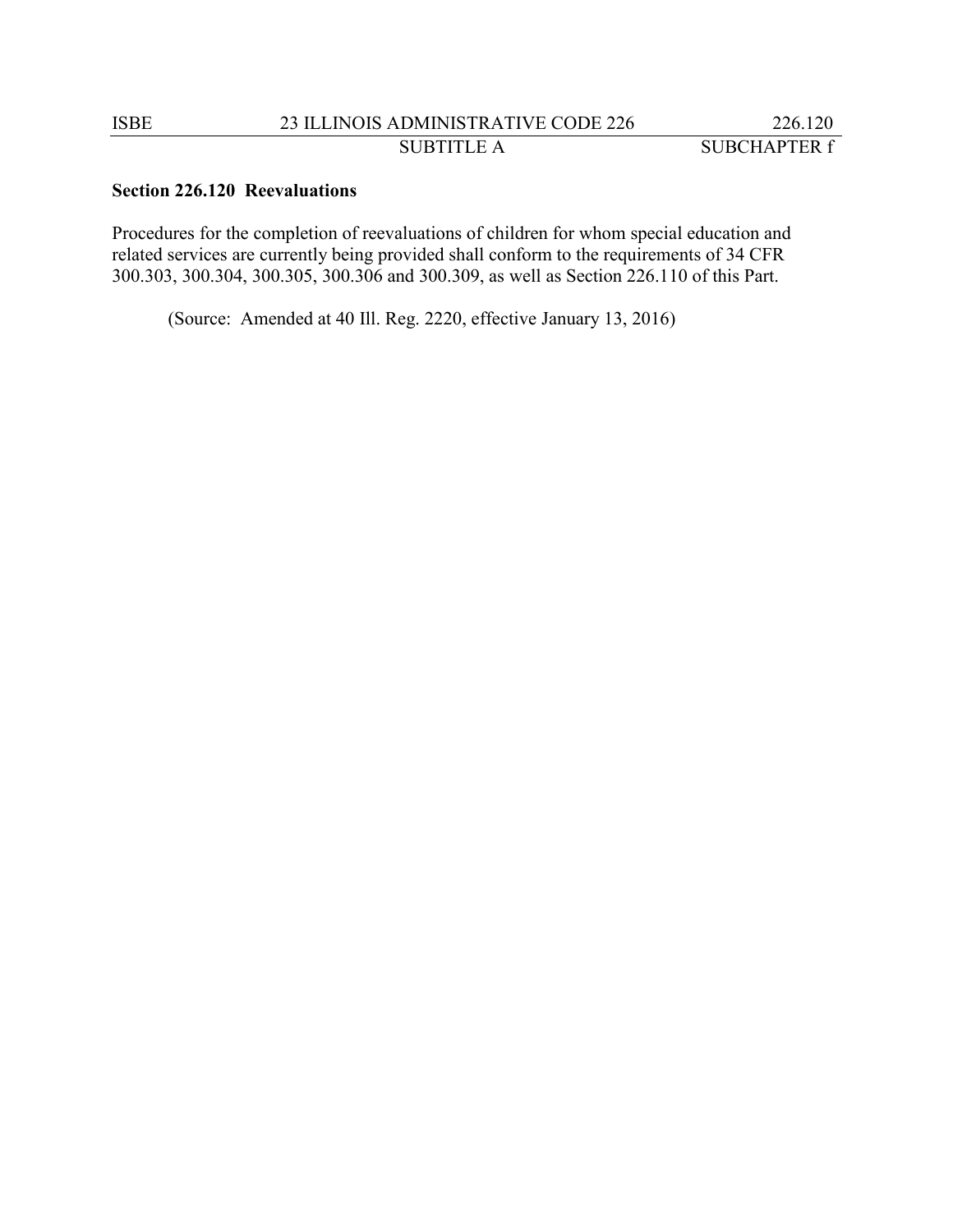# **Section 226.125 Specific Learning Disability: Dyslexia**

- a) For the purposes of this Section, dyslexia means a specific learning disability that is neurobiological in origin. It is characterized by difficulties with accurate and/or fluent word recognition and by poor spelling and decoding abilities. These difficulties typically result from a deficit in the phonological component of language that is often unexpected in relation to other cognitive abilities and the provision of effective classroom instruction. Secondary consequences may include problems in reading comprehension and reduced reading experience that can impede growth of vocabulary and background knowledge. (Definition from the Board of Directors of the International Dyslexia Association.)
- b) In accordance with 34 CFR 300.8(b)(10), dyslexia is one of a number of disorders included as a specific learning disability that may adversely affect the student's educational performance and result in the child's eligibility for special education and related services.
- c) Each child suspected of having dyslexia or identified as dyslexic shall be referred for an evaluation in accordance with the requirements of 34 CFR 300.304 through 300.311 and Subpart B of this Part.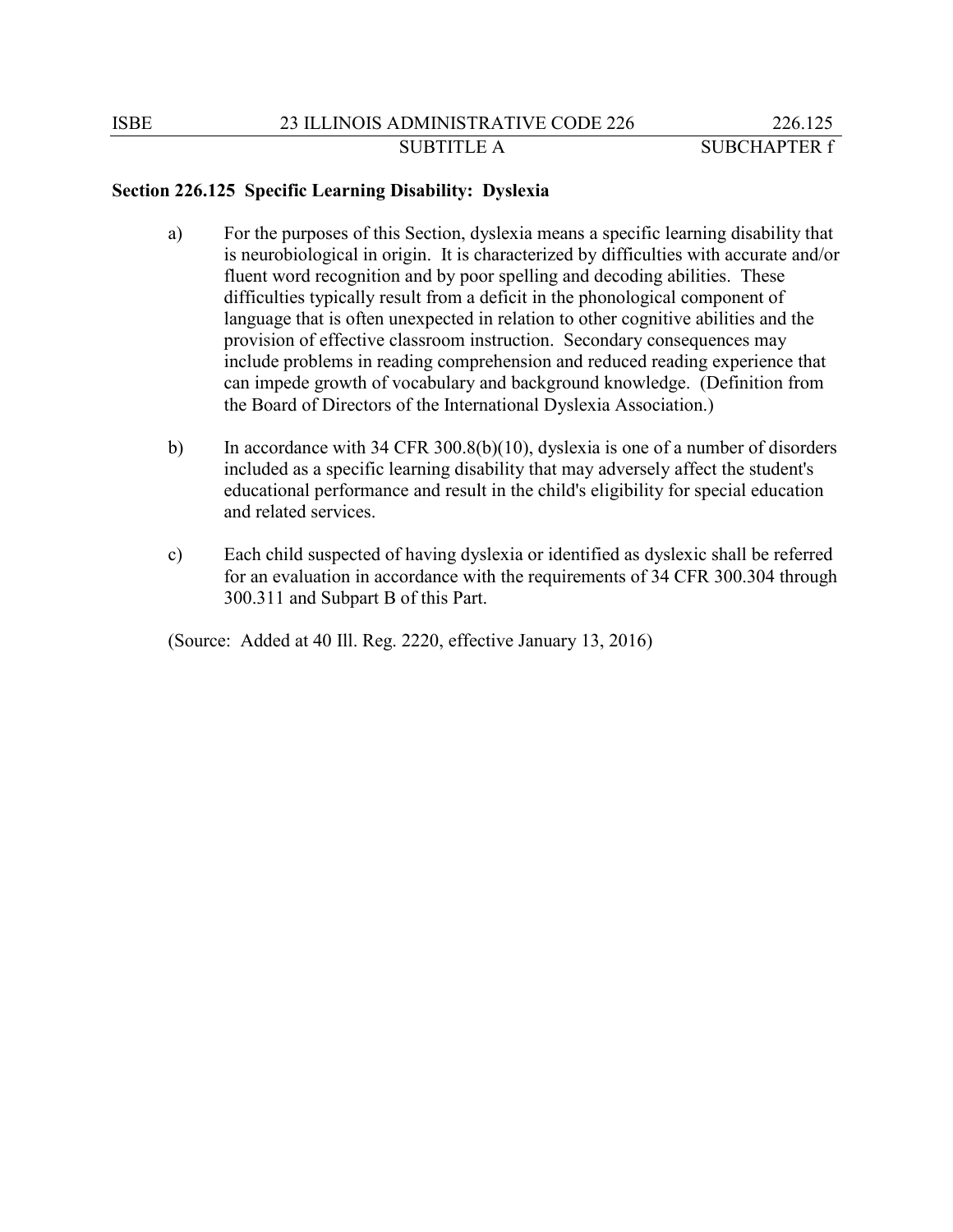# **Section 226.130 Additional Procedures for Students Suspected of or Having a Specific Learning Disability**

- a) In addition to the requirements set forth in Sections 226.110 and 226.120 of this Part, the district shall adhere to the procedures set forth at 34 CFR 300.307, 300.308, 300.309, 300.310, and 300.311 when evaluating a student who is suspected of, or who has previously been identified as having, a specific learning disability as described in 34 CFR 300.8.
- b) Provided that the requirements of this subsection (b) are met, each district shall implement the use of a process that determines how the child responds to scientific, research-based interventions or multi-tiered systems of support as part of the evaluation procedure described in 34 CFR 300.304. When a district implements the use of a process of this type, the district shall not use any child's participation in the process as the basis for denying a parent's request for an evaluation.
	- 1) The State Superintendent of Education shall disseminate a plan outlining the nature and scope of the professional development that is necessary to permit implementation of a process of this type and describing any additional activities or resources that the Superintendent finds to be essential. Any amendments to the plan will be made in consultation with the statewide teacher organizations, statewide school management organizations, and State Advisory Council on Education of Students with Disabilities.
	- 2) The plan shall quantify the estimated cost of the professional development and other necessary resources and shall identify sources of funding that are or may become available to the State Superintendent for these purposes.
	- 3) The plan shall include:
		- A) a method of identifying school districts that are less able than others to implement a process of the required type without technical or financial assistance from the State;
		- B) a timeframe for the provision of training, other technical assistance and materials, or financial resources for related purposes that demonstrates the State Superintendent's best efforts to secure and provide relevant support to districts; and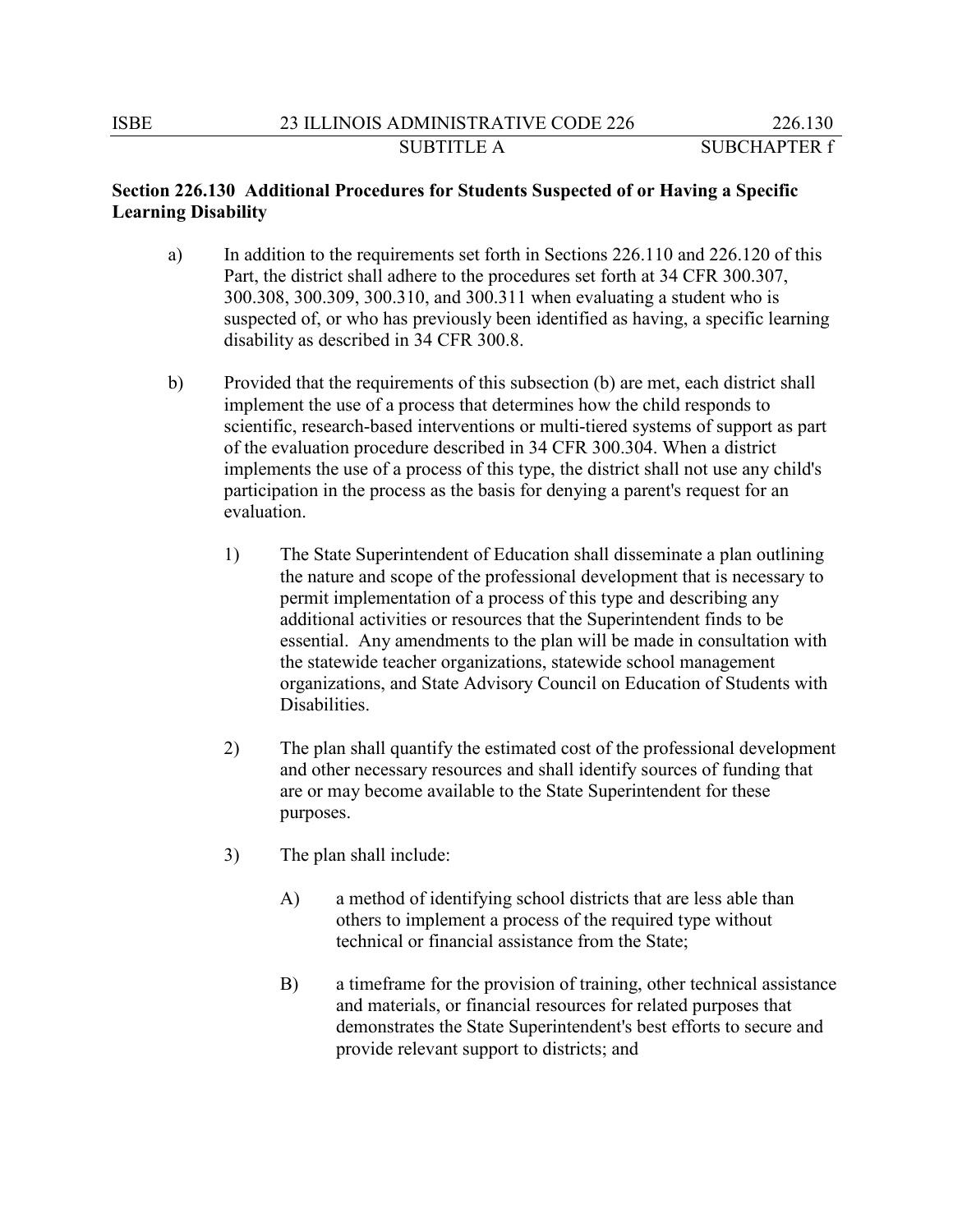- C) a method of allocating resources that affords first consideration to districts that may otherwise be unable to implement a process of the required type without diverting necessary support from other aspects of the educational program.
- c) Each district shall have a plan for the use of a process that determines how the child responds to scientific, research-based interventions as part of the evaluation procedure described in 34 CFR 300.304. Each district's plan shall identify the resources the district will devote to this purpose and include an outline of the types of State-level assistance the district expects to need, with particular reference to the professional development necessary for its affected staff members to implement this process. The plan developed pursuant to this subsection (c) may be incorporated into a district's district improvement plan (see 23 Ill. Adm. Code 1.85(b)) if one exists.
- d) In addition to using an identification process of the type required by subsection (b), a district may use a severe discrepancy between intellectual ability and achievement for determining whether a child has a specific learning disability.

(Source: Amended at 45 Ill. Reg. 3377, effective March 2, 2021))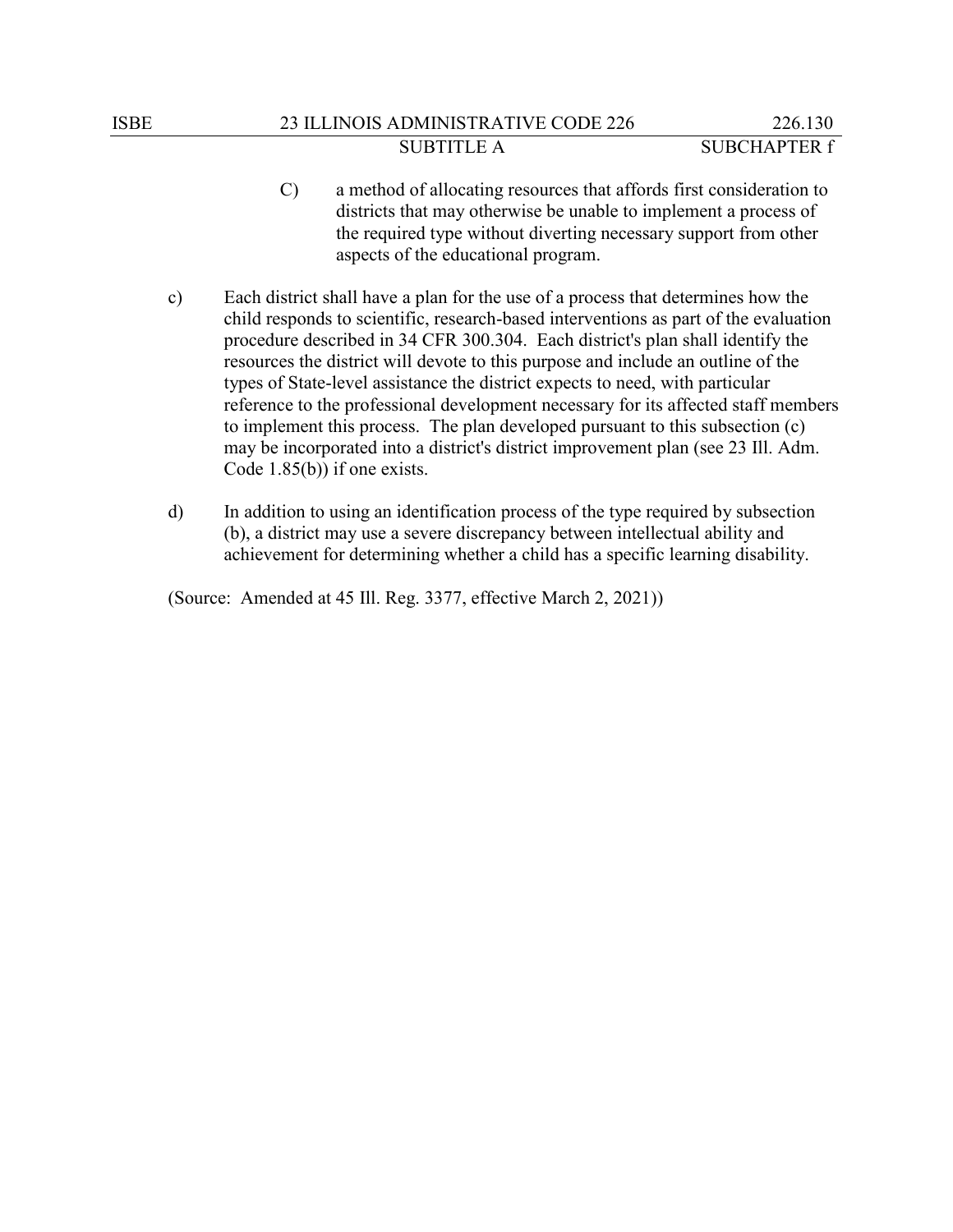# **Section 226.135 Additional Procedures for Students Suspected of or Having an Intellectual Disability**

In addition to the requirements set forth in Sections 226.110 and 226.120, the district shall ensure that a psychological evaluation has been conducted and a recommendation for eligibility made by a school psychologist for any child who is suspected of or determined to have an intellectual disability.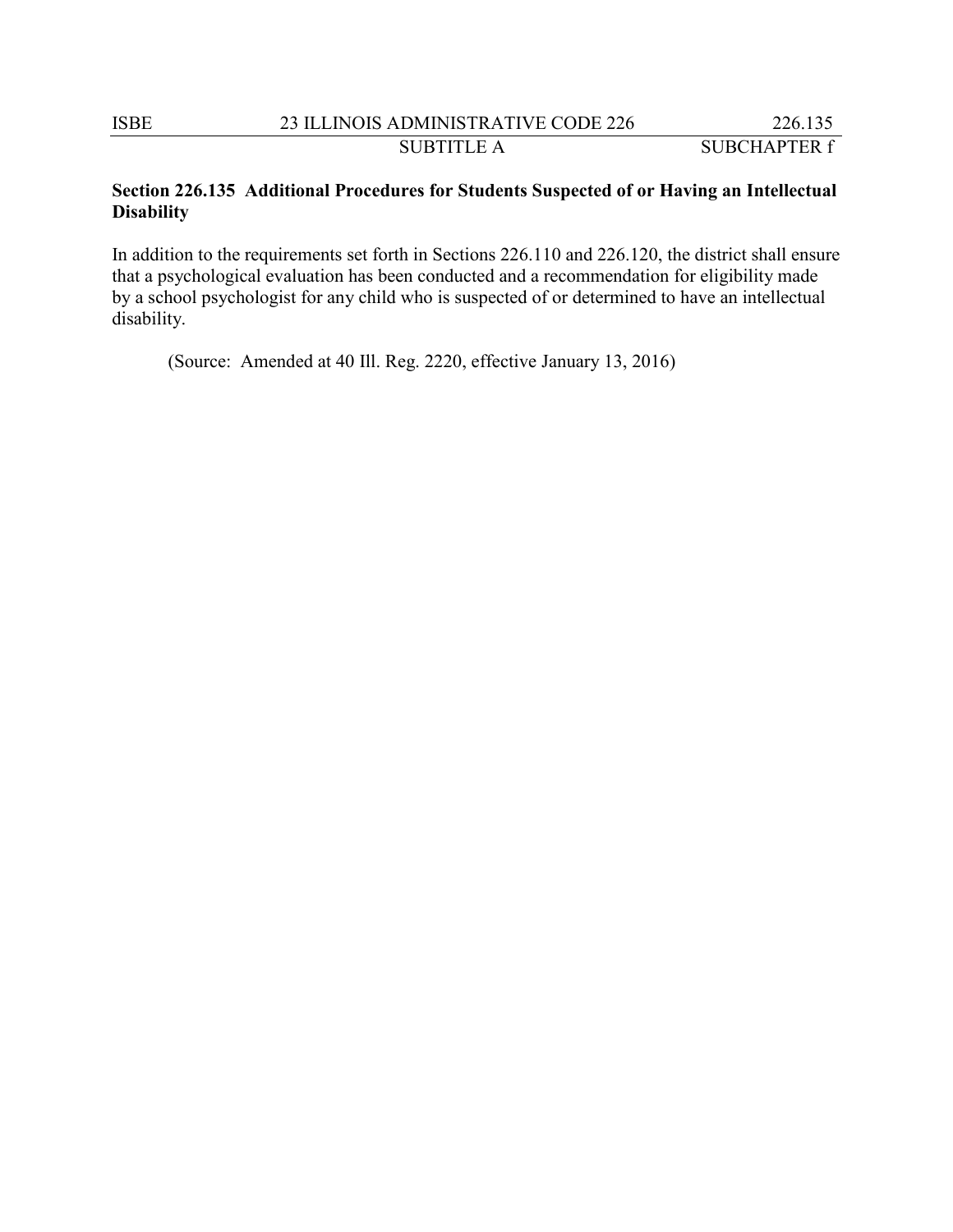# **Section 226.140 Modes of Communication and Cultural Identification**

Before a child is given an evaluation, the local school district shall ensure compliance with the requirements of Section 14-8.02 of the School Code by determining the primary language of the child's home, general cultural identification, and mode of communication.

- a) Determination of the child's language use pattern and general cultural identification shall be made by determining the languages spoken in the child's home and the languages used most comfortably and frequently by the child.
- b) If the child has a non-English-speaking background, a determination shall be made of his or her proficiency in English. This determination shall be conducted in accordance with the provisions of 23 Ill. Adm. Code 228 (Bilingual Education), which specifies the assessment procedures and eligibility criteria for bilingual education programs (see 23 Ill. Adm. Code 228.15).
- c) Determination of the child's mode of communication shall be made by assessing the extent to which the child uses verbal expressive language and the use he or she makes of other modes of communication (e.g., gestures, signing, unstructured sounds) as a substitute for verbal expressive language.
- d) The child's language use pattern, proficiency in English, mode of communication, and general cultural identification shall be noted in the child's temporary student record, and this information shall be used in the evaluation and in the development and implementation of the individualized education program.

(Source: Amended at 31 Ill. Reg. 9915, effective June 28, 2007)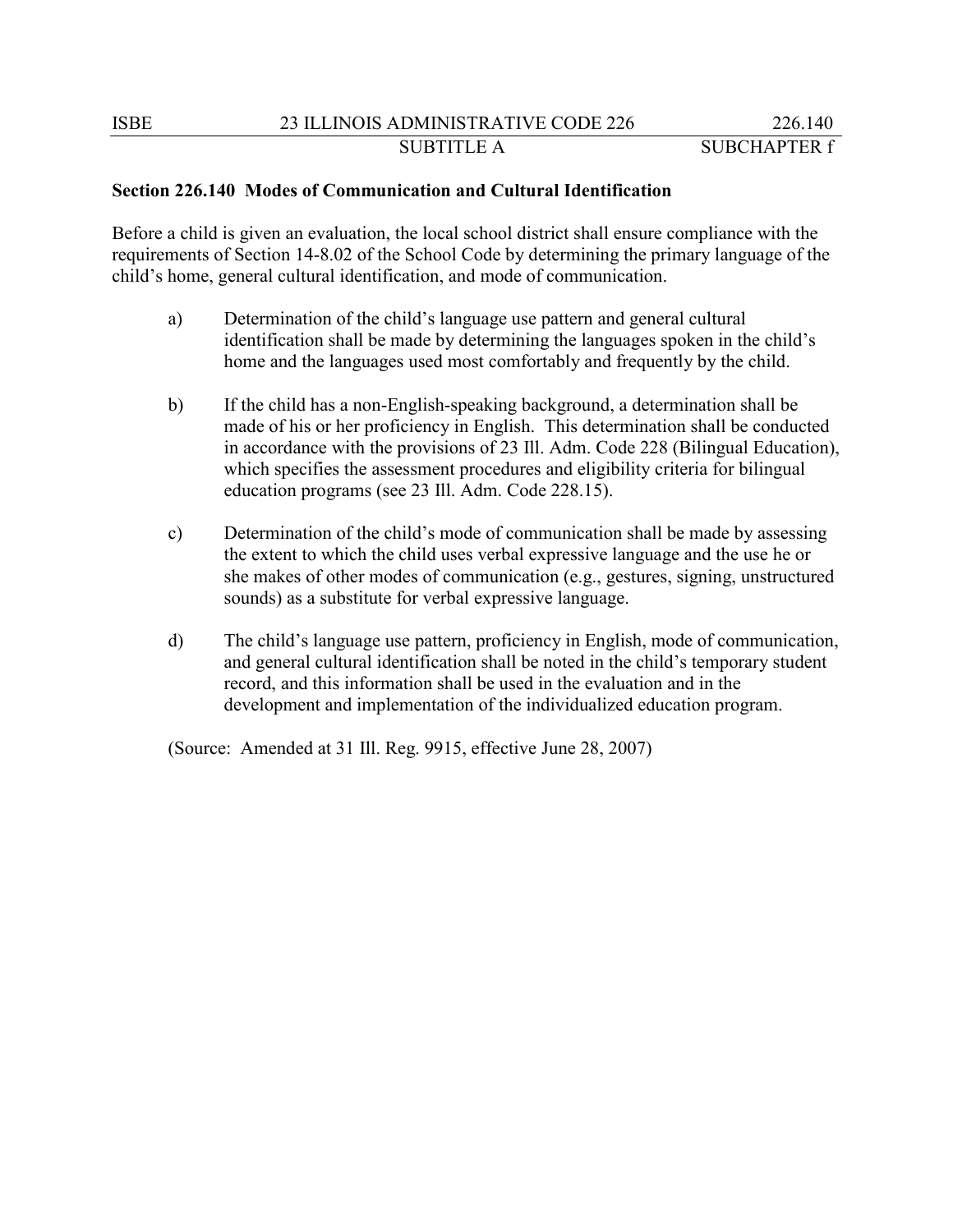### **Section 226.150 Evaluation to be Nondiscriminatory**

Each evaluation shall be conducted so as to ensure that it is nondiscriminatory with respect to language, culture, race, and gender. (See also 34 CFR 300.304(c).)

- a) The languages used to evaluate a child shall be consistent with the child's primary language or other mode of communication. (See Section 226.140.) If the language use pattern involves two or more languages or modes of communication, the child shall be evaluated by qualified specialists or, when needed, qualified bilingual specialists using each of the languages or modes of communication used by the child. The provisions of subsections (b) and (c) of this Section shall apply when a qualified bilingual specialist is needed but unavailable.
- b) If documented efforts to locate and secure the services of a qualified bilingual specialist are unsuccessful, the district shall use an individual who possesses the professional credentials required under Section 226.840 to complete the specific components of the evaluation. This qualified specialist shall be assisted by a school district employee holding an educator license issued pursuant to Article 21B of the School Code [105 ILCS 5/Art. 21B] or other individual who has demonstrated competencies in the language or modes of communication of the child.
- c) If documented efforts to locate and secure the services of a qualified bilingual specialist or a qualified specialist assisted by another individual as provided in subsection (b) are unsuccessful, the district shall conduct assessment procedures which do not depend upon language. Any special education resulting from these alternative procedures shall be reviewed annually until the student's proficiency is determined no longer to be limited pursuant to 23 Ill. Adm. Code 228.25 (Program Options, Placement, and Assessment).
- d) Tests given to a child whose primary language is other than English shall be relevant, to the maximum extent possible, to his or her culture.
- e) If the child's receptive and/or expressive communication skills are impaired due to hearing and/or language deficits, the district shall utilize test instruments and procedures that do not stress spoken language and one of the following:
	- 1) Visual communication techniques in addition to auditory techniques.
	- 2) An interpreter to assist the evaluative personnel with language and testing.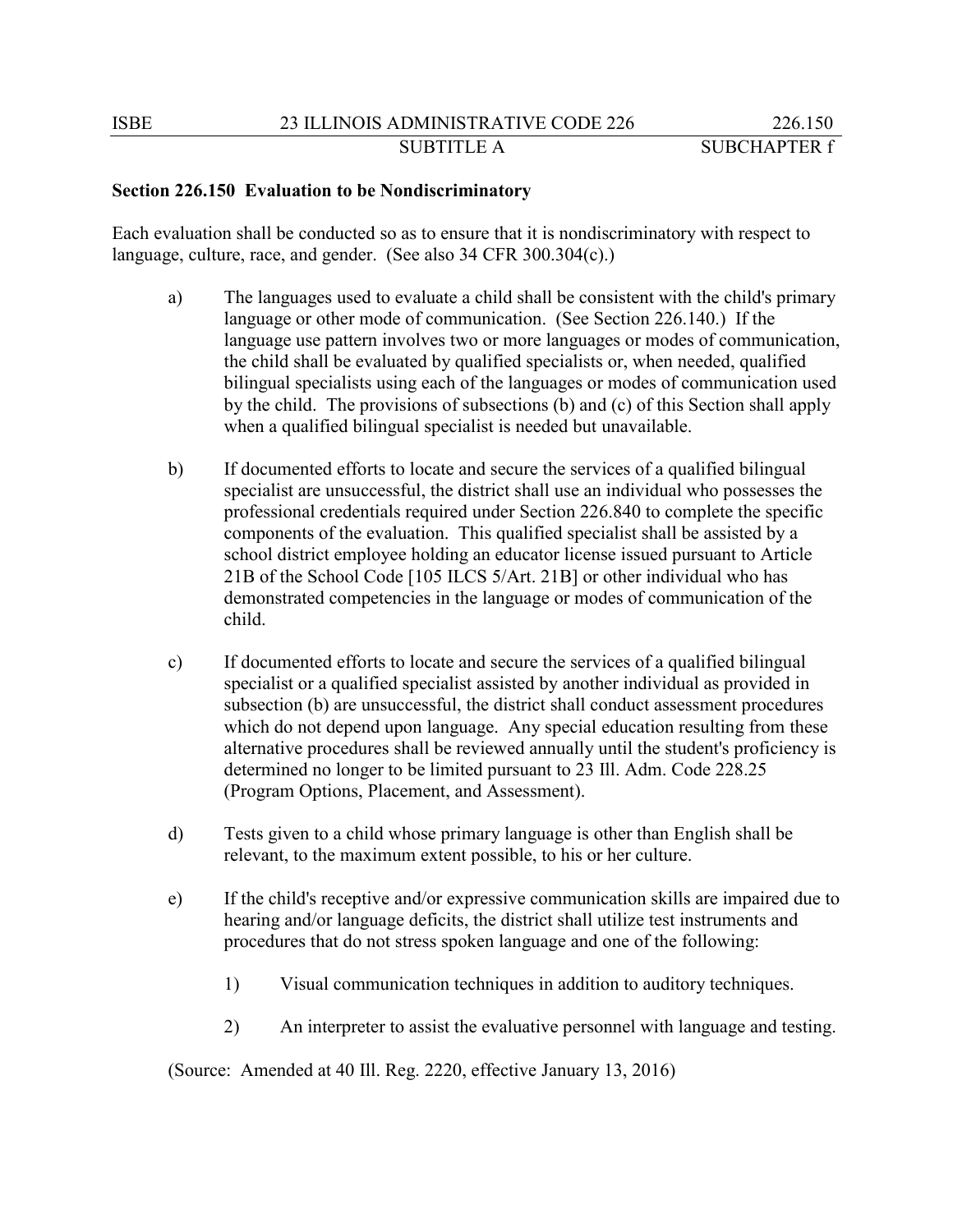### **Section 226.160 Medical Review**

- a) In accordance with 34 CFR 300.304(c)(4), any student who is being evaluated or re-evaluated for special education services shall be assessed in all areas related to the suspected disability, including, if appropriate, health, vision, hearing, social and emotional status, communicative status, and motor abilities. The results of the medical review shall be used by the IEP team to address any educationally relevant medical findings or other health concerns that may affect the provision of FAPE to students with disabilities. The medical review shall consist of the following components.
	- 1) Subjective information, if relevant, which may include:
		- A) a description of the perceptions that the parents and student, as applicable, have regarding the student's health;
		- B) a health history of the student from the parents; and
		- C) a description of perceptions of the student's teachers relative to how the student's health may be affecting his or her academic performance or access to the curriculum.
	- 2) Objective information, if relevant, which shall include:
		- A) a summary of information contained in the student's health record and the record of other health-related information, as defined at 23 Ill. Adm. Code 375.10 (Definitions), about his or her prior and current health conditions; and
		- B) a summary of any relevant health-related information obtained from records provided by or requested from the student's parent, health care provider, or health facility where the student has received services, which may address prenatal and birth history; early growth and development; medical issues the child has experienced; hospitalizations and significant injuries; medical diagnosis, if any; and medications or treatments the child currently receives.
	- 3) Nursing services, if relevant, which shall include the identification of the school health services or school nurse services necessary to enable a student with a disability to receive FAPE as described in his or her IEP. (See 34 CFR 300.34(c)(13).)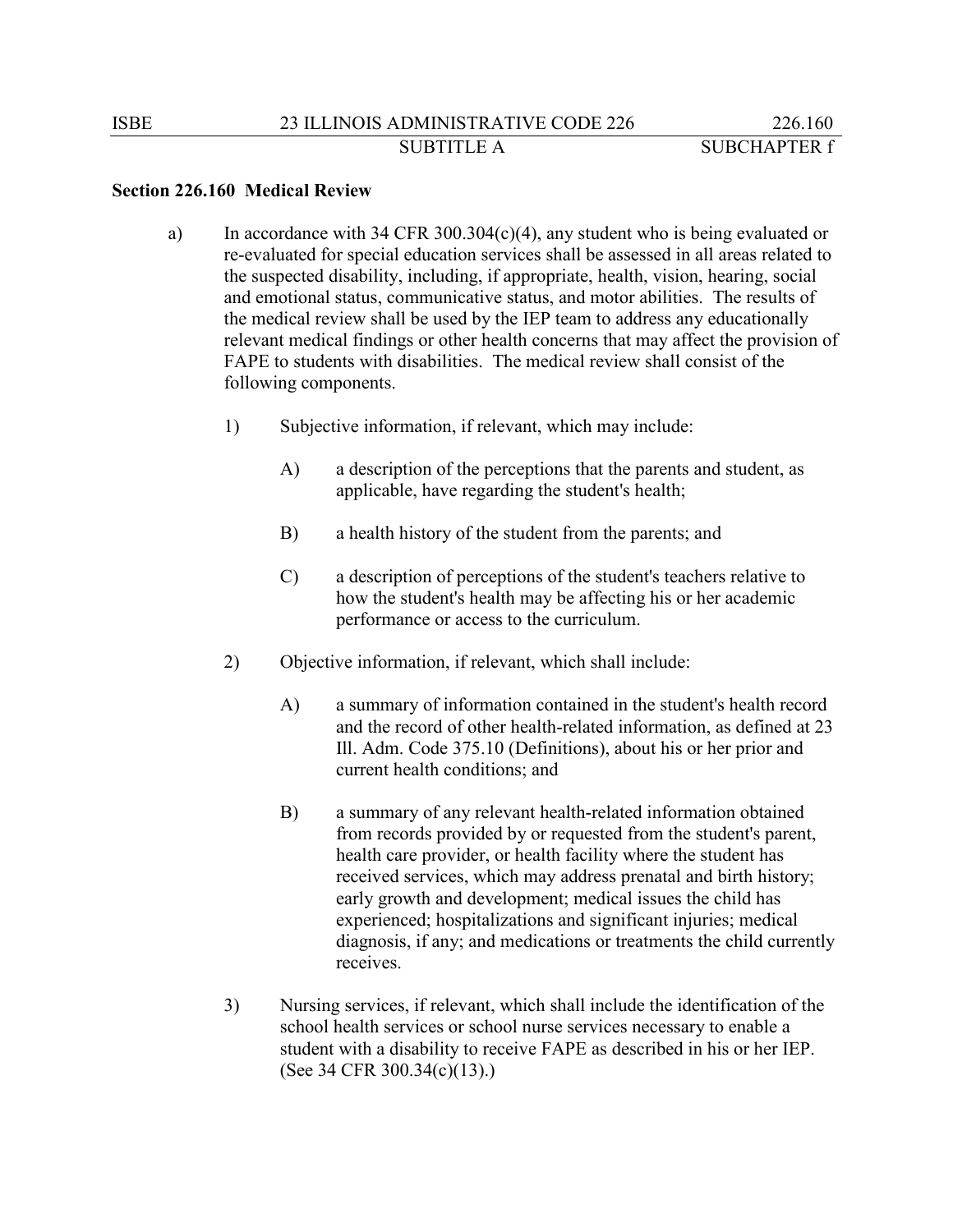# ISBE 23 ILLINOIS ADMINISTRATIVE CODE 226 226.160 SUBTITLE A SUBCHAPTER f

- 4) Educationally relevant medical findings, which shall include the identification of the medical conditions and other health-related issues that are likely to adversely affect a child's educational performance.
- 5) Recommendations, which shall include an analysis of the information gathered for the purpose of:
	- A) determining the medical, school health, and/or school nurse services that should be provided during the school day; and
	- B) developing a proposed plan that provides for specific accommodations, modifications, or interventions to be implemented when educationally relevant medical, school health, and/or school nurse findings are made, which shall include annual goals, short-term objectives, and ongoing evaluation.
- b) Qualifications of Personnel
	- 1) Until June 30, 2016, the practitioners who are qualified to conduct a medical review that addresses each of the components listed in subsection (a) shall be limited to:
		- A) An individual who holds a professional educator license endorsed for school support personnel for school nurse, pursuant to 23 Ill. Adm. Code 25.245 (Endorsement for School Nurses); or
		- B) An individual licensed to practice medicine in all of its branches pursuant to the Medical Practice Act of 1987 [225 ILCS 60]; or
		- C) An individual licensed as a registered professional nurse pursuant to Article 60 of the Nurse Practice Act [225 ILCS 65/Art. 60]; or
		- D) An individual licensed as an advanced practice nurse pursuant to Article 65 of the Nurse Practice Act [225 ILCS 65/Art. 65].
	- 2) Beginning July 1, 2016, the practitioners who are qualified to conduct certain components of the medical review, as identified in this subsection (b)(2), shall be limited to:
		- A) An individual who holds a professional educator license with a school support personnel endorsement for school nurse, pursuant to 23 Ill. Adm. Code 25.245 (Endorsement for School Nurses),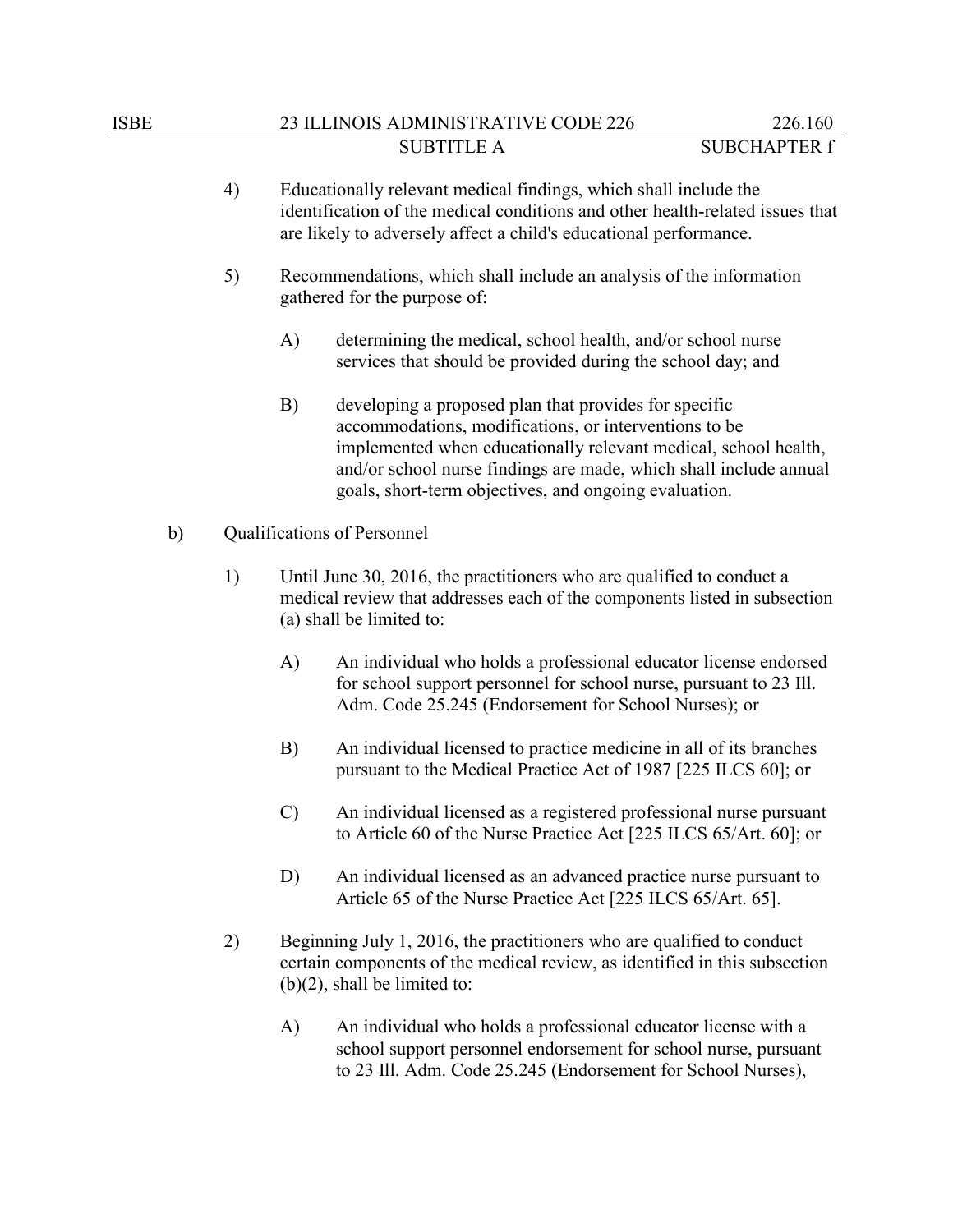who may conduct any of the components listed in subsections  $(a)(1)$  through  $(5)$ ; or

- B) An individual licensed to practice medicine in all of its branches pursuant to the Medical Practice Act of 1987 [225 ILCS 60], who may conduct any of those components listed in subsections (a)(1) through (4); or
- C) An individual licensed as a registered professional nurse pursuant to Article 60 of the Nurse Practice Act [225 ILCS 65/Art. 60] and who also holds a bachelor's degree in nursing, education or a related field, who may conduct any of those components listed in subsections  $(a)(1)$  through  $(4)$ ; or
- D) An individual licensed as an advanced practice nurse pursuant to Article 65 of the Nurse Practice Act [225 ILCS 65/Art. 65], who may conduct any of those components listed in subsections (a)(1) through (4).
- c) Certain exceptions shall apply to the personnel qualifications set forth in subsection (b).
	- 1) After July 1, 2016, an individual meeting the qualifications set forth in subsection (b)(1)(B), (b)(1)(C) or (b)(1)(D) who is currently employed by a school district or special education cooperative also may continue to conduct activities described in subsection (a)(5), provided that no later than June 30, 2016, he or she:
		- A) successfully completes a training course specific to special education laws and regulations and students with disabilities that is approved by the State Board of Education; or
		- B) passes the content-area test for the school nurse endorsement authorized under 105 ILCS 5/21B-30.
		- C) Any practitioner receiving authorization under subsection (c)(1) to conduct activities set forth in subsection (a)(5) retains that authorization provided he or she completes the professional development required at 23 Ill. Adm. Code 25.Subpart J (Renewal of Professional Educator Licenses).
	- 2) Beginning on July 1, 2016, a school district or special education cooperative may first employ a practitioner who meets the qualifications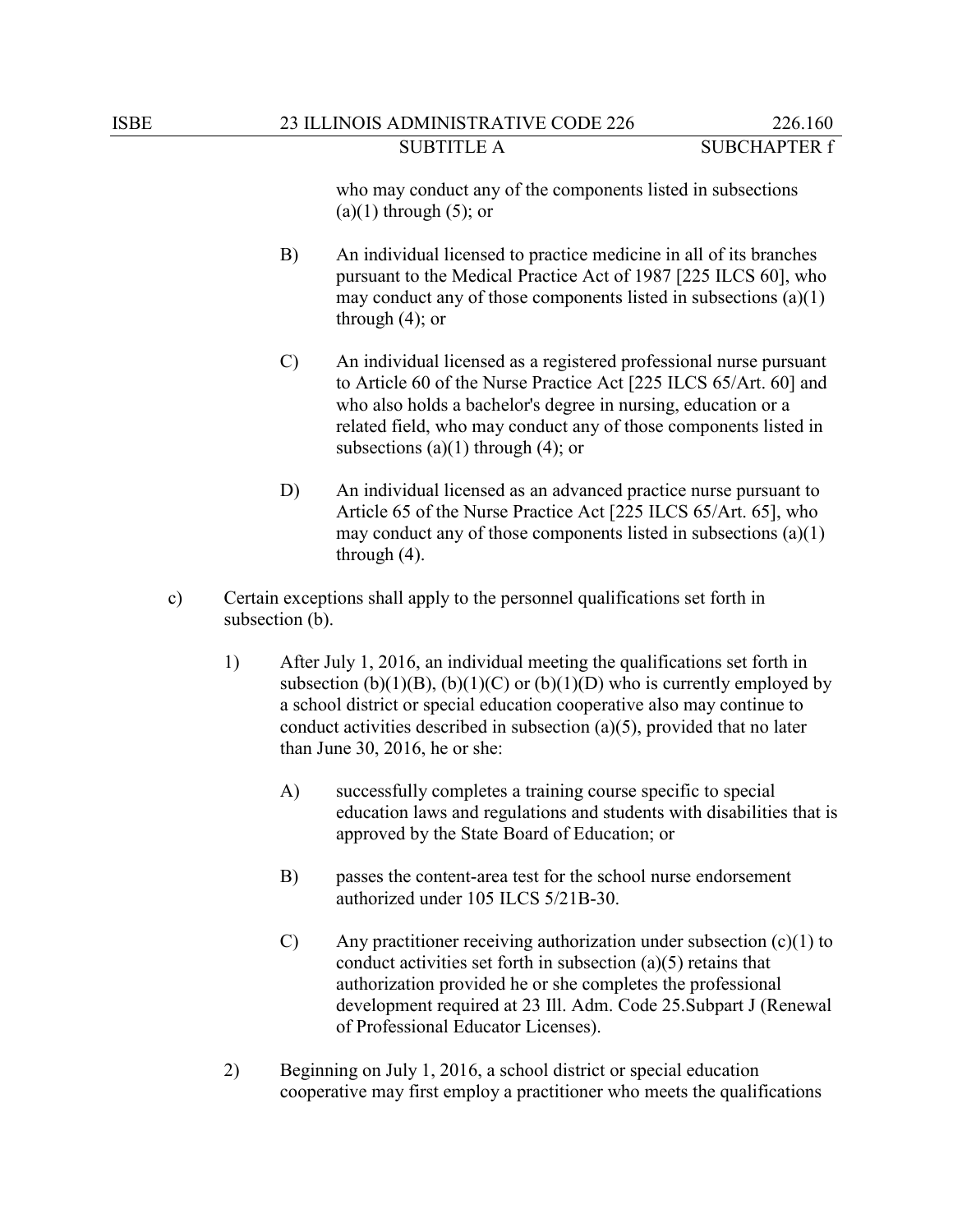set forth in subsection  $(b)(2)(B)$ ,  $(b)(2)(C)$  or  $(b)(2)(D)$  to conduct the activities described in subsection (a)(5), provided that each of the conditions listed in this subsection  $(c)(2)$  are met.

- A) A school district or special education cooperative has not been able to recruit an individual meeting the qualifications set forth in subsection  $(b)(1)(A)$  due to a shortage of these individuals.
- B) The school district or special education cooperative must be actively engaged in the recruitment process, as evidenced by written documentation such as notices on the agency's website, postings with professional organizations, or personnel notices placed in newspapers, either online or in print. The school district or special education cooperative shall retain this documentation, which must include the date of publication or notice, for the duration of the employment of the practitioner recruited under the provisions of subsection  $(c)(2)$ , and make it available upon request to the State Board of Education or its designee.
- $C$ ) Any individual hired pursuant to subsection  $(c)(2)$  shall meet the qualifications of subsection  $(b)(2)(B)$ ,  $(b)(2)(C)$  or  $(b)(2)(D)$  and meet either of the requirements stated in subsection  $(c)(1)$  as soon as is practicable, but in no case longer than 12 months from the date of hire.
- D) Any practitioner receiving authorization under this subsection  $(c)(2)$  to conduct activities set forth in subsection  $(a)(5)$  retains that authorization provided he or she completes the professional development required at 23 Ill. Adm. Code 25.Subpart J (Renewal of Professional Educator Licenses).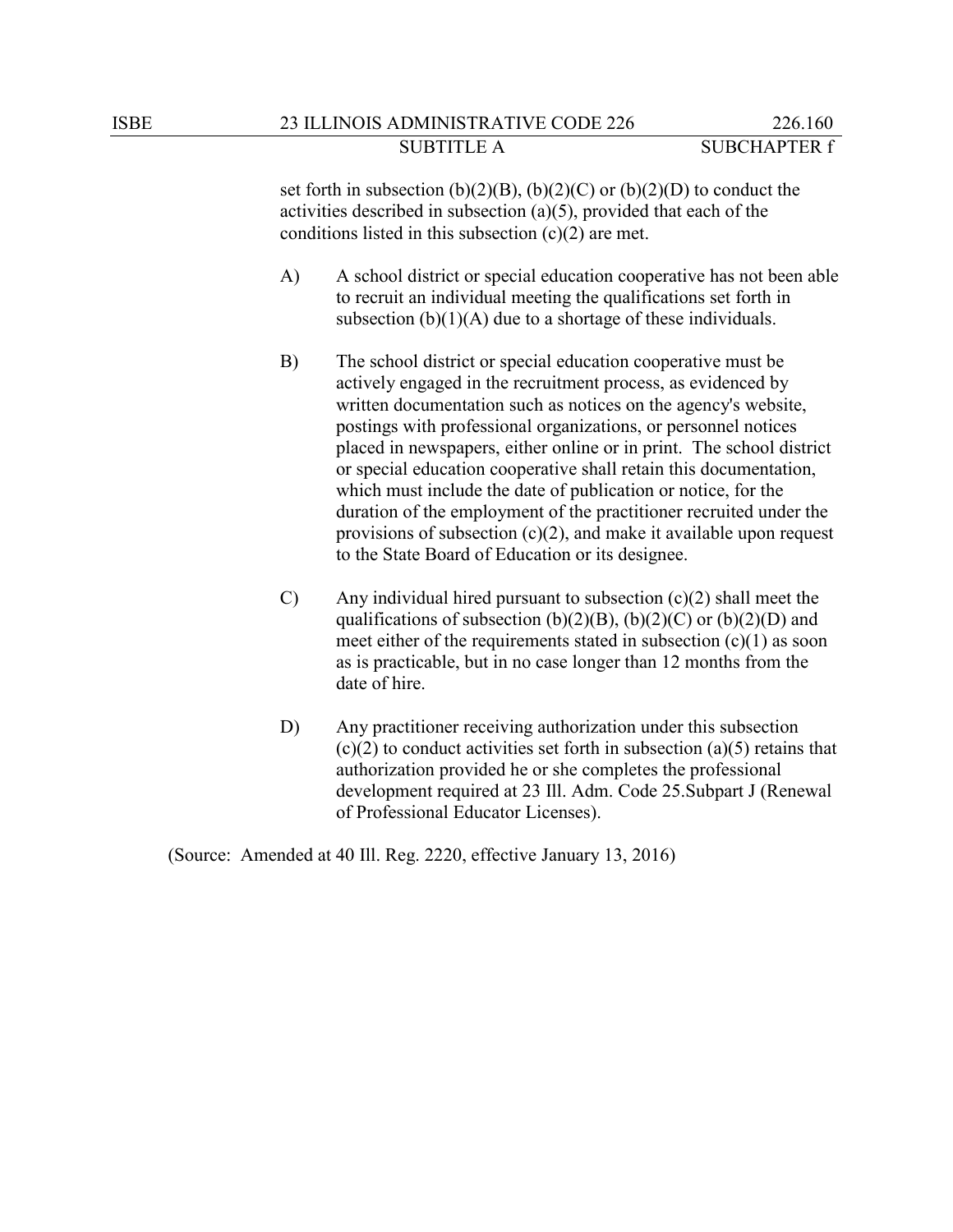# **Section 226.170 Criteria for Determining the Existence of a Specific Learning Disability (Repealed)**

(Source: Repealed at 31 Ill. Reg. 9915, effective June 28, 2007)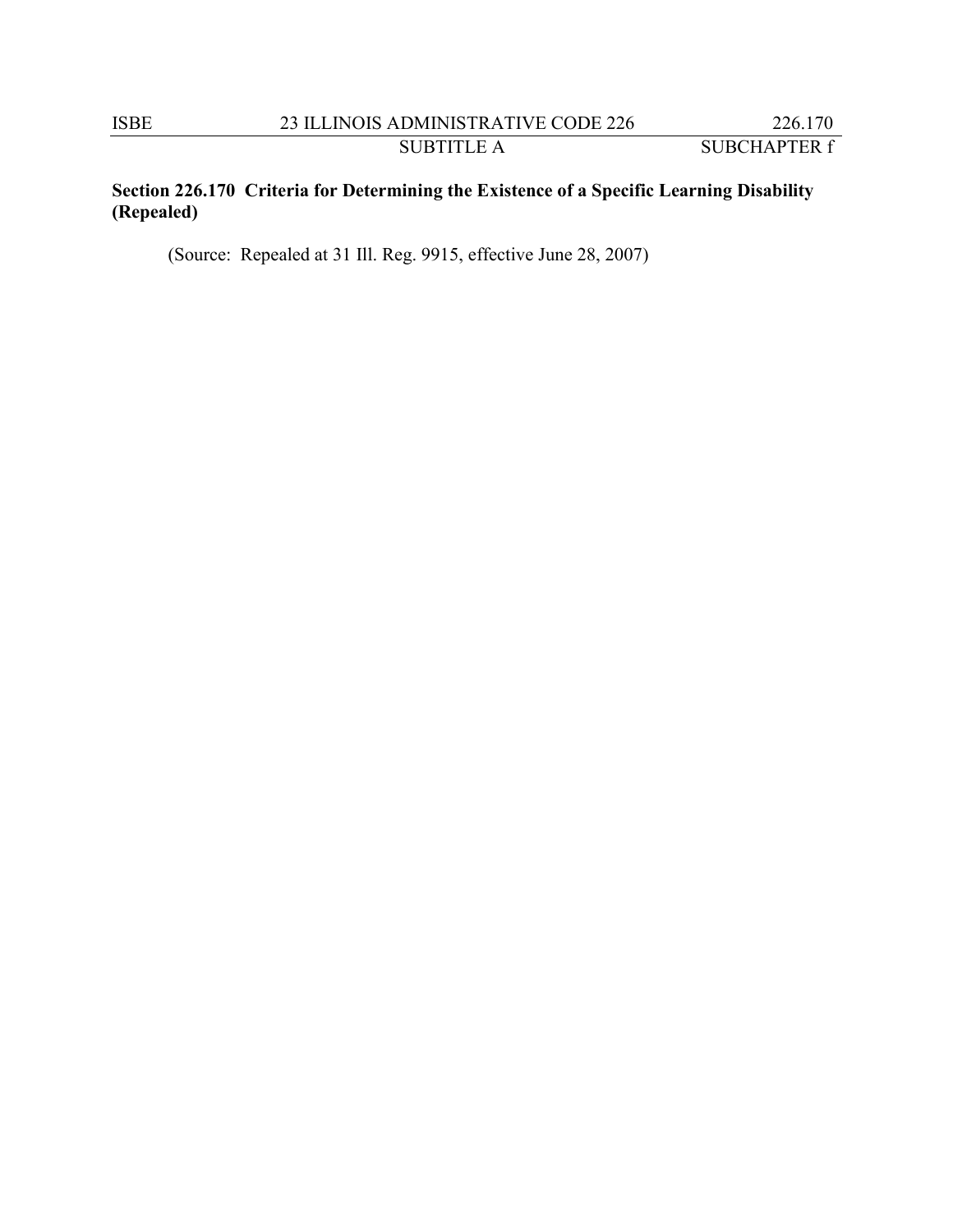# **Section 226.180 Independent Educational Evaluation**

Parents have the right to obtain an independent educational evaluation of their child at public expense in accordance with 34 CFR 300.502 and Section 14-8.02(b) and  $(g-5)$  of the School Code. The following rights and requirements shall also apply.

- a) If the parents disagree with the district's evaluation and wish to obtain an independent educational evaluation at public expense, their request to that effect shall be submitted in writing to the local school district superintendent.
- b) When an independent evaluation is obtained at public expense, the party chosen to perform the evaluation shall be either:
	- 1) an individual whose name is included on the list of independent educational evaluators developed by the State Board of Education pursuant to Section 226.830 with regard to the relevant types of evaluation; or
	- 2) another individual possessing the credentials required by Section 226.840.
- c) If the parent wishes an evaluator to have specific credentials in addition to those required by Section 226.840, the parent and the school district shall agree on the qualifications of the examiner and the specific evaluations to be completed prior to the initiation of an independent educational evaluation at public expense. If agreement cannot be reached, the school district shall initiate a due process hearing subject to the time constraints set forth in this Section, as applicable.
- d) Within 10 days after receiving a report of an independent evaluation conducted at either public or private expense, the district shall provide written notice stating the date upon which the IEP Team will meet to consider the results. (Also see Section 226.530.)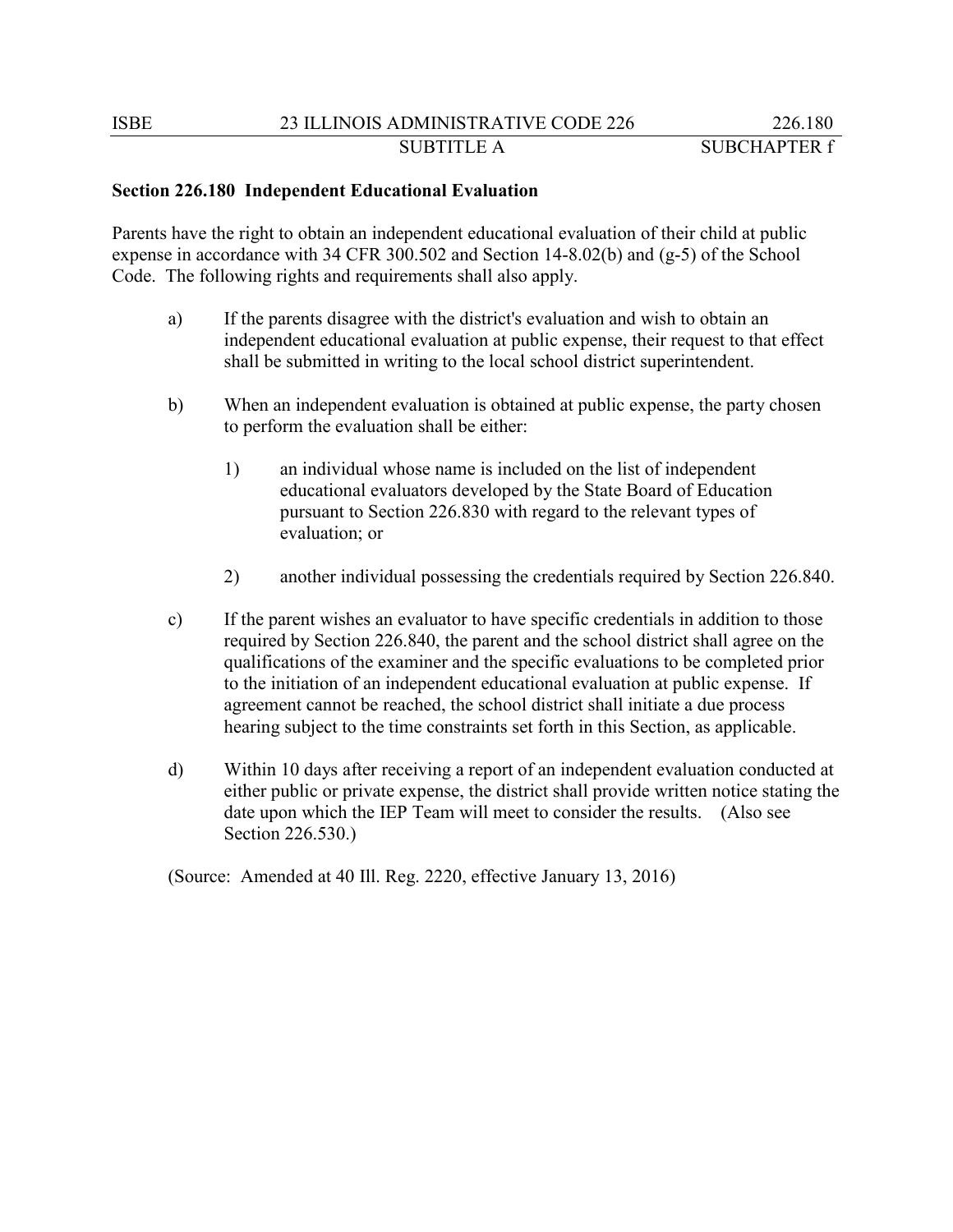# **Section 226.190 Reevaluation (Repealed)**

(Source: Repealed at 31 Ill. Reg. 9915, effective June 28, 2007)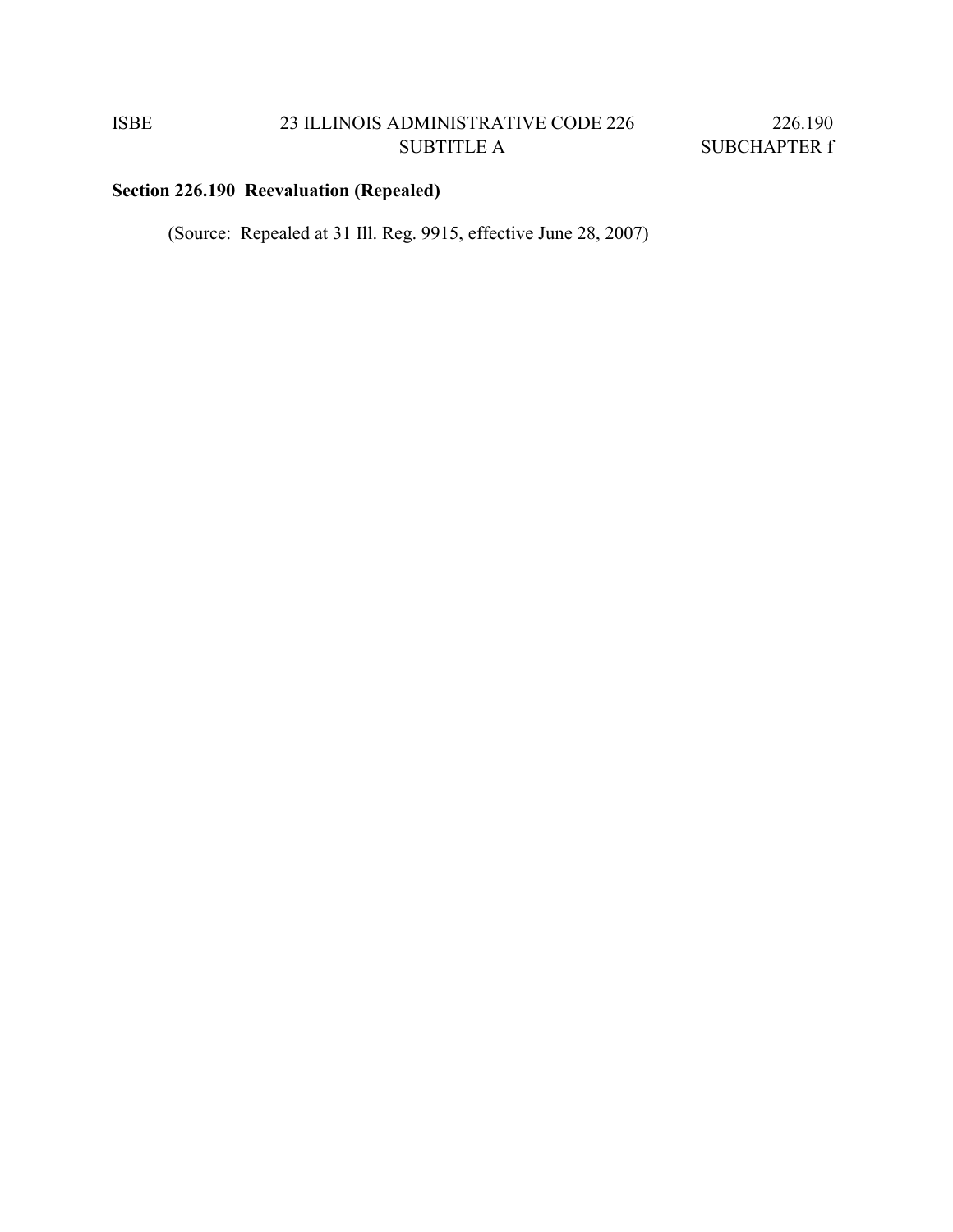# ISBE 23 ILLINOIS ADMINISTRATIVE CODE 226 226.200 SUBTITLE A SUBCHAPTER f

# SUBPART C: THE INDIVIDUALIZED EDUCATION PROGRAM (IEP)

# **Section 226.200 General Requirements**

Each school district shall provide special education and related services to eligible children in accordance with their IEPs.

(Source: Amended at 31 Ill. Reg. 9915, effective June 28, 2007)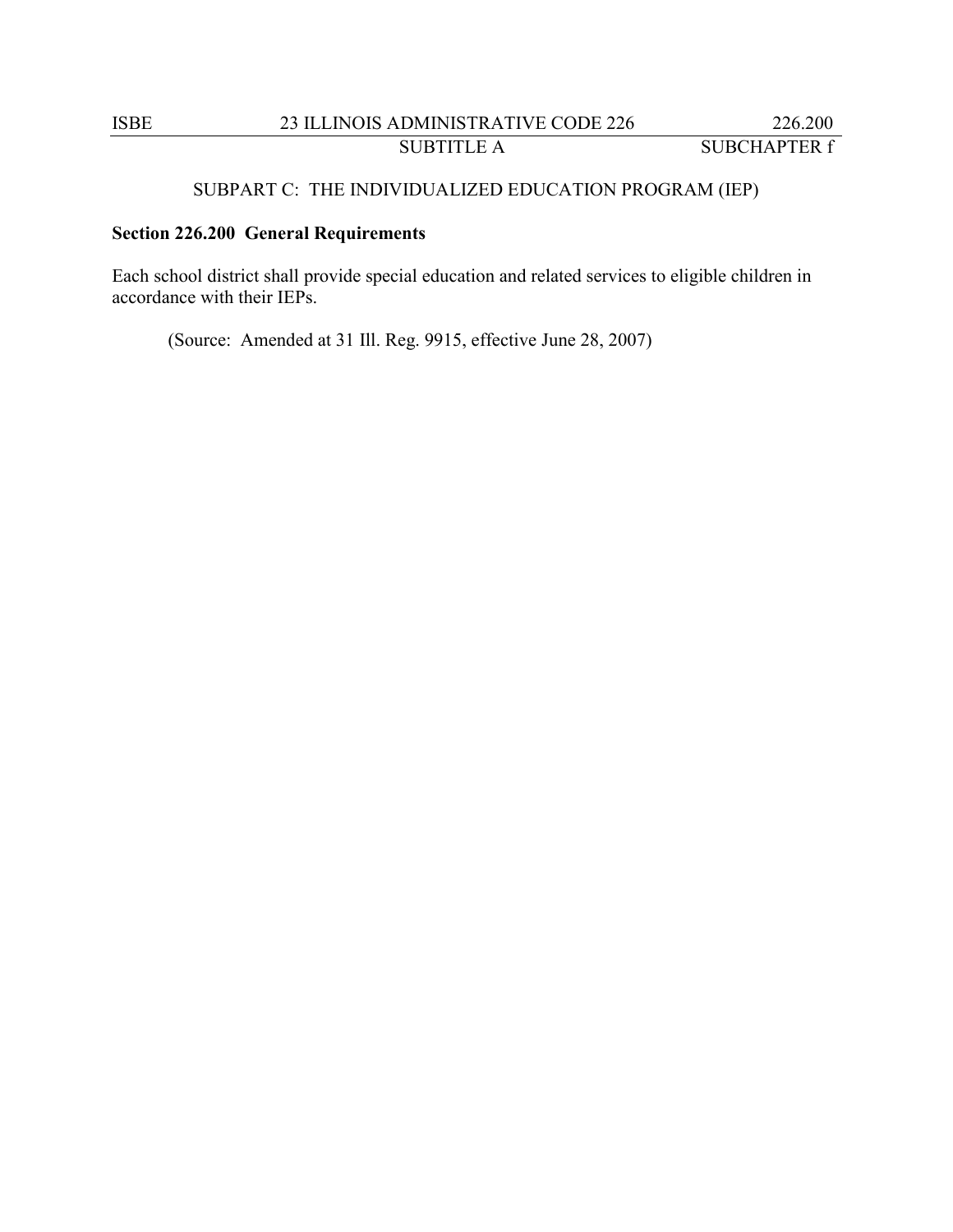# **Section 226.210 IEP Team**

The composition of the IEP Team for a particular child, and the participation, attendance, and excusal of the team members and other individuals in the IEP meeting, shall conform to the requirements of 34 CFR 300.321, 300.322, 300.324, and 300.325. The additional requirements of this Section shall also apply.

- a) The general education teacher who serves as a member of a child's IEP Team shall be a teacher who is, or may be, responsible for implementing a portion of the IEP, so that the teacher can participate in discussions about how best to instruct the child.
- b) For a child age three through five years who has not yet entered the primary grades, the team shall include an individual qualified to teach preschool children without identified disabilities.
- c) If the child is receiving only speech and language services, the speech and language pathologist shall fulfill the role of the special education teacher set forth at 34 CFR 300.321(a)(3).
- d) The representative of the public agency required by 34 CFR 300.321(a)(4) must, in addition to the requirements set forth in that portion of the federal regulations, have the authority to make commitments for the provision of resources and be able to ensure that the services set out in the IEP will be implemented.
- e) The IEP Team shall include a qualified bilingual specialist or bilingual teacher, if the presence of such a person is needed to assist the other participants in understanding the child's language or cultural factors as they relate to the child's instructional needs. If documented efforts to locate and secure the services of a qualified bilingual specialist are unsuccessful, the district shall instead meet the requirements set forth in Section 226.150(b) of this Part.
- f) In the case of a child whose behavior impedes his or her learning or the learning of others, the team shall include a person knowledgeable about positive behavior strategies.

(Source: Amended at 31 Ill. Reg. 9915, effective June 28, 2007)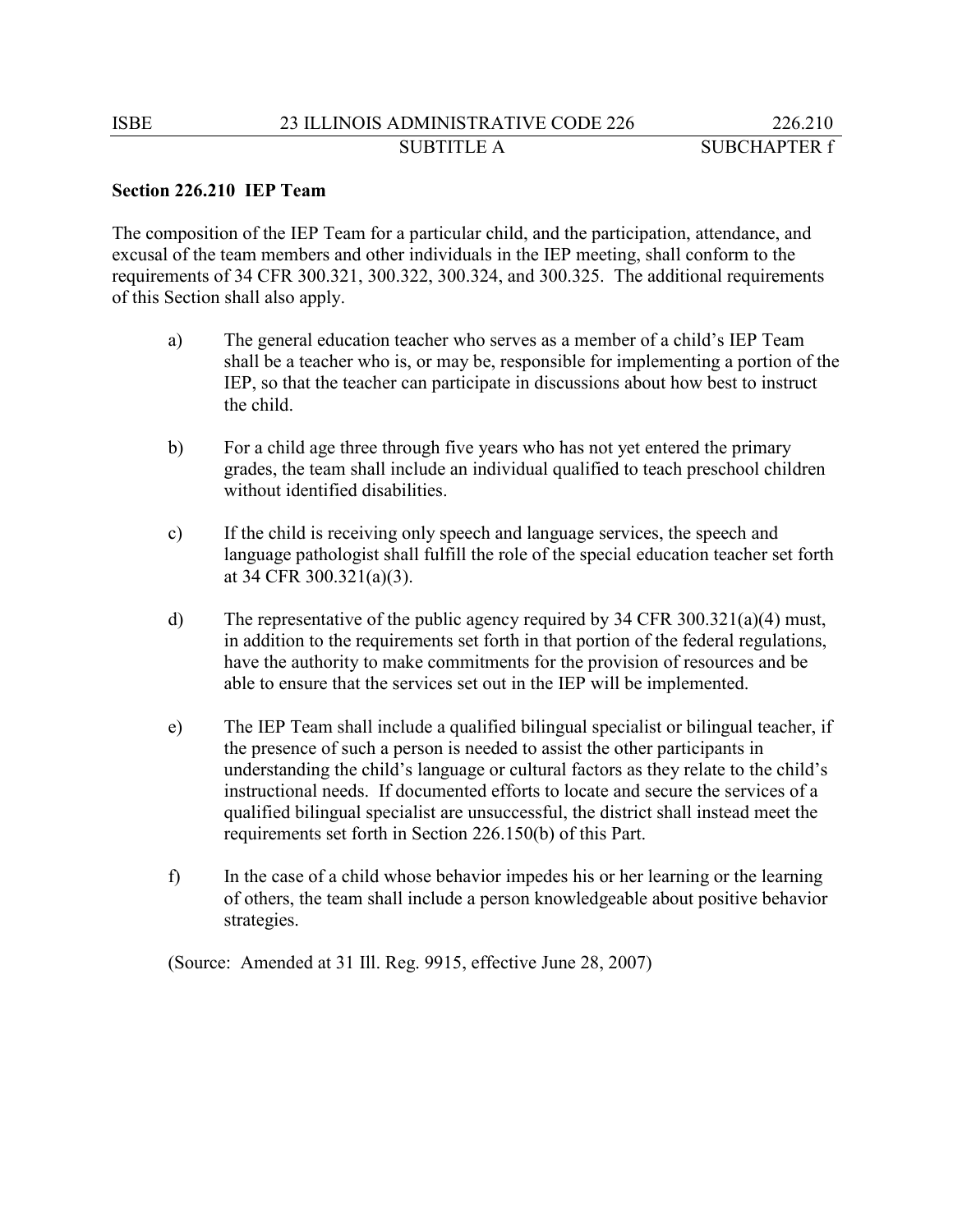#### **Section 226.220 Development, Review, and Revision of the IEP**

The development, review, and revision of each child's IEP shall conform to the requirements of 34 CFR 300.324 and 300.328. The additional requirements of this Section shall also apply.

- a) When an IEP has been developed or revised, the district shall provide notice in accordance with 34 CFR 300.503(b) and (c) immediately to the parents, and implementation of the IEP shall occur no later than 10 school days after the provision of this notice or by the beginning of the following school year if the IEP is developed or revised with fewer than 10 school days remaining in the school year. If the new or revised IEP requires extended-year services, those services shall be provided in accordance with the provisions of the IEP.
- b) *If, at a meeting to develop or revise a child's individualized education program, the IEP team determines that a certain service is required in order for the child to receive a free, appropriate public education and that service is not implemented within 10 school days after the service was to be initiated as set forth by the child's IEP, then the local education agency shall provide the child's parent or guardian with written notification that the service has not yet been implemented. The notification must be provided to the child's parent or guardian within 3 school days after the local education agency's non-compliance with the child's IEP and must inform the parent or guardian about the school district's procedures for requesting compensatory services.* (Section 14-8.02f(d-5) of the Code) For purposes of this Section, "school days" does not include days in which a child is absent from school for reasons unrelated to a lack of IEP services or when the service is available but the child is unavailable.
- c) Either a child's educational provider or a child's parent may request an IEP meeting at any time. Within 10 days after receipt of a request, the district shall either agree and notify the parent in accordance with 34 CFR 300.503 or notify the parents in writing of its refusal, including an explanation of the reason no meeting is necessary to ensure the provision of FAPE for the child.
- d) The development of an IEP for a child who has a disability on the autism spectrum shall include consideration of the factors specified in Section 14-  $8.02(b)(1)$  through  $(7)$  of the Code.

(Source: Amended at 45 Ill. Reg. 3377, effective March 2, 2021)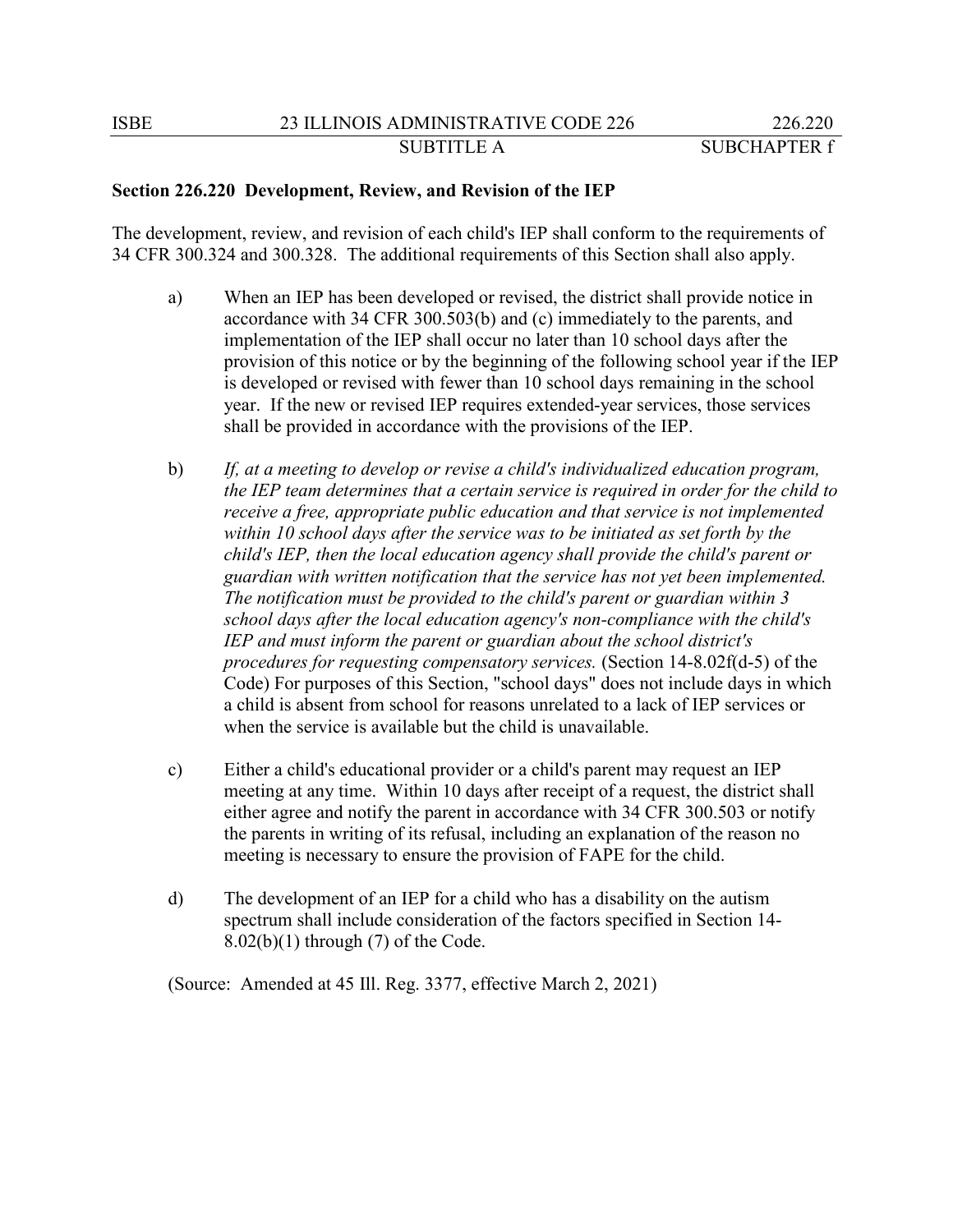# **Section 226.230 Content of the IEP**

The content of each child's IEP shall conform to the requirements of 34 CFR 300.320. The additional requirements of this Section shall also apply.

- a) Each IEP shall include:
	- 1) A statement of measurable annual goals that reflect consideration of the State Goals for Learning and the Illinois Learning Standards (see 23 Ill. Adm. Code 1), as well as benchmarks or short-term objectives developed in accordance with the child's present levels of academic and functional performance.
	- 2) A statement regarding the child's ability to participate in State and districtwide assessments.
	- 3) A statement as to the languages or modes of communication in which special education and related services will be provided, if other than or in addition to English.
	- 4) A statement as to whether the child requires the provision of services beyond the district's normal school year in order to receive FAPE ("extended school year services") and, if so, a description of those services that includes their amount, frequency, duration, and location.
- b) The IEP of a student who requires a behavioral intervention plan shall:
	- 1) Summarize the findings of the functional behavioral assessment;
	- 2) Summarize prior interventions implemented;
	- 3) Describe any behavioral interventions to be used, including those aimed at developing or strengthening alternative or more appropriate behaviors;
	- 4) Identify the measurable behavioral changes expected and methods of evaluation;
	- 5) Identify a schedule for a review of the interventions' effectiveness; and
	- 6) Identify provisions for communicating with the parents about their child's behavior and coordinating school-based and home-based interventions.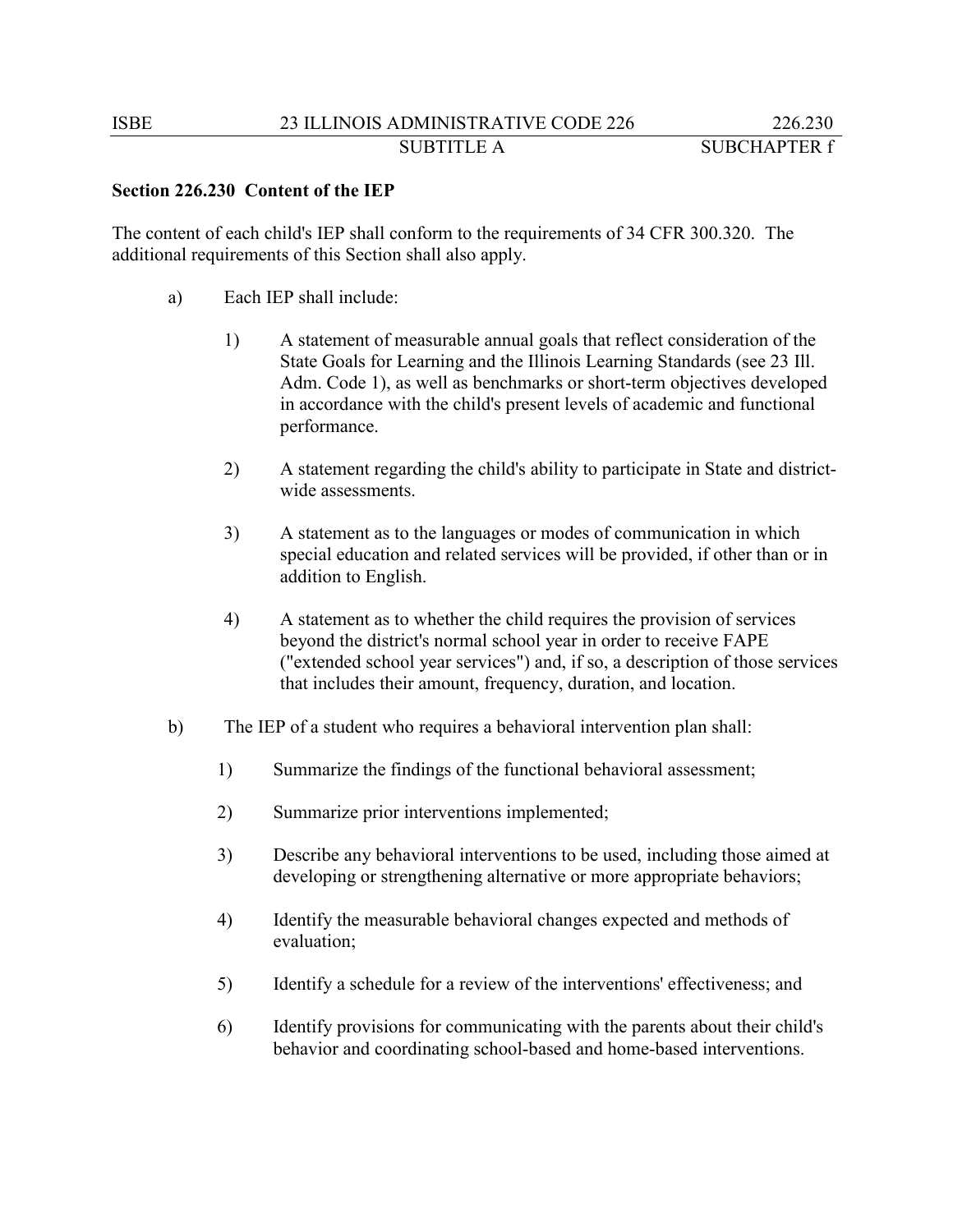- c) Beginning not later than the first IEP to be in effect when the child turns 14½, and updated annually thereafter, the IEP shall include:
	- 1) appropriate, measurable, postsecondary goals based upon age-appropriate assessments related to employment, education or training, and independent living;
	- 2) the transition services that are needed to assist the child in reaching those goals, including courses of study and any other needed services to be provided by entities other than the school district; and
	- 3) any additional requirements set forth in Section 14-8.03 of the School Code [105 ILCS 5/14-8.03].
- d) For purposes of 34 CFR 300.320(c), the age of majority under Illinois law is 18. The IEP of a student who may, after reaching age 18, become eligible to participate in the home-based support services program for adults with intellectual disabilities that is authorized by the Developmental Disability and Mental Disability Services Act [405 ILCS 80] shall set forth specific plans related to that program that conform to the requirements of Section 14-8.02 of the School Code.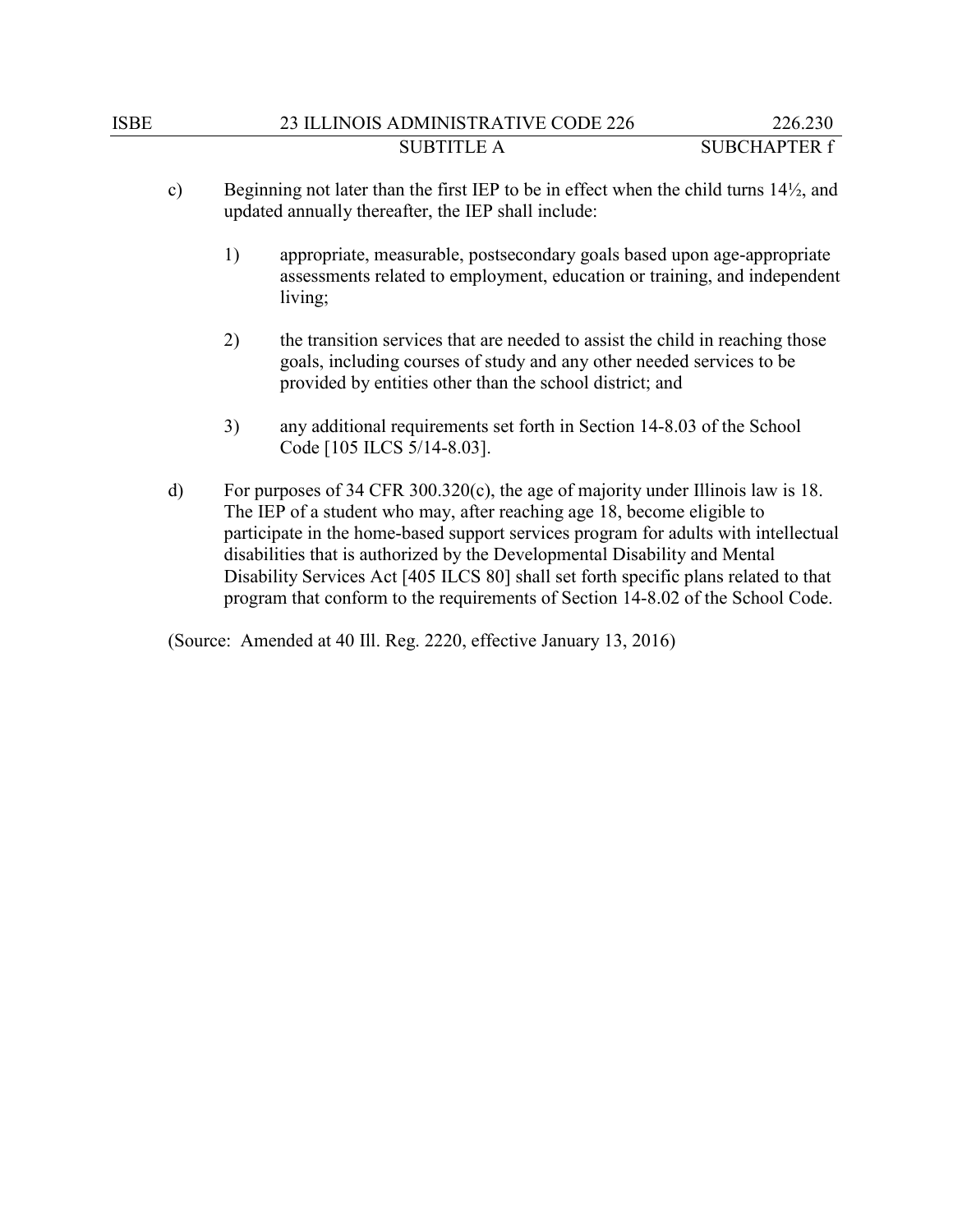## **Section 226.240 Determination of Placement**

The determination of placement shall conform to the requirements of 34 CFR 300.114 through 300.116, 300.327, and 300.501(c), and the IEP Team shall take into consideration the student's eligibility for other educational programs and services such as bilingual education, career and technical education, gifted education, and federal Title I programs. The placement determination shall be reviewed at least annually or any time the IEP is revised.

(Source: Amended at 31 Ill. Reg. 9915, effective June 28, 2007)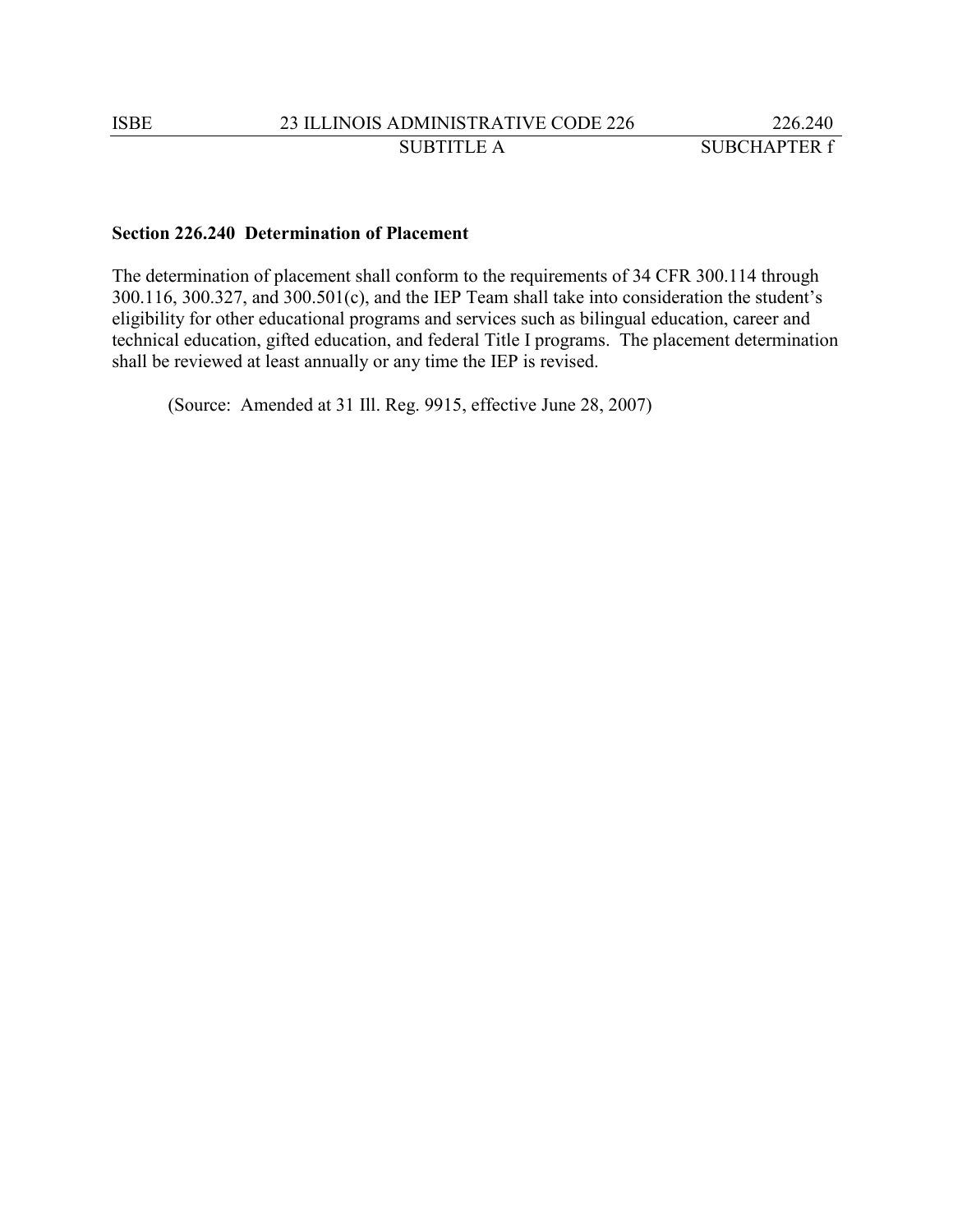### **Section 226.250 Child Aged Three Through Five**

In the case of an eligible child three through five years of age, an IFSP that contains the material described in 34 CFR 300.323(b) may serve as a child's IEP if using that plan is agreed to by the local school district and the child's parents. If a district proposes to use an IFSP, the local school district shall:

- a) Provide a detailed explanation of the differences between an IFSP and an IEP to the child's parents;
- b) Obtain informed, written consent from the parents for the use of the IFSP; and
- c) Ensure that the IFSP is developed in accordance with the IEP requirements found in Subpart C of this Part.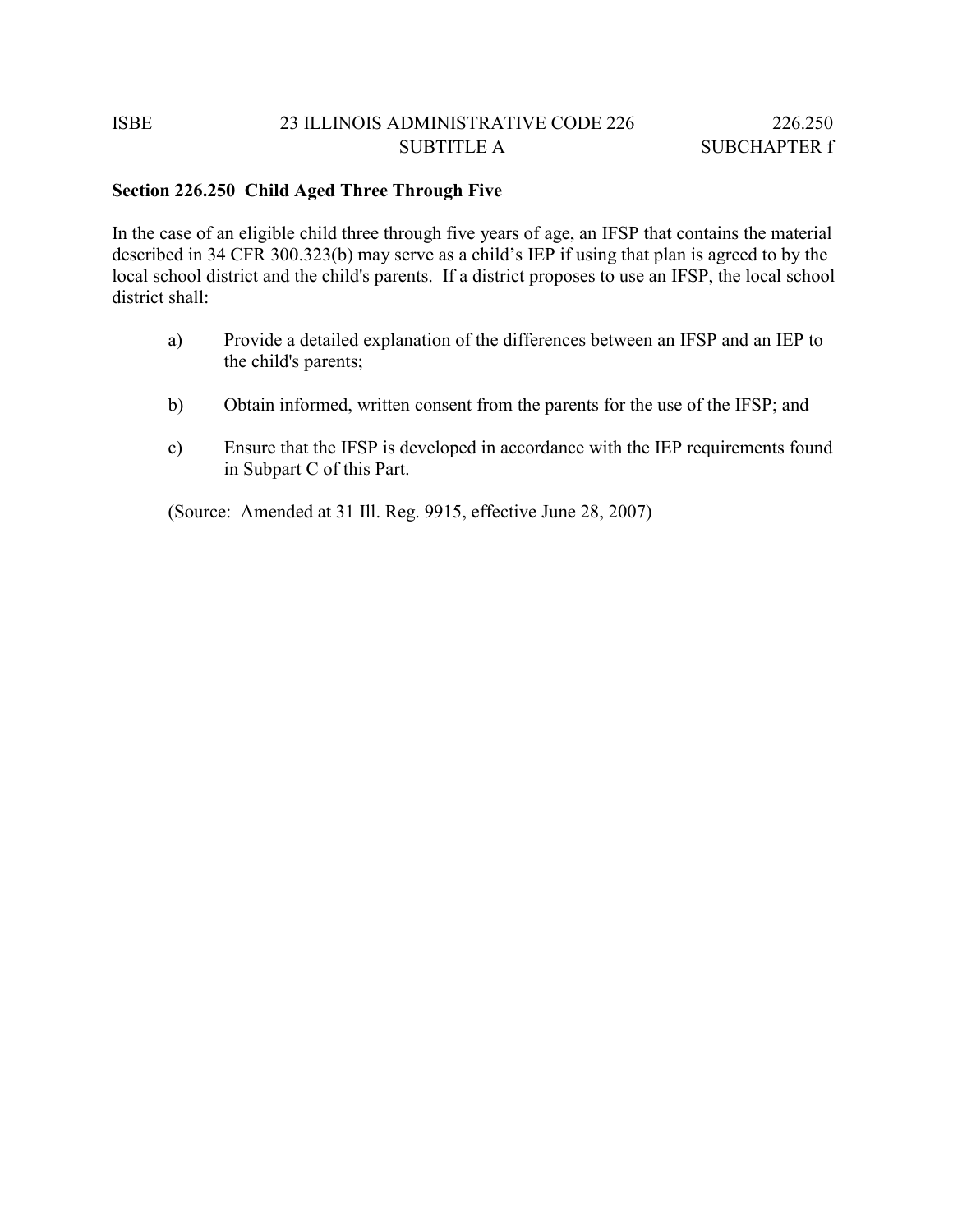### **Section 226.260 Child Reaching Age Three**

a) Child with an Individualized Family Service Plan (IFSP)

For each child who will be making the transition from an early intervention program into the special education program of a school district at age three, the district shall ensure that either an IEP or the child's IFSP is in effect on his or her third birthday. A representative of the school district shall participate in the transition meeting scheduled by the early intervention team.

- b) Child Without an IFSP
	- 1) For each child who is referred to a school district at least 60 school days prior to his or her third birthday and determined eligible, the district shall ensure that either an IEP or an IFSP is in effect on his or her third birthday.
	- 2) For each child who is referred with fewer than 60 school days remaining before his or her third birthday, or after that date, the district shall comply with the requirements of Section 226.110(c)-(j) of this Part.
- c) If a child's third birthday occurs during the summer, the IEP Team for that child shall determine when the district's services to the child will begin.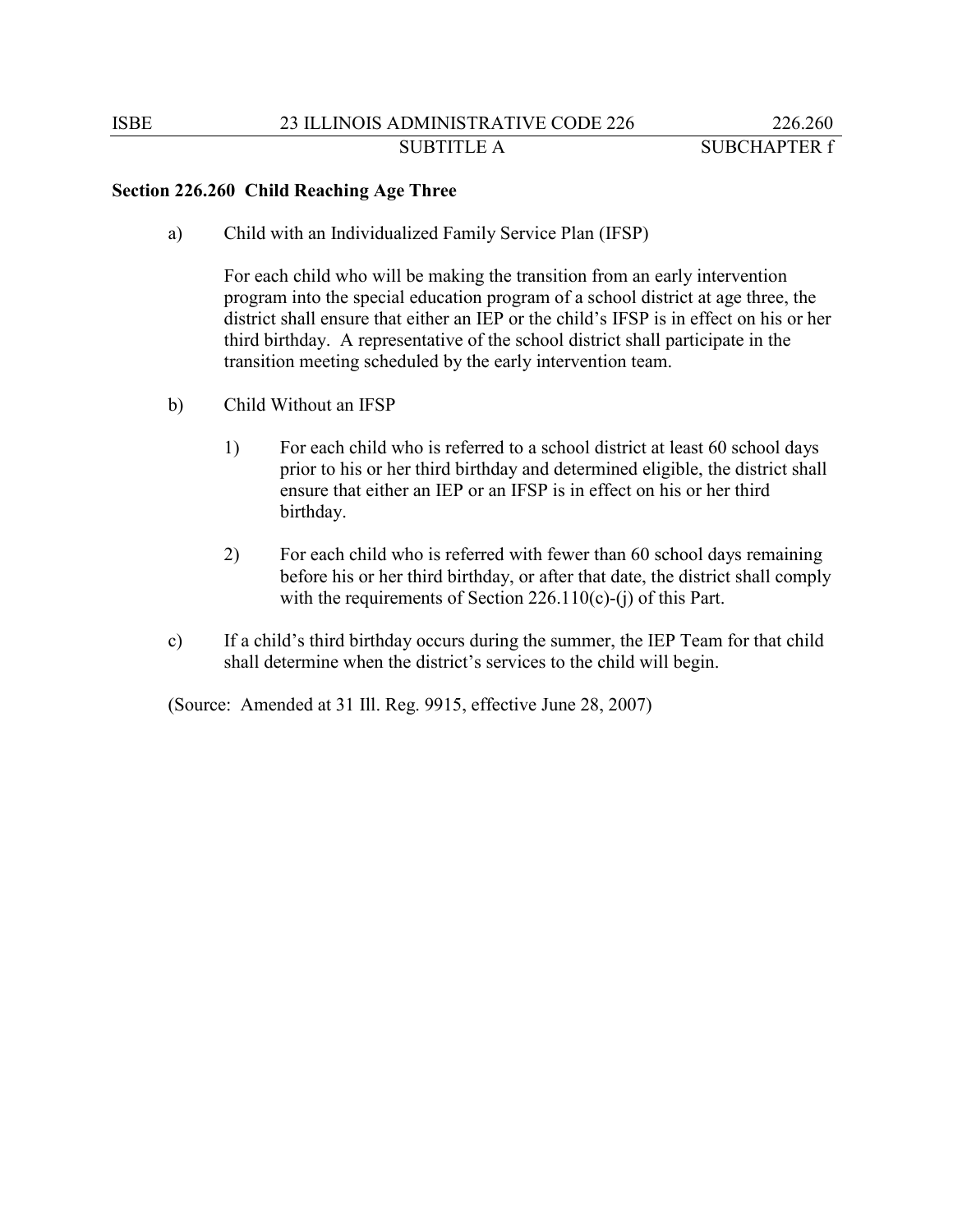### SUBPART D: PLACEMENT

#### **Section 226.300 Continuum of Alternative Placement Options**

Each local school district shall, in conformance with the requirements of 34 CFR 300.39 and 300.115, ensure that a continuum of placements is available to meet the needs of children with disabilities for special education and related services. With respect to the home instruction and instruction in hospitals and institutions referenced in 34 CFR 300.39 and 300.115:

- a) The child receives services at home or in a hospital or other setting because he or she is unable to attend school elsewhere due to a medical condition.
- b) When an eligible student has a medical condition that will cause an absence for two or more consecutive weeks of school or ongoing intermittent absences, as defined in Section 14-13.01(a) of the School Code  $[105$  ILCS  $5/14$ -13.01(a)], the IEP Team for that child shall consider the need for home or hospital services. The provision of home or hospital services shall be based upon a written statement from a physician licensed to practice medicine in all its branches that specifies:
	- 1) the child's medical condition;
	- 2) the impact on the child's ability to participate in education (the child's physical and mental level of tolerance for receiving educational services); and
	- 3) the anticipated duration or nature of the child's absence from school.
- c) *Special education and related services required by the child's IEP must be implemented as part of the child's home or hospital instruction, unless the IEP Team determines that modifications are necessary during the home or hospital instruction due to the child's condition*. (Section 14-13.01 of the School Code)
	- 1) The amount of instructional or related service time provided through the home or hospital program shall be determined in relation to the child's educational needs and physical and mental health needs.
	- 2) The amount of instructional time shall not be less than five hours per week unless the physician has certified in writing that the child should not receive as many as five hours of instruction in a school week. In the event that the child's illness or a teacher's absence reduces the number of hours in a given week to which the child is entitled, the school district shall work with the IEP Team and the child's parents to provide the number of hours missed, as medically advisable for the child.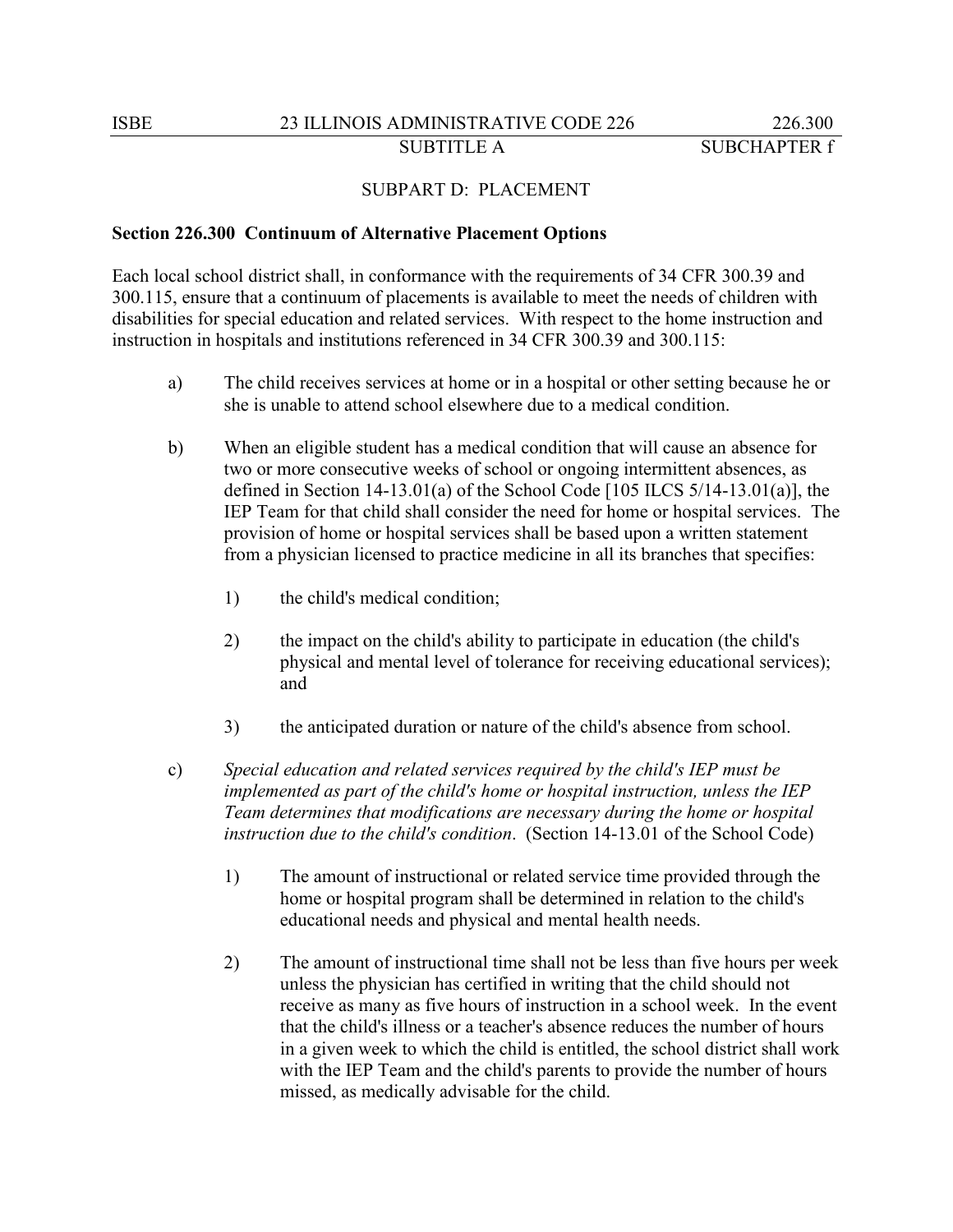# ISBE 23 ILLINOIS ADMINISTRATIVE CODE 226 226.300 SUBTITLE A SUBCHAPTER f

- d) A child whose home or hospital instruction is being provided via telephone or other technological device shall receive not less than two hours per week of direct instructional services.
- e) Instructional time shall be scheduled only on days when school is regularly in session, unless otherwise agreed to by all parties.
- f) Home or hospital instructors shall meet the requirements of 23 Ill. Adm. Code 1.610 (Personnel Required to be Qualified).
- g) In accordance with Section 14-13.01(a) of the School Code, services required by the IEP shall be implemented not later than five school days after the district receives the physician's statement.

(Source: Amended at 40 Ill. Reg. 2220, effective January 13, 2016)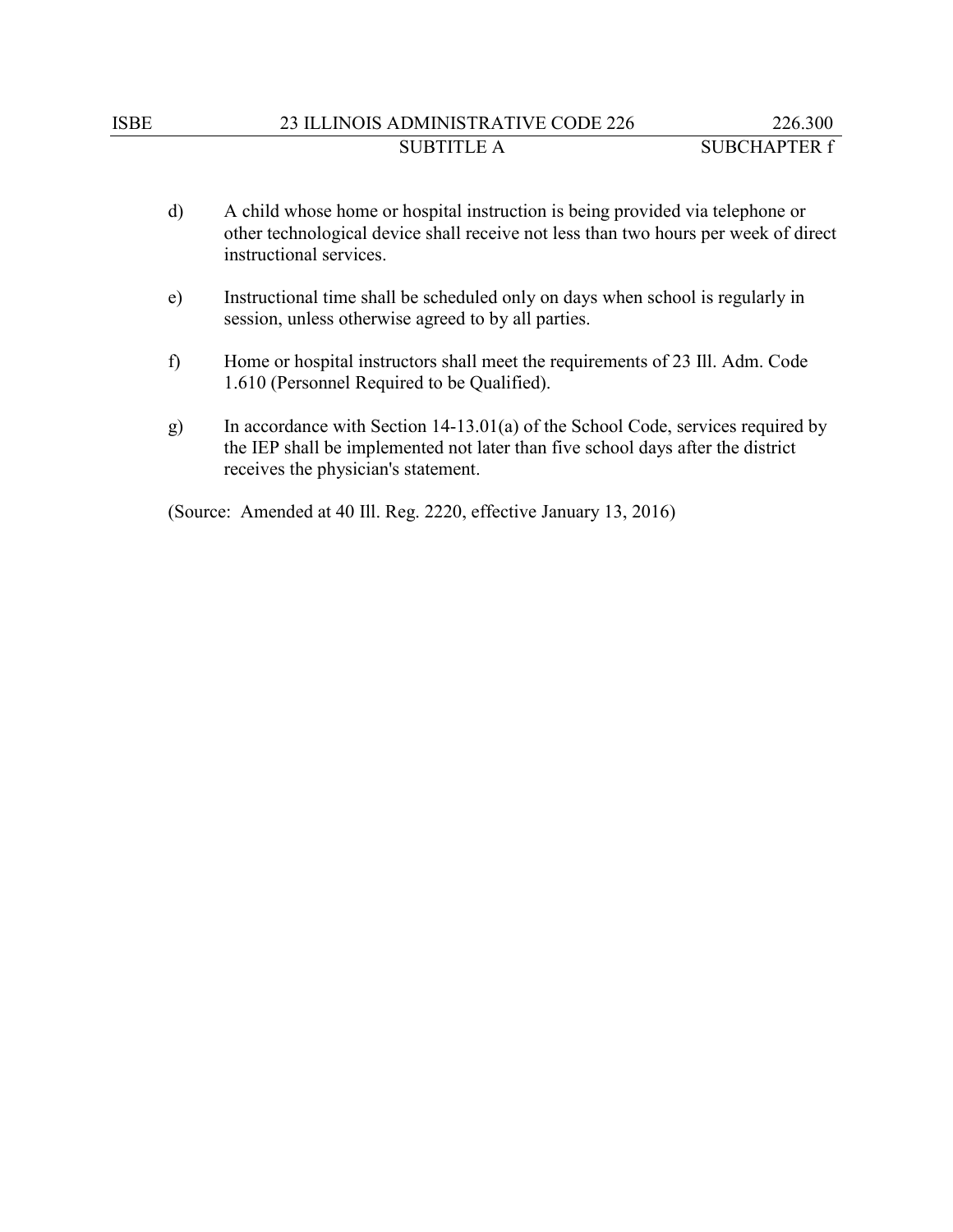### **Section 226.310 Related Services**

Each school district shall ensure that related services are provided if necessary to assist an eligible child in benefiting from his or her special education. *Local education agencies must make service logs that record the delivery of related services administered under the child's IEP and the minutes of each type of related service that has been administered available to the child's parent or guardian at any time upon request of the child's parent or guardian. Related services for which a log must be made are: speech and language services, occupational therapy services, physical therapy services, school social work services, school counseling services, school psychology services, and school nursing services. The local education agency must inform the child's parent or guardian, within 20 school days from the beginning of the school year or upon establishment of an IEP, of his or her ability to request those service logs.* (Section 14-8.02f(d) of the Code)

(Source: Amended at 45 Ill. Reg. 3377, effective March 2, 2021)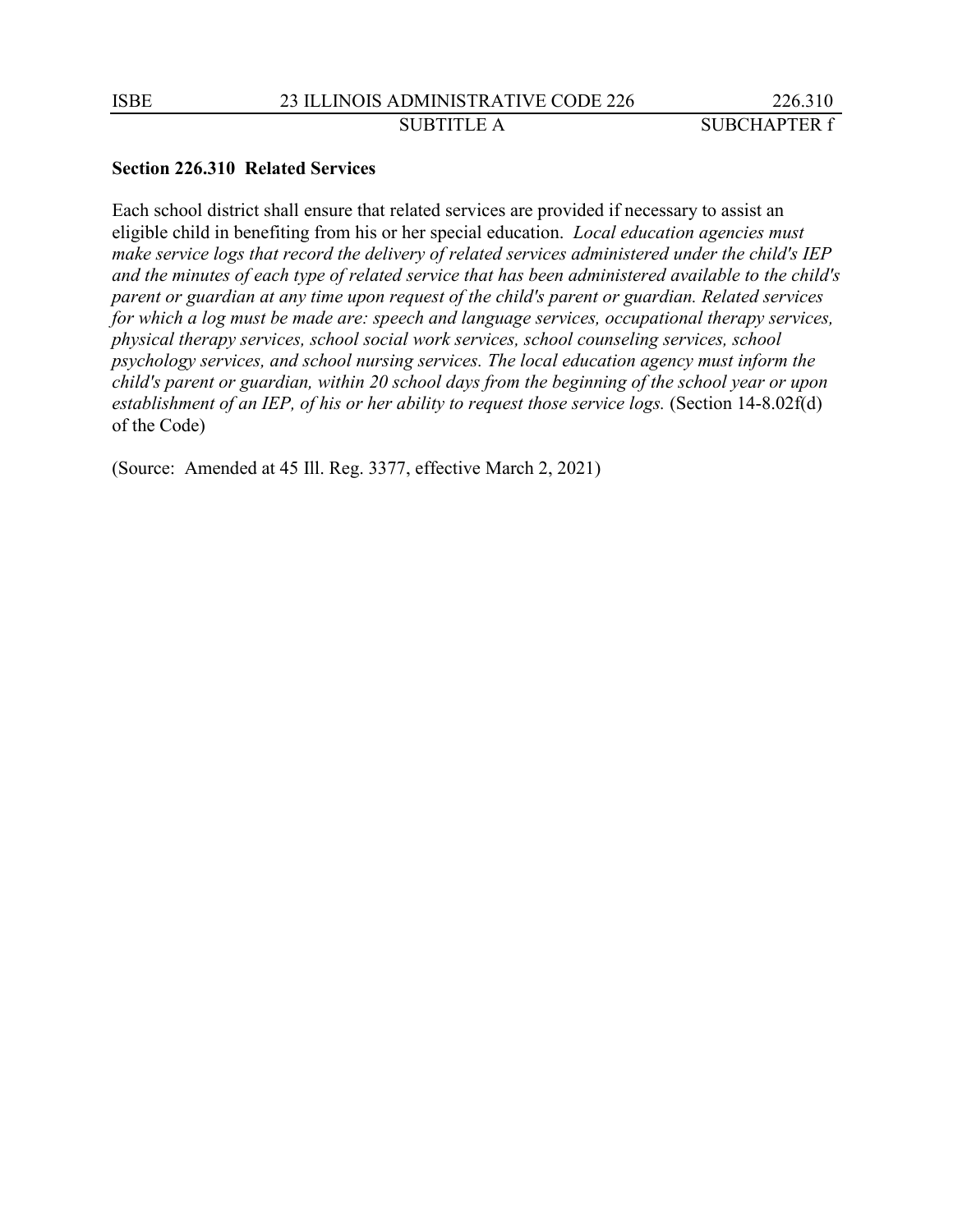# SUBTITLE A SUBCHAPTER f

# **Section 226.320 Service to Students Living in Residential Care Facilities**

Children with disabilities may be placed into public or nonpublic residential facilities for reasons other than education by various public entities, such as the Department of Corrections, the Department of Children and Family Services, or the juvenile courts. Except as provided in Section 14-8.01 of the School Code, the school district within whose boundaries a public or nonpublic residential facility is located is responsible for ensuring special education and related services in the least restrictive environment to those students who are eligible pursuant to this Part. "Residential facilities" refers to any of the following.

- a) "Children's Home" or "Orphanage": any licensed residential institution, other than those directly operated by the State of Illinois, that cares for disabled, neglected, delinquent, and/or dependent children.
- b) "Foster Family Home": an individual residential unit that cares for one or more disabled, neglected, delinquent, or dependent children who are not members of the primary family. A home of this type accepts foster children for care under specific and written authority of a municipal, county, or State agency authorized to make the placement.
- c) "State Residential Units": residential housing units that are directly operated by the State of Illinois, on property owned by the State, and primarily funded by an agency of the State.

(Source: Amended at 40 Ill. Reg. 2220, effective January 13, 2016)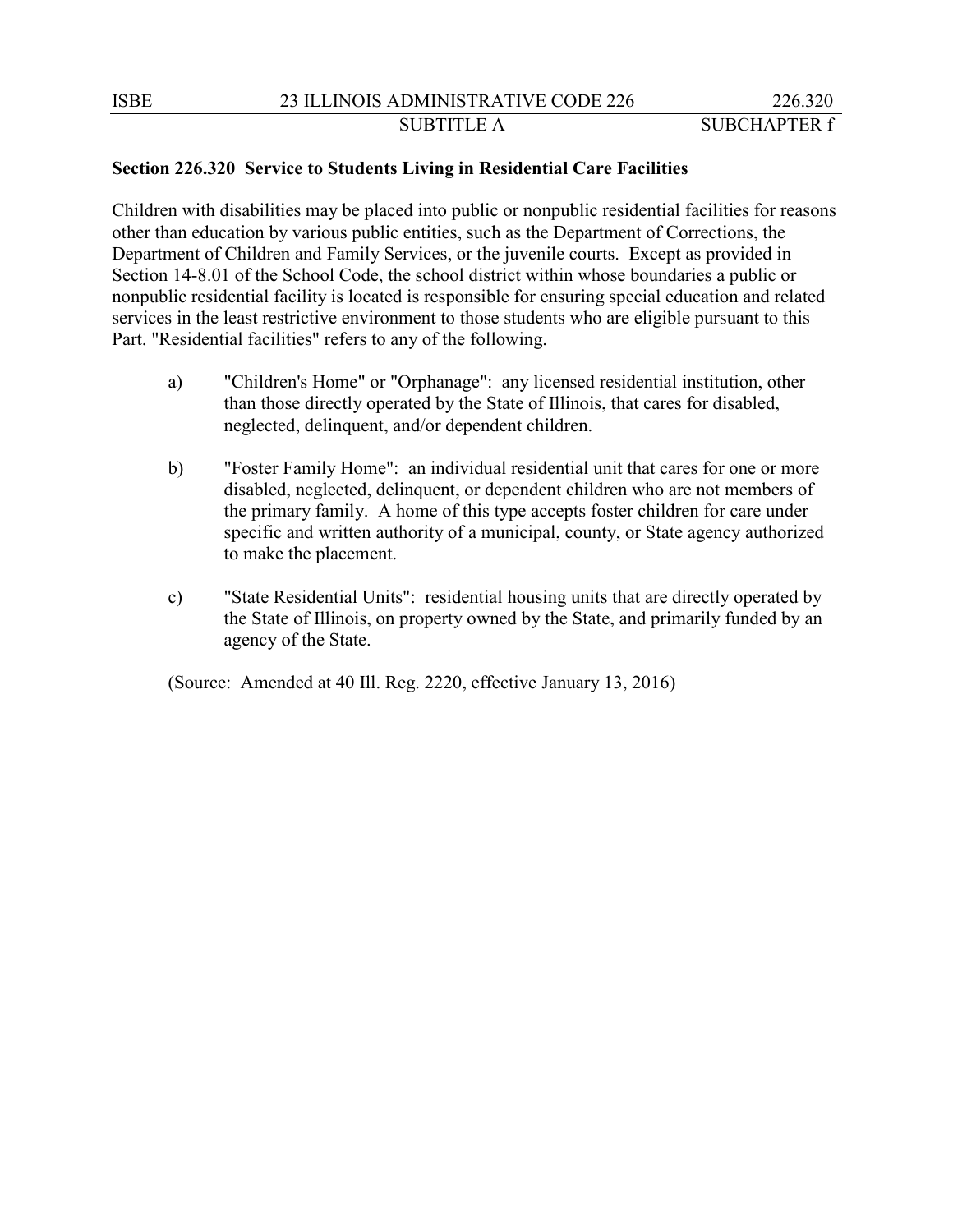# **Section 226.330 Placement by School District in State-Operated or Nonpublic Special Education Facilities**

When an IEP Team determines that no less restrictive setting on the continuum of alternative placements will meet a child's needs, the child may be placed in a State-operated or nonpublic special education facility. In such a case, use of a State-operated program should be given first consideration. However, the district shall refer the child to the agency or facility which is most appropriate to the individual situation. This determination shall be based upon recent diagnostic assessments and other pertinent evidence and made in light of such other factors as proximity to the child's home. Evidence of a condition that presents a danger to the physical well-being of the student or to other students may be taken into consideration in identifying the appropriate placement for a particular child.

- a) When it appears that a child will require a placement pursuant to this Section, the IEP Team shall invite representatives of potential service providers to assist in identifying or verifying the appropriate placement for that child. If one or more needed representatives cannot attend, the district shall use other methods to ensure their participation.
- b) The local school district is responsible for ensuring implementation of the child's IEP and convening any needed IEP meetings, including the annual review. If the district allows a State-operated or nonpublic school to initiate and conduct the IEP meeting, the district must ensure that the parent and a representative of the district are invited to participate in any decision about the child's IEP and agree to any proposed changes in the program before the changes are implemented. The district remains responsible for the development and implementation of the child's IEP and for compliance with the requirements of this Part.
- c) No school district shall place any child in a nonpublic special education program, nor shall any such program accept placement of any child with a disability under Section 14-7.02 of the School Code [105 ILCS 5/14-7.02], unless all the following conditions have been met.
	- 1) The program has been approved by the State Board of Education pursuant to the criteria set forth in 23 Ill. Adm. Code 401 (Special Education Facilities Under Section 14-7.02 of the School Code) for the school year for which placement is sought.
	- 2) The allowable costs for the program have been established pursuant to Section 14-7.02 of the School Code.
	- 3) The district has made the certification of inability to meet the student's needs to the State Superintendent of Education, if required pursuant to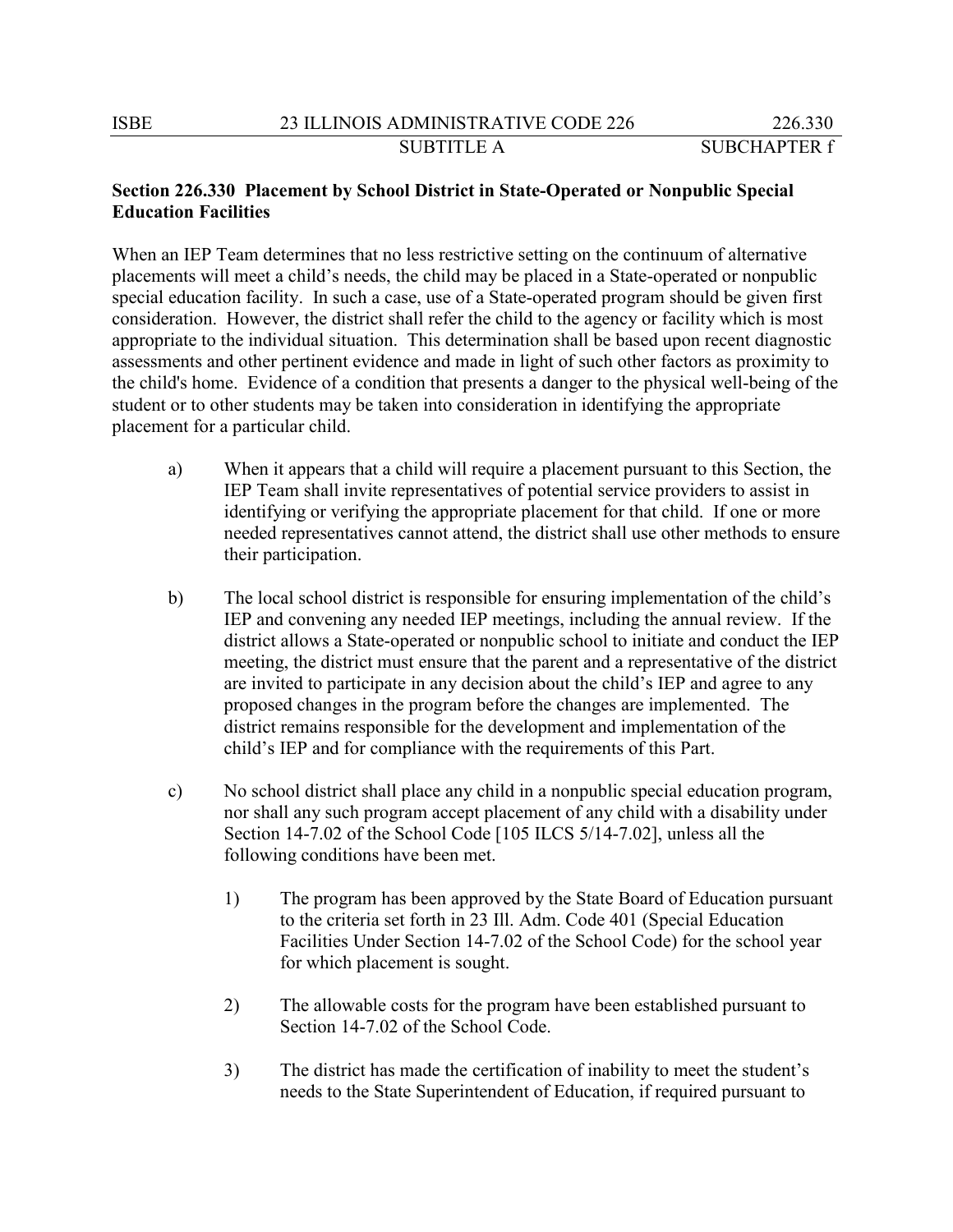Section 14-7.02 of the School Code, and the State Superintendent has found the district in substantial compliance with Section 14-4.01 of the School Code [105 ILCS 5/14-4.01].

- 4) The program has been approved by the State Board of Education for all of the disability categories applicable to the student and requiring services pursuant to the IEP.
- 5) The program has been approved by the State Board of Education for the age range that includes the age of the student.
- 6) The district has determined that all educational programming and related services specified on the child's IEP will be provided to the student. The use of a facility or program pursuant to 23 Ill. Adm. Code 401 does not relieve the local school district of the responsibility for ensuring that the student will receive all programming and related services required by the IEP, whether from one source or from multiple sources.
- 7) The school district and the facility have entered into the contractual agreement required by subsection (d) of this Section.
- 8) The child will receive an education that meets the standards applicable to education provided by the school district.
- d) If a nonpublic school placement is chosen, the district and the facility shall enter into an agreement utilizing a format provided by the State Board of Education. The agreement shall provide for, but need not be limited to:
	- 1) The child's IEP, as developed by the local school district;
	- 2) The amount of tuition that will be charged;
	- 3) Assurance that the special education staff of the placing school district may inspect the private facility and confer with the staff at reasonable times; and
	- 4) Assurances that the placement will result in no cost to parents.
- e) When a nonpublic facility is used, the school district shall be responsible for the payment of tuition and the provision of transportation as provided by Section 14- 7.02 of the School Code. (See also Section 226.750(b) of this Part.)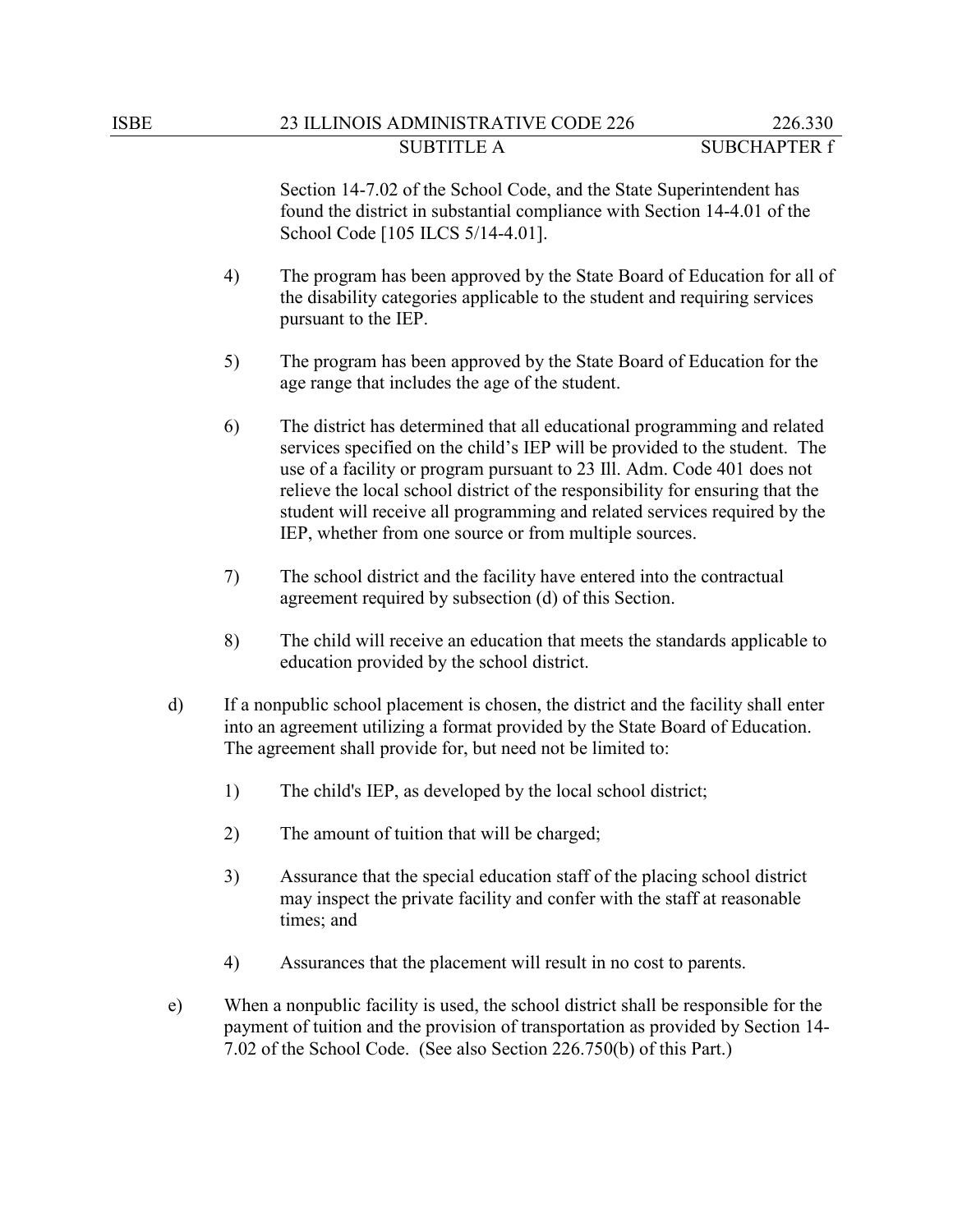| ISBE | 23 ILLINOIS ADMINISTRATIVE CODE 226 | 226.330      |
|------|-------------------------------------|--------------|
|      | SUBTITLE A                          | SUBCHAPTER f |

f) Each local school district shall be responsible for monitoring the performance of each State-operated or nonpublic facility where it has placed one or more eligible students, to ensure that the implementation of each IEP conforms to the applicable requirements of this Part.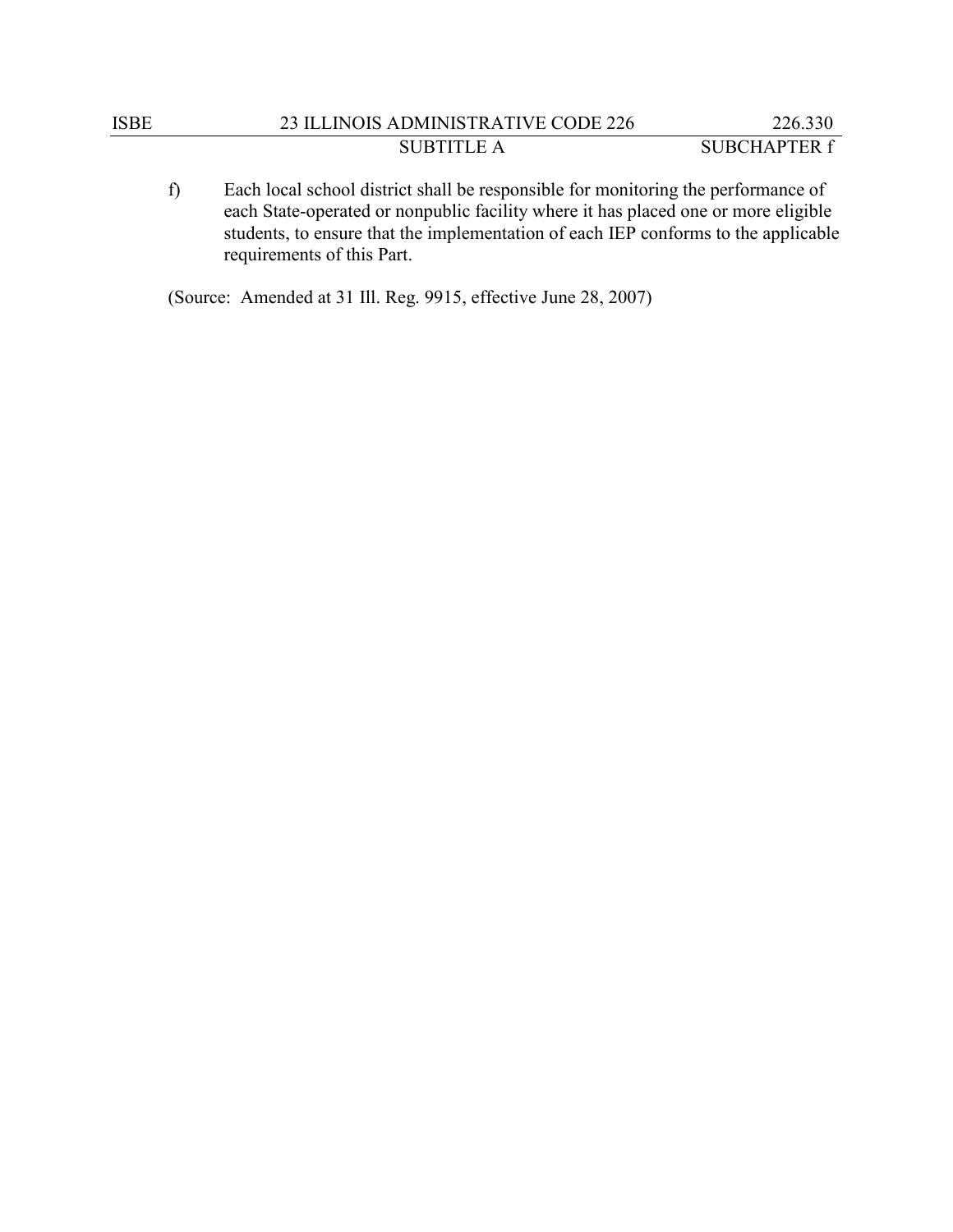### **Section 226.335 Nonpublic Special Education Placement of Public School Students During a Gubernatorial Disaster Proclamation**

During a mandated suspension of in-person instruction upon a gubernatorial declaration of a disaster under Section 7 of the Illinois Emergency Management Agency Act [20 ILCS 3305], and for the duration of that gubernatorial disaster proclamation, all approved special education private facilities may continue to invoice school districts and school districts shall continue to pay the per diem approved by the Illinois Purchased Care Review Board under Section 14-7.02 of the School Code. The State Board of Education will reimburse school districts for all approved special education private facility expenditures. School districts will be reimbursed for special education private facility tuition expenditures per the statutory formula under Section 14- 7.02 of the School Code. School districts will be reimbursed for special education room and board expenditures under Part B of the federal Individuals with Disabilities Education Act, as prescribed in Section 14-8.01 of the School Code.

(Source: Added at 44 Ill. Reg. 14792, effective August 27, 2020)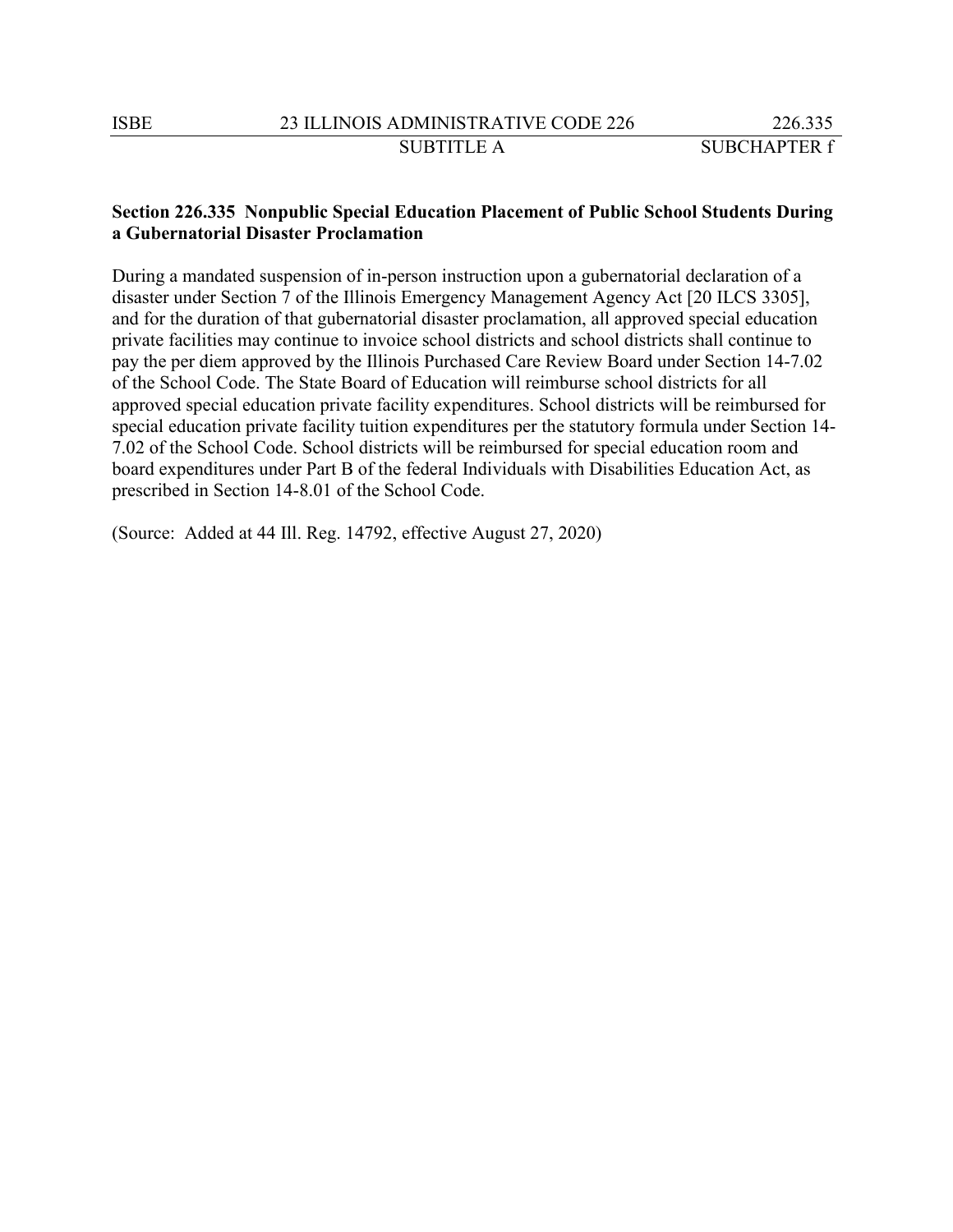#### **Section 226.340 Nonpublic Placements by Parents Where FAPE is at Issue**

This Section shall apply to students with disabilities who have been, or are to be, placed in a nonpublic facility by their parents following the parents' refusal to accept an offer of FAPE by a school district. For such students, the reimbursement obligations and other requirements set forth at 34 CFR 300.148 shall be applicable. If a determination is made by a hearing officer or court of law that the school district is not obligated to provide special education or reimbursement to such a student, the school district shall treat the student as a student defined by Section 226.350 of this Part.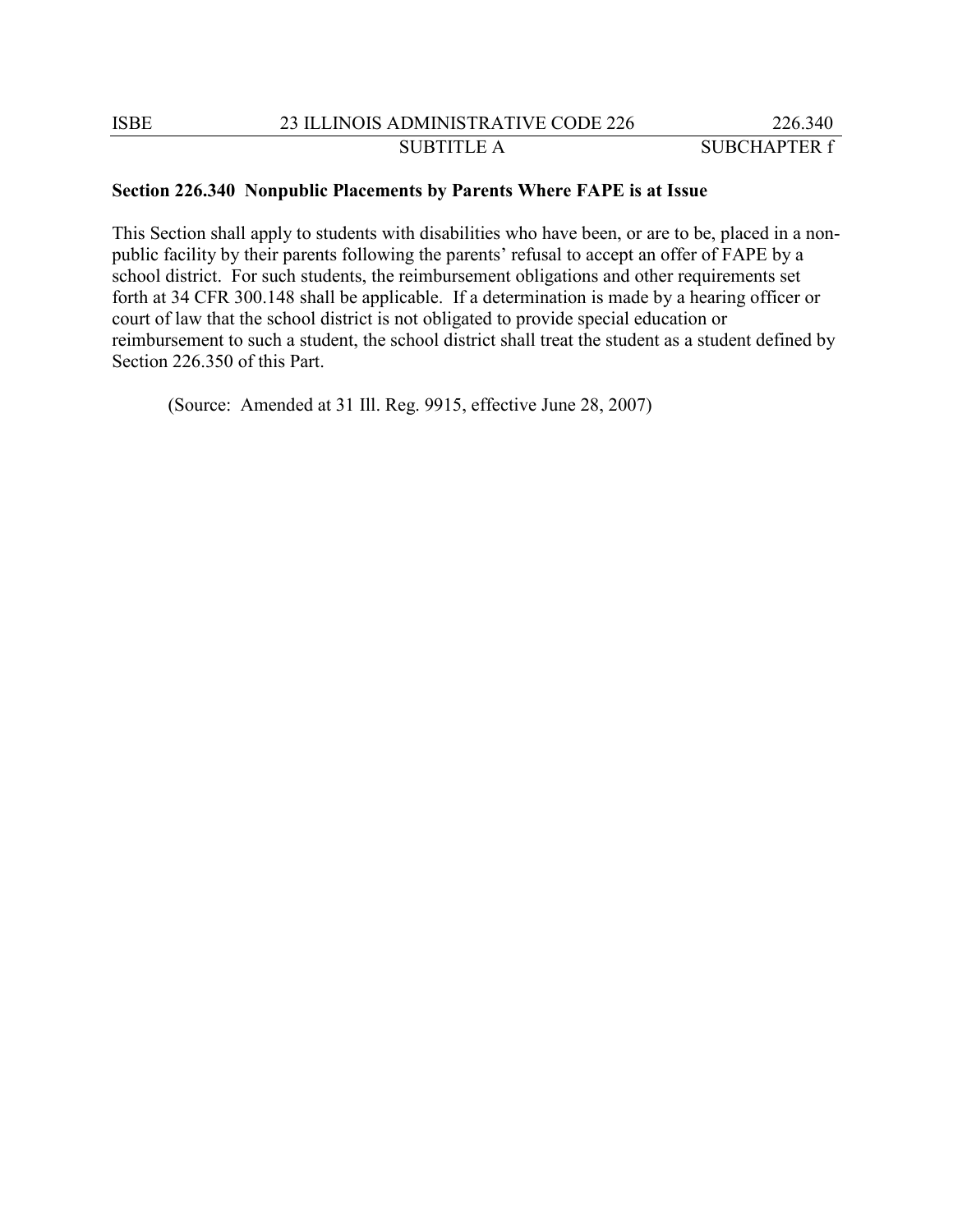#### **Section 226.350 Service to Parentally-Placed Private School Students**

"Parentally-Placed Private School Students" shall be defined as set forth in 34 CFR 300.130. As noted in Section 226.100 of this Part, school districts shall conduct child find for parentallyplaced private school students in conformance with the requirements of 34 CFR 300.131. Each school district shall also conform to the requirements of 34 CFR 300.132 through 300.144. In fulfilling the requirements of 34 CFR 300.134 (Consultation) and 300.135 (Affirmation), school districts that are members of the same special education joint agreement are permitted to conduct jointly their consultation with private school and parent representatives. However, even when multiple districts' funds are pooled by a joint agreement, the amounts that are required to be used for services to parentally-placed private school students must be spent in accordance with each member district's "proportionate share" obligation. School districts that are members of the same special education joint agreement shall be prohibited from aggregating proportionate share funds when determining services for parentally-placed private school students.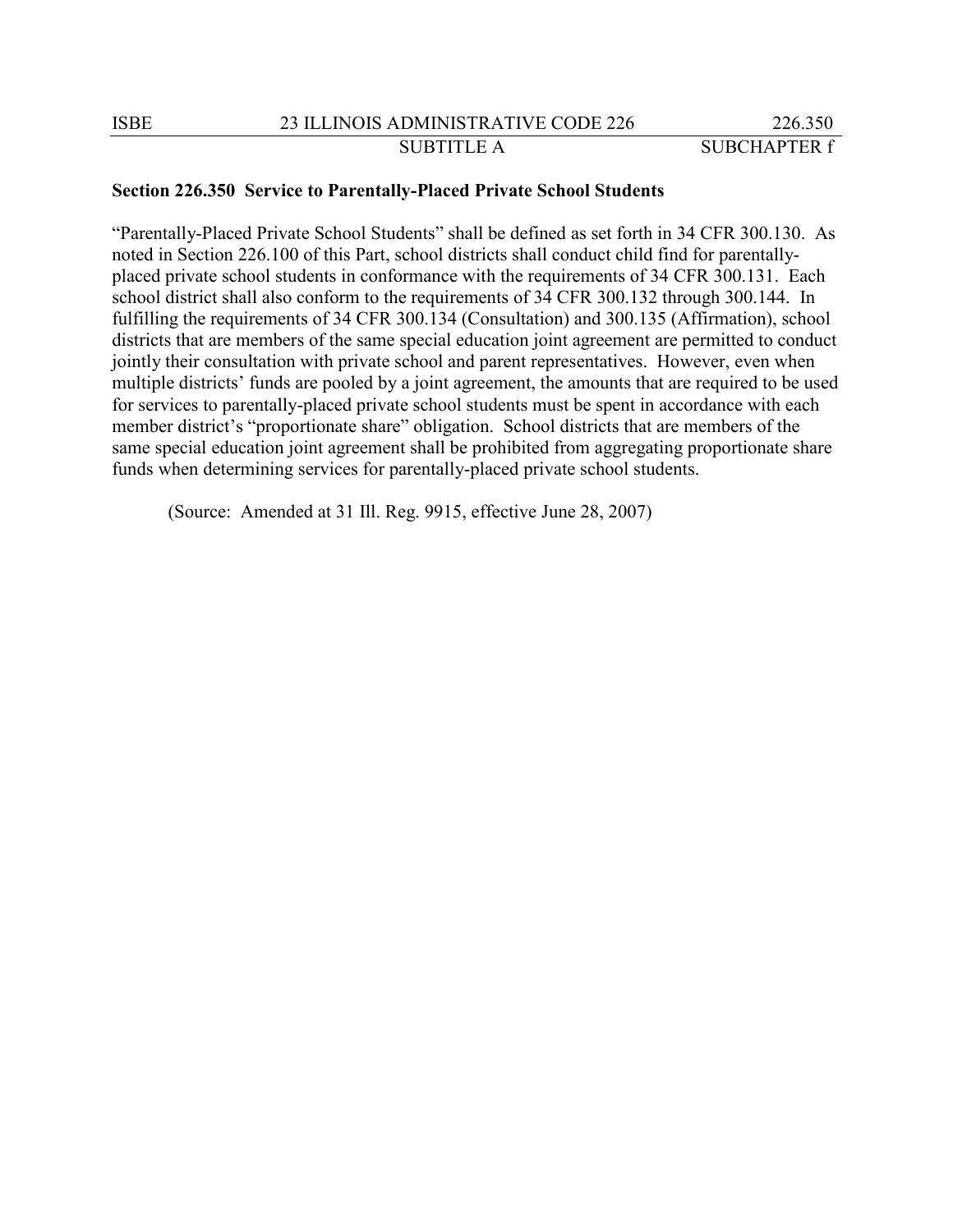### **Section 226.360 Placement by School Districts in Remote Educational Programs**

A school district that places a student into a remote educational program authorized under Section 10-29 of the School Code [105 ILCS 5/10-29] shall ensure that the educational programming and related services as specified in the child's IEP are provided to the student. The placement of the student in a remote educational program does not relieve the school district of the responsibility for ensuring that the student will receive all programming and related services required by the IEP, whether from one source or from multiple sources. Each local school district shall be responsible for monitoring the performance of the remote educational program to ensure that the implementation of each IEP conforms to the applicable requirements of this Part.

(Source: Added at 34 Ill. Reg. 17433, effective October 28, 2010)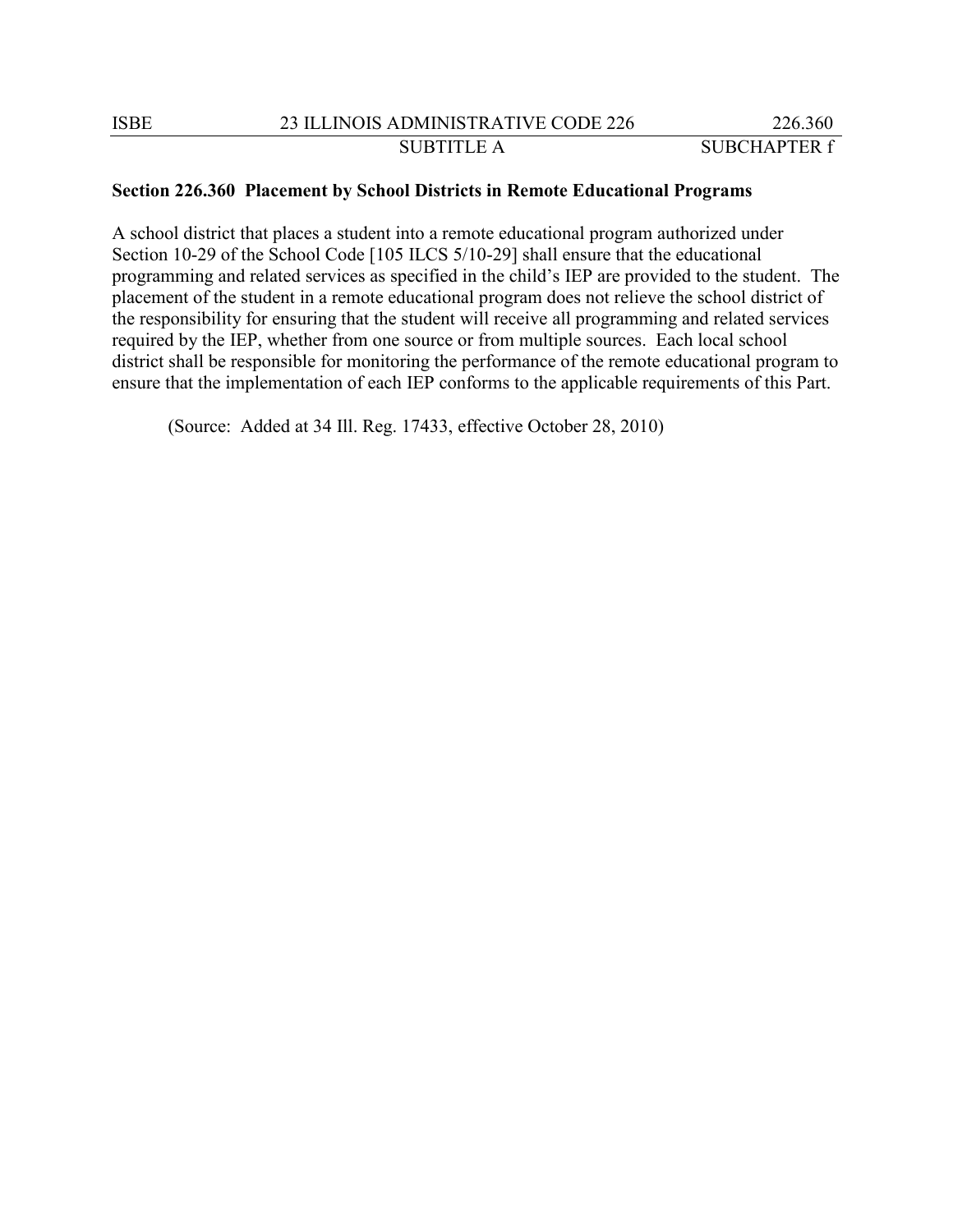### SUBPART E: DISCIPLINE

#### **Section 226.400 Disciplinary Actions**

With respect to disciplinary action concerning children with disabilities, school districts shall conform to the requirements of 34 CFR 300.530 through 300.536, as well as Section 10-22.6 of the School Code [105 ILCS 5/10-22.6]. In addition, upon the occurrence of any act that may subject the student either to expulsion from school or suspension resulting in more than ten cumulative days of suspension during any one school year, the district shall be required to convene a meeting of the IEP Team to review the student's behavioral intervention plan or, if a behavioral intervention plan has not yet been developed, to develop one.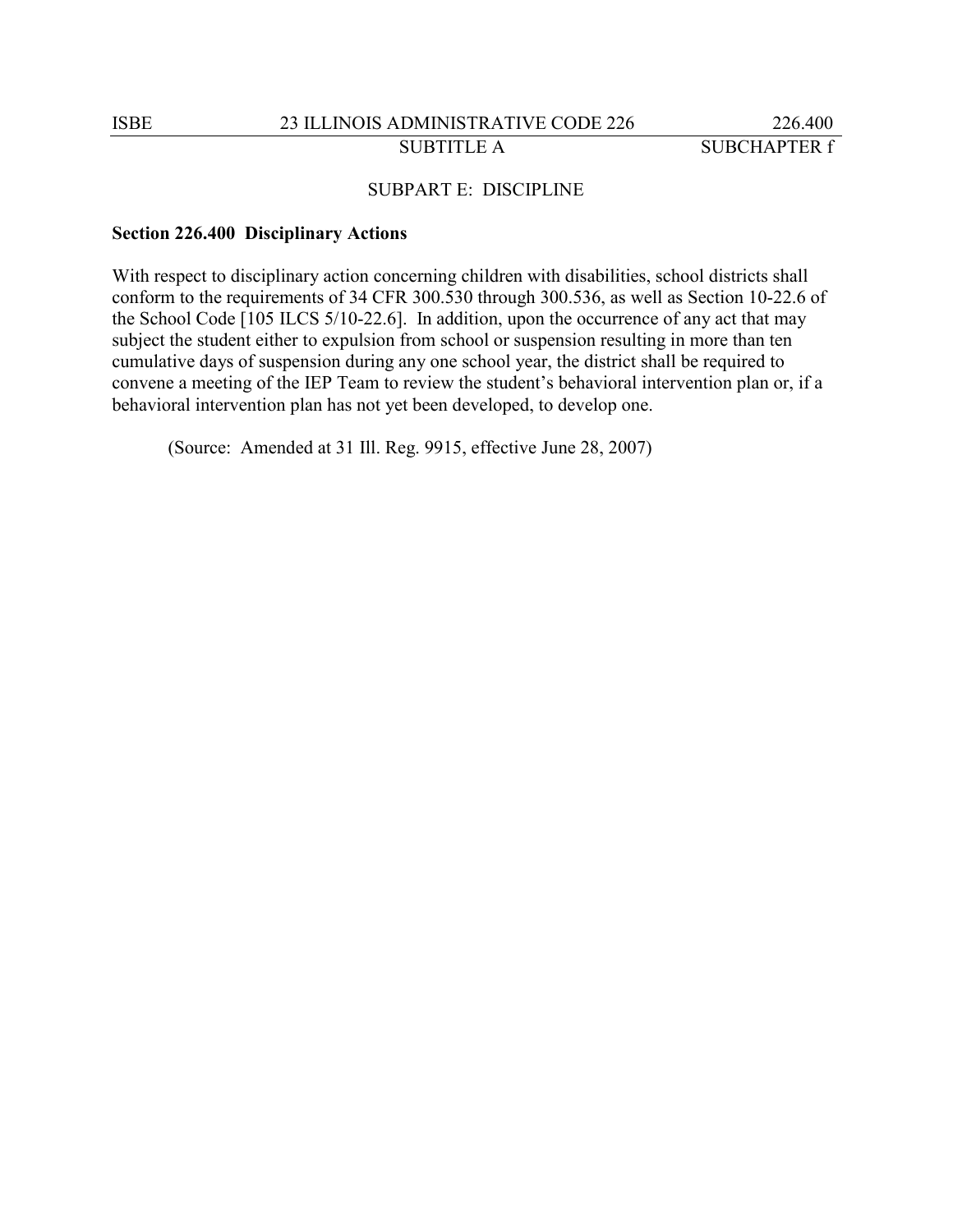# **Section 226.410 Manifestation Determination Review (Repealed)**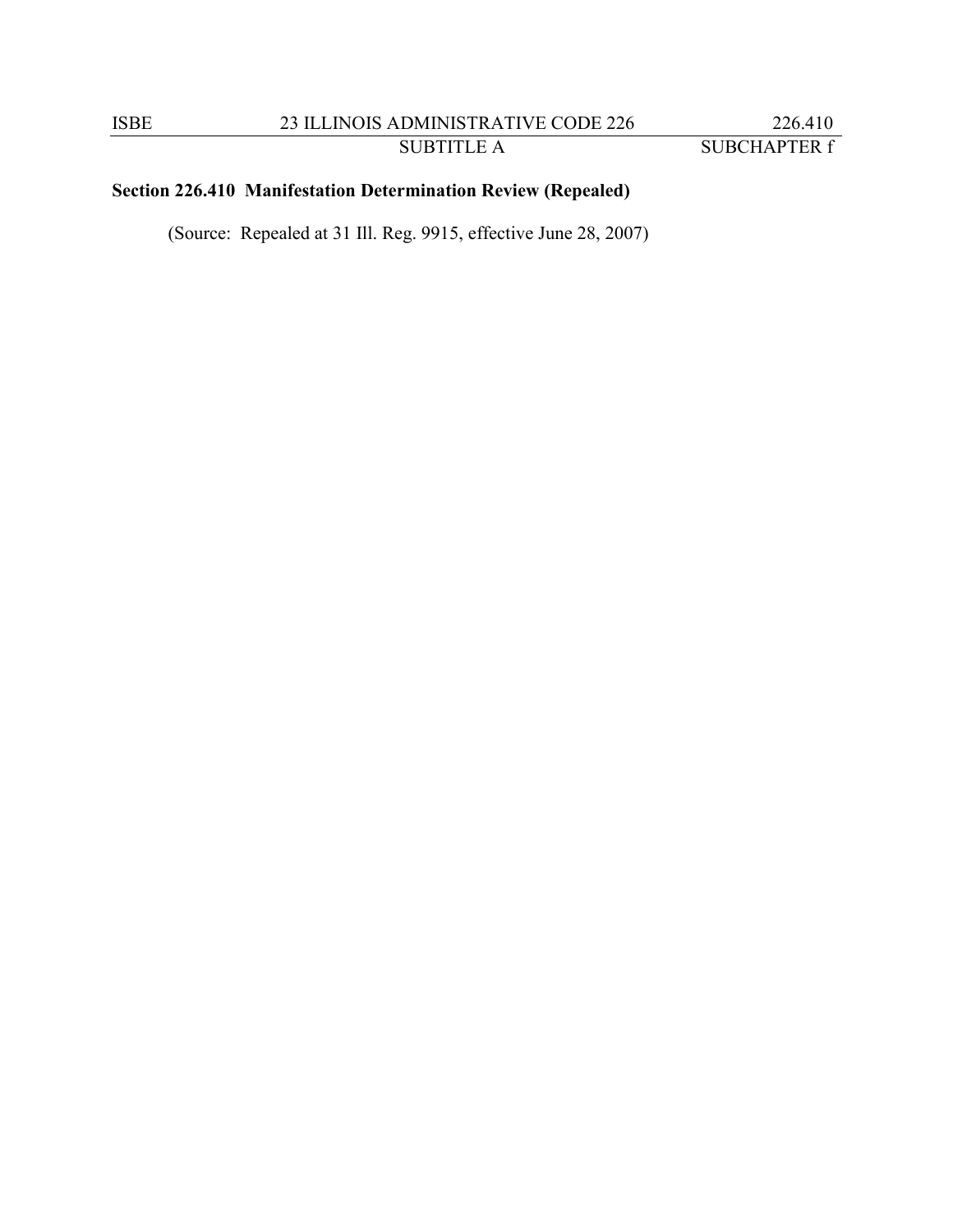# **Section 226.420 Appeals (Repealed)**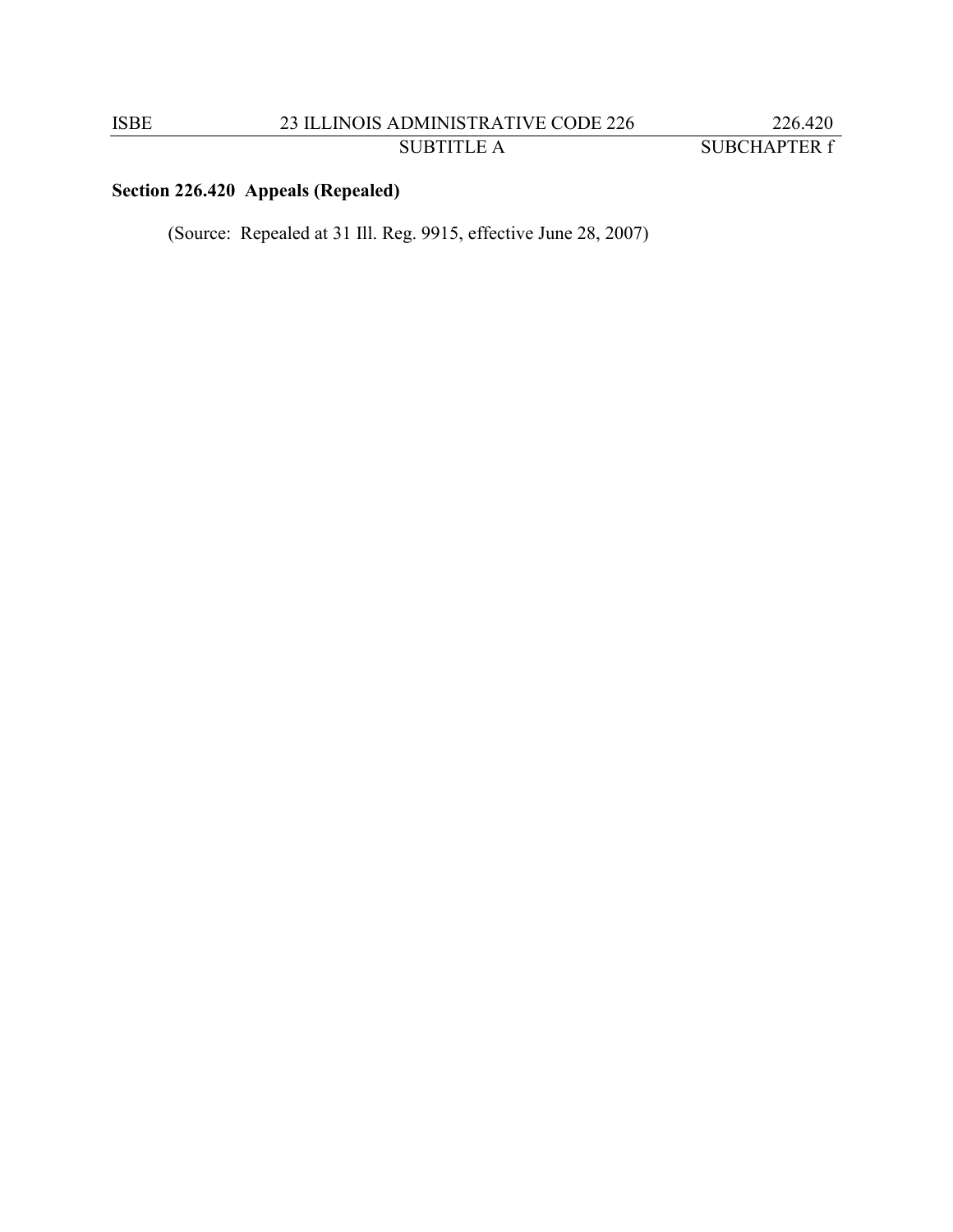# **Section 226.430 Protection for Children Not Yet Eligible for Special Education (Repealed)**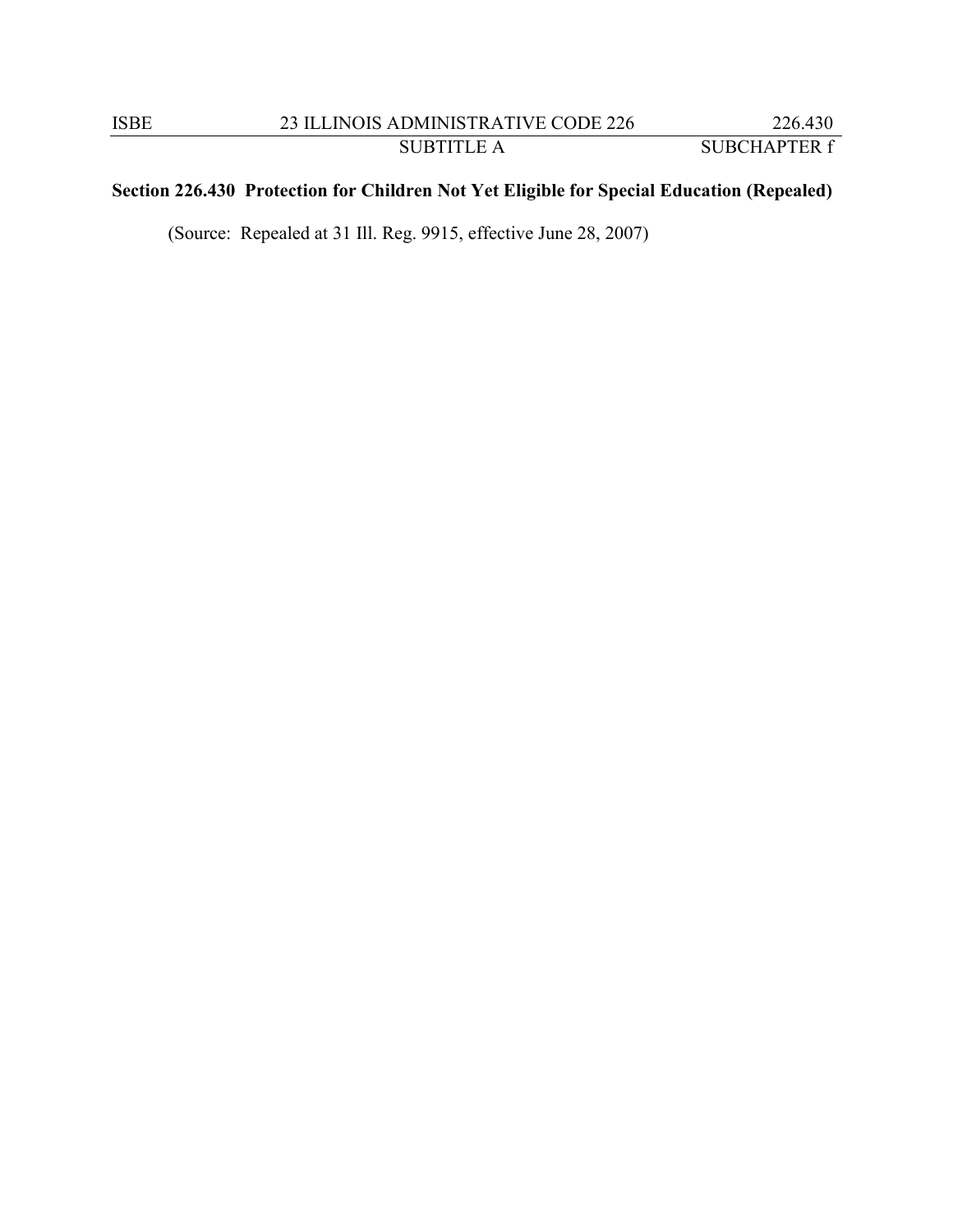# **Section 226.440 Referral to and Action by Law Enforcement and Judicial Authorities (Repealed)**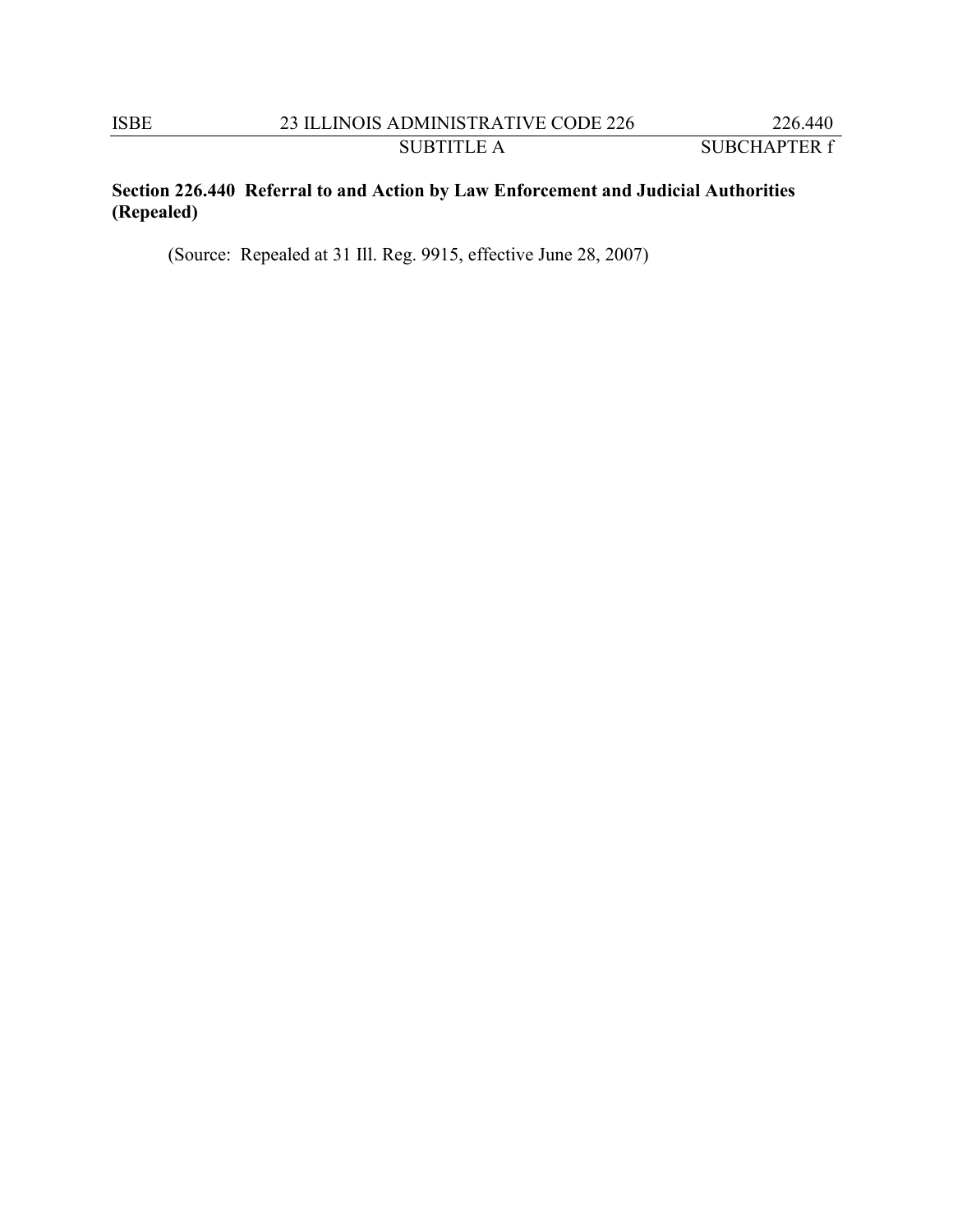# ISBE 23 ILLINOIS ADMINISTRATIVE CODE 226 226.500 SUBTITLE A SUBCHAPTER f

### SUBPART F: PROCEDURAL SAFEGUARDS

# **Section 226.500 Language of Notifications**

The notices to individual parents required in this Subpart F shall conform to the requirements of 34 CFR 300.503(c).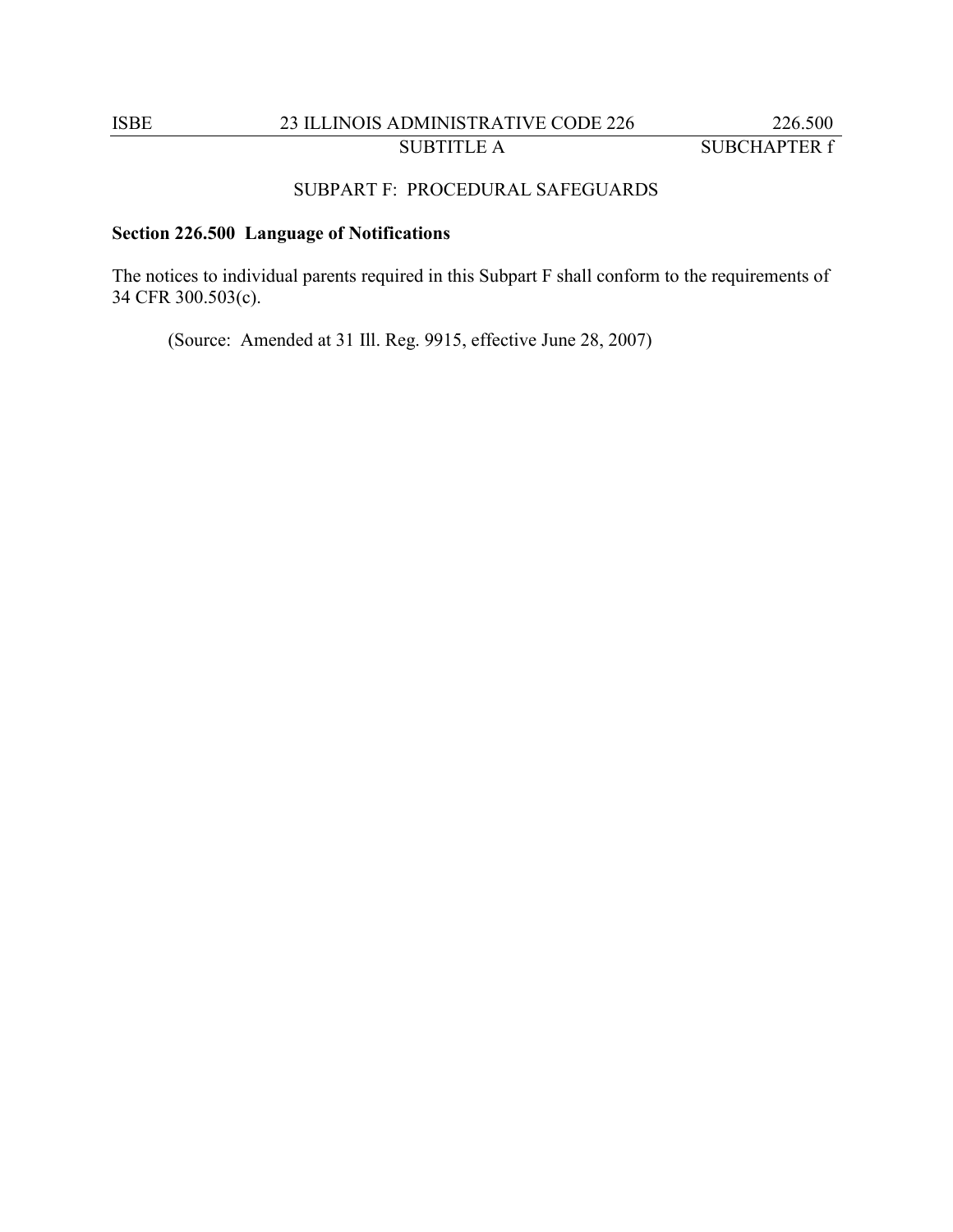# **Section 226.510 Notification of Parents' Rights**

A copy of the notice of procedural safeguards available to the parents of a child with a disability shall be given to the parents in accordance with, and shall conform to the requirements of, 34 CFR 300.504.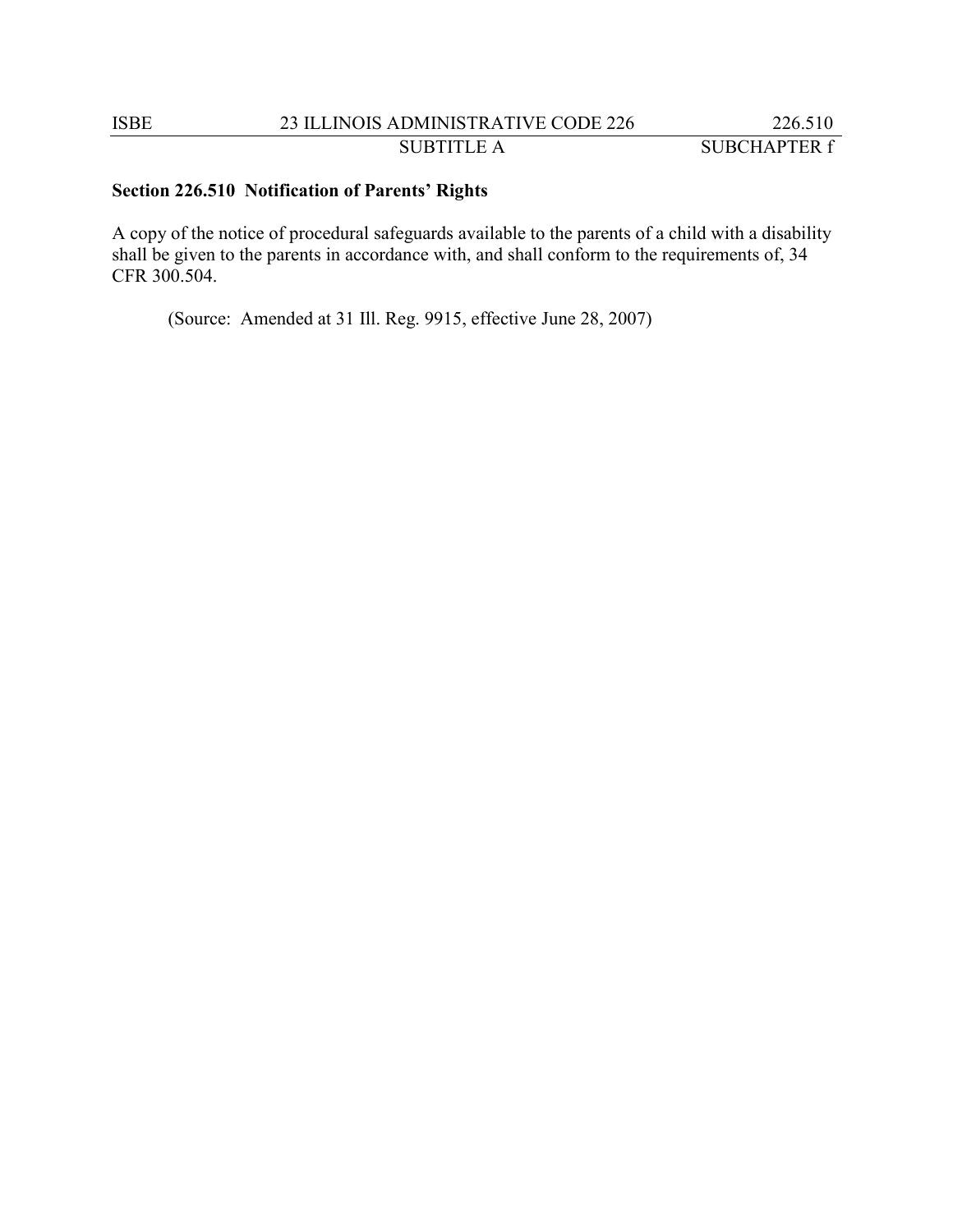### **Section 226.520 Notification of District's Proposal**

The written notice a school district is required to provide to a parent prior to a proposal or refusal to initiate or change the identification, evaluation, or educational placement of, or the provision of FAPE to, a child shall conform to the requirements of 34 CFR 300.503. "Reasonable time", for purposes of 34 CFR 300.503(a), is defined as ten days. A parent may waive the ten-day notice period before placement, allowing the district to place the child in the recommended program as soon as practicable.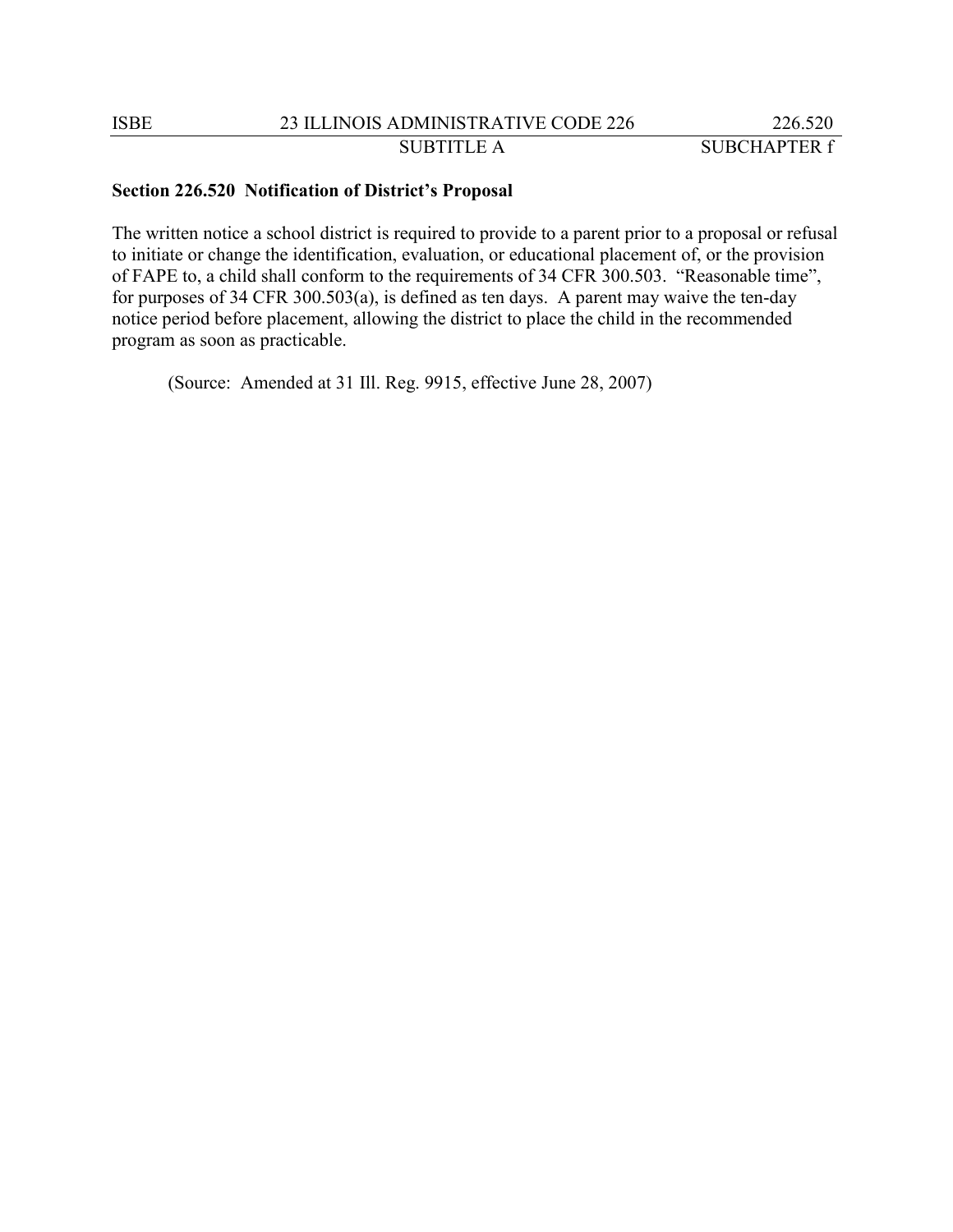#### **Section 226.530 Parents' Participation**

- a) With respect to parents' participation in meetings, school districts shall conform to the requirements of 34 CFR 300.322 and 300.501. For purposes of 34 CFR 300.322(a)(1), "notifying parents of the meeting early enough to ensure that they will have an opportunity to attend" means the district shall provide written notification no later than ten days prior to the proposed date of the meeting. *No later than 3 school days prior to a meeting to determine a child's eligibility for special education and related services or to review a child's IEP, or as soon as possible if an IEP meeting is scheduled within 3 school days with written consent of the child's parent or guardian, the local education agency must provide the child's parent or guardian with copies of all written material that will be considered by the IEP team at the meeting so that the parent or guardian may participate in the meeting as a fully-informed member. The parent or guardian shall have the option of choosing from the available methods of delivery, which must include regular mail and picking up the materials at school. For a meeting to determine the child's eligibility for special education, the written material must include all evaluations and collected data that will be considered at the meeting. For a child who is already eligible for special education and related services, the written material must include a copy of all IEP components that will be discussed by the IEP team, other than the components related to the educational and related service minutes proposed for the child and the child's placement. Parents shall also be informed of their right to review and copy their child's school student records prior to any special education eligibility or IEP review meeting, subject to the requirements of applicable federal and State law.* (Section 14-8.02f(c) of the Code) In addition, the district shall take whatever action is necessary to facilitate the parent's understanding of and participation in the proceedings at a meeting, including arranging for and covering the expense of a qualified interpreter, as described in Section 226.800(l), for parents whose native language is other than English or for an interpreter licensed pursuant to the Interpreter for the Deaf Licensure Act of 2007 [225 ILCS 443] for parents who are deaf. If a qualified interpreter is not available, a school district may use outside vendors, including telephonic interpreters.
- b) Each school district must provide annually to all parents of children with disabilities and in each Notice of Conference the following information:
	- 1) notice to all parents of children eligible for an individualized education program (IEP) about the availability of interpretation services at IEP team meetings;
	- 2) an explanation of how parents can request an interpreter;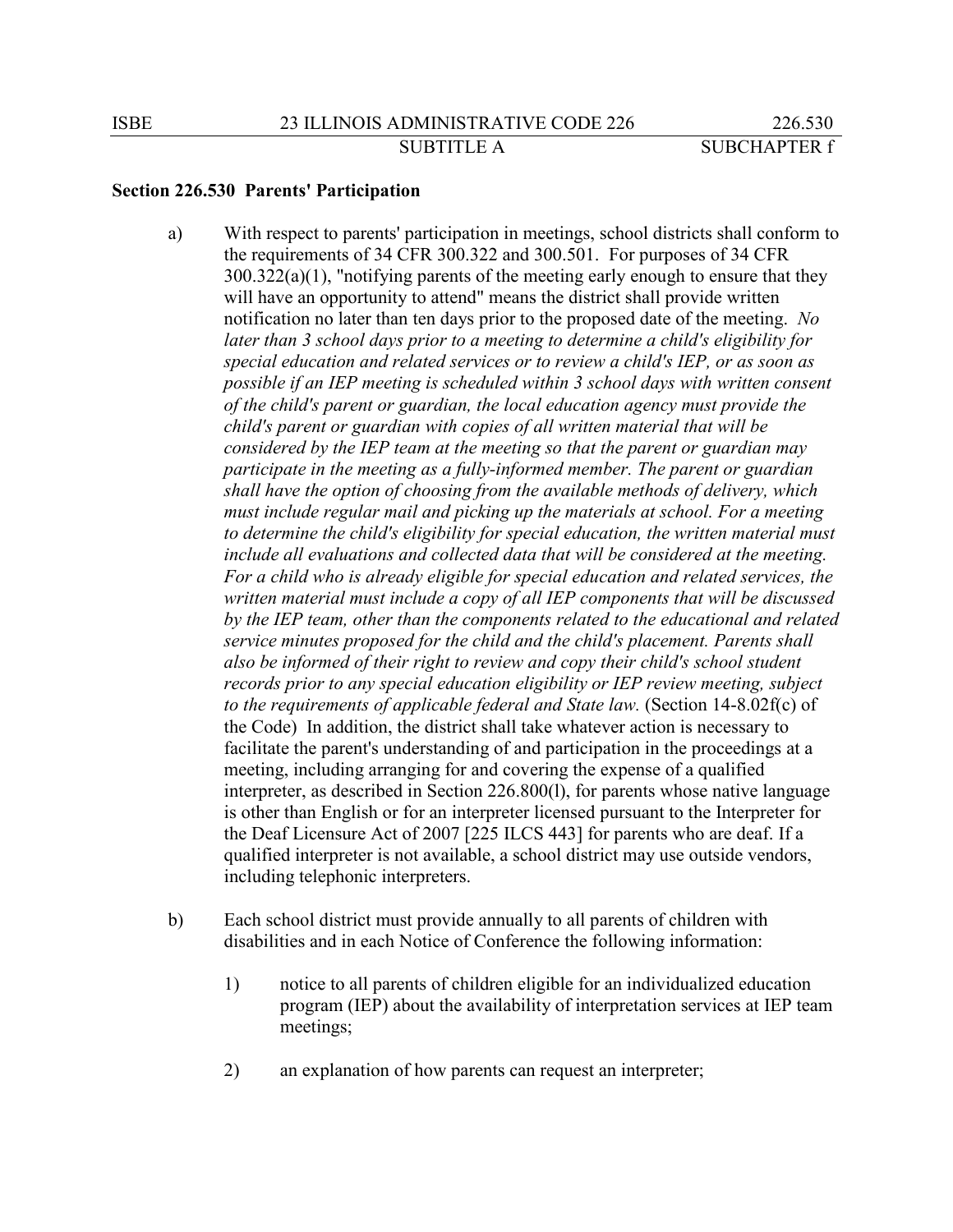# ISBE 23 ILLINOIS ADMINISTRATIVE CODE 226 226.530 SUBTITLE A SUBCHAPTER f

- 3) notice that a parent has the right to request that the interpreter provided by the school district serve no other role in the IEP meeting than as an interpreter, and that the school district should make reasonable efforts to fulfill this request; and 4) a point of contact for any questions or complaints about interpretation services. c) Each school district must record the following information: 1) whether a parent requested an interpreter, had previously requested interpretation services, or had otherwise indicated that an interpreter was necessary to ensure meaningful parental involvement in the IEP meeting;
	- 2) the language for interpretation;
	- 3) whether a qualified interpreter was provided for each IEP meeting; and
	- 4) whether a parent requested that the interpreter serve no other role in the IEP meeting and, if so, whether the school district granted that request.

(Source: Amended at 45 Ill. Reg. 3377, effective March 2, 2021)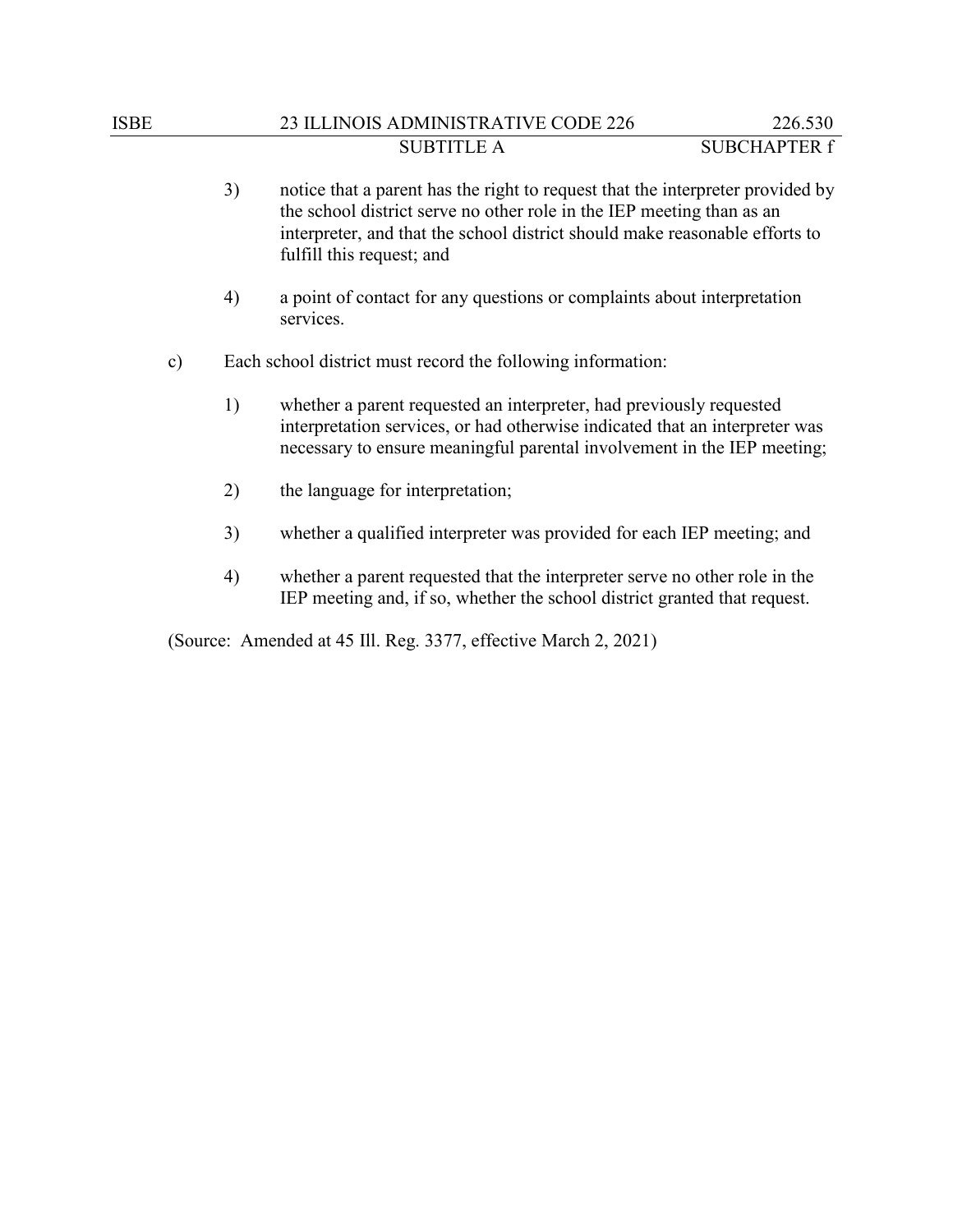### **Section 226.540 Consent**

Consent, as defined in 34 CFR 300.9, shall be obtained and may be revoked in accordance with the requirements of 34 CFR 300.154(e), 300.300, 300.323, and 300.622. In addition, the following requirements shall apply:

- a) A parent may revoke consent for any action by the district or cooperative entity serving his or her child that requires parental consent. If a parent desires to revoke consent, he or she may do so either in writing or orally. If the revocation of consent is communicated orally, the district or cooperative entity shall commit the parent's request to writing and provide a copy of this written summary to the parent within five days.
- b) Any revocation of consent is effective immediately, i.e., it does not negate an action that occurred after the consent was given and before it was revoked. For purposes of this subsection (b), a district shall be considered to have given immediate effect to a parent's revocation of consent when it either discontinues the action that is the subject of the revocation prior to its next scheduled occurrence or provides to the parent a written explanation of the timeline for the district's action and the reasons for that timeline. The district or cooperative entity shall ensure that each staff member whose activities are affected by the revocation of consent is promptly informed of the revocation.

(Source: Amended at 34 Ill. Reg. 17433, effective October 28, 2010)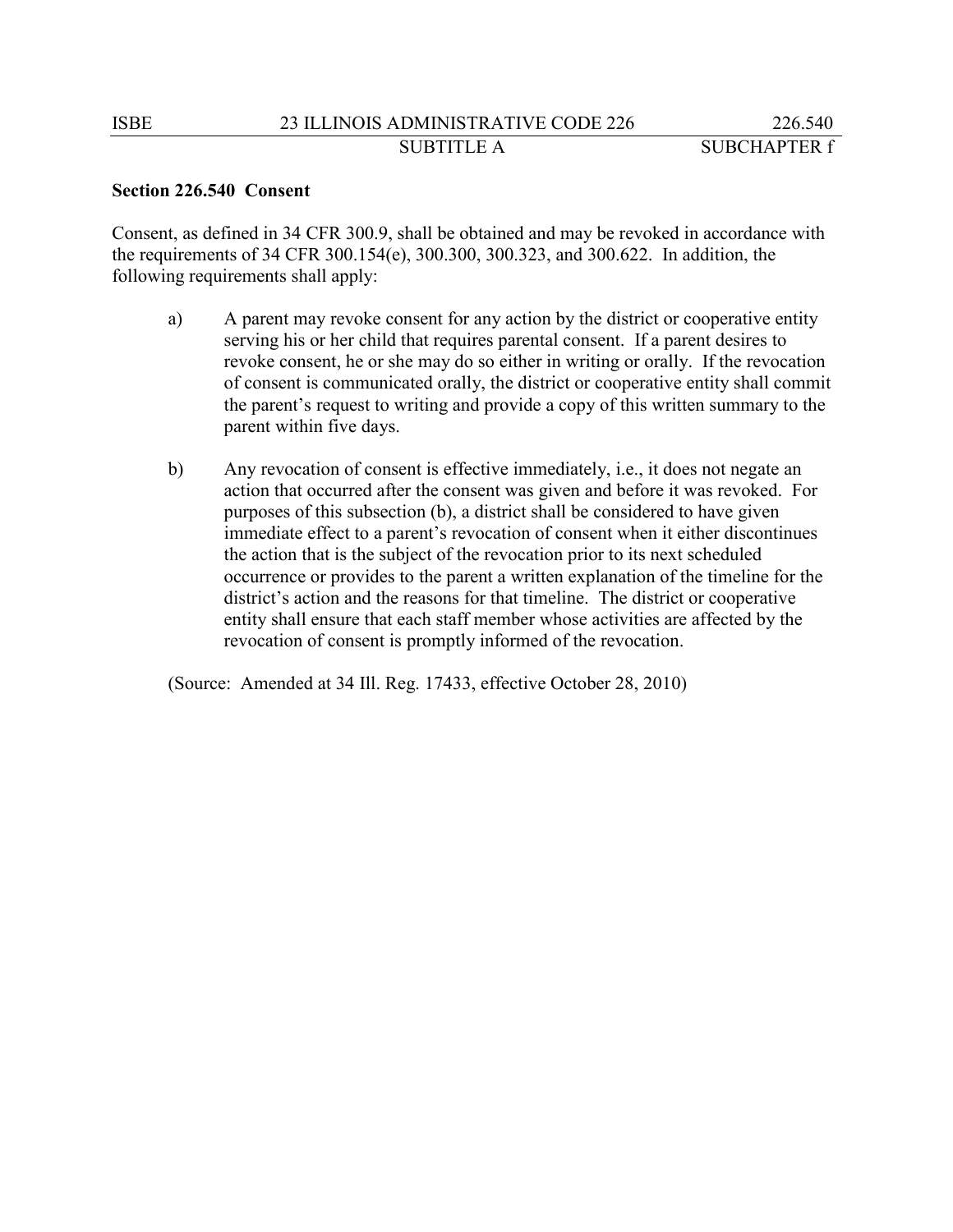### **Section 226.550 Surrogate Parents**

The qualifications, responsibilities, and appointment procedures for surrogate parents shall conform to the requirements of 34 CFR 300.519 and Section 14-8.02a of the School Code [105 ILCS 5/14-8.02a]. In addition, the following requirements shall apply:

- a) When a child who is a ward of the State is placed in a residential facility, a representative of that facility shall submit to the State Board of Education a request for the appointment of a surrogate parent. Upon enrollment of a student, the resident school district is responsible for ensuring the assignment of a surrogate parent if the residential facility has not already done so.
- b) The State Board of Education shall appoint a surrogate parent for each child who requires one, in keeping with the criteria set forth in 34 CFR 300.519(d) and the following requirements.
	- 1) All reasonable efforts shall be made to secure a surrogate parent whose racial, linguistic, and cultural background is similar to the child's.
	- 2) The surrogate parent shall have been trained by the State Board.
- c) When a surrogate parent is appointed, the State Board of Education shall provide written notification to the local school district, the individual appointed, and, if applicable, the residential facility of the name and address of the surrogate parent, the specific responsibilities to be fulfilled, and the length of time for which the appointment is valid.
- d) When a child living in a residential facility no longer requires a surrogate parent, a representative of the facility shall notify the State Board of Education in writing to that effect. This notification shall include the reason for withdrawal of the request.
- e) When a surrogate parent's appointment is terminated, the State Board of Education shall so notify the surrogate parent, the local school district, and, if applicable, the residential facility.

(Source: Amended at 40 Ill. Reg. 2220, effective January 13, 2016)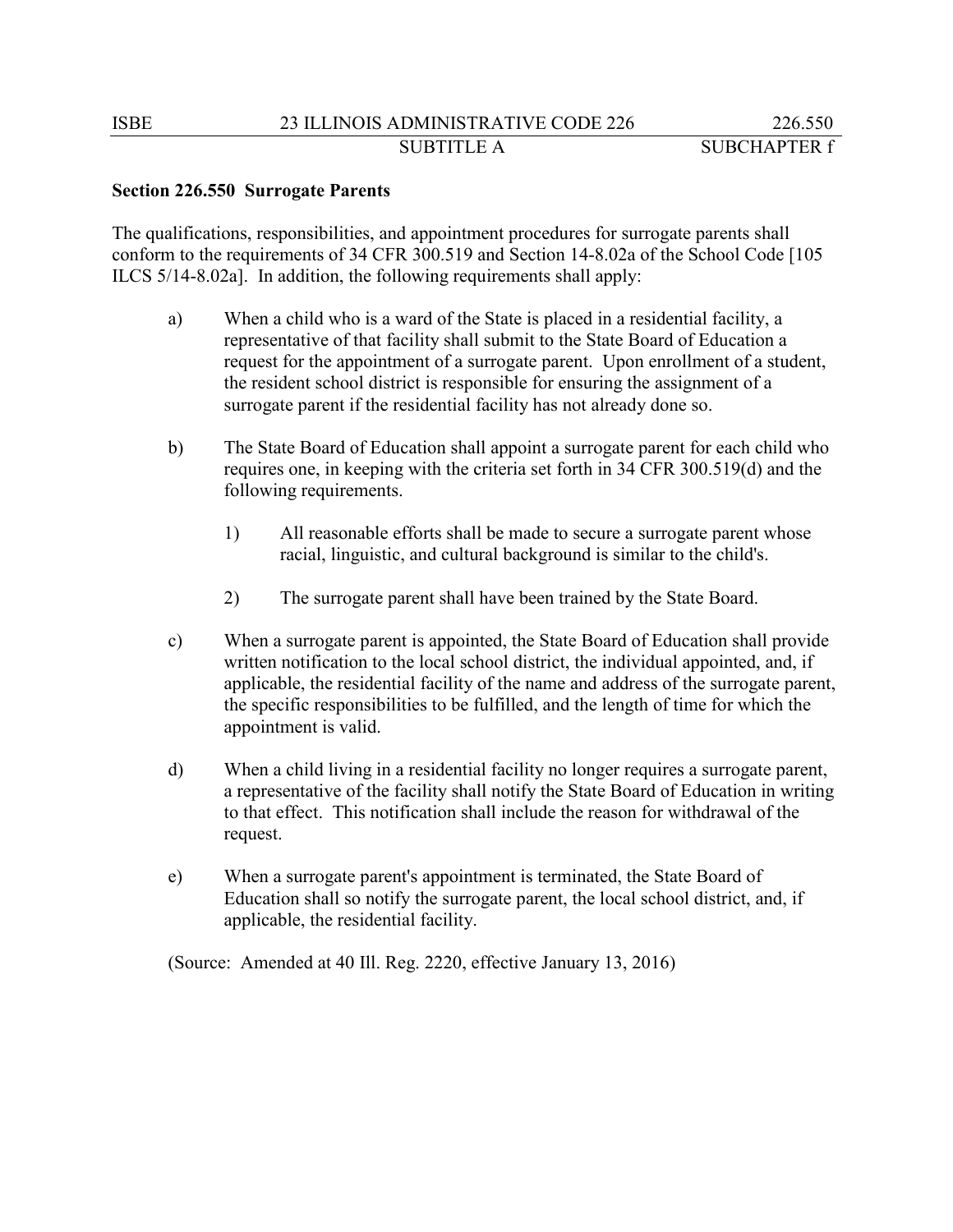### **Section 226.560 Mediation**

- a) The procedures for mediation shall conform to the requirements of 34 CFR 300.506.
- b) The agreement of the parties to enter mediation shall allow the child to remain, or "stay put", in his or her current placement during the pendency of the mediation. The placement shall be the last placement to which the parties agreed. *If mediation fails to resolve the dispute between the parties, the parent (or student if 18 years of age or older or emancipated) shall have 10 days after the mediation concludes to file a request for a due process hearing in order to continue to invoke the "stay-put" provisions.* (Section 14-8.02(j) of the School Code)

(Source: Amended at 40 Ill. Reg. 2220, effective January 13, 2016)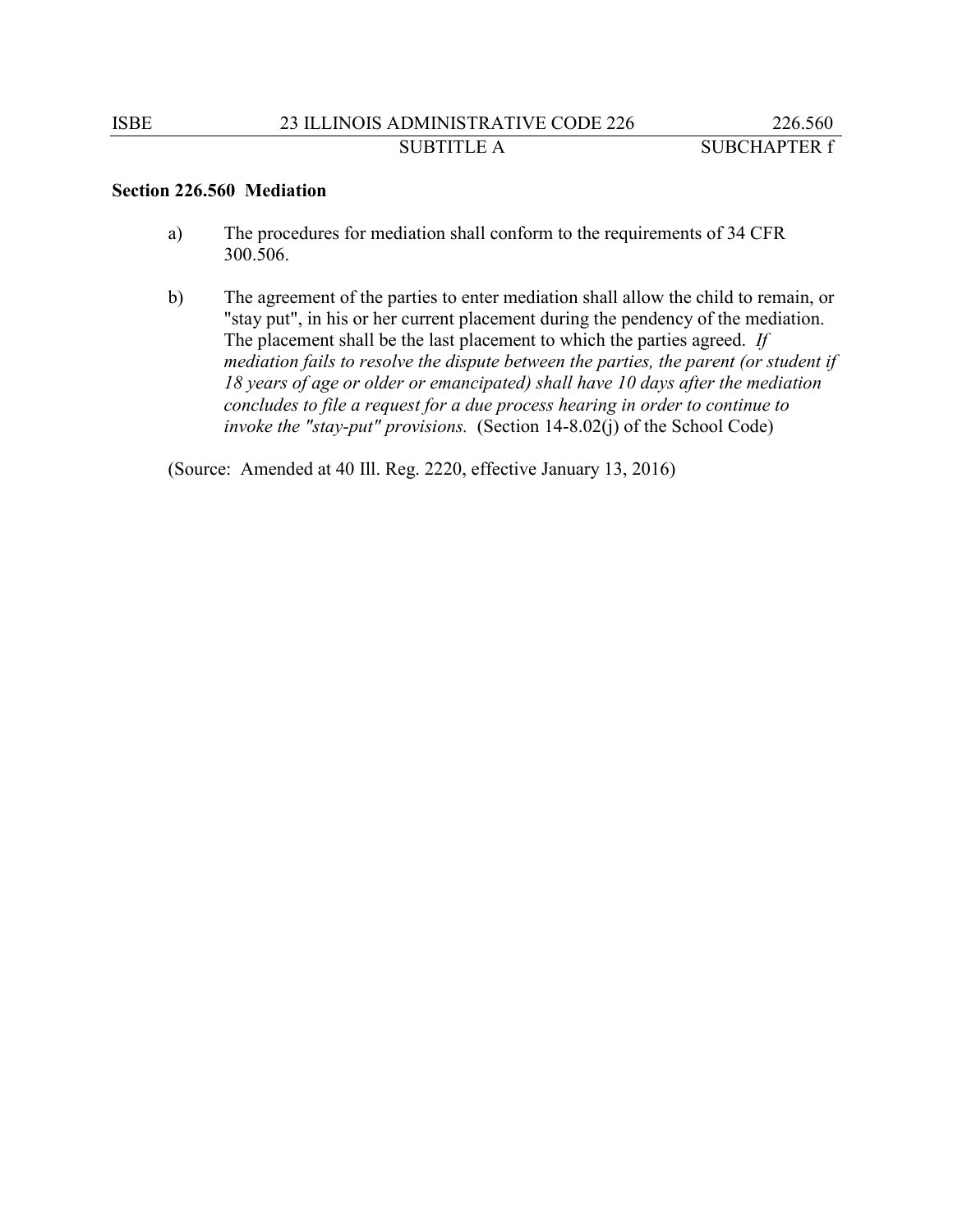### **Section 226.570 State Complaint Procedures**

This Section sets forth the State Board of Education's written complaint procedures, as required by 34 CFR 300.151, 300.152, and 300.153 and Section 14-8.02e of the Code.

- a) A parent, individual, or organization may file a signed, written complaint with the State Board of Education alleging that a local school district, cooperative service unit, or the State has violated the rights of one or more children with disabilities. The complaint shall include:
	- 1) A statement that a responsible public entity has violated a requirement of Part B of the IDEA, 34 CFR, Article 14 of the Code, or this Part;
	- 2) The facts on which the statement is based;
	- 3) The signature and contact information for the complainant;
	- 4) The names and addresses of the students involved (and the names of the schools of attendance), if known;
	- 5) A description of the nature of the problem of the child, including the facts relating to the problem; and
	- 6) A proposed resolution of the problem to the extent known and available to the party at the time the complaint is filed.
- b) Except as otherwise provided under Section 14-8.02e(b) of the Code, a complaint shall only be considered if it alleges that the violation occurred not more than one year prior to the date on which the complaint is received.
- c) Within 60 days after receiving a complaint that meets the requirements of subsections (a) and (b), the State Board of Education shall:
	- 1) Carry out an independent on-site investigation, if deemed necessary by the State Board of Education.
	- 2) Give the complainant the opportunity to submit additional information, either orally or in writing, about the allegations in the complaint.
	- 3) Require that the public entity that is the subject of the complaint submit a written response to the complaint, including corrective action compliance documentation. (See Section 14-8.02e of the Code.) The public entity shall submit its response and all other documentation to the State Board of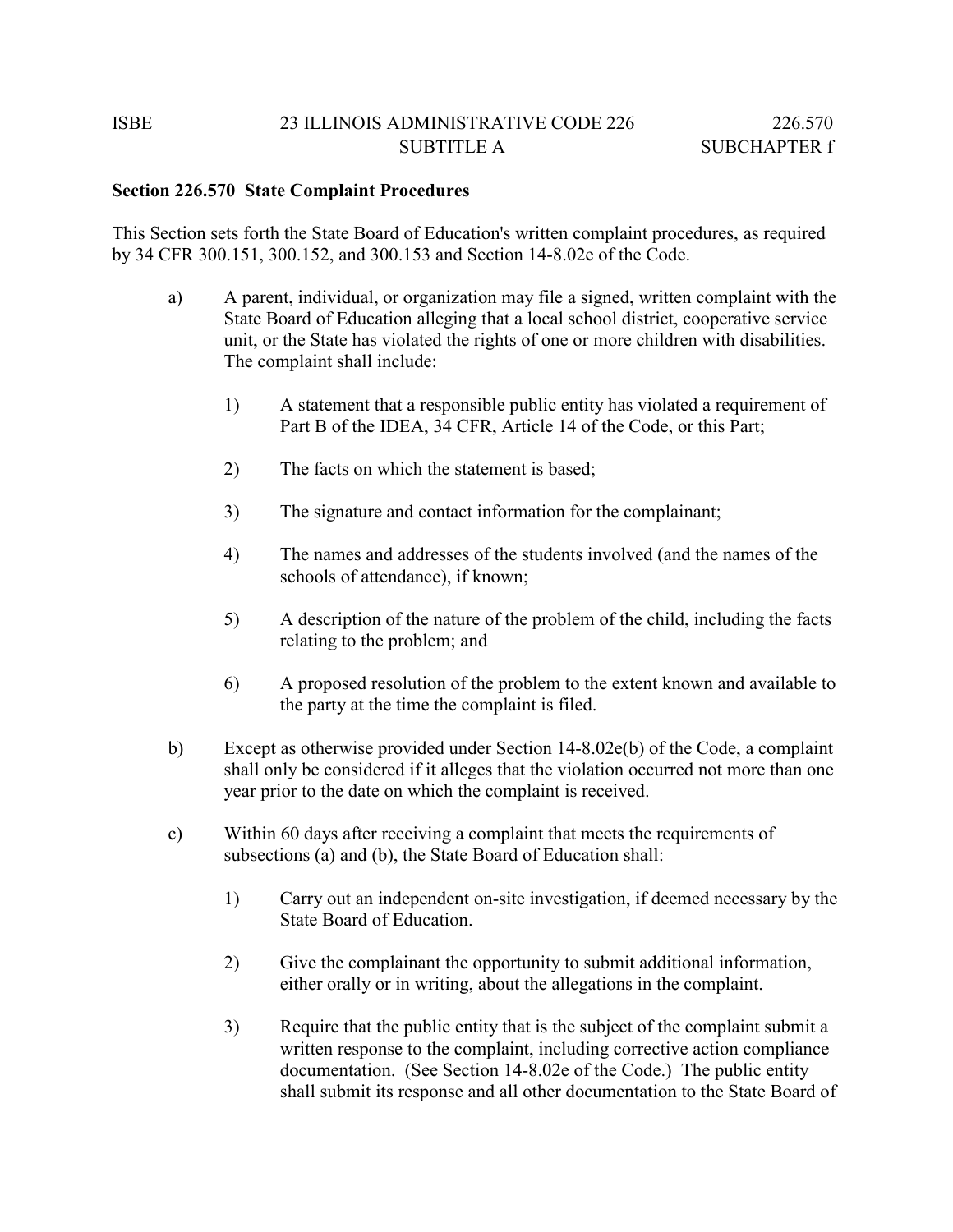Education and the parent, individual, or organization filing the complaint no later than the date indicated in the written correspondence received under this subsection  $(c)(3)$ , which in no case shall exceed 45 days.

- 4) Provide the public entity with the opportunity during the complaint process to:
	- A) offer a proposal to resolve the complaint; and/or
	- B) offer to engage the parent in mediation or alternative means of dispute resolution.
- 5) Review all relevant information and make an independent determination as to whether the public entity is violating a requirement of Part B of the IDEA, 34 CFR, Article 14 of the Code, or this Part.
- 6) Issue a written decision to the complainant that addresses each allegation in the complaint and contains:
	- A) findings of fact and conclusions;
	- B) the reasons for the State Board of Education's final decision;
	- C) orders for any actions, including technical assistance activities and negotiation, that are necessary to bring the public entity into compliance with applicable requirements.
- d) An extension of the time limit set forth in subsection (c) shall be allowed if exceptional circumstances exist with respect to a particular complaint or if the parent and the public entity agree to extend the time to conduct the activities pursuant to subsection  $(c)(4)(B)$ .
- e) If a written complaint is received by the State Board of Education involving one or more issues that are also the subject of a due process hearing, the State Board shall hold those portions of the complaint in abeyance pending the completion of the hearing. However, any issues that are not the subject of the hearing shall be resolved as provided in this Section.
- f) If a complaint is filed about an issue that has previously been decided in a due process hearing involving the same parties, the decision arising from that hearing shall be considered binding, and the State Board shall inform the complainant to that effect. A complaint alleging a public entity's failure to implement a decision arising from due process, shall be resolved by the State Board pursuant to Section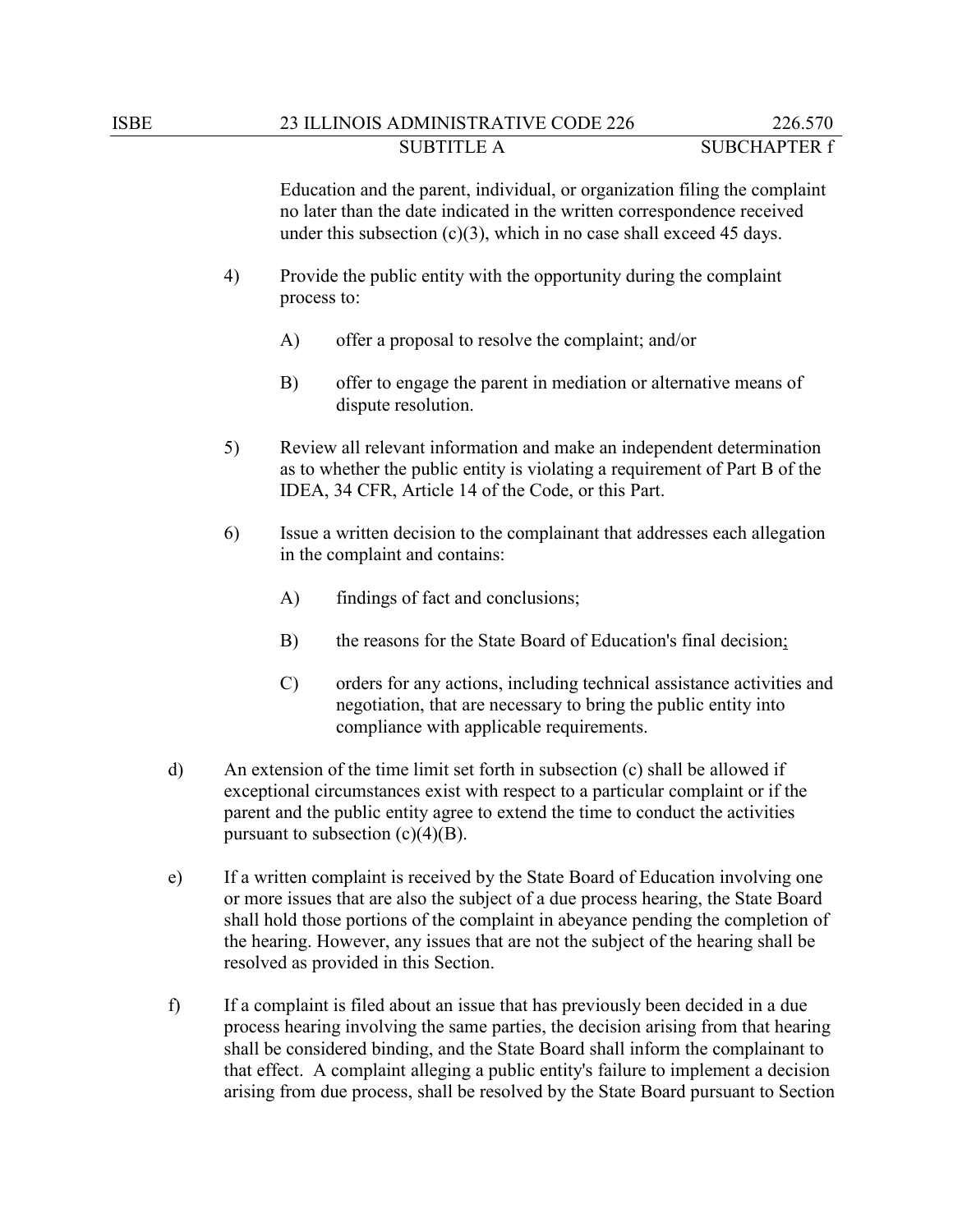226.675.

(Source: Amended at 45 Ill. Reg. 3377, effective March 2, 2021)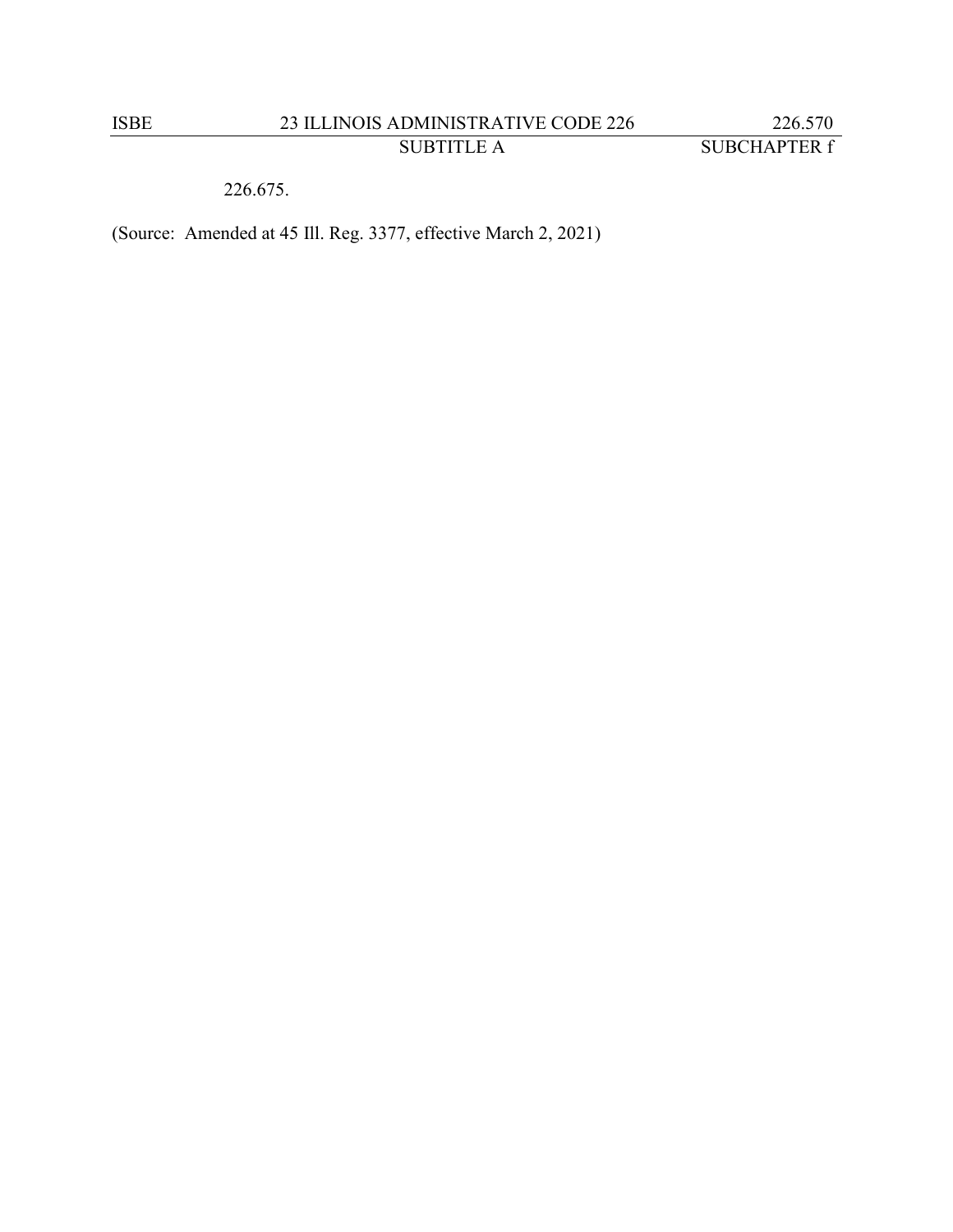# ISBE 23 ILLINOIS ADMINISTRATIVE CODE 226 226.600 SUBTITLE A SUBCHAPTER f

# SUBPART G: DUE PROCESS

# **Section 226.600 Calculation of Timelines**

In calculating the timelines specified in this Subpart G, Section 1.11 of the Statute on Statutes [5 ILCS 70/1.11] shall apply.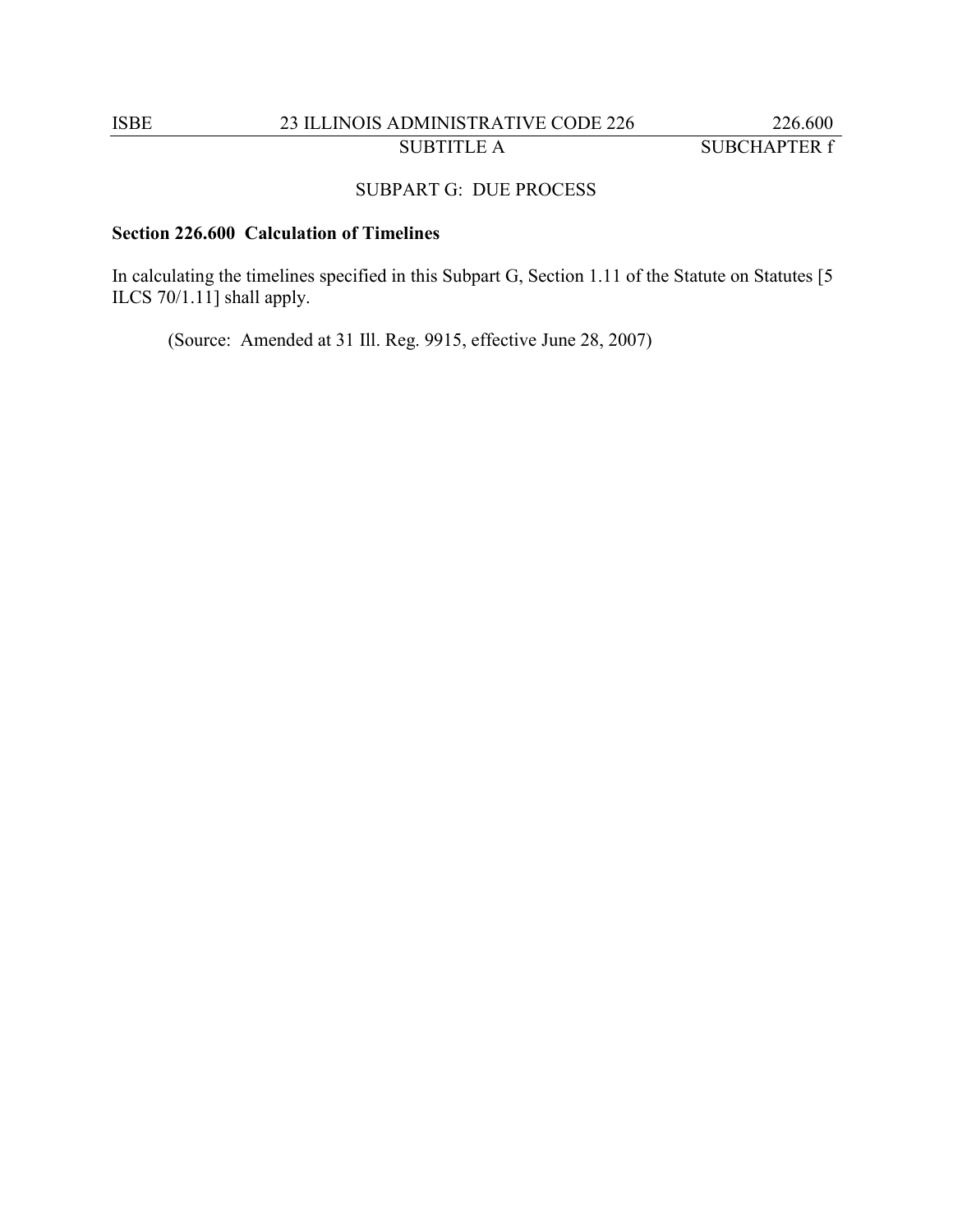# **Section 226.605 Request for Hearing; Basis (Repealed)**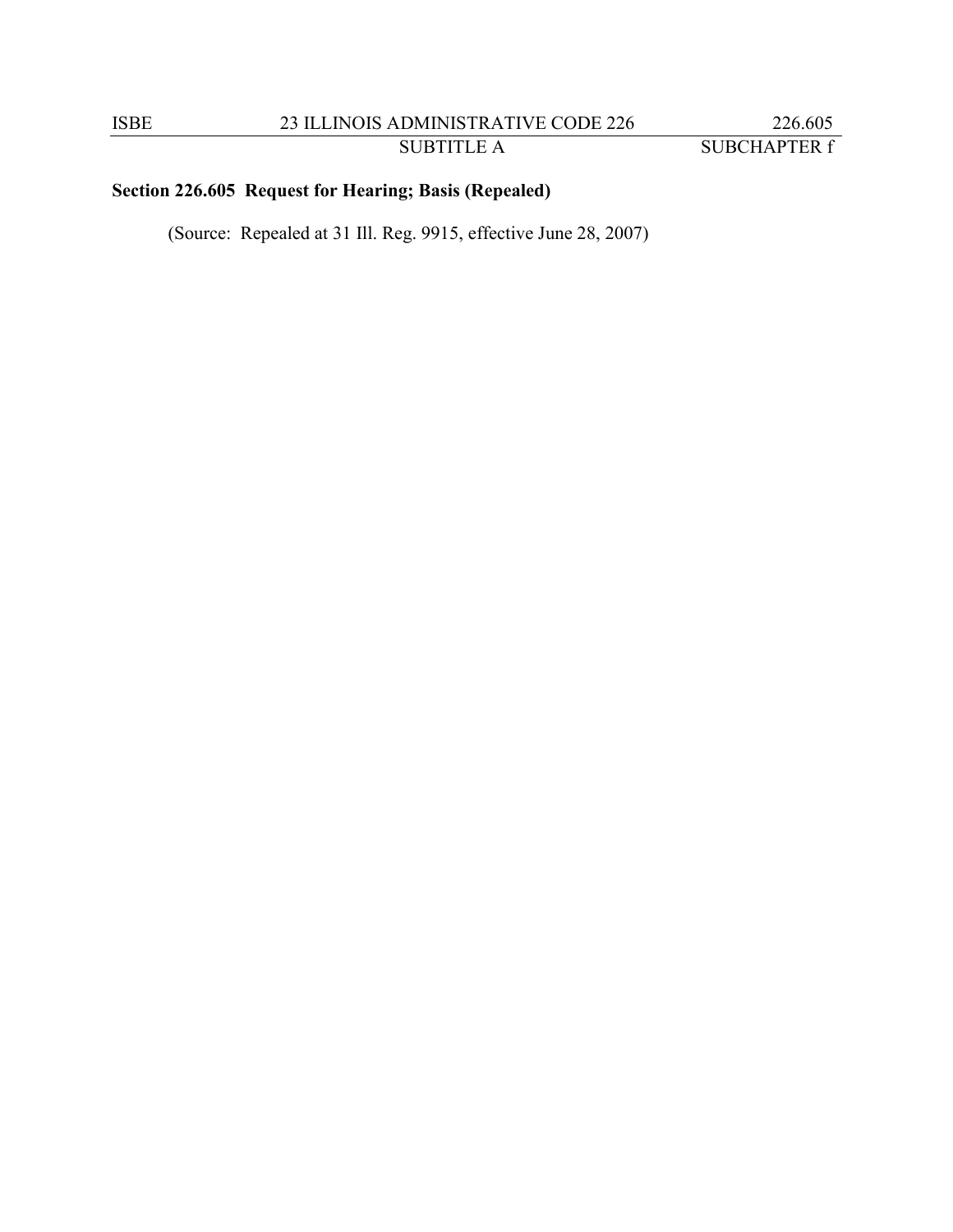### **Section 226.610 Information to Parents Concerning Right to Hearing**

Each school district shall notify parents in writing of the procedures for requesting a due process hearing in accordance with 34 CFR 300.507 and 300.508. This written notice shall be provided to the parent by the district upon receipt of a request for a due process hearing. Written notice provided to parents as required under Section 226.510 of this Part shall be deemed sufficient notice for purposes of this Section.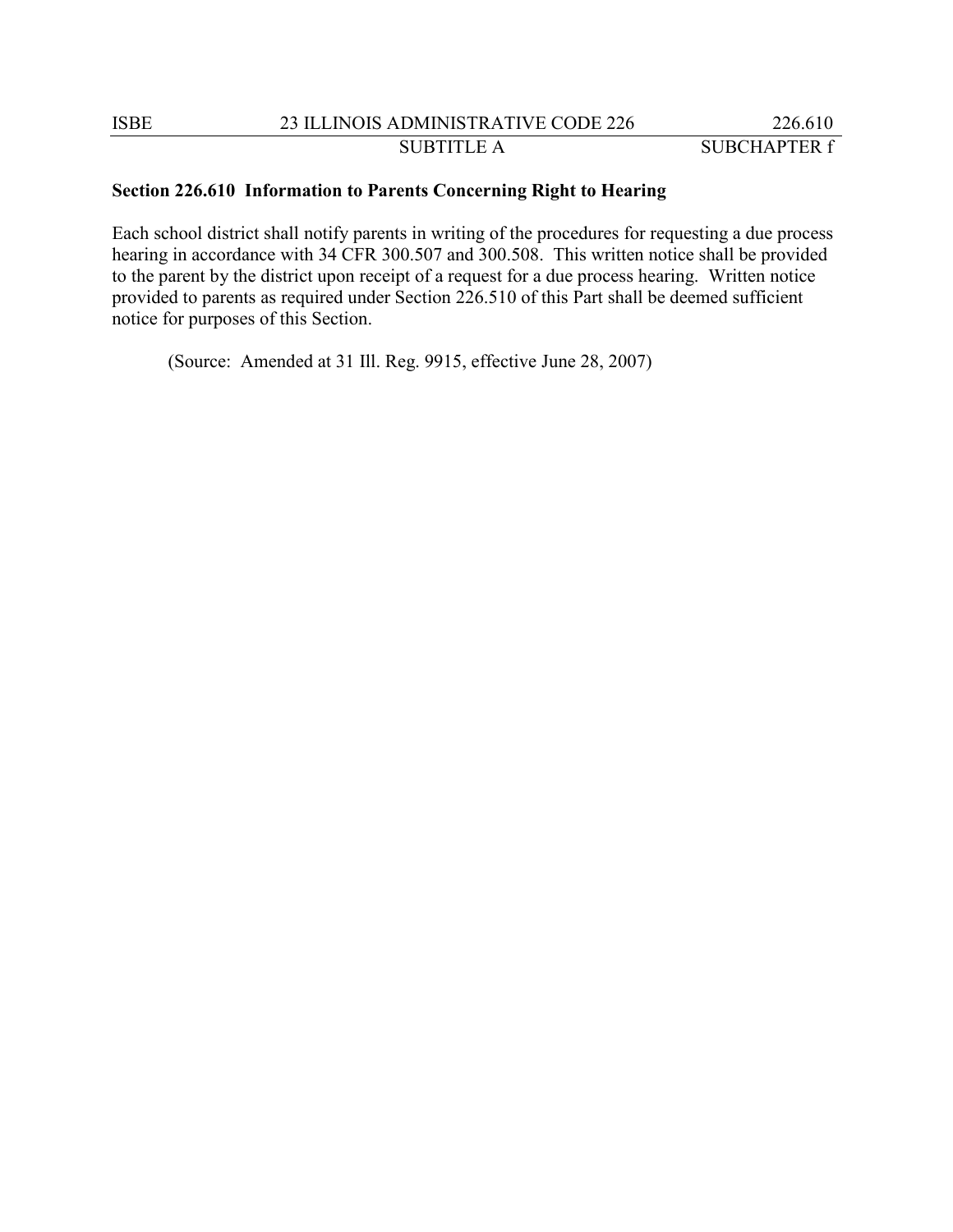#### **Section 226.615 Procedure for Request**

The filing, basis for, and content of due process requests, whether by a parent, a student, or a local school district, shall conform to the requirements of 34 CFR 300.507 and 300.508. (See Section 226.655 of this Part for requirements pertaining to expedited due process hearings.) In addition, in order to fulfill the requirement to "forward a copy of the due process complaint to the SEA", as specified in 34 CFR 300.508(a)(2), the school district superintendent shall, within five days after receipt of the request, forward the request to the State Board of Education in Springfield by certified mail or another means that provides written evidence of the delivery.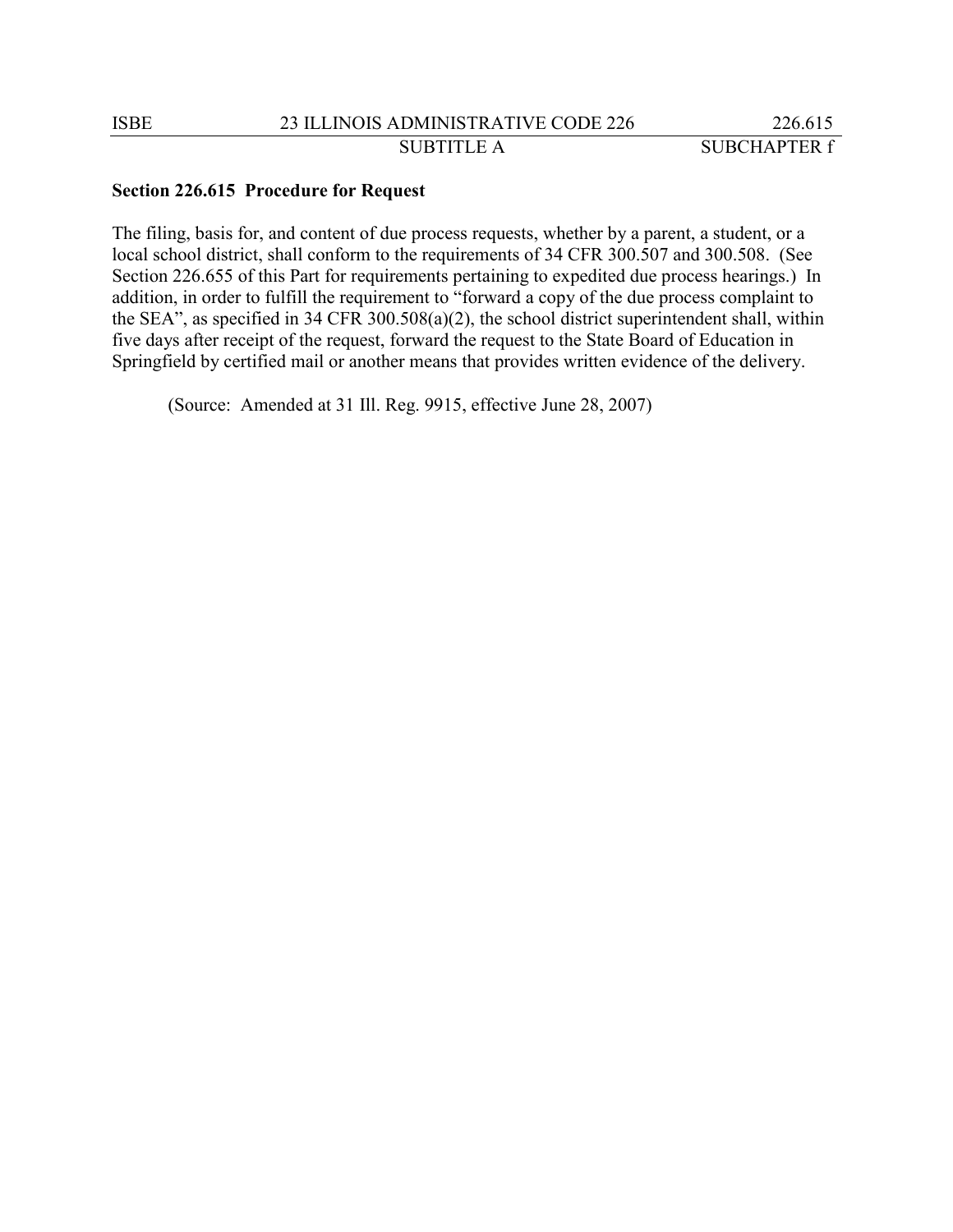SUBTITLE A SUBCHAPTER f

# **Section 226.620 Denial of Hearing Request (Repealed)**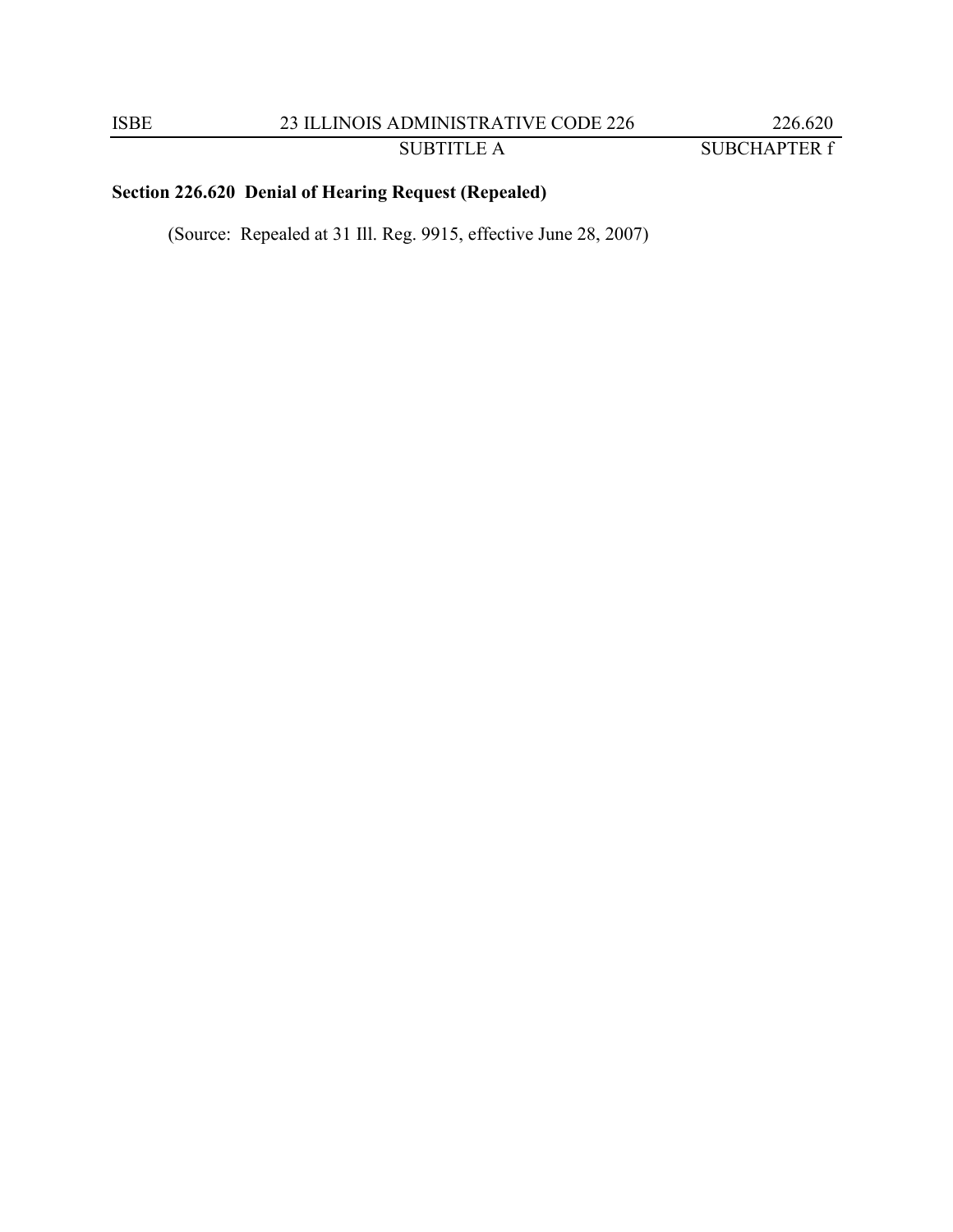SUBTITLE A SUBCHAPTER f

### **Section 226.625 Rights of the Parties Related to Hearings**

The hearing rights of parties shall conform to the requirements of 34 CFR 300.512 and Section 14-8.02a of the School Code [105 ILCS 5/14-8.02a]. In addition, the following requirements shall apply.

- a) The parents shall have access to the district's list of independent evaluators and may obtain an independent evaluation of their child at their own expense.
	- 1) If the parents believe that acquisition of a completed independent evaluation will require a delay in convening the hearing, the parents shall request such a delay as provided in Section 226.640(c) of this Part.
	- 2) The parents may ask the hearing officer to determine whether an independent evaluation is needed. If the hearing officer concludes, after reviewing the available information, that an independent evaluation is necessary to inform the hearing officer concerning the services to which the student may be entitled, it shall be so ordered and provided at the school district's expense. The hearing officer shall delay the hearing as provided for in Section 226.640(b) of this Part.
	- 3) This subsection (a) shall not apply to expedited hearings conducted pursuant to Section 226.655 of this Part.
- b) Either party, or any other person participating in the hearing, may request that an interpreter be available during the hearing because one of the participants is hearing impaired and/or uses a primary language other than English. Interpreters shall be provided at the school district's expense.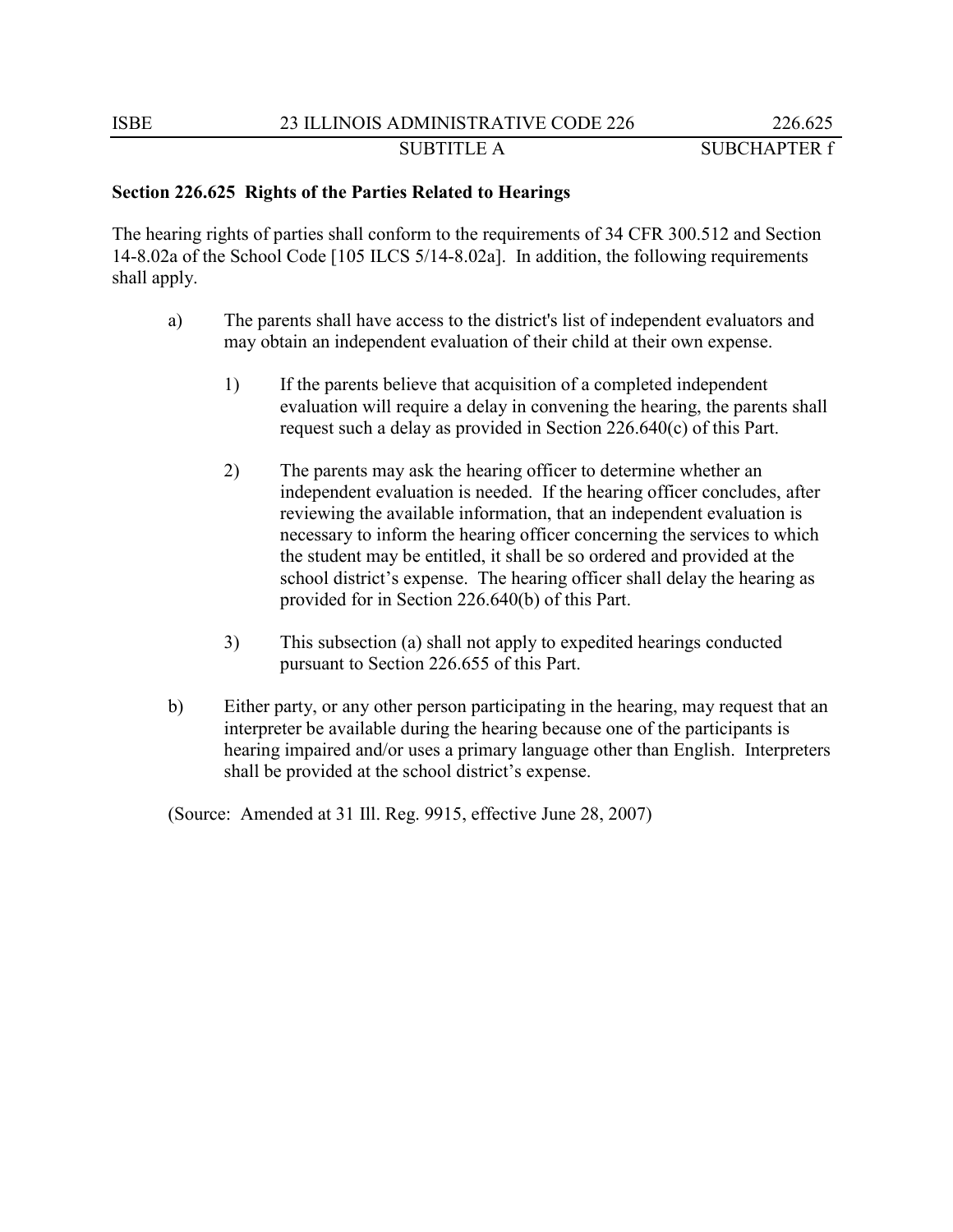# **Section 226.630 Qualifications, Training, and Service of Impartial Due Process Hearing Officers**

- a) Impartial due process hearing officers must possess qualifications in conformance with the requirements of 34 CFR 300.511 and Section 14-8.02c(b) of the School Code [105 ILCS 5/14-8.02c(b)]. "Relevant experience", as used in Section 14- 8.02c(b) of the School Code, means at least three years' experience, whether paid or voluntary, in special education, disability-related issues, or advocacy.
- b) An individual wishing to be considered as an impartial due process hearing officer shall submit an application to the State Board. In completing the application form, which shall be provided by the State Board, the individual shall disclose at least the following information:
	- 1) name and address;
	- 2) degrees held;
	- 3) current employment status, including, if applicable, the employer's name and the title of the employee's position;
	- 4) school district of residence; and
	- 5) professional background and relevant experience.
- c) Conditions of Service

Hearing officers' terms of service and subsequent reappointment shall be as provided in Section 14-8.02c(d) and (e) of the School Code.

- 1) A hearing officer shall accept each case to which he or she is assigned, unless:
	- A) the hearing officer is ill;
	- B) the hearing officer has a personal, professional, or financial interest that would conflict with his or her objectivity with respect to a particular case; or
	- C) the hearing officer is ineligible to accept a particular case pursuant to Section 226.635(a) of this Part.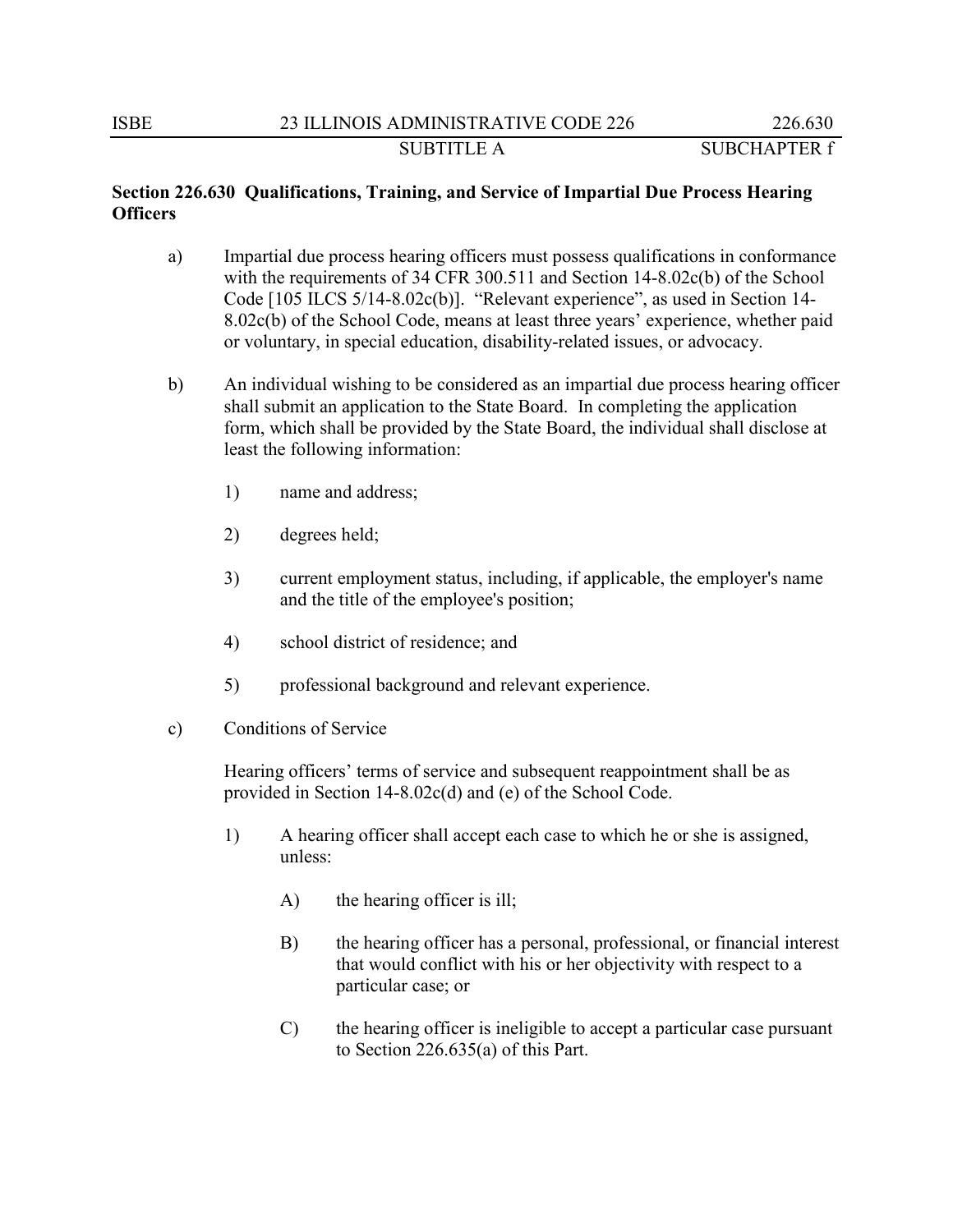- 
- 2) A hearing officer whose other commitments will interfere with his or her ability to accept cases for more than 15 days shall so notify the State Board of Education in writing.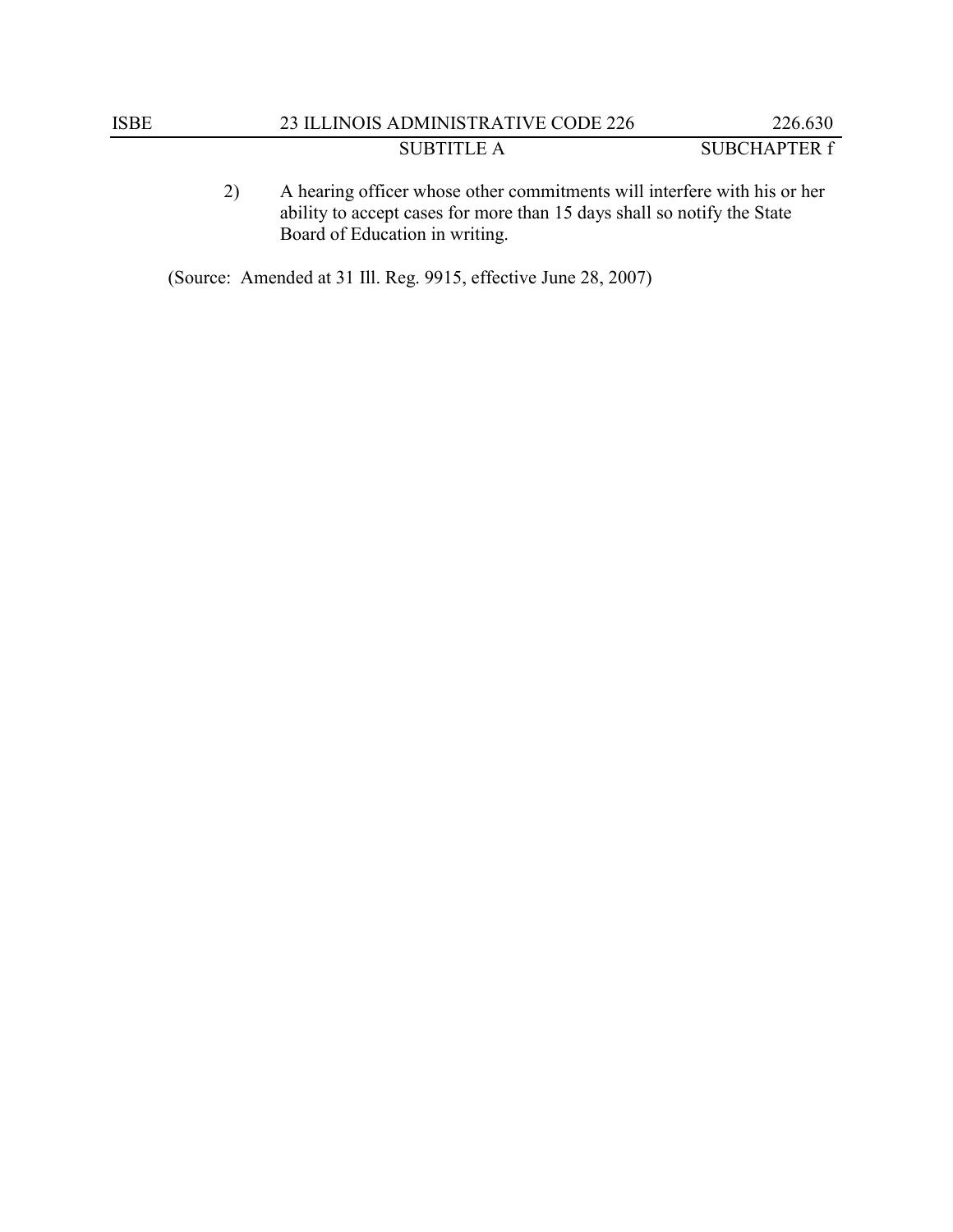## **Section 226.635 Appointment, Recusal, and Substitution of Impartial Due Process Hearing Officers**

The appointment, recusal, and substitution of due process hearing officers shall conform with the requirements of Section 14-8.02a(f-5) of the School Code [105 ILCS 5/14-8.02a(f-5)]. A request for substitution of the hearing officer, as permitted by that Section, shall be submitted via letter or facsimile to the Due Process Coordinator at the State Board of Education and shall be postmarked or transmitted no later than five days after the party requesting the substitution receives notification from the State Board of the original hearing officer's appointment.

(Source: Amended at 32 Ill. Reg. 4828, effective March 21, 2008)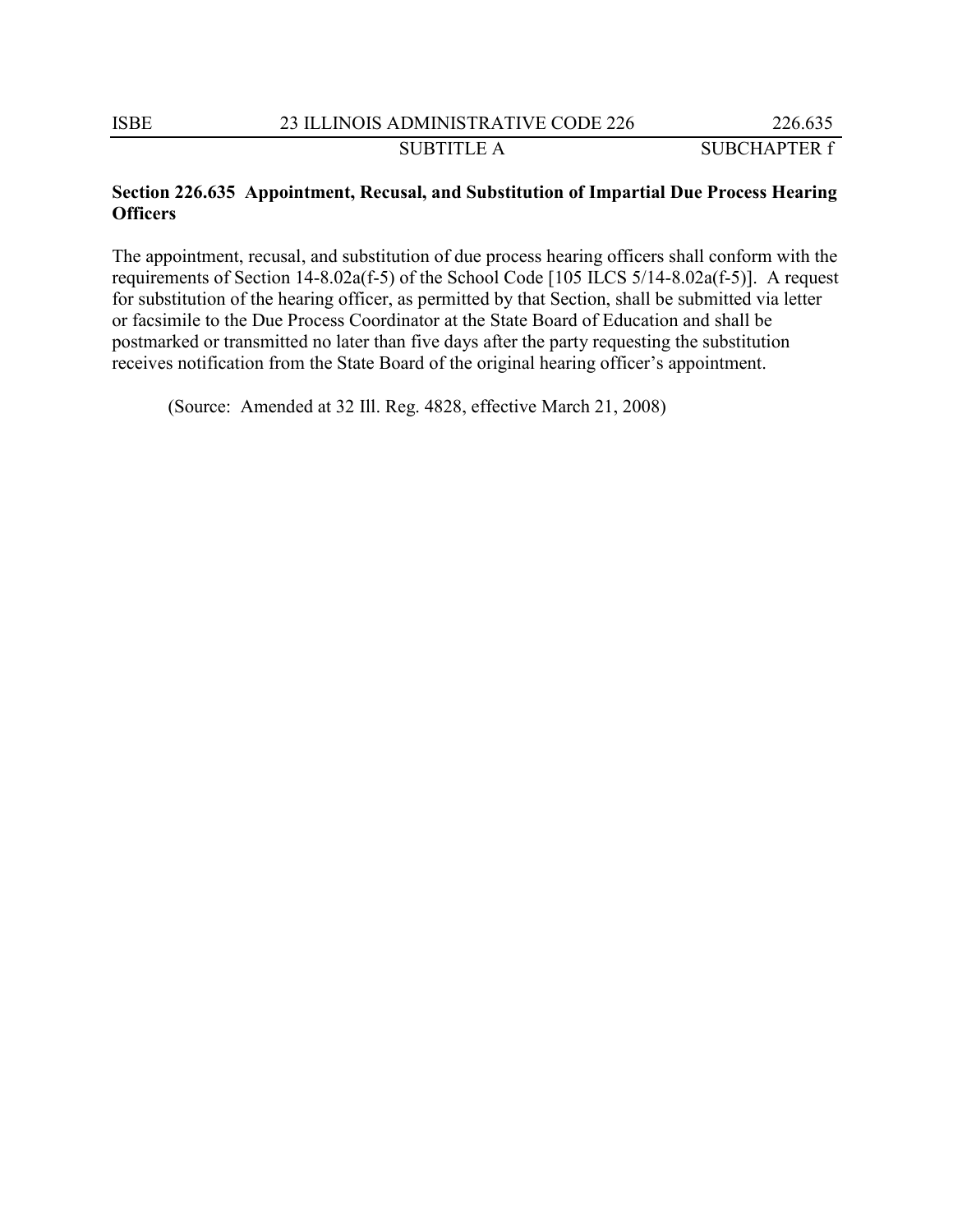# **Section 226.640 Scheduling the Hearing and Pre-Hearing Conference**

The provisions of this Section shall not apply to expedited hearings conducted pursuant to Section 226.655 of this Part.

- a) The hearing officer shall schedule a pre-hearing conference in accordance with the requirements of Section 14-8.02a(g-40) of the School Code [105 ILCS 5/14- $8.02a(g-40)$ ].
- b) Either party may request a delay in convening the hearing and/or the pre-hearing conference. The party requesting a delay shall do so in writing to the hearing officer, with a copy sent at the same time to the other party. The requesting party shall set forth the reasons for the request. The hearing officer shall either grant or deny the request and shall so inform the parties and the State Board of Education in writing. The hearing officer shall determine a new time and date for convening the hearing and/or pre-hearing conference.
	- 1) If the parties jointly propose a delay in convening the hearing or prehearing conference, it shall be delayed as agreed. The hearing officer, being advised of such agreement, shall confirm the delay in writing to the parties and the State Board of Education. Such notice shall become part of the administrative record.
	- 2) If the parties cannot agree to a mutually convenient time and place for convening the hearing and/or pre-hearing conference, the hearing officer shall fix the time and place, notify the parties in writing, and proceed to convene and conduct the pre-hearing conference and hearing, provided that the delay shall not continue for a period longer than necessitated by the circumstances that precipitated the delay.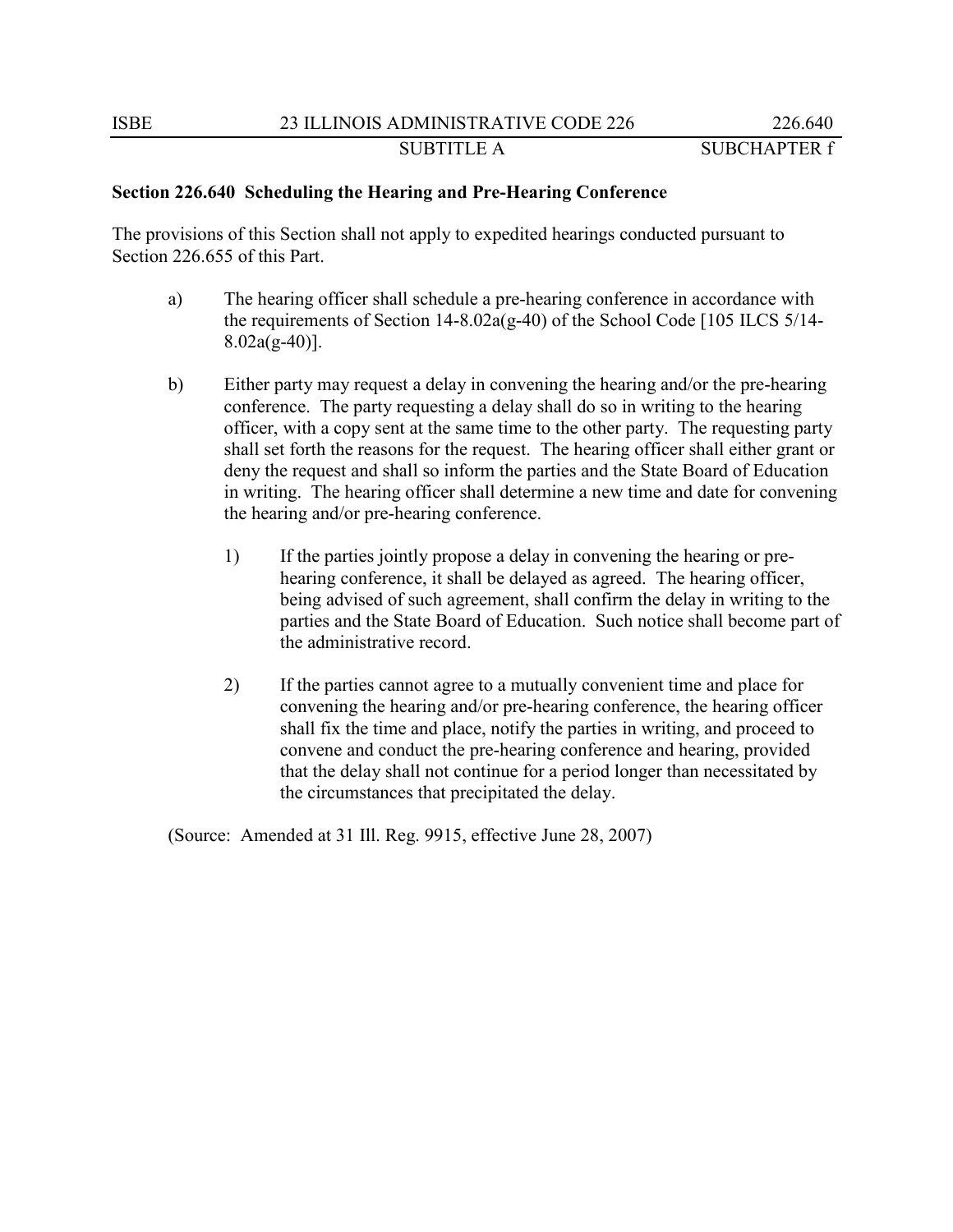# **Section 226.645 Conducting the Pre-Hearing Conference**

- a) The hearing officer shall convene the pre-hearing conference in accordance with Section 14-8.02a(g-40) of the School Code.
- b) The provisions of this Section shall not apply to expedited hearings conducted pursuant to Section 226.655 of this Part.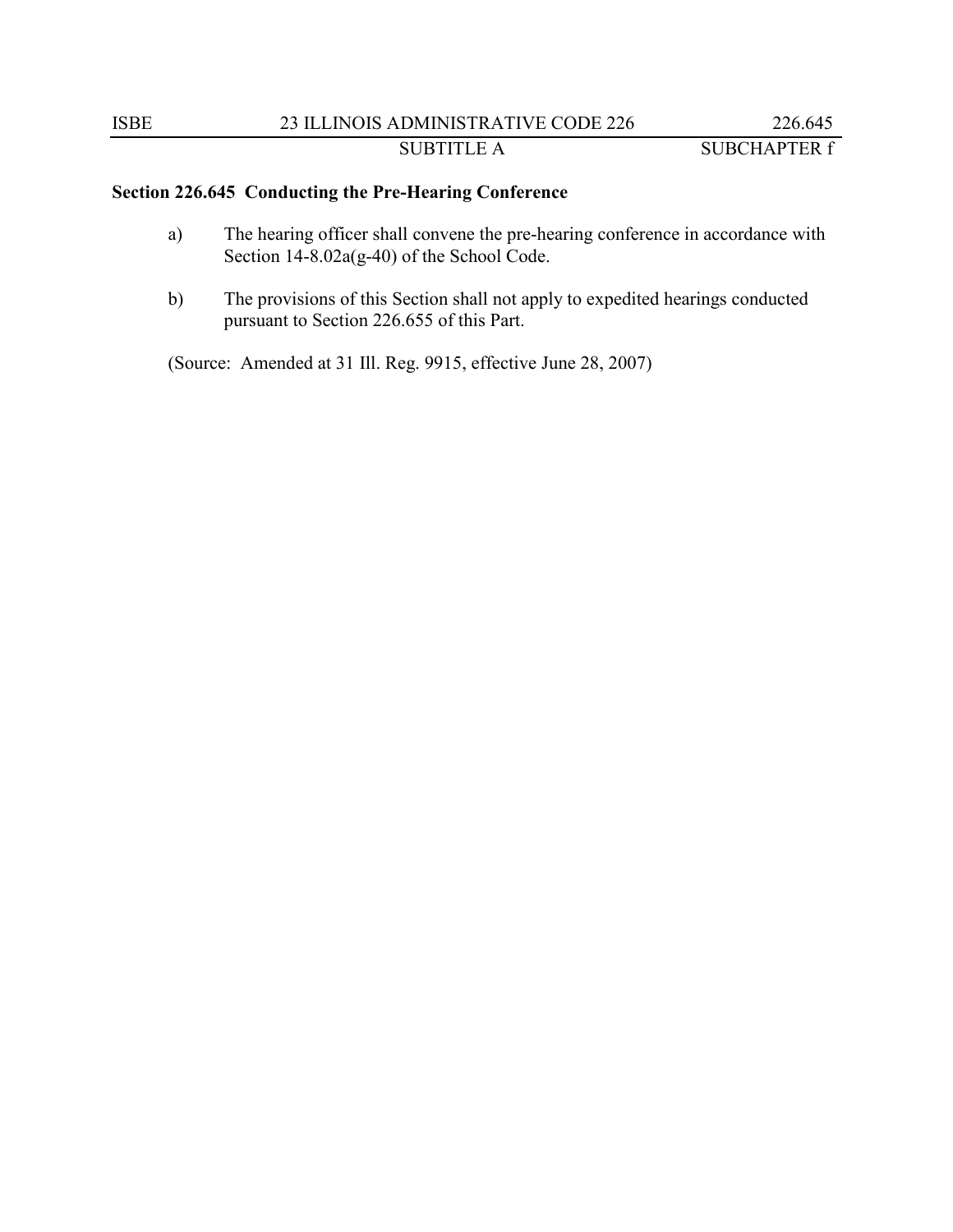# **Section 226.650 Child's Status During Due Process Hearing (Repealed)**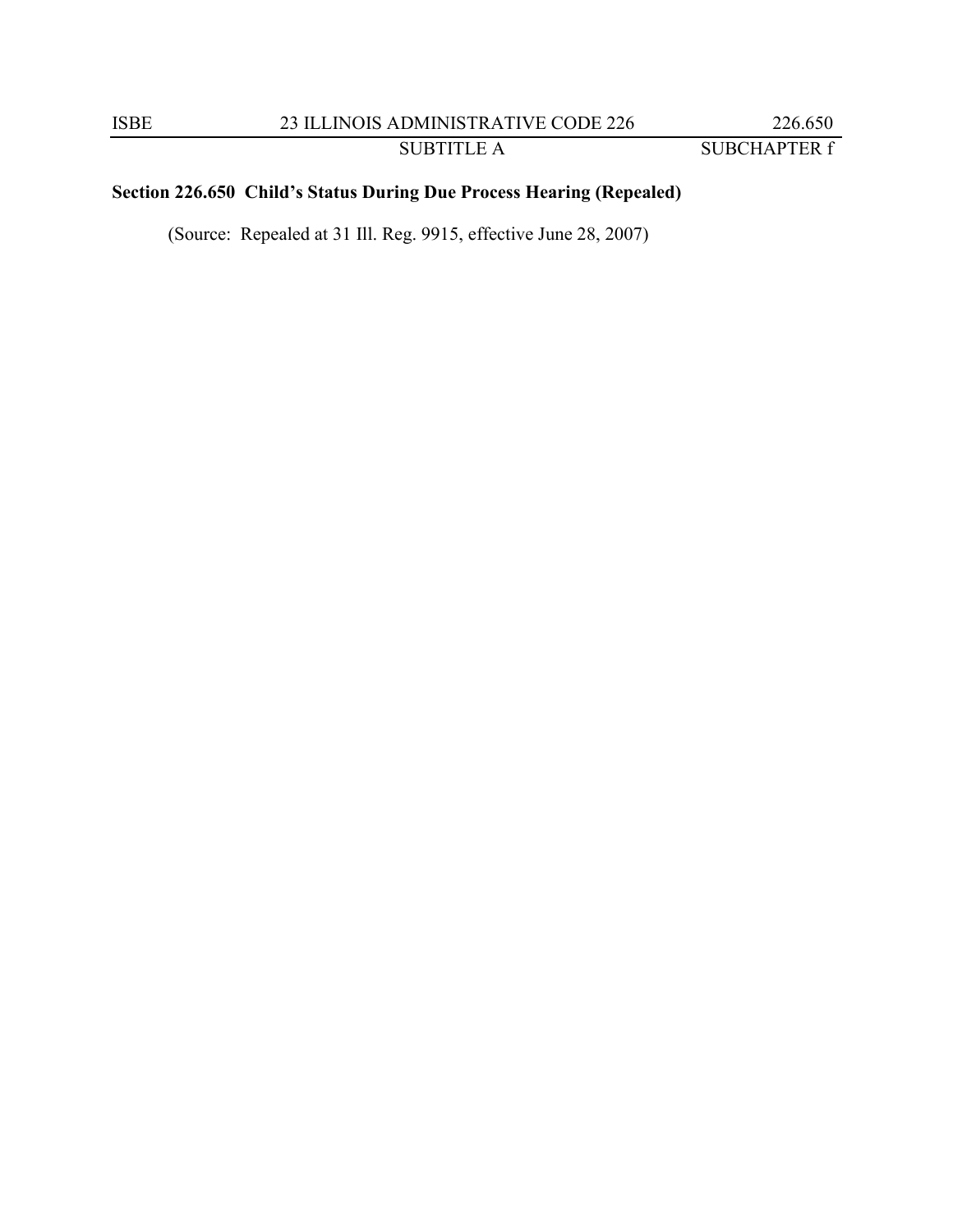## **Section 226.655 Expedited Due Process Hearing**

Requests for expedited due process hearings shall be made in accordance with 34 CFR 300.532 and 300.533 and Section 14-8.02b of the School Code [105 ILCS 5/14-8.02b].

- a) The hearing officer shall determine:
	- 1) whether the child shall be placed in the proposed alternative educational setting; or
	- 2) whether the local school district has demonstrated that the child's behavior was not a manifestation of the child's disability.
- b) The hearing officer shall consider the following factors in determining whether an interim alternative placement is appropriate:
	- 1) Whether the local school district has demonstrated by substantial evidence (i.e., beyond a preponderance of the evidence) that maintaining the current placement of the child is substantially likely to result in injury to the child or to others;
	- 2) Whether the child's current placement is appropriate;
	- 3) Whether the district has made reasonable efforts to minimize the risk of harm in the child's current placement, including the use of supplementary aids and services; and
	- 4) Whether the interim alternative educational setting will permit full implementation of the student's IEP and includes services and modifications designed to prevent the undesired behavior from recurring.
- c) If all the conditions set forth in subsection (b) of this Section are met, the hearing officer shall order a change in the child's placement to an appropriate interim alternative educational setting for not more than 45 school days. If the district demonstrates that the student is substantially likely to injure himself or herself or others if returned to the placement that was used prior to the student's removal, the hearing officer may order that the student remain in the interim setting for subsequent periods of up to 45 school days each.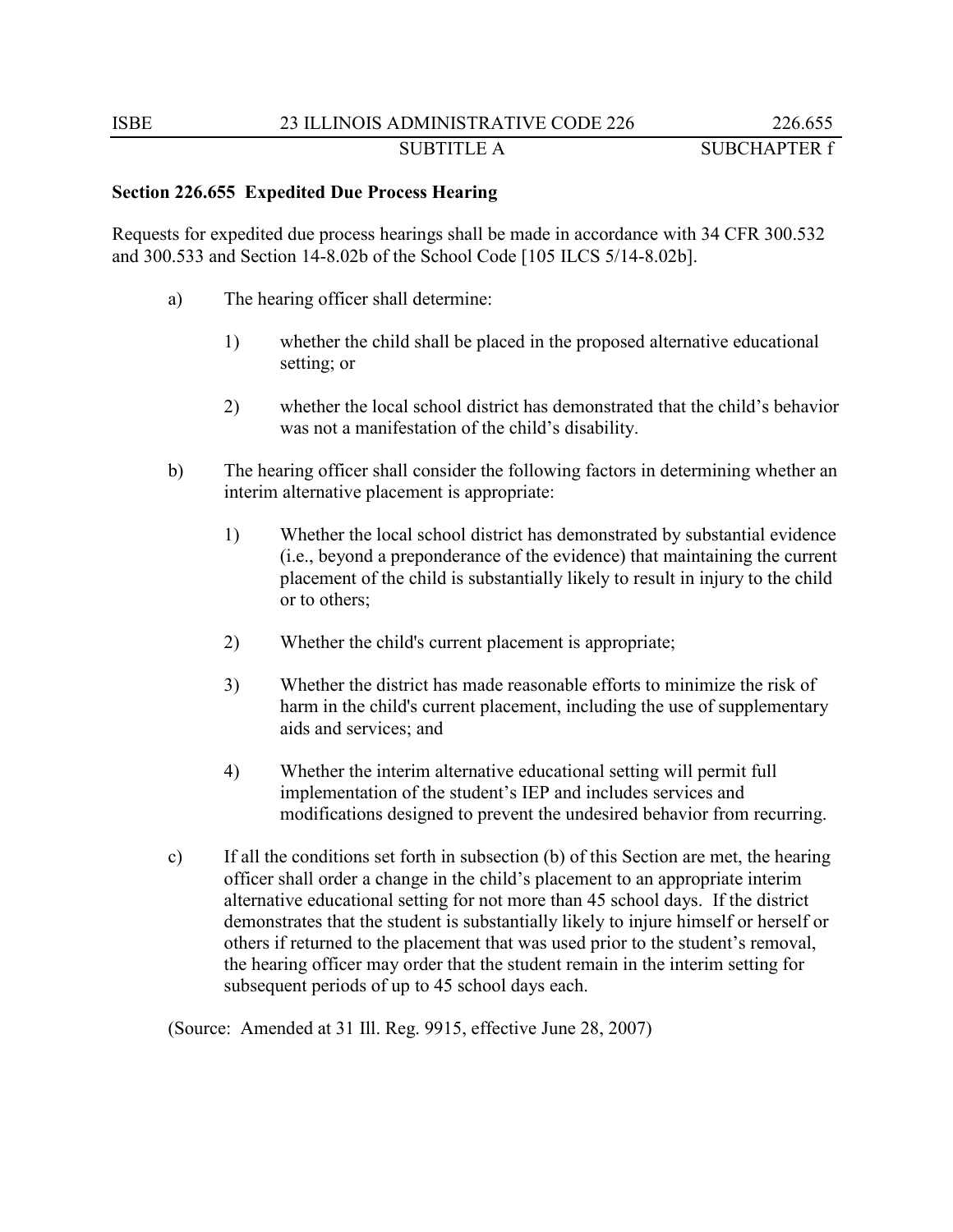# ISBE 23 ILLINOIS ADMINISTRATIVE CODE 226 226.660 SUBTITLE A SUBCHAPTER f

## **Section 226.660 Powers and Duties of Hearing Officer**

The hearing officer shall conduct the hearing and, with respect to the hearing, shall have, but is not limited to, the following powers:

- a) To administer, or to authorize the court reporter to administer, oaths;
- b) To examine witnesses;
- c) To authorize the issuance of subpoenas;
- d) To rule upon the admissibility of evidence;
- e) To order independent evaluations;
- f) To grant specific extensions of time;
- g) To read into the hearing record any stipulations of fact and other matters agreed upon at the pre-hearing conference and to enter into the record any pre-hearing orders;
- h) To render decisions and issue orders and clarifications.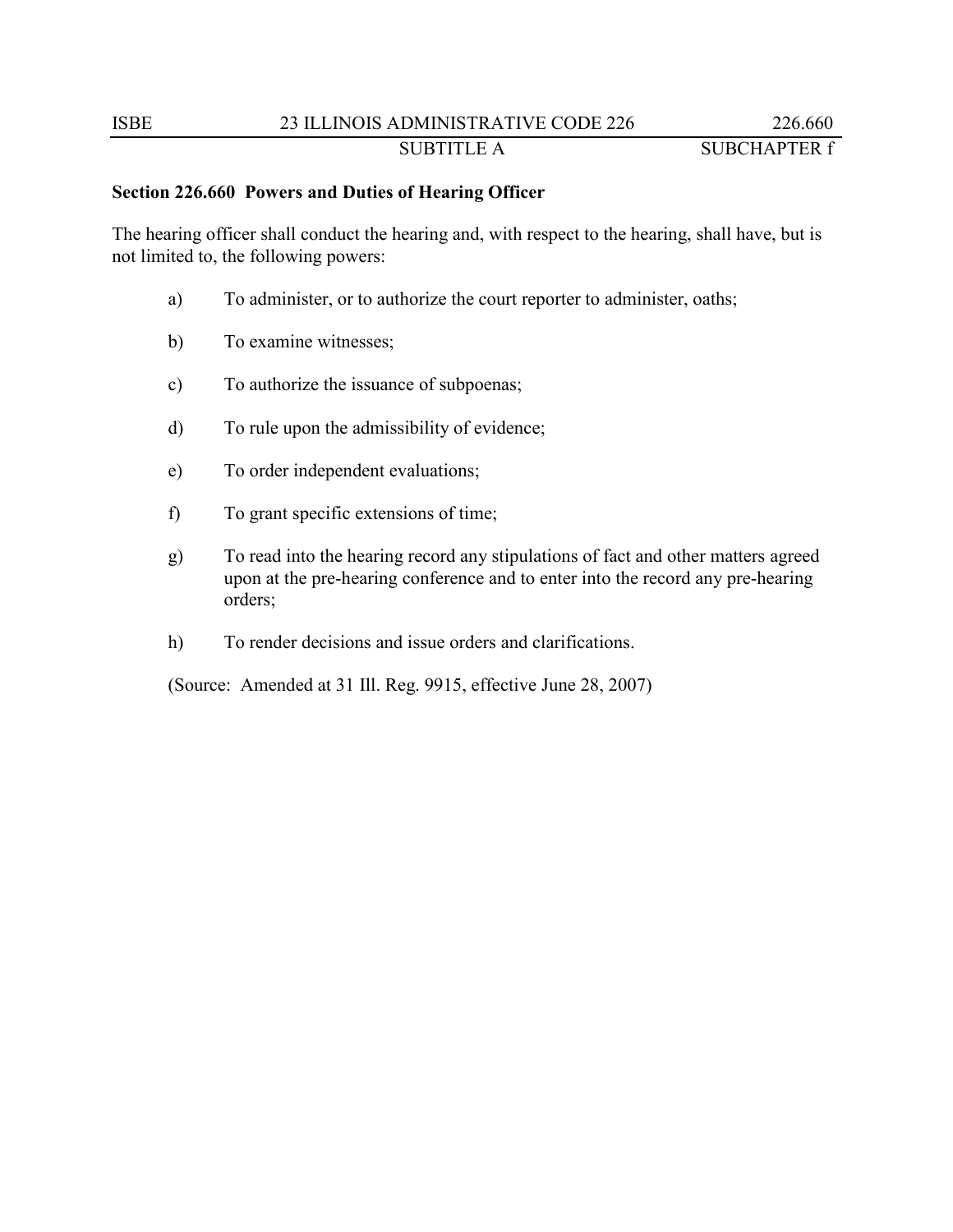# **Section 226.665 Record of Proceedings**

A record of the hearing shall be made and the cost of such record borne in accordance with 34 CFR 300.512(a)(4) and Section 14-8.02a(g-55) of the School Code [105 ILCS 5/14-8.02a(g-55)].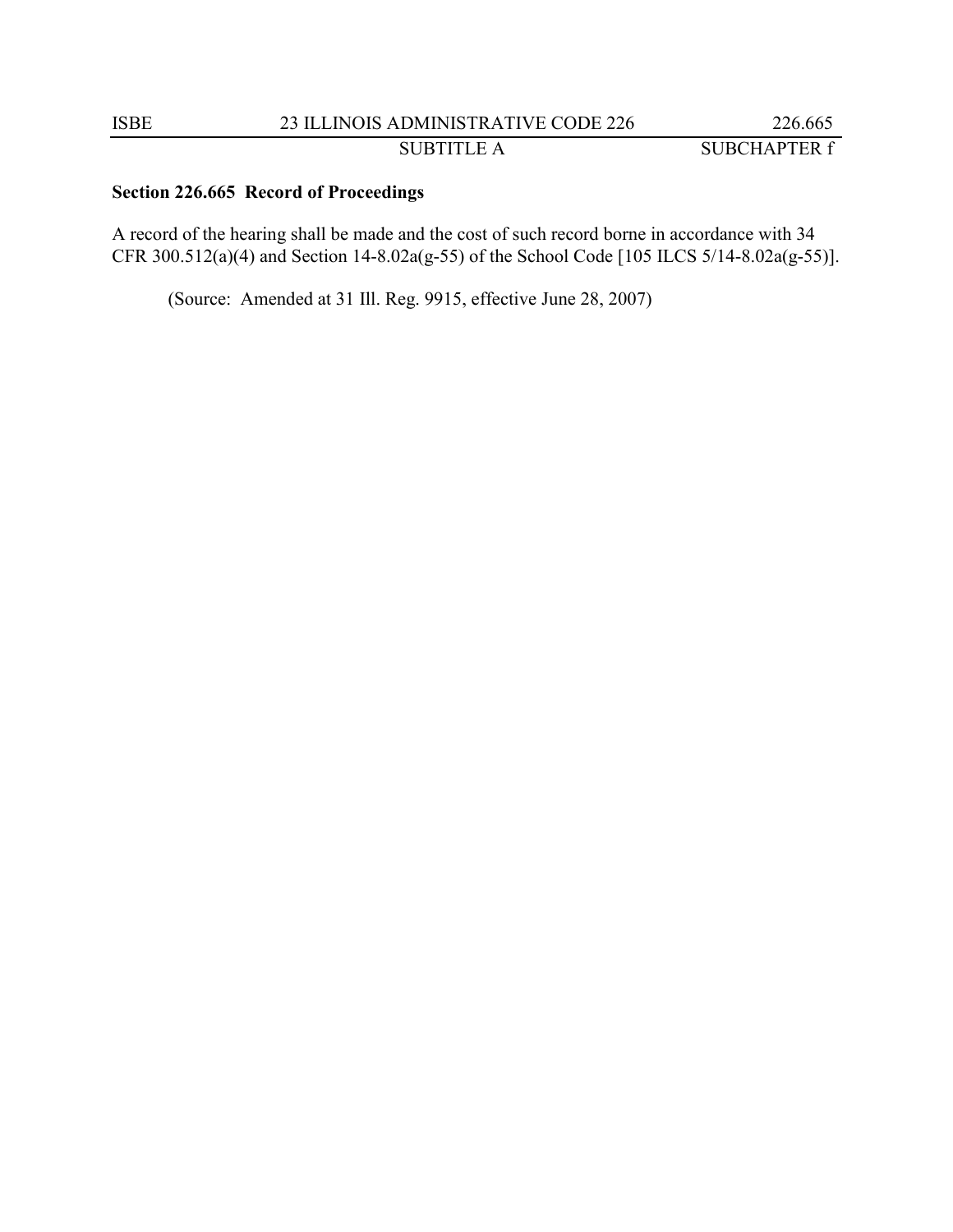### **Section 226.670 Decision of Hearing Officer; Clarification**

The bases and timelines for decisions of hearing officers shall conform to the requirements of 34 CFR 300.513 and Section 14-8.02a(h) of the School Code [105 ILCS 5/14-8.02a(h)]. In addition, the hearing officer's decision shall be sent by certified mail to the parties enumerated in Section 14-8.02a(h) of the School Code. The decision shall be translated into the native language of the parents if their primary language is other than English.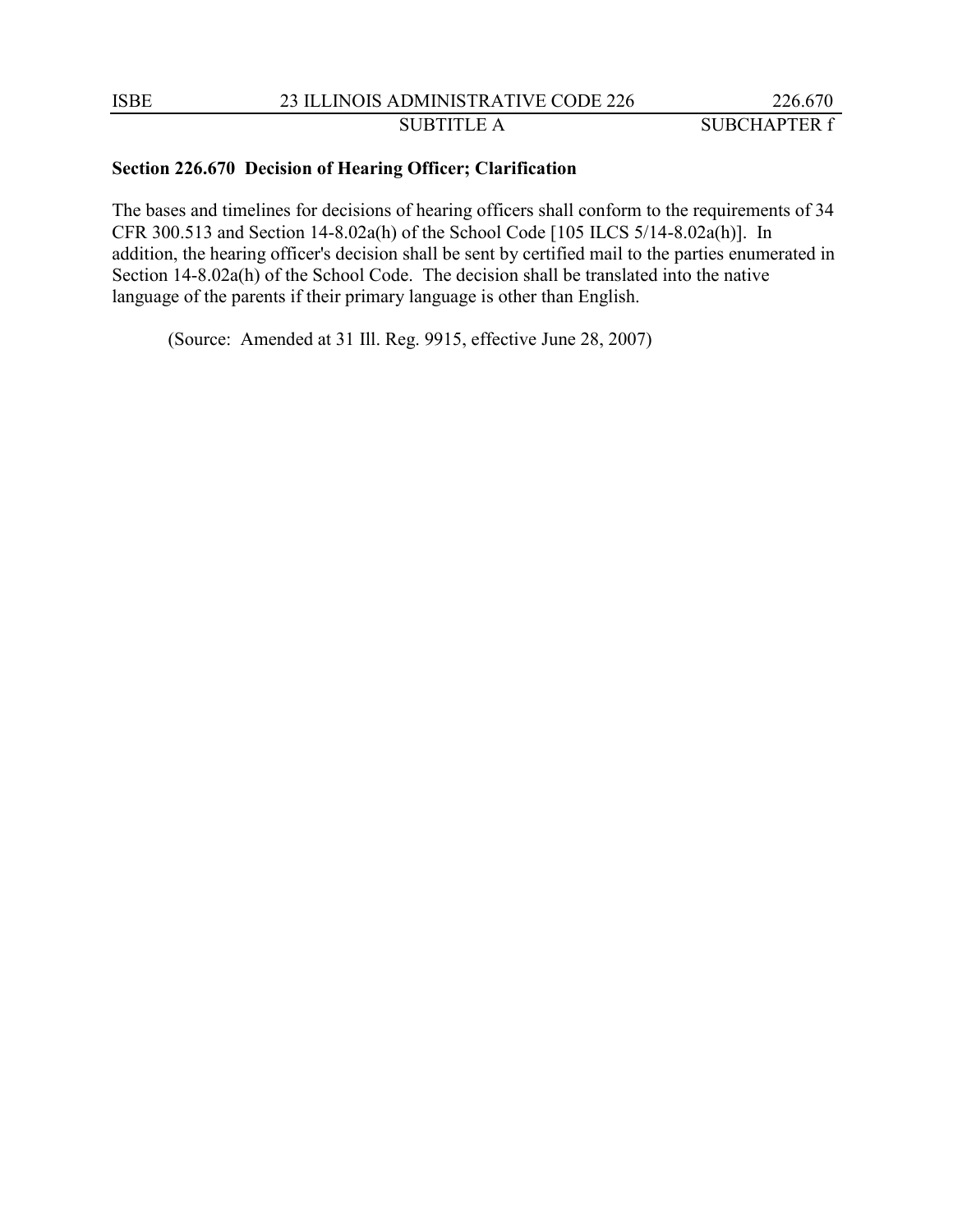# **Section 226.675 Monitoring and Enforcement of Decisions; Notice of Ineligibility for Funding**

Upon receipt of the hearing officer's decision, the State Board of Education shall review the decision and monitor compliance by the parties with the terms of the decision. If the district fails to comply with the decision in the time specified by the hearing officer, the State Board of Education shall notify the parties in writing by certified mail that it finds the district to be in noncompliance with the decision, and that the noncompliance may result in loss of recognition status of the district's programs by the State, withholding of State or federal funds which the district would otherwise be eligible to receive, or in other enforcement action unless the district remedies the noncompliance within the time period specified in the notice of noncompliance.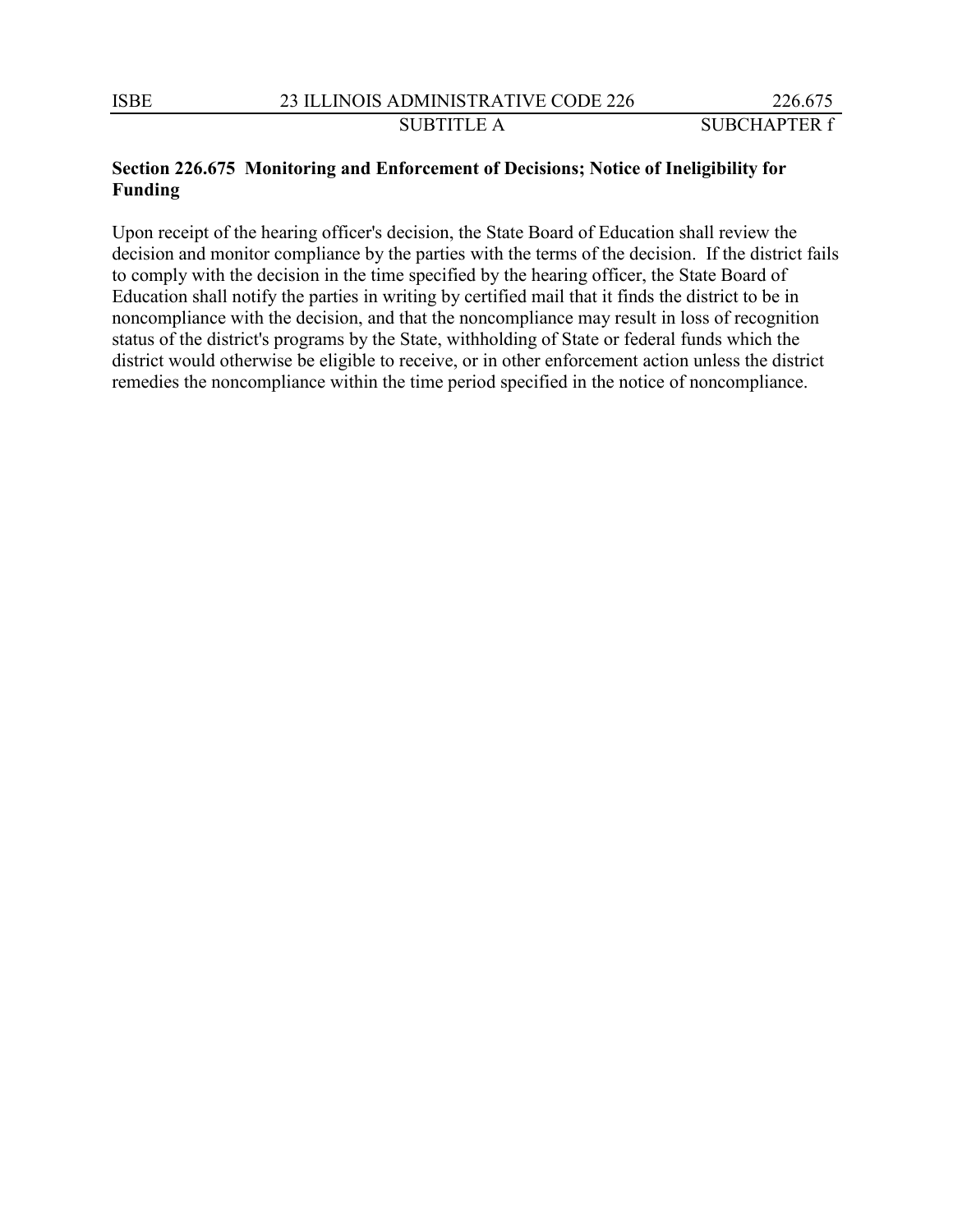# **Section 226.680 Reporting of Decisions (Repealed)**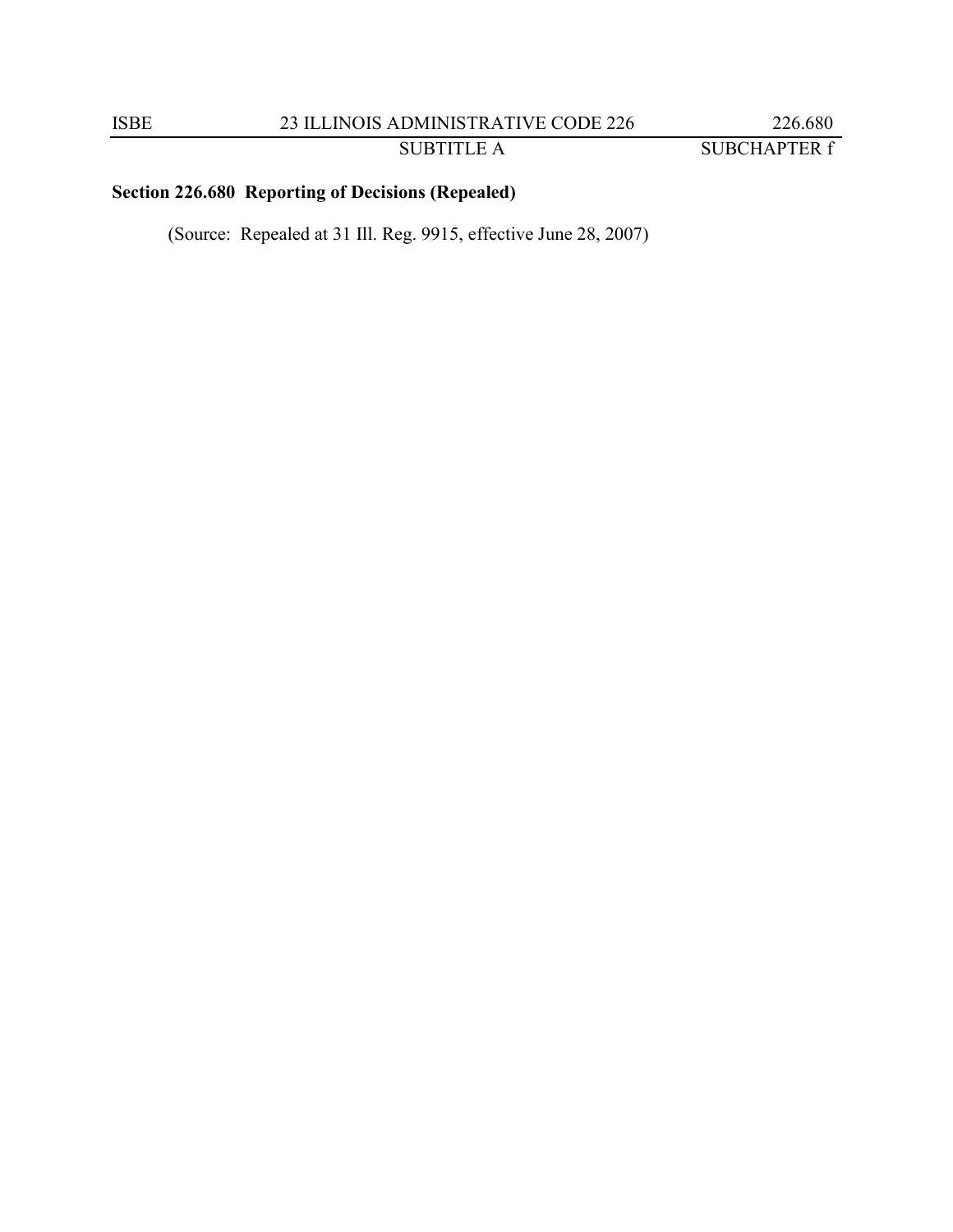# **Section 226.690 Transfer of Parental Rights**

This Section implements 34 CFR 300.520 and Section 14-6.10 of the School Code [105 ILCS 5/14-6.10].

- a) When a student with a disability reaches the age of majority (18 years of age; see 755 ILCS 5/11-1) or becomes an emancipated minor pursuant to the Emancipation of Minors Act [750 ILCS 30] (except for a student with a disability who has been adjudged as a disabled person pursuant to 755 ILCS 5/11a-2 or who has executed a Delegation of Rights that is in effect as provided in Section 14- 6.10 of the School Code):
	- 1) The school district shall provide any notice required by this Part to both the individual and the parents, and all other rights accorded to parents under Part B of the Individuals with Disabilities Education Act, the implementing regulations at 34 CFR 300, and this Part shall transfer to the student; and
	- 2) All rights accorded to parents under Part B of the Individuals with Disabilities Education Act, the implementing regulations at 34 CFR 300, and this Part shall transfer to a child who is incarcerated in an adult or juvenile, State, or local correctional institution.
- b) Whenever rights are transferred to a student pursuant to this Section, the district shall notify the student and the parents of the transfer of rights.
- c) All notices that are required under this Part and 34 CFR 300 shall be provided to the student and the parent after the student reaches the age of majority.

(Source: Amended at 32 Ill. Reg. 4828, effective March 21, 2008)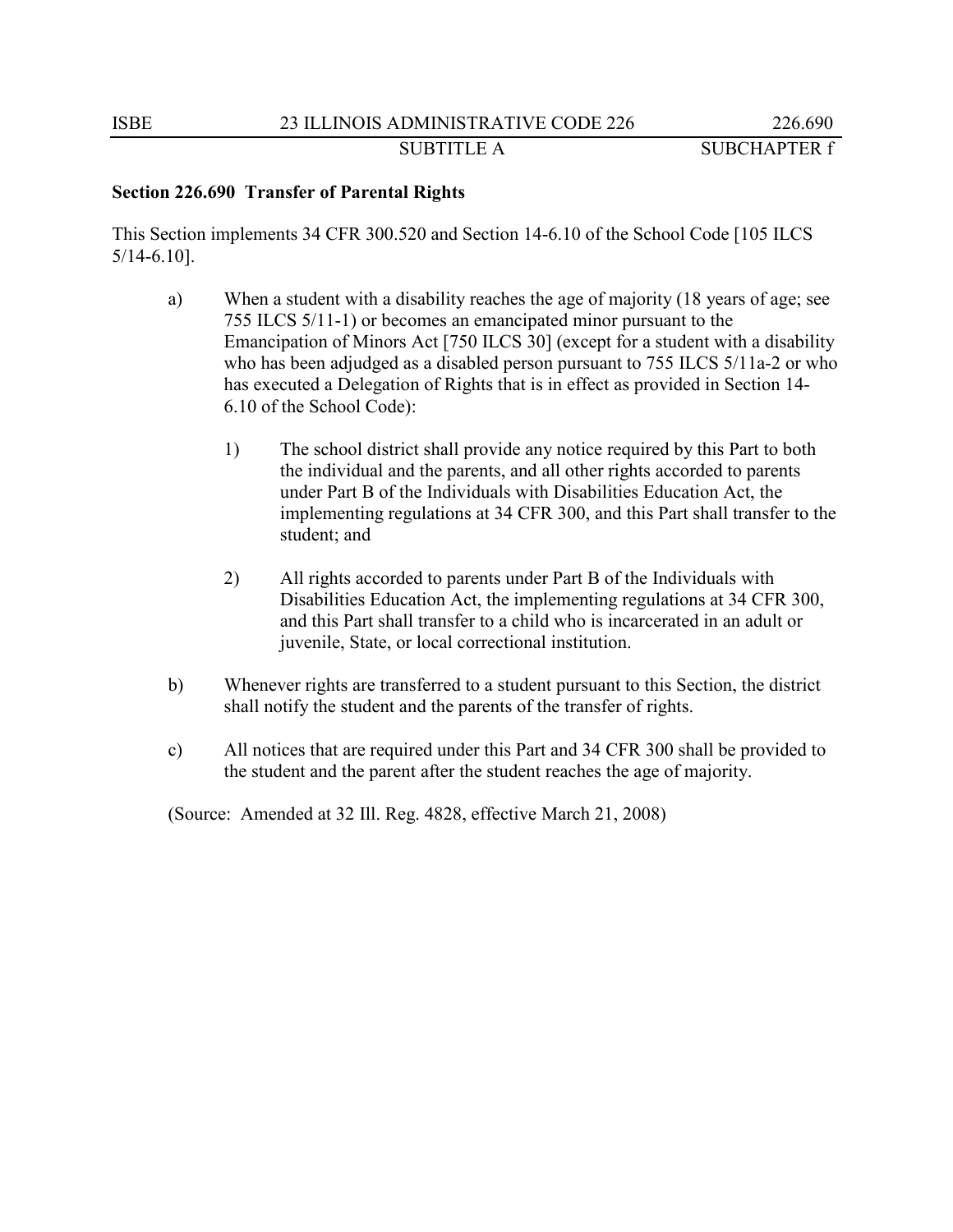# SUBPART H: ADMINISTRATIVE REQUIREMENTS

#### **Section 226.700 General**

- a) Each school district, independently or in cooperation with other districts, shall provide a comprehensive program of special education for children with disabilities who are from three through 21 years of age (or, if a child reaches the age of 22 during the school year, then 22 years of age) and who are resident in the district. A "comprehensive program" is one that includes:
	- 1) A viable organizational and financial structure;
	- 2) Systematic procedures for identifying and evaluating the need for special education and related services;
	- 3) A continuum of appropriate alternative placements available to meet the needs of children for special education and related services (see Section 226.300);
	- 4) Qualified personnel who are employed in sufficient number to provide:
		- A) Administration of the program;
		- B) Supervisory services;
		- C) Instructional and resource services;
		- D) Related services; and
		- E) Transportation services;
	- 5) Appropriate and adequate facilities, equipment and materials;
	- 6) Functional relationships with public and private agencies that can supplement or enhance the special education services of the public schools;
	- 7) Interaction with parents and other concerned persons that facilitates the educational development of children with disabilities;
	- 8) Procedures for internal evaluation of the special education services provided; and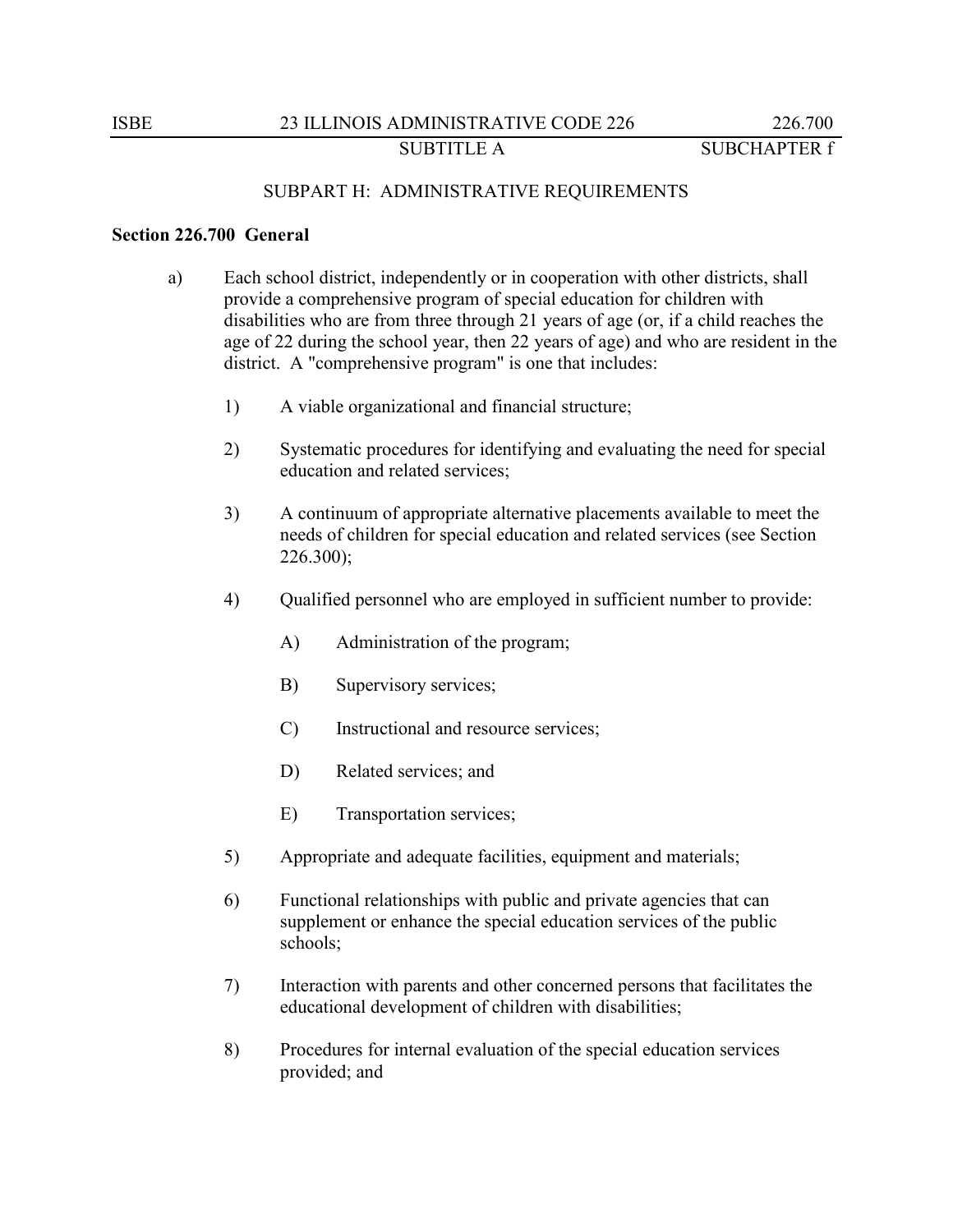- 9) Continuous planning for program growth and improvement based on internal and external evaluation.
- b) The school district is the primary agent for the delivery of special education services. Districts may carry out their obligations with regard to special education by forming cooperatives or joint agreements. These entities are:
	- 1) Authorized by State law to develop, manage, and provide services or programs on behalf of school districts;
	- 2) Recognized as agencies for purposes of the provision of special education and related services provided within public elementary and secondary schools of the State;
	- 3) Considered as service agents of the participating districts; and
	- 4) Directed by, and responsible to, all the participating local districts.
- c) Special education and related services that would not comply with specific requirements of this Part shall require written approval from the State Board of Education prior to their implementation. A district's request for approval shall be submitted in writing to the State Board and shall include a description of the district's proposal. In determining whether to approve such a request, the State Board's staff shall consider whether the proposed program or service will compromise students' educational opportunity or prevent the full implementation of any student's IEP, in light of such factors as the students' disabilities and the proposed class size, staff qualifications, physical plant and evaluation plan. Denial of such a request may be appealed to the State Superintendent of Education.

(Source: Amended at 46 Ill. Reg. 6453, effective April 11, 2022)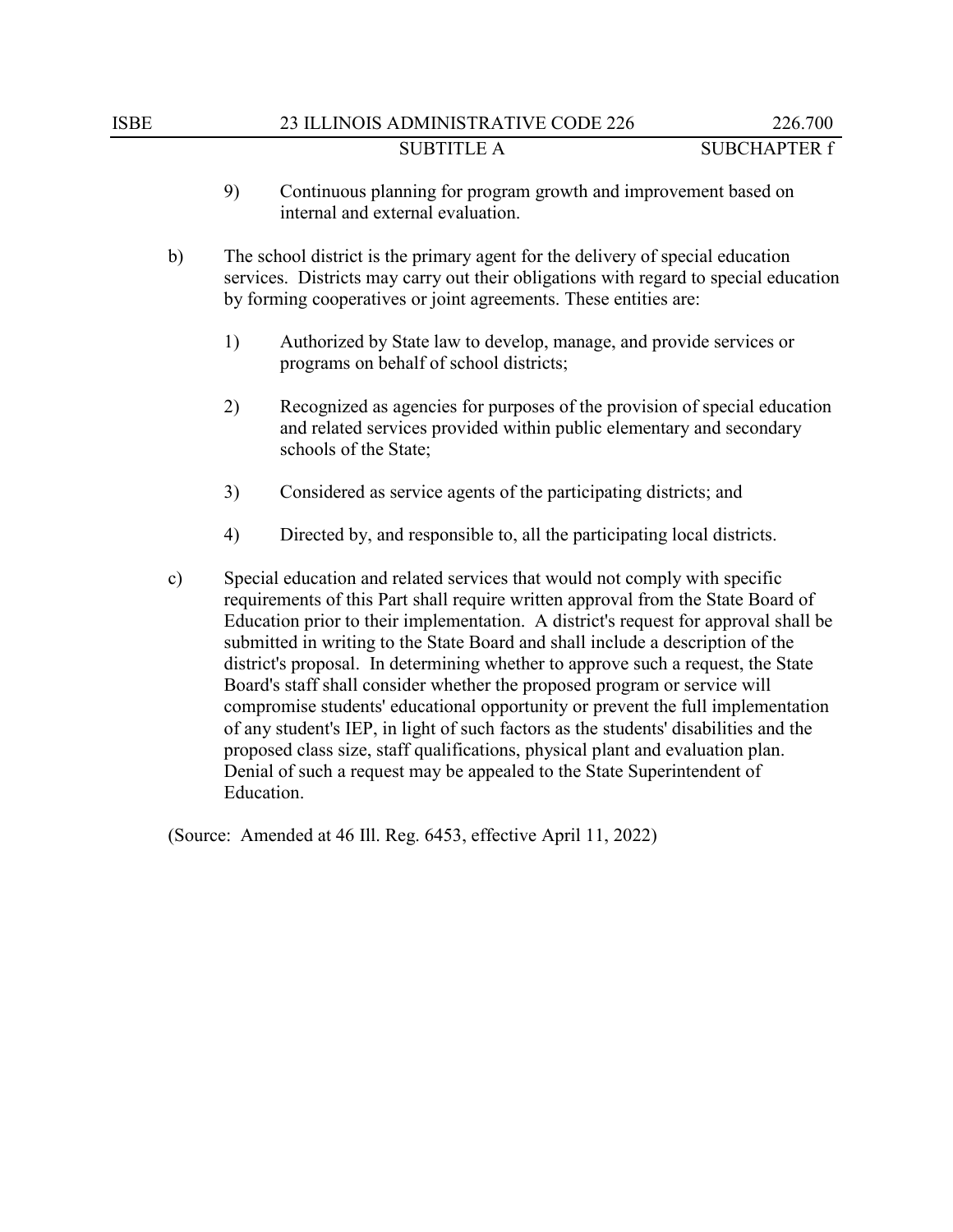#### **Section 226.710 Policies and Procedures**

- a) Each local school district, or the special education cooperative of which it is a member, shall develop written policies and procedures conforming to the requirements of subsection (b). The policies and procedures shall be kept on file and presented to the State Board of Education upon request.
- b) Each set of policies and procedures shall address the district's compliance with at least the requirements for:
	- 1) the provision of a free appropriate public education;
	- 2) child find;
	- 3) evaluation (including policies and procedures developed pursuant to Section 226.130) and determination of eligibility;
	- 4) Individualized Education Programs;
	- 5) students' participation in assessments;
	- 6) serving students in the least restrictive environment;
	- 7) the provision of extended school year services;
	- 8) transition of children served under Part C of the Individuals with Disabilities Education Act into preschool programs;
	- 9) serving students who attend nonpublic schools;
	- 10) procedural safeguards;
	- 11) establishing the goal of full educational opportunity;
	- 12) confidentiality of personally identifiable information; and
	- 13) the use of federal matching funds under the Medicaid (Title XIX) or Children's Health Insurance (KidCare; Title XXI) program to supplement special education programs and services (if the district is participating in one or more of those federal programs).

(Source: Amended at 40 Ill. Reg. 2220, effective January 13, 2016)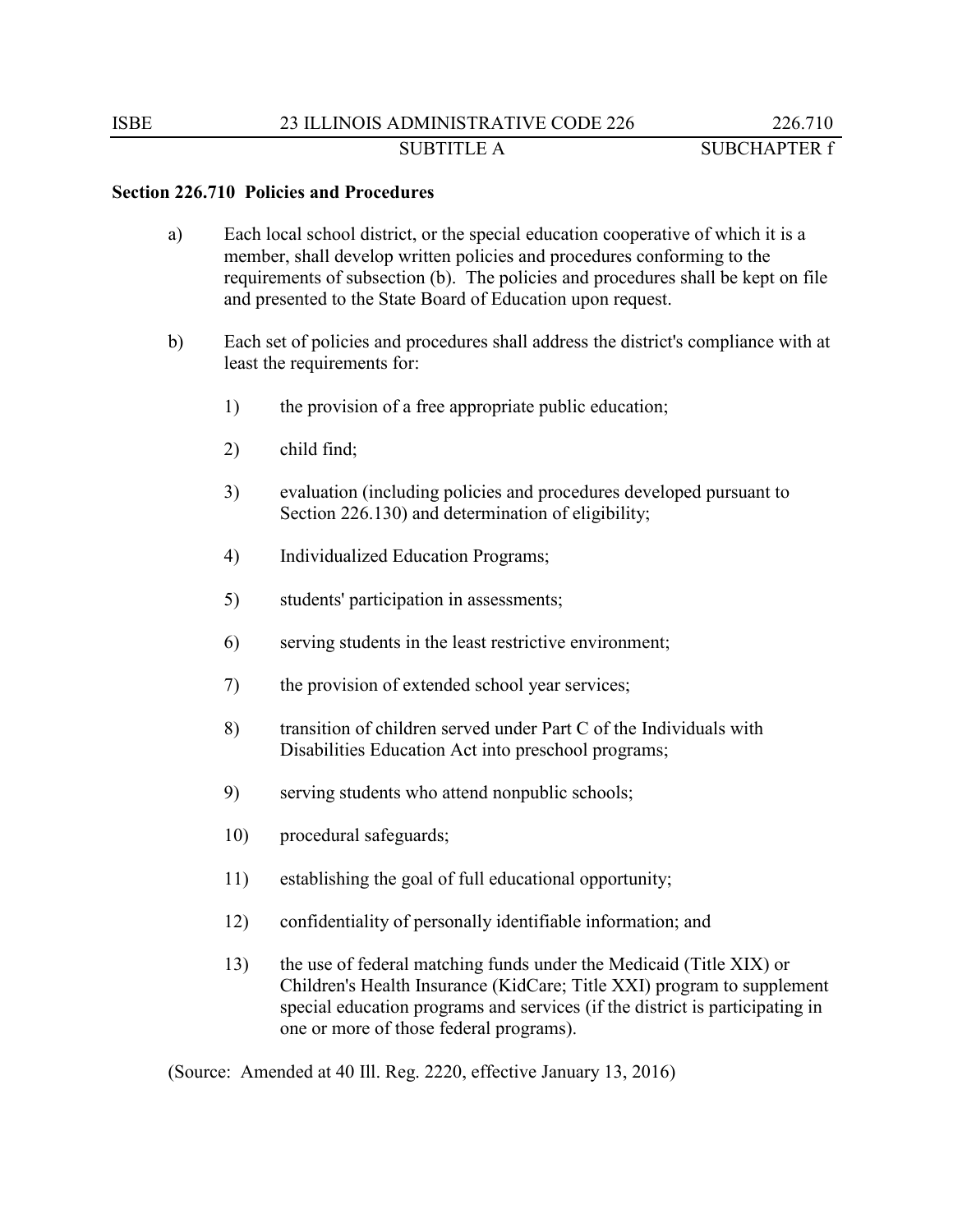#### **Section 226.720 Facilities and Classes**

- a) Facilities of school districts, special education cooperatives, or joint agreements used for special education services shall be appropriate to, and adequate for, the specific programs or services for which they are used and, pursuant to Section 14- 8.01 of the School Code, shall be subject to the applicable provisions of 23 Ill. Adm. Code 180 (Health/Life Safety Code for Public Schools). The facilities shall be comparable to those provided to the students in the general education environment. The facilities of special education providers under Section 14-7.02 of the School Code [105 ILCS 5/14-7.02] are governed by 23 Ill. Adm. Code 401.
- b) The age range of students within a special education grouping shall not exceed four years at the elementary level and six years at the secondary level. Early childhood classes and services shall serve only children from three through five years of age, except that a district shall not be prohibited from permitting a child who reaches his or her sixth birthday during a year to complete that year.
- c) Special education classes and services shall be delivered in age-appropriate settings.

(Source: Amended at 34 Ill. Reg. 17433, effective October 28, 2010)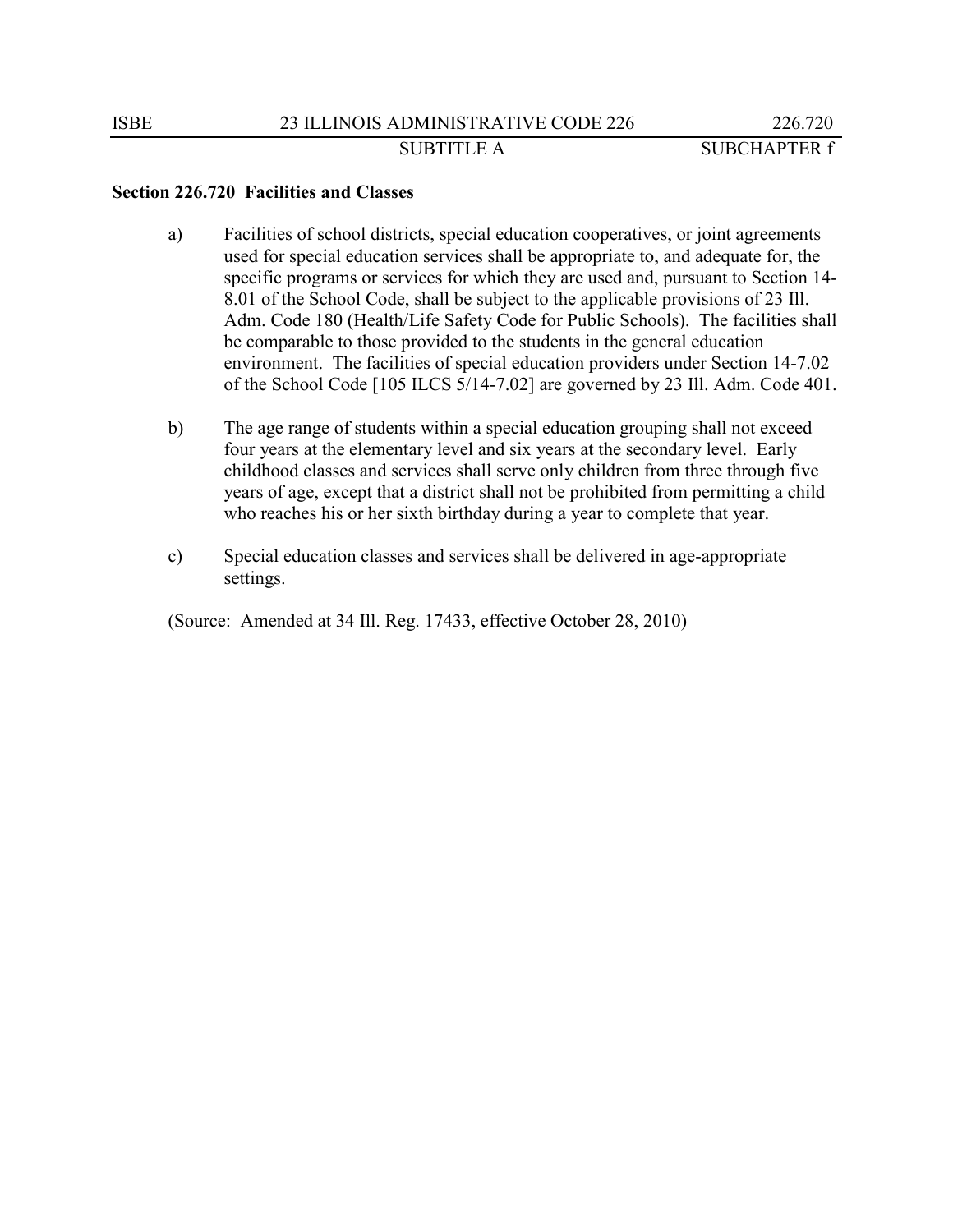# **Section 226.730 Class Size for 2009-10 and Beyond**

- a) When a student's IEP calls for services in a general education classroom, the student must be served in a class that is composed of students of whom at least 70 percent are without IEPs, that utilizes the general curriculum, that is taught by an instructor holding an educator license for general education and who is employed for that purpose, and that is not designated as a general remedial classroom. For purposes of this subsection (a), a student who receives speech services outside of the general education classroom and who does not require modifications to the content of the general education curriculum shall be included in the calculation of the percentage of students without IEPs. (See 105 ILCS 5/14-2.)
- b) Class size means the total number of students an educator serves during any special education class. As used in this subsection (b), "class" means any circumstance in which only students with IEPs are served and at least one special education teacher is assigned and provides instruction and/or therapy exclusively to students with IEPs. In the formation of special education classes, consideration shall be given to the age of the students, the nature and severity of their disabilities, the educational needs of the students, and the degree of intervention necessary, subject to the limitations of this subsection (b).
	- 1) Except as provided in subsection (b)(5), classes in which all the students receive special education services for 20 percent of the school day or less shall have at least one qualified teacher for each 15 students in attendance during any given class. However, the district may increase the class size by a maximum of two students when a paraprofessional educator is provided for the entire class.
	- 2) Except as provided in subsection (b)(5), each class in which any student receives special education services for more than 20 percent of the school day but no more than 60 percent of the school day shall have at least one qualified teacher for each 10 students in attendance during that class. However, the district may increase the class size by a maximum of five students when a paraprofessional educator is provided for the entire class.
	- 3) Except as provided in subsection (b)(5), each class in which any student receives special education services for more than 60 percent of the school day shall have at least one qualified teacher for each eight students in attendance during that class. However, the district may increase the class size by a maximum of five students when a paraprofessional educator is provided for the entire class.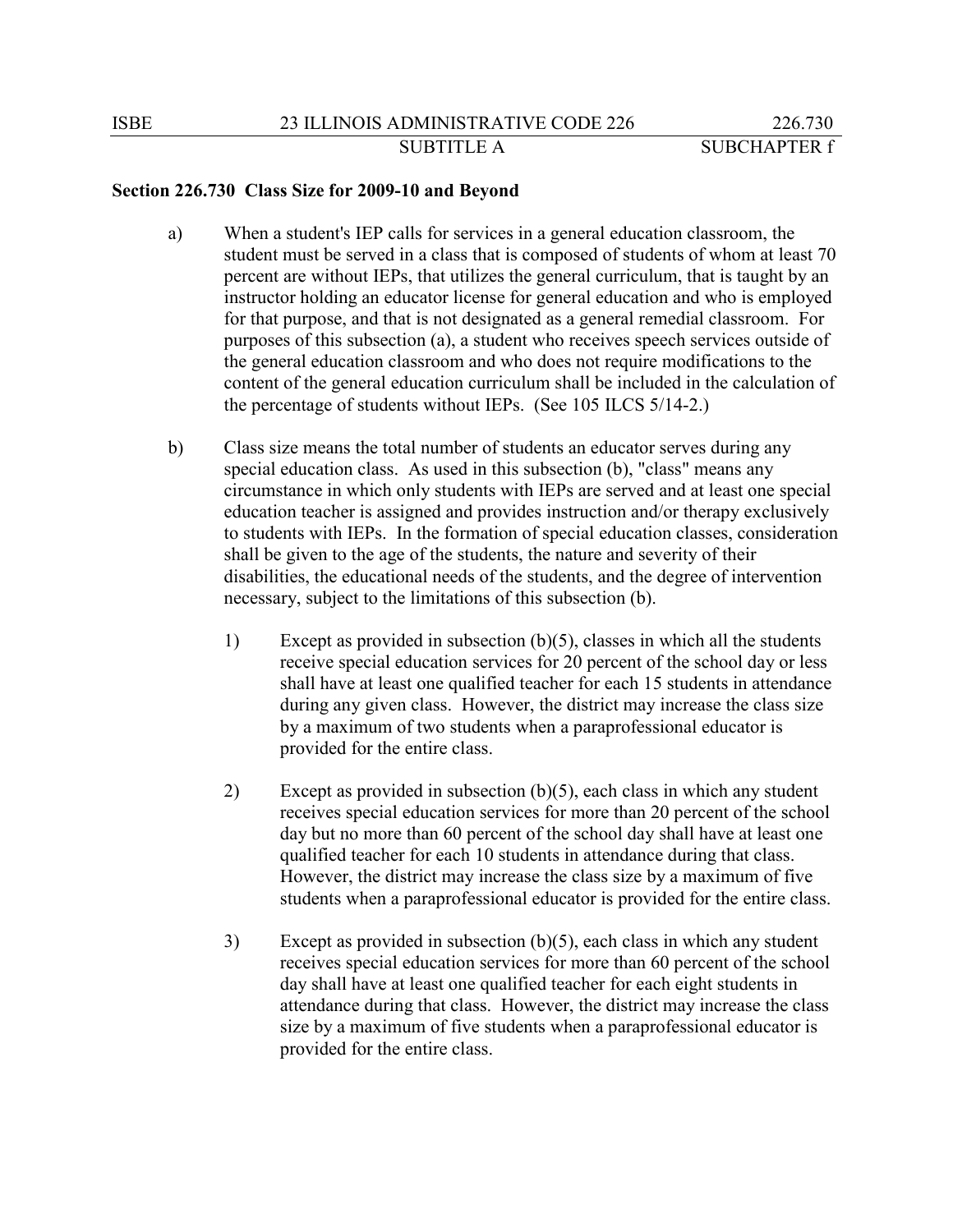- 4) Each class for children ages three through five shall have at least one qualified teacher for each five students in attendance during that class. However, the district may increase the class size by a maximum of five students when a paraprofessional educator is provided for the entire class.
- 5) For any school year in which the amount of State reimbursement for teachers identified in Section 14-13.01 of the School Code [105 ILCS 5/14-13.01] exceeds the amount in effect on January 1, 2007 by at least 100 percent and no corresponding reduction has been made in other State sources of support for special education:
	- A) The maximum class size stated in subsection (b)(1) shall be 13 rather than 15;
	- B) The maximum class size stated in subsection (b)(2) shall be eight rather than 10; and
	- C) The maximum class size stated in subsection  $(b)(3)$  shall be six rather than eight.
- 6) The provisions of subsections  $(b)(1)$  through (5) notwithstanding, class size shall be limited according to the needs of the students for individualized instruction and services.
- c) The maximum class sizes set forth in subsection (b) shall, if necessary, be further restricted at the local level to account for the activities and services in which the affected educators participate in order to provide students with IEPs the free, appropriate public education in the least restrictive environment to which they are entitled.

(Source: Amended at 40 Ill. Reg. 2220, effective January 13, 2016)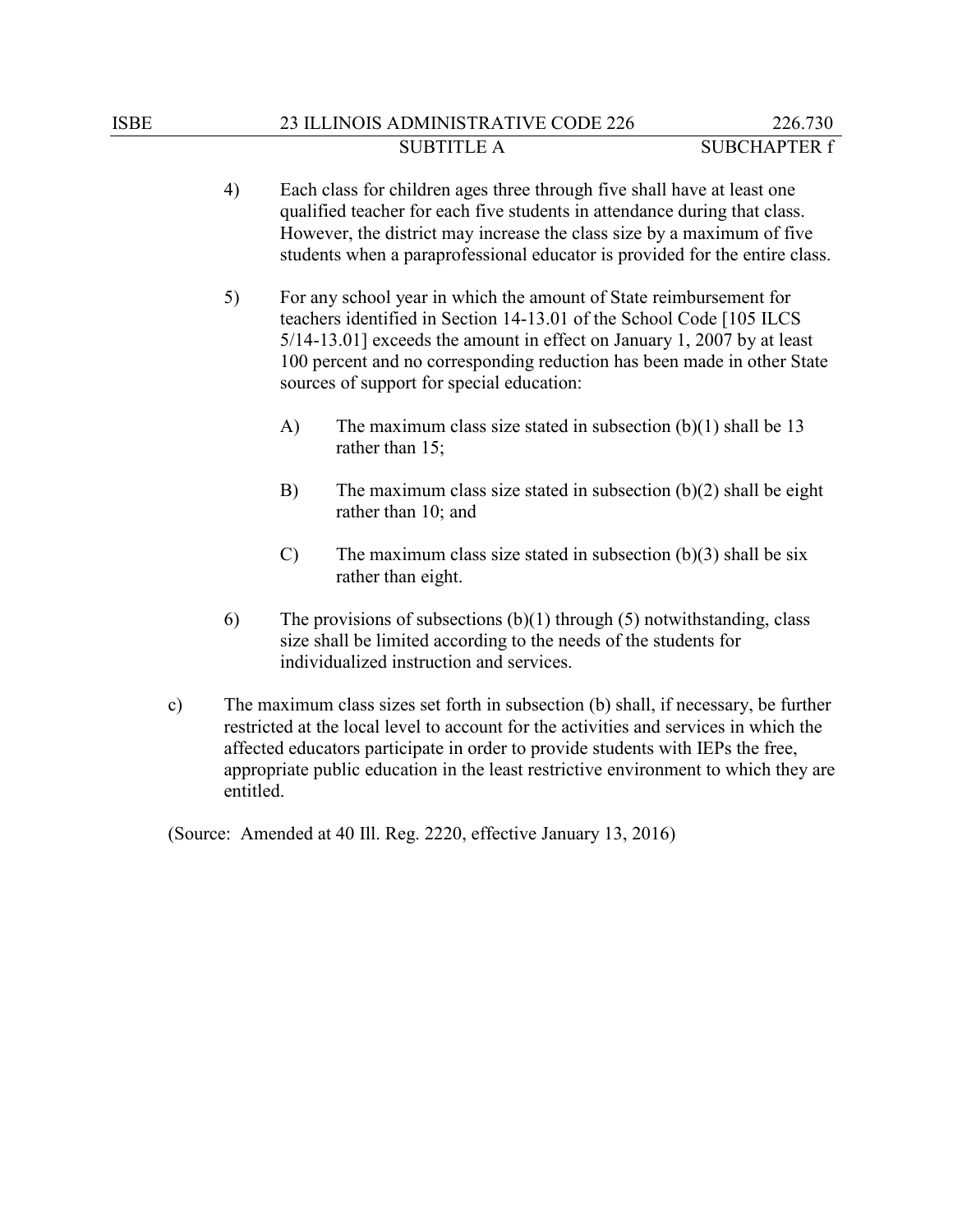# **Section 226.731 Class Size Provisions for 2007-08 and 2008-09 (Repealed)**

(Source: Repealed at 40 Ill. Reg. 2220, effective January 13, 2016)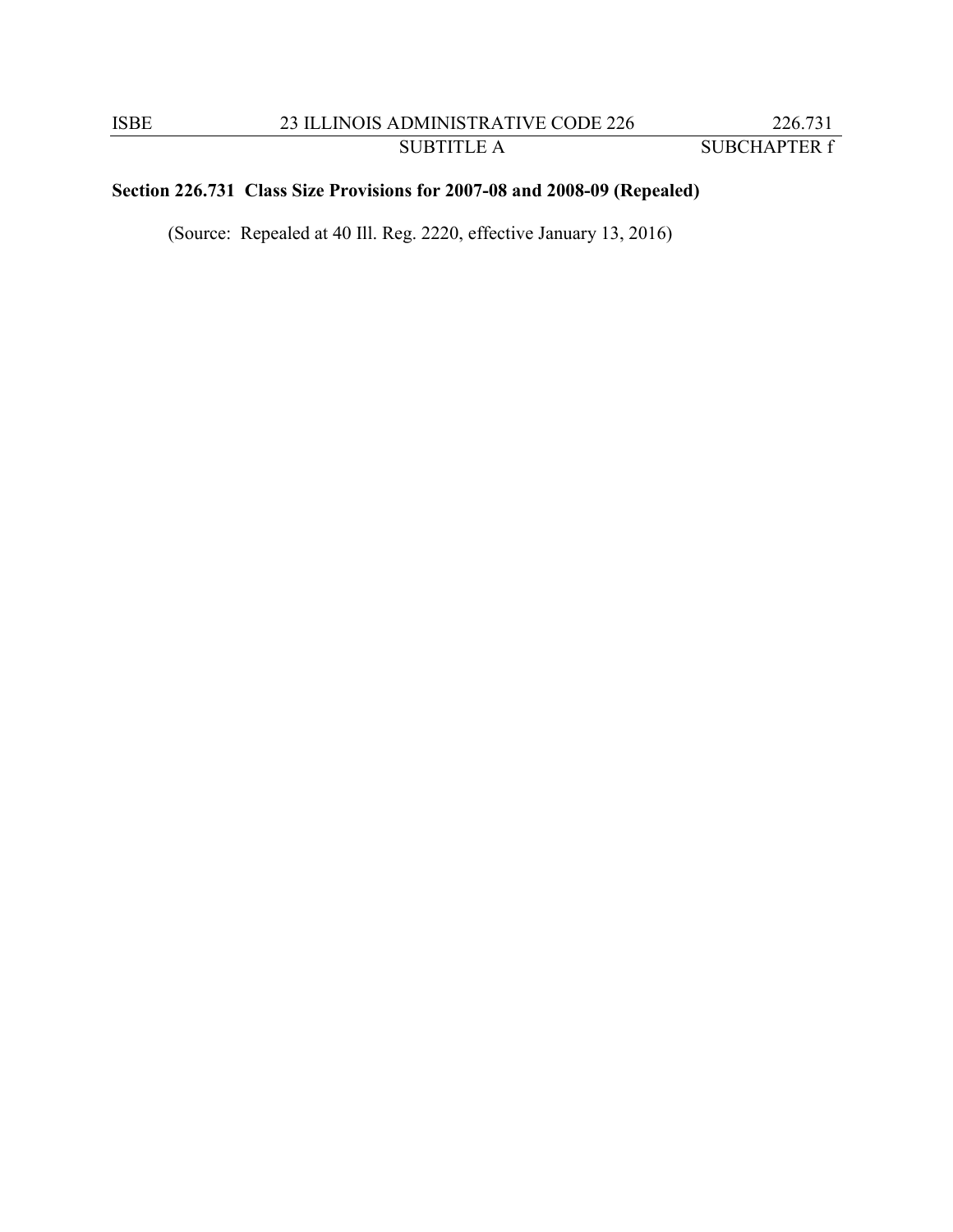### **Section 226.735 Work Load for Special Educators**

In order to provide students with IEPs the free, appropriate education to which they are entitled, each entity subject to this Part shall implement and maintain limits on the work load of its special educators so that all services required under students' IEPs, as well as all needed ancillary and support services, can be provided at the requisite level of intensity.

- a) Work load limits shall be developed in cooperation with the entity's affected employees and, where there is an exclusive representative, in accordance with the Illinois Educational Labor Relations Act (IELRA) [115 ILCS 5], to ensure timely implementation by the start of the school year.
- b) Work load limits shall be based on an analysis of the activities for which the entity's special educators are responsible and shall encompass, but need not be limited to:
	- 1) individualized instruction;
	- 2) consultative services and other collaboration among staff members;
	- 3) attendance at IEP meetings and other staff conferences; and
	- 4) paperwork and reporting.
- c) The number of children served by a speech and language pathologist shall be based on the speech-language needs of each child. The other provisions of this Section notwithstanding, at no time shall the caseload of a speech and language pathologist exceed 60 students.

(Source: Amended at 40 Ill. Reg. 2220, effective January 13, 2016)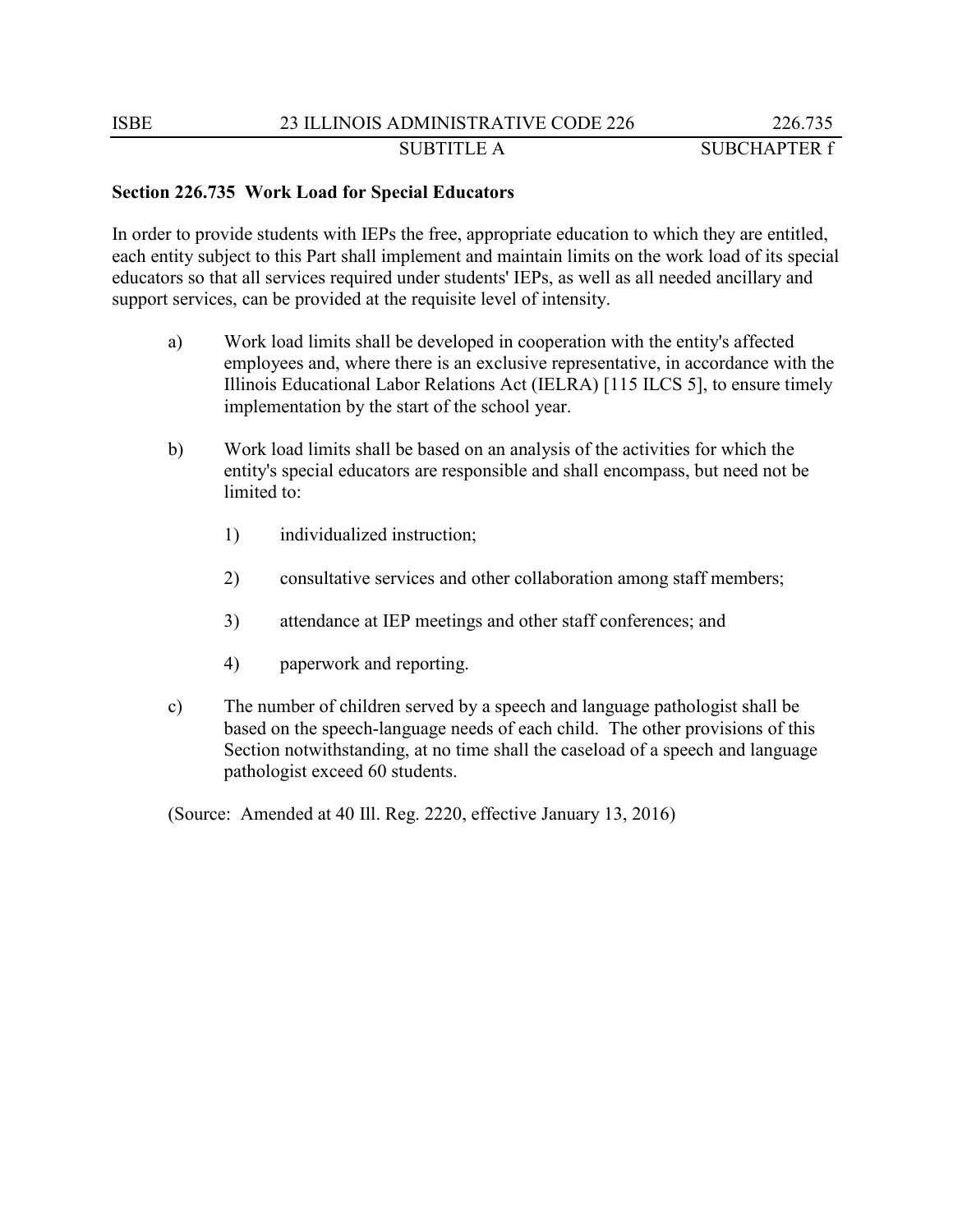### **Section 226.740 Records; Confidentiality**

Students' records shall be maintained in accordance with 34 CFR 300.610 through 300.627, the School Student Records Act [105 ILCS 10] and the rules of the State Board of Education (23 Ill. Adm. Code 375). In addition, the following requirements shall apply:

- a) The portion of each district's policies and procedures that is required pursuant to Section 226.710(b)(3) of this Part shall require that all information maintained concerning a student receiving special education be directly related to the provision of services to that child and shall address:
	- 1) the method by which information concerning a student will be collected;
	- 2) the confidential nature of the information;
	- 3) the use to which the information will be put;
	- 4) how the information will be recorded and maintained;
	- 5) the period for which the information will be maintained;
	- 6) the persons to whom the information will be available; and
	- 7) under what circumstances the information will be made available.
- b) The portion of each district's policies and procedures referred to in subsection (a) of this Section shall be consistent with:
	- 1) The Illinois School Student Records Act;
	- 2) 23 Ill. Adm. Code 375 (Student Records);
	- 3) 23 Ill. Adm. Code 1 (Public Schools Evaluation, Recognition and Supervision);
	- 4) The Family Educational Rights and Privacy Act; and
	- 5) The Illinois Domestic Violence Act of 1986 [750 ILCS 60].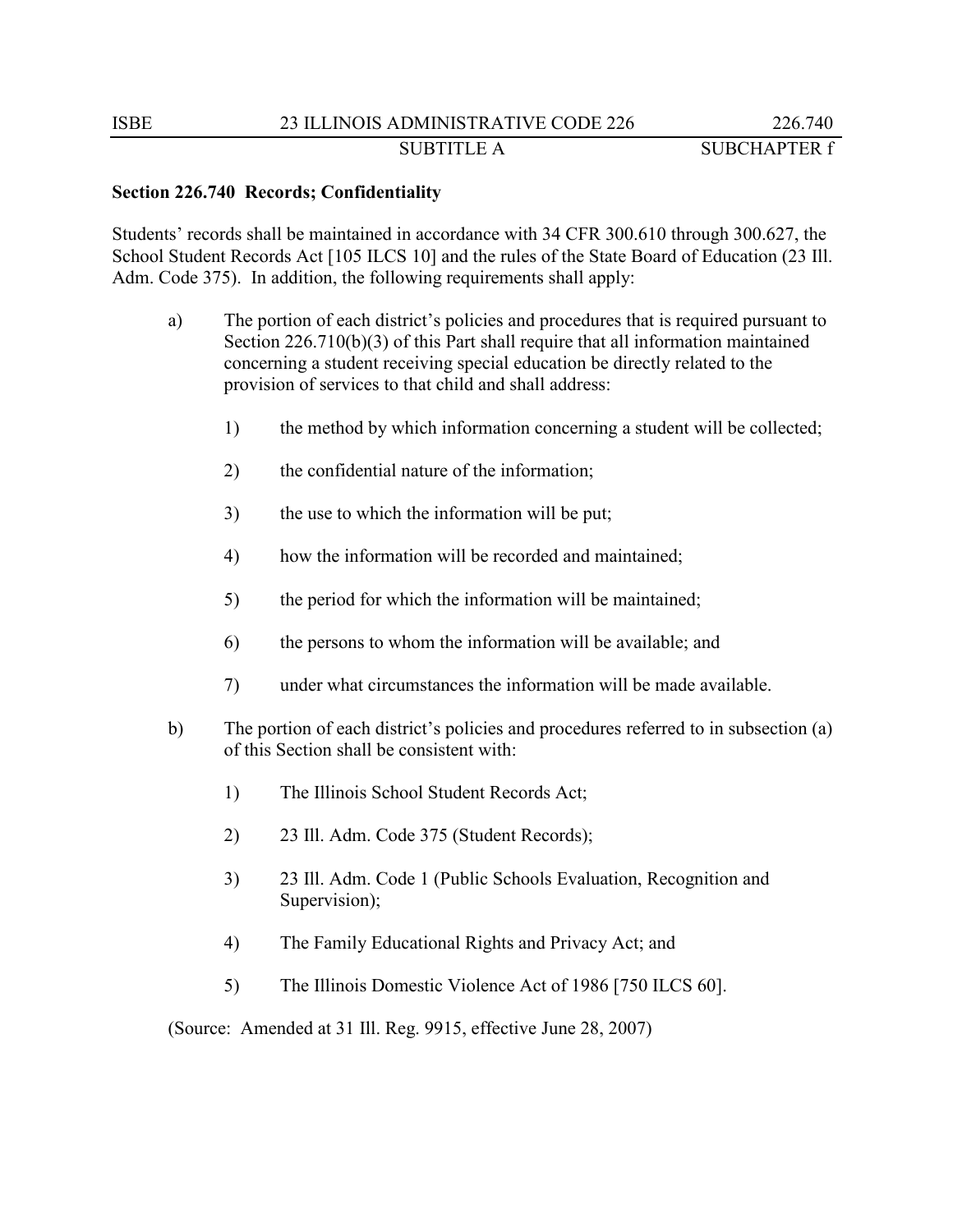### **Section 226.750 Additional Services**

Additional services and activities shall be provided to students whose IEPs require them in accordance with 34 CFR 300.105 (Assistive Technology), 300.106 (Extended School Year Services) and 300.108 (Physical Education). In addition, the following shall apply:

- a) Behavioral Intervention
	- 1) School districts shall establish local policies and procedures on the use of positive behavioral interventions to manage, intervene in, or change the behavior of students with disabilities.
	- 2) Each district's policies and procedures shall require that IEP teams consider strategies including positive behavioral interventions and supports to address behaviors that impede a child's functioning or that of other children in the academic setting or in noninstructional contexts such as regular transportation and extracurricular activities. The district's policies and procedures shall include criteria for determining when a particular student's possible need for a behavioral intervention plan should be reviewed.
	- 3) Behavioral interventions shall be used in consideration of the child's physical freedom, social interaction, and right to placement in the least restrictive environment and shall be administered in a manner that respects human dignity and personal privacy.
- b) Transportation

Each child who is eligible for special education and related services pursuant to this Part shall be eligible for special transportation. Such transportation shall be provided as the child's disability or the program location may require.

- 1) Arrival and departure times shall ensure a full instructional day which is comparable to that of the regular education students. Any deviation from this standard must be based upon the individual needs of the child and reflected in the child's IEP.
- 2) Every effort should be made to limit the child's total travel time to not more than one hour each way to and from the special education facility.
- 3) The special transportation shall be scheduled in such a way that the child's health and ability to relate to the educational experience are not adversely affected.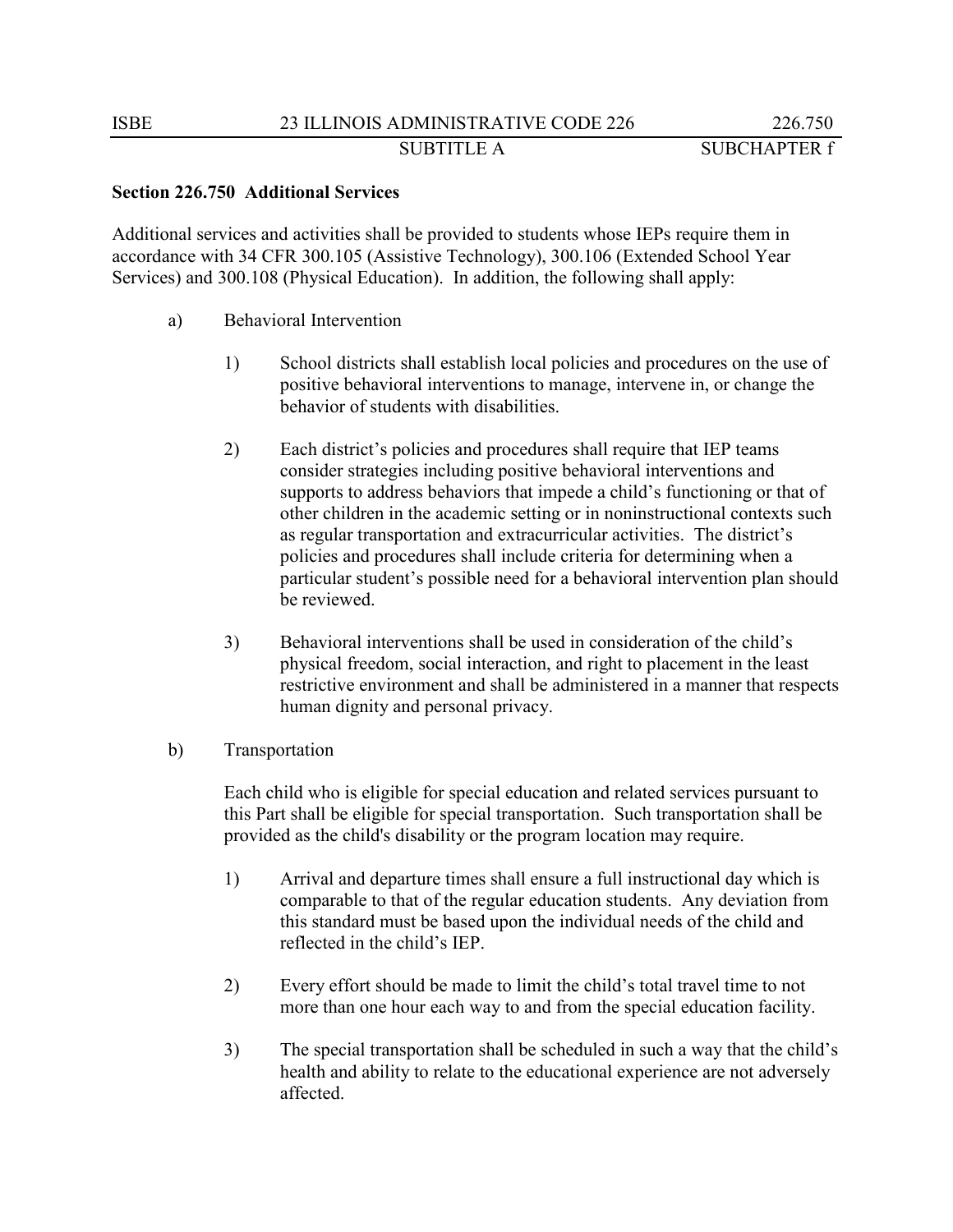- 4) Vehicles utilized for special transportation shall be adapted to the specific needs of the children receiving this service.
- 5) Personnel responsible for special transportation shall be given training experiences which will enable them to understand and appropriately relate to children with disabilities.
- 6) When a district has placed students in a State-operated or nonpublic day program, the district shall provide transportation for the children in that program.
- 7) When a child is placed in a residential facility, the school district shall provide transportation services for the child's initial trip to the facility and return home at the close of the school term. The district shall likewise provide transportation for the child at the beginning and end of each school term thereafter.
	- A) If the district assumes responsibility for transportation arrangements, it shall provide reasonable notice to parents of departure dates and times. It shall in all instances notify the parents within 48 hours after completing those arrangements.
	- B) The modes of travel and degree of support and supervision to be provided shall be included in the student's IEP.
	- C) The district shall provide transportation services for one round trip home, at a midterm break or at another time as mutually agreed by the district and the parents, and at any additional time when the facility is to be temporarily closed.
	- D) The school district shall provide round-trip transportation at any time the district seeks additional diagnostic assessments of the student or if the parent wishes the child to be present during a due process hearing.
	- E) The school district shall provide round-trip transportation in emergencies such as serious illness of the child or death or imminent death of an individual in the child's immediate family. "Immediate family" includes a parent, a grandparent, a sibling, or any person who resides in the child's immediate household. If the district questions the severity of an illness of the child or an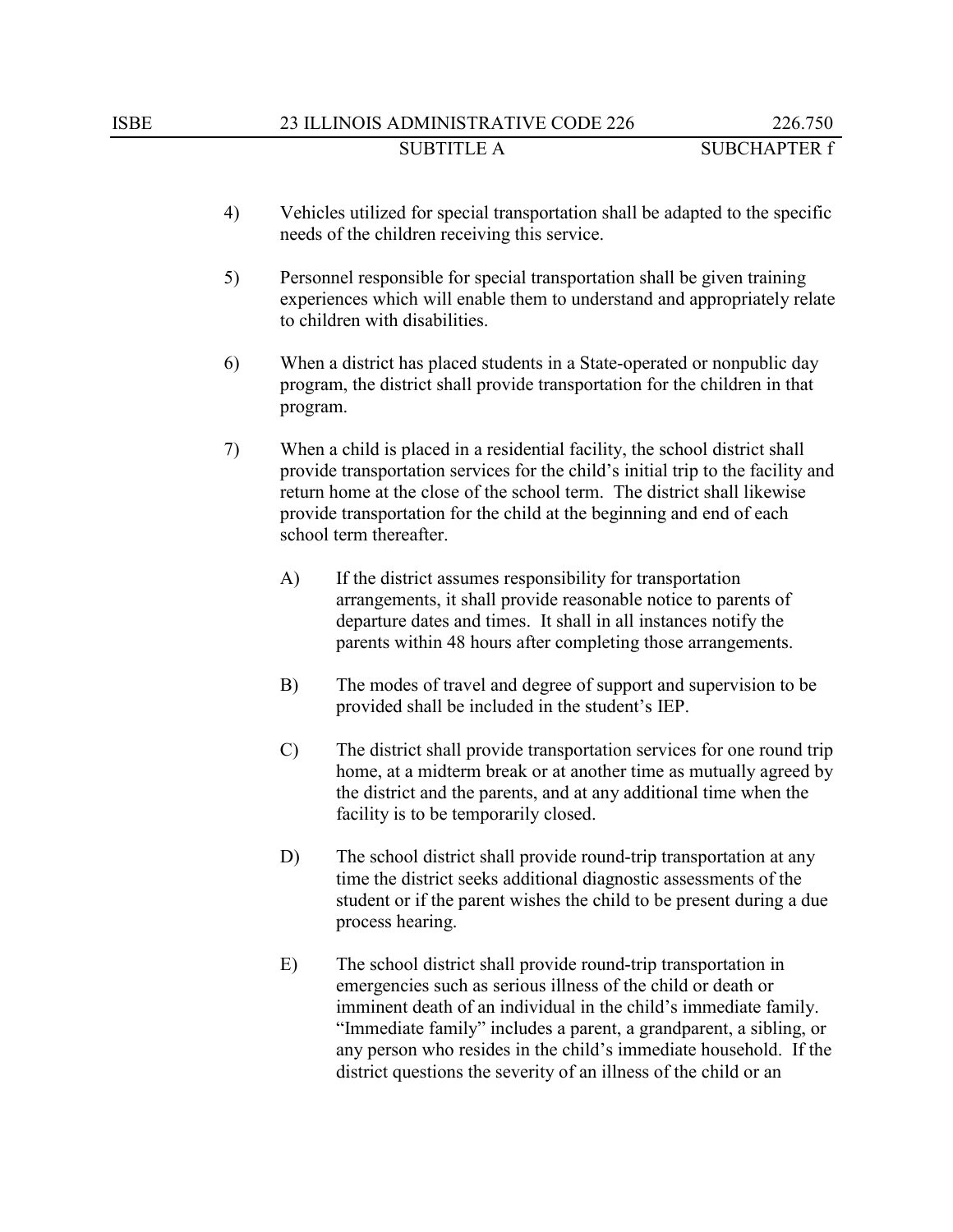immediate family member, it may require the opinion of a licensed physician to corroborate the severity of the illness.

F) The school district may also provide transportation services to encourage family contacts and/or to reintegrate the child into the home and community. The district shall have the authority to determine, upon consultation with the parents, when transportation is appropriate for this purpose and shall incorporate this decision, with the specific reasons for it, into the student's IEP.

c) Vocational Education

Students eligible pursuant to this Part shall receive vocational education in accordance with their individual IEPs.

- 1) Community work experiences that are part of a student's IEP shall occur during the school day, unless this is precluded by the nature of the experiences.
- 2) All community work experiences which are provided by the school as part of the IEP and for which the student receives educational credit shall be supervised by school personnel.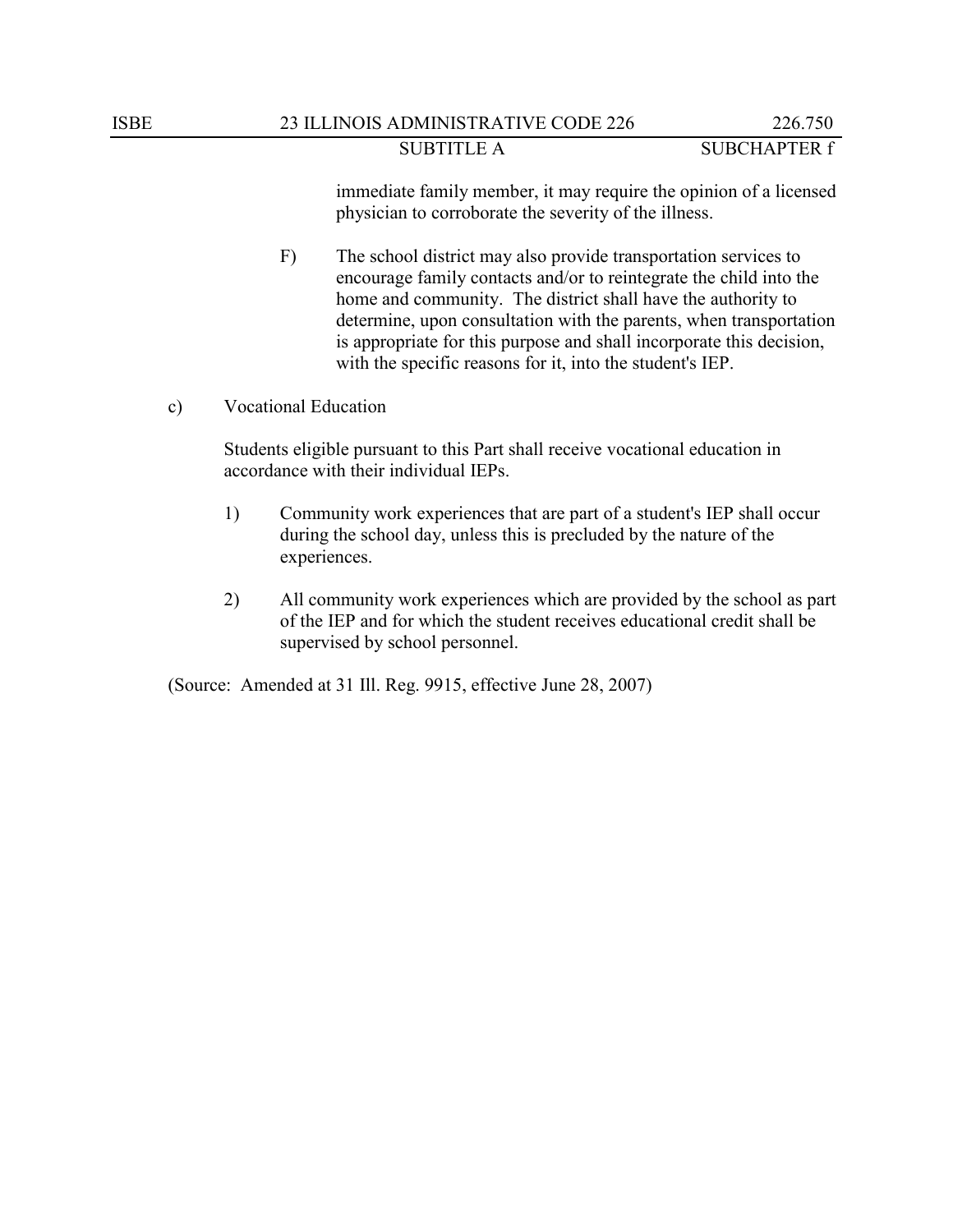## **Section 226.760 Evaluation of Special Education**

- a) The extent to which a school district is fulfilling its responsibilities to children with disabilities shall be determined by the State Board of Education. Official representatives of the State Board shall be authorized to examine all documentation, including student records, that would facilitate the determination.
- b) Evaluation by the State Board of Education shall focus on the district's provision of special education services, on each special education cooperative organization of which it is a participant, and on community resources utilized by the district.
- c) Evaluation of special education services shall be based on all of the following elements.
	- 1) The performance of the program, as evidenced by data that state education agencies must collect, including without limitation the information collected pursuant to 34 CFR 300.170, 300.600, 300.601, 300.602, and 300.646;
	- 2) The adequacy of the policies and procedures developed pursuant to Section 226.710 of this Part;
	- 3) The extent to which children with disabilities are being adequately served and the effectiveness of each special education service; and
	- 4) Records maintained to demonstrate compliance with the assurances furnished in applications for State and federal funds.
- d) The State Board of Education shall provide written reports of its evaluations and any subsequent recommendations or actions to the appropriate boards of education.
- e) Compliance with the requirements of this Part shall be a factor in determining a district's recognition status pursuant to 23 Ill. Adm. Code 1 (Public Schools Evaluation, Recognition and Supervision).
- f) A district whose status is changed to "nonrecognized" due to an unfavorable evaluation of its compliance with the requirements of this Part shall have the opportunity to request a hearing pursuant to the Illinois Administrative Procedure Act [5 ILCS 100/Art. 10] and the State Board's rules for Contested Cases and Other Formal Hearings (23 Ill. Adm. Code 475).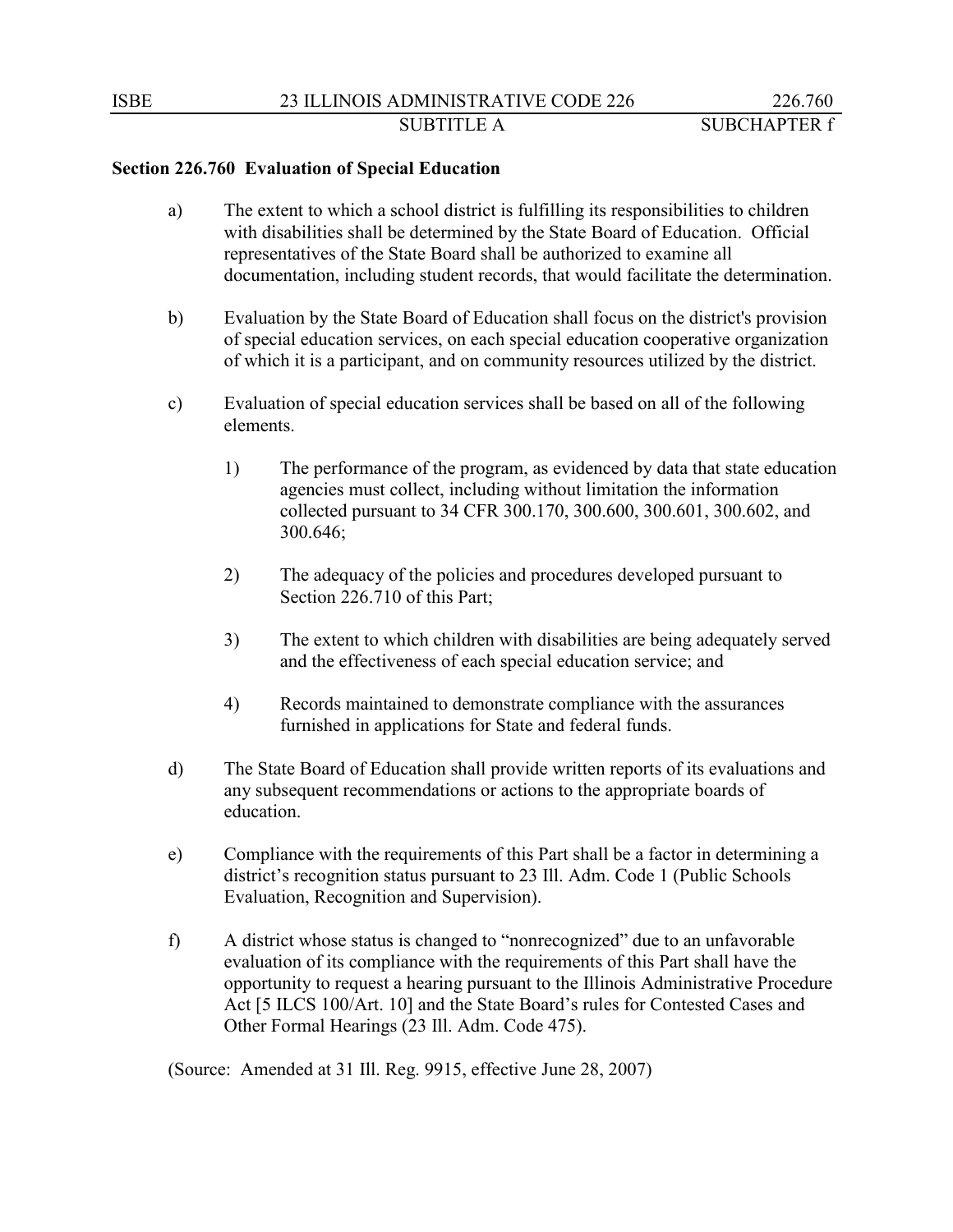#### **Section 226.770 Fiscal Provisions**

- a) Requirements Related to the Provision of FAPE
	- 1) A school district is responsible for developing students' IEPs and remains responsible for ensuring that children receive all the services described in their IEPs in a timely fashion, regardless of whether another agency will ultimately pay for the services.
	- 2) A school district may look to non-educational entities such as insurance companies and the Medicaid program, to pay for services for which these entities are otherwise responsible. The district must have written consent from parents in order to use their private insurance.
	- 3) Services required by an IEP must be provided at no cost to the child's parents, whether they have public or private insurance. Parents shall be notified that the use of their private insurance proceeds to pay for services is voluntary. In the case of a child who is dually insured (through private insurance and Medicaid), a family shall not be required to draw upon private insurance whose use is a prerequisite to billing Medicaid if that use of insurance will result in financial costs to the family.
	- 4) "Financial costs to the family" include:
		- A) Out-of-pocket expenses incurred in filing a claim, such as the payment of a deductible or required co-payment, but not including incidental costs such as the time needed to file an insurance claim or the postage needed to mail the claim;
		- B) A decrease in available lifetime coverage or any other benefit under an insurance policy;
		- C) Payment by the family for services that would otherwise be covered by the public insurance program and that are required for the child outside of the time the child is in school;
		- D) An increase in premiums or the discontinuation of a policy; and
		- E) A risk in terms of loss of eligibility for home- and communitybased waivers, based on aggregate health-related expenditures.
- b) The federal regulations implementing the Individuals with Disabilities Education Act (see 34 CFR 300) establish detailed requirements for the use of federal funds in connection with service to students who are eligible under this Part. School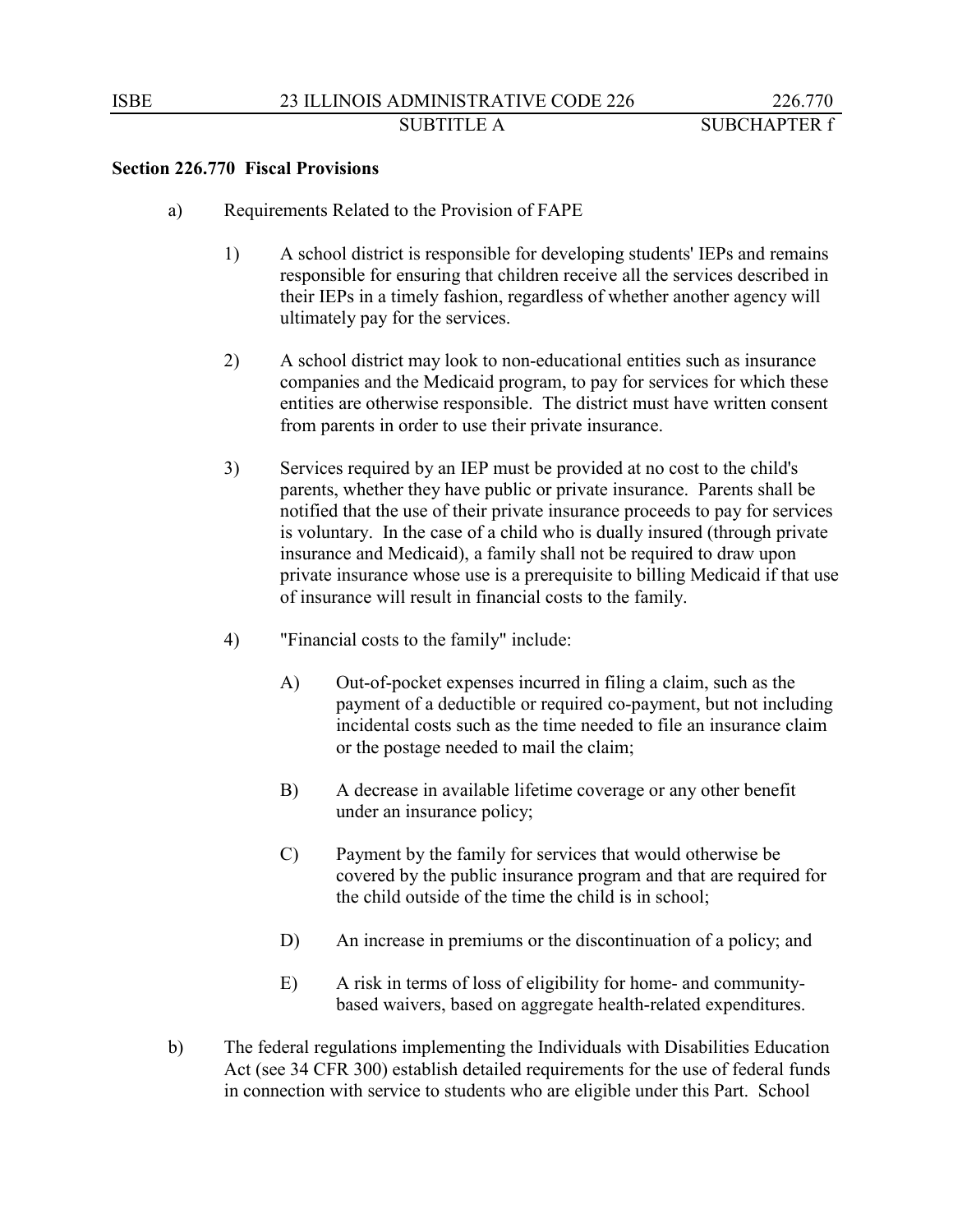districts and cooperative entities are required to comply with those federal requirements.

- c) School districts and cooperative entities shall use federal matching funds received under Medicaid or the KidCare program only to supplement special education programs and services.
- d) Computation of Reimbursement Under Section 14-7.03 of the School Code

The amount of reimbursement for which a district shall be eligible under Section 14-7.03 of the School Code shall be computed by determining the actual cost of maintaining the program in accordance with the State Board's rules for Determining Special Education Per Capita Tuition Charge (23 Ill. Adm. Code 130). The total reimbursement for a child who is living in a residential care facility and who has been placed in a nonpublic special education program by the responsible district shall not exceed the amount authorized under Section 14-7.02 of the School Code.

- e) Eligibility of Students for Funding Under Section 14-7.03 of the School Code
	- 1) A student who meets the requirements of Section 14-1.11a(5) of the School Code [105 ILCS 5/14-1.11a(5)] is eligible for reimbursement under Section 14-7.03 of the School Code if he or she:
		- A) is a resident of one of the residential care facilities described in Section 226.320;
		- B) would not be a resident of that school district except by virtue of his or her placement in one of the residential care facilities described in Section 226.320(a); and
		- C) has been declared eligible for special education and related services pursuant to this Part.
	- 2) A student who has been declared eligible for special education and related services pursuant to this Part and is living in a State residential unit or county-operated detention center is eligible for reimbursement under Section 14-7.03 of the School Code.

(Source: Amended at 40 Ill. Reg. 2220, effective January 13, 2016)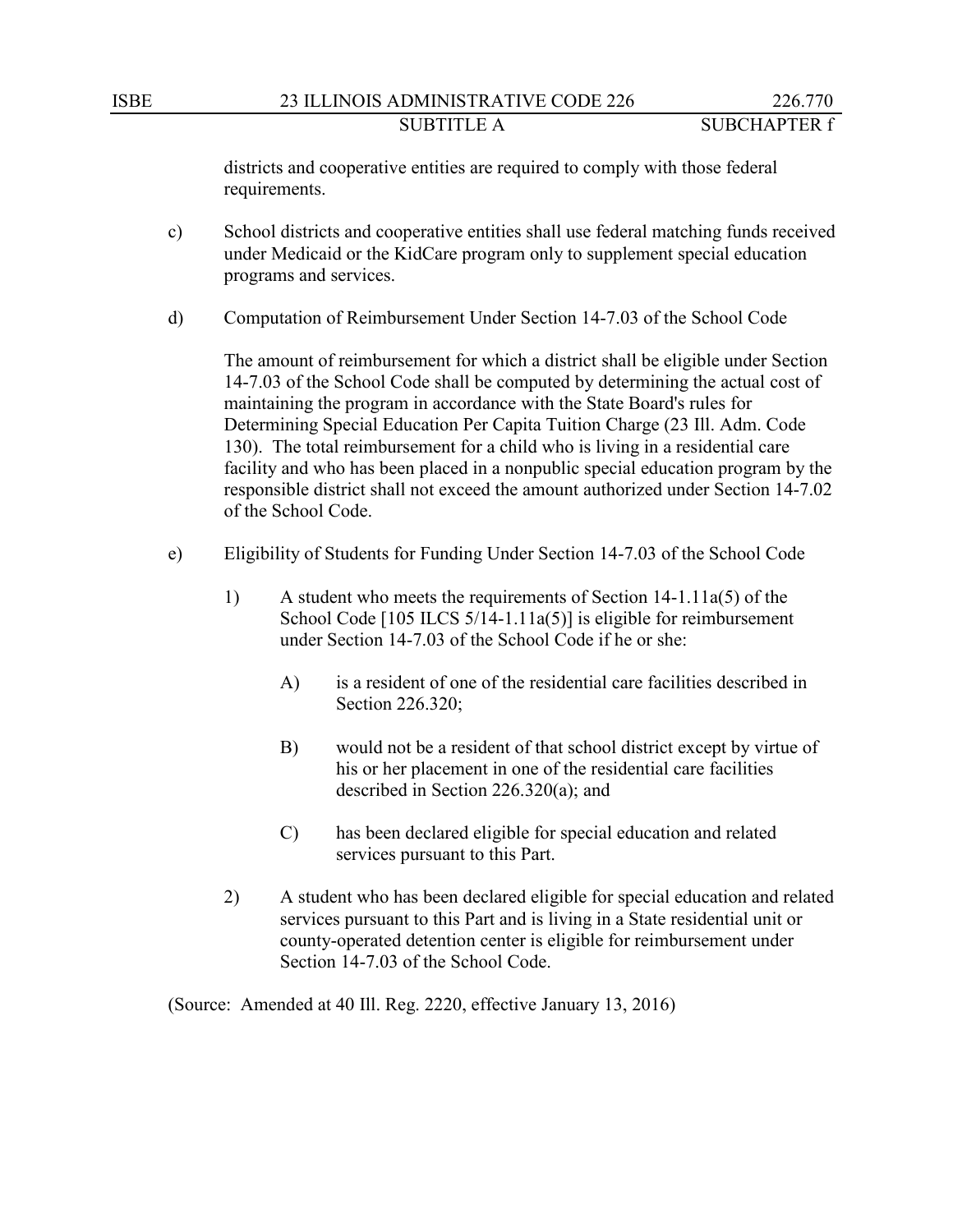# **Section 226.780 Procedures for Withdrawal Hearings before the Regional Board of School Trustees**

This Section sets forth the procedures for a hearing by one or more regional boards of school trustees to consider a school district's petition to withdraw from a special education joint agreement pursuant to Section 10-22.31 of the School Code. The procedures set forth in this Section shall not apply to school district withdrawals from a special education joint agreement agreed upon by all remaining member districts.

- a) Upon receipt of the petition for withdrawal, a regional board of school trustees that exercises oversight or governance over all member school districts of the joint agreement shall conduct the hearing.
	- 1) The Regional Superintendent of Schools, acting in her or his role as ex officio secretary of the regional board of school trustees, shall deliver a copy of the petition to the board of each member district and shall publish notice of the petition once in a newspaper having general circulation in the educational service region. The notice shall include the following:
		- A) The date the petition was filed;
		- B) The name of each school district that is a member of the joint agreement;
		- C) The effective date on which the petitioning district would be withdrawn from the joint agreement if the petition is granted; and
		- D) The return date on which the hearing upon the petition will be held, which shall be no less than 10 and no more than 15 days after the publication of the notice.
	- 2) Prior to the hearing on the petition for withdrawal, the ex officio secretary of the regional board of school trustees shall submit to the regional board of school trustees a written report of the educational and administrative conditions of the districts involved relative to the provision of special education services.
	- 3) The regional board of school trustees shall hear evidence as to the special education needs and conditions of the petitioning school district and of the special education cooperative from which it wishes to withdraw and shall determine whether it is in the best interest of the students with disabilities in the petitioning district that the petition for withdrawal from the joint agreement be granted.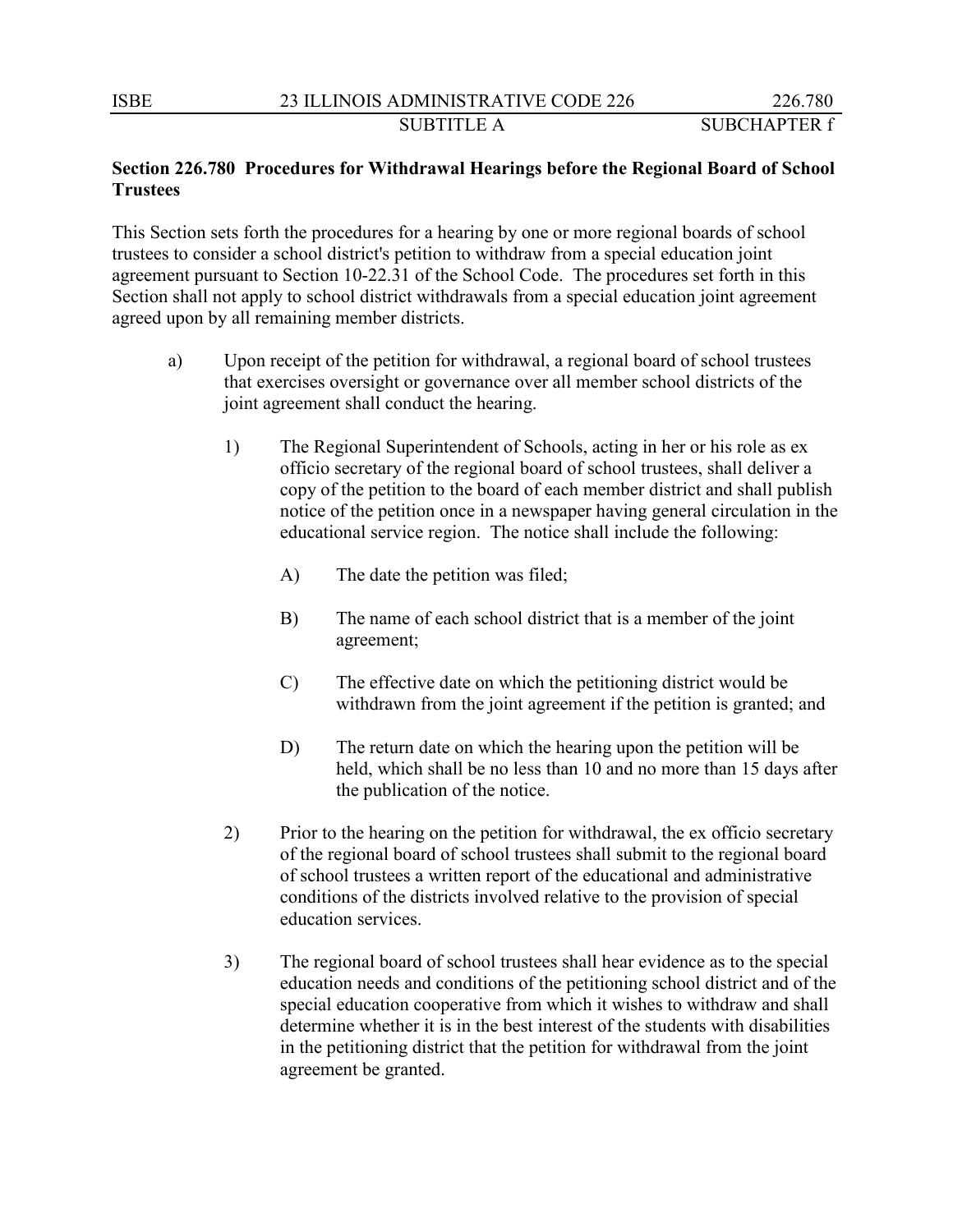# ISBE 23 ILLINOIS ADMINISTRATIVE CODE 226 226.780 SUBTITLE A SUBCHAPTER f

- 4) The regional board of school trustees shall enter an order granting or denying the petition within 30 days after the hearing. *Approval of the petition must be by a two-thirds majority of the school trustees* (Section 10-22.31(a) of the Code). A certified copy of such an order shall be sent to the petitioning district, the special education cooperative, the regional superintendent of education in whose region the cooperative is located, and the State Board of Education's Special Education Services Department at 100 North First Street, Springfield, Illinois 62777.
- b) Upon receipt of the petition for withdrawal from a special education joint agreement in which more than one regional board of school trustees exercises oversight or governance over any of the school districts participating in the agreement, a joint hearing will be held on the petition.
	- 1) The petition for withdrawal shall be filed concurrently with each regional board of school trustees exercising oversight or governance over any of the member districts.
	- 2) The regional board of school trustees for the region where the administrative office of the special education cooperative is located shall be responsible for the coordination of all activities related to the joint hearing.
		- A) The coordinating regional board of school trustees shall comply with all provisions of subsection (a), and shall provide copies of all notices and reports required under subsection (a) to the ex officio secretaries of each of the regional boards of school trustees whose school districts are parties to the special education joint agreement.
		- B) The joint hearing shall be held in the region of the coordinating regional board of school trustees.
	- 3) *Approval of the petition must be by a two-thirds majority of all those school trustees present and voting at the joint hearing* (Section 10- 22.31(a) of the School Code).
- c) *A member district wishing to withdraw from a joint agreement may obtain from its school board a written resolution approving the withdrawal. The withdrawing district must then present a written petition for withdrawal from the joint agreement to other member districts.*
	- 1) *Under no circumstances may the petition be presented to the other member districts less than 12 months from the date of the proposed withdrawal, unless the member districts agree to waive this timeline.*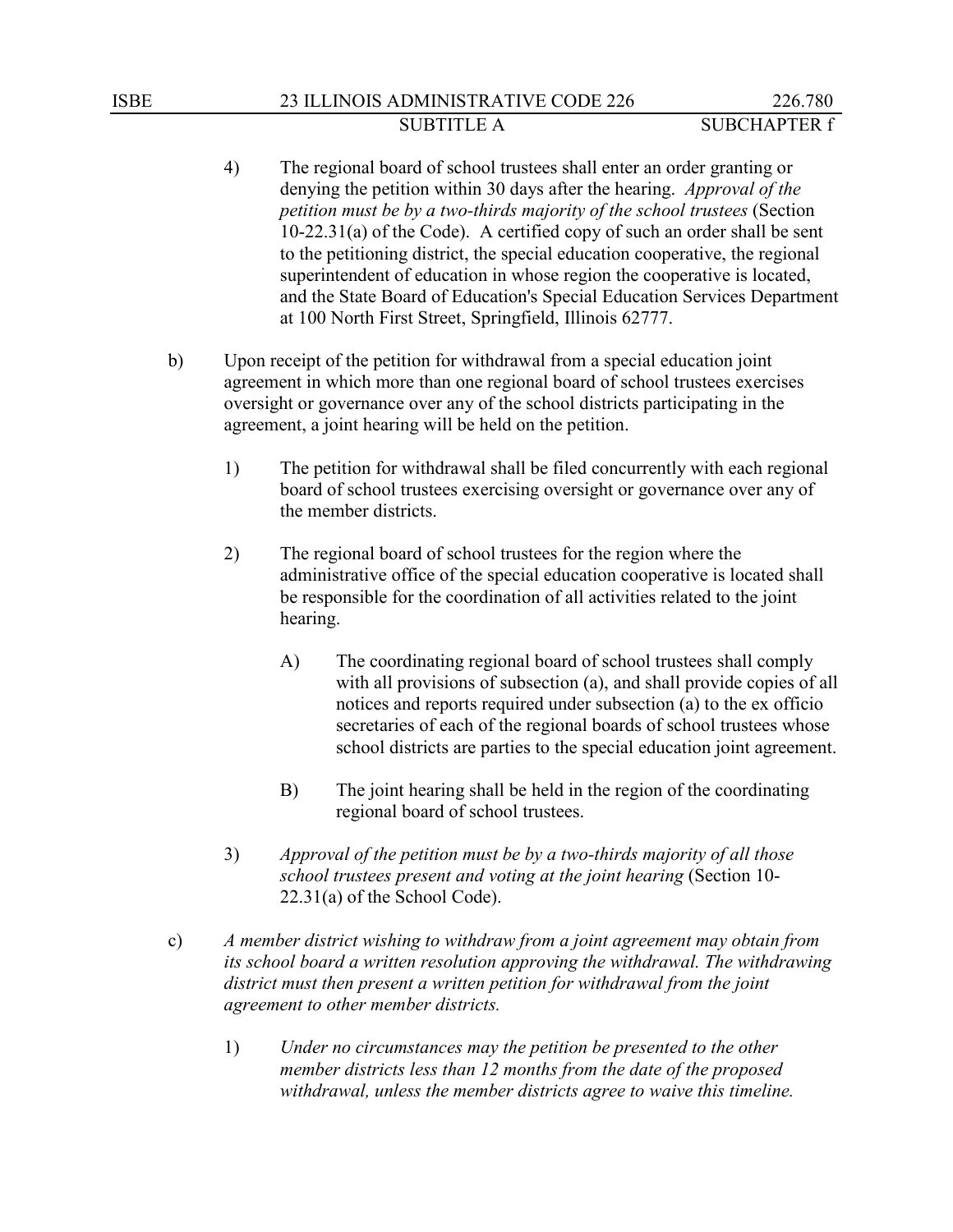# ISBE 23 ILLINOIS ADMINISTRATIVE CODE 226 226.780 SUBTITLE A SUBCHAPTER f

- 2) *Upon approval by school board written resolution of all of the remaining member districts, the petitioning member district shall notify the State Board of the approved withdrawal in writing and must submit a comprehensive plan developed under Section 10-22.31(g-5) of the Code for review by the State Board.*
- 3) *If the petition for withdrawal is not approved, the petitioning member district may appeal this decision to the trustees of schools of the township that has jurisdiction and authority over the withdrawing district. If a withdrawing district is not under the jurisdiction and authority of the trustees of schools of a township, a hearing panel shall be established by the chief administrative officer of the intermediate service center having jurisdiction over the withdrawing district.* (Section 10-22.31(g) of the Code)
	- A) The hearing panel is subject to the requirements of Section 10-  $22.31(g)$  of the Code.
	- B) *Prior to the hearing, the withdrawing district shall:*
		- i) *Provide written notification to all parents or guardians of students with disabilities residing within the district of its intent to withdraw from the special education joint agreement.*
		- ii) *Hold a public hearing to allow for members of the community, parents or guardians of students with disabilities, or any other interested parties an opportunity to review the plan for educating students after the withdrawal and to provide feedback on the plan.*
		- iii) *Prepare and provide a comprehensive plan outlined under Section 10-22.31(g-5) of the Code.*
- 4) *The trustees of schools of the township having jurisdiction and authority over the withdrawing district or the hearing panel established under subsection (c)(3) shall convene and hear testimony to determine if the withdrawing district has presented sufficient evidence that the district, standing alone, will provide a full continuum of services and support to all its students with disabilities in the foreseeable future. If the petition for withdrawal is approved, then the petitioning member district shall be withdrawn from the joint agreement effective the following July 1 and*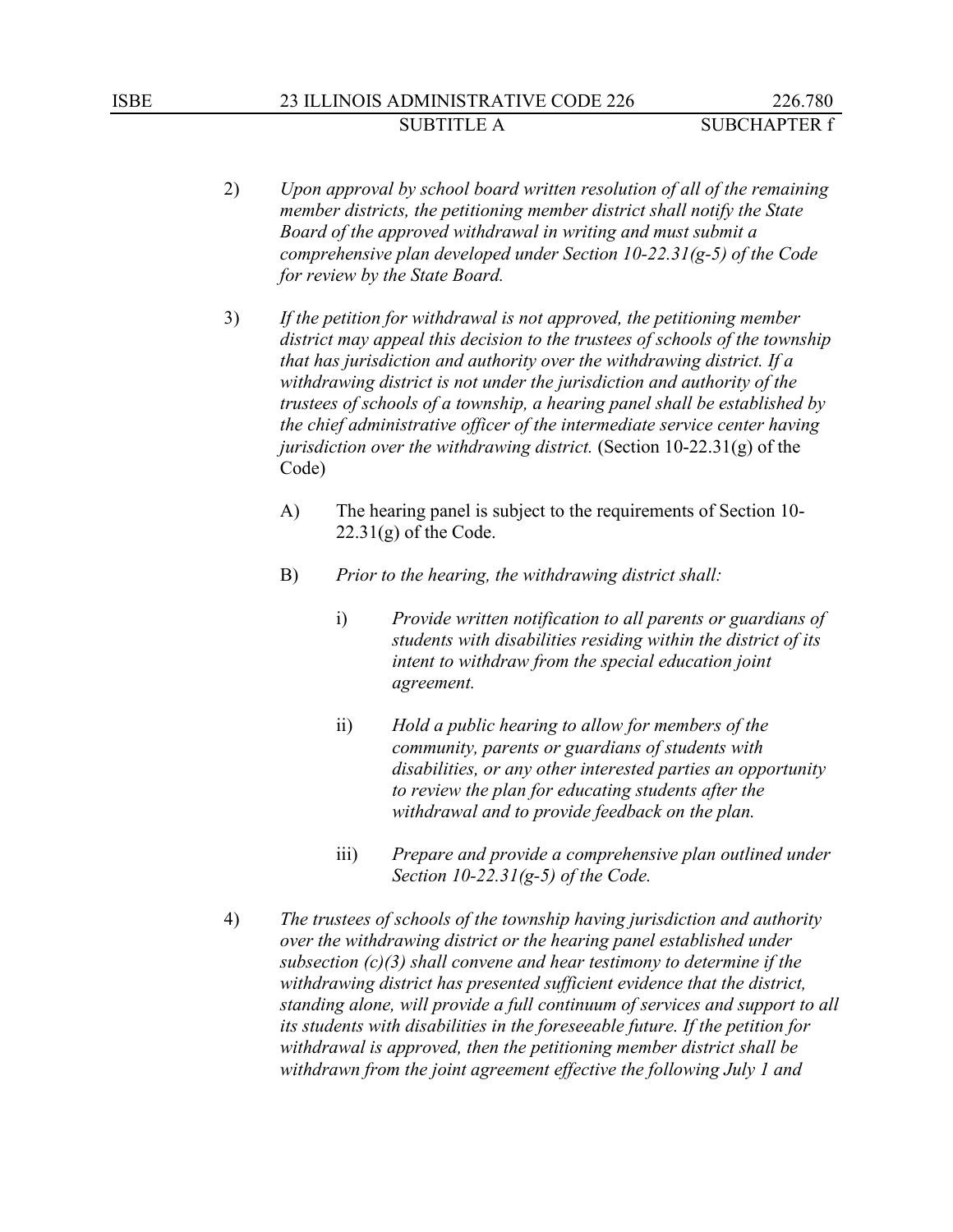### ISBE 23 ILLINOIS ADMINISTRATIVE CODE 226 226.780 SUBTITLE A SUBCHAPTER f

*shall notify the State Board in writing of the approved withdrawal.* (Section  $10-22.31(g)$  of the Code)

- d) In instances in which one or more of the competent regional boards of school trustees have been abolished, petitions for withdrawal shall be made to the school boards of those member districts that would fall under the oversight or governance of the abolished regional board of school trustees.
	- 1) Upon receipt of the petition for withdrawal, the remaining member districts shall place the petition on their respective school board agenda for the next regularly scheduled board meeting.
	- 2) Each member district shall afford the petitioning district the opportunity to address the school board at the time the petition is considered by the board.
	- 3) Each member district shall act upon a resolution, either approving or denying the petition for withdrawal. Approval of a petition shall be by a two-thirds majority of those districts unless the joint agreement's articles of agreement provide otherwise.

(Source: Amended at 45 Ill. Reg. 3377, effective March 2, 2021)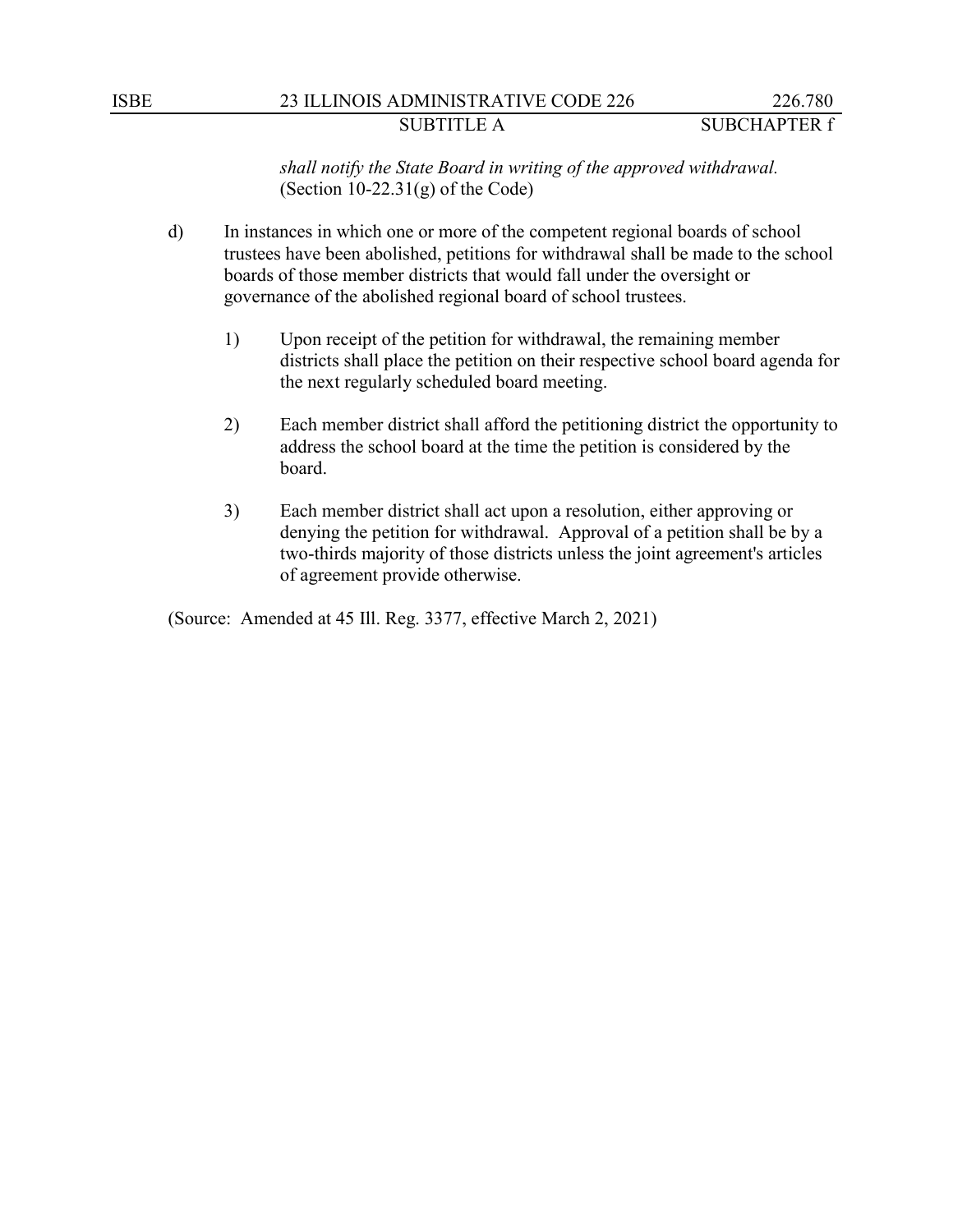### SUBPART I: PERSONNEL

#### **Section 226.800 Personnel Required to be Qualified**

- a) General
	- 1) Each school district, or the special education cooperative of which it is a member, shall employ sufficient professional personnel and personnel not holding Illinois educator licensure to deliver and supervise the full continuum of special education and related services needed by the eligible students who reside in the district or districts served by the cooperative. The number and types of personnel employed shall be based on students' need rather than administrative convenience.
	- 2) Each school district or special education cooperative shall periodically submit to the State Board of Education, on forms supplied by the State Board, the roster of the individuals who will be or are providing special education or related services. The State Board may request any additional documentation needed in order to verify that each individual holds the qualifications that are required for the individual's assignments.
	- 3) Each school district or special education cooperative shall develop and implement a comprehensive personnel development program for all personnel involved with the education of children with disabilities.
- b) Professional Instructional Personnel Each individual employed in a professional instructional capacity shall:
	- 1) hold a valid professional educator license endorsed for the grade range to be served and meet the qualifications required for the teaching area pursuant to 23 Ill. Adm. Code 25.43; or
	- 2) hold a valid professional educator license endorsed in another teaching area and approval issued by the State Board of Education specific to the area of responsibility (see Section 226.810);
	- 3) be employed pursuant to an authorization for assignment issued to the employing entity under Section 226.820; or
	- 4) hold short-term emergency approval or endorsement issued pursuant to 23 Ill. Adm. Code 25.48.
- c) An individual assigned as a career and technical coordinator shall be required to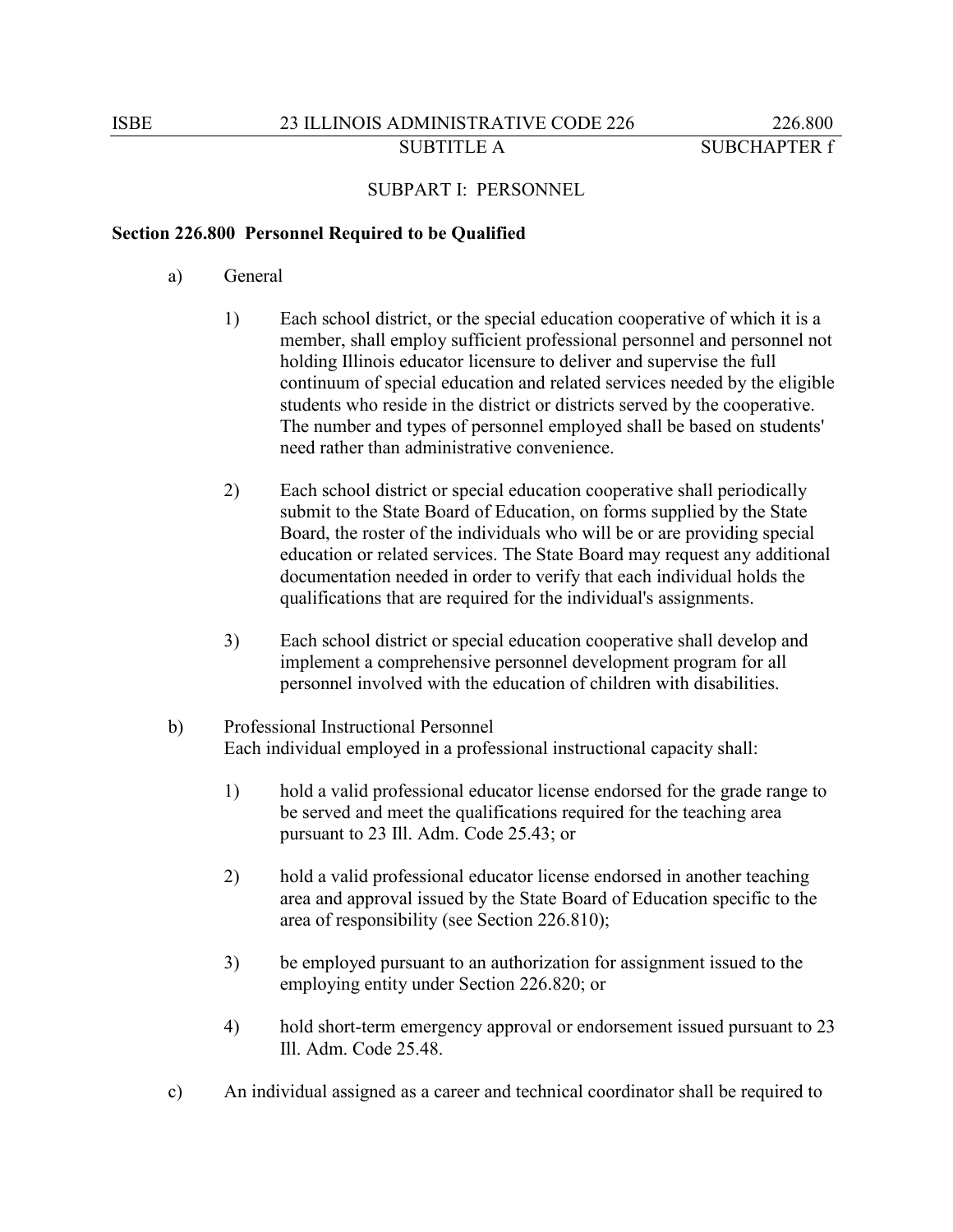hold an approval or endorsement for this position, which shall be granted provided that the individual submits an application demonstrating that the individual:

- 1) has two years' teaching experience;
- 2) holds a valid professional educator license endorsed in a teaching field; and
- 3) has completed at least 16 semester hours of college coursework, which shall at least include each of the areas identified in subsections  $(c)(3)(A)$ through (D) and may include one or more of the areas identified in subsections  $(c)(3)(E)$  through  $(H)$ :
	- A) Survey of the exceptional child;
	- B) Diagnosis of, and characteristics of the student with, all the disabilities encompassed by the Learning Behavior Specialist I (LBS I) credential;
	- C) Adaptations or modifications of the general curriculum to meet the needs of students with the disabilities encompassed by the LBS I credential;
	- D) Career and technical programming for students with disabilities;
	- E) Methods appropriate for teaching children with all the disabilities encompassed by the LBS I credential;
	- F) Guidance and counseling;
	- G) Educational and psychological diagnosis;
	- H) Career and technical education.
- d) An individual assigned as a teacher coordinator shall be required to hold approval or endorsement for this position, which shall be granted provided that the individual submits an application demonstrating that the individual:
	- 1) holds a valid professional educator license with an endorsement for the disability area of assignment issued pursuant to 23 Ill. Adm. Code 25.43;
	- 2) has completed a course in career and technical programming for students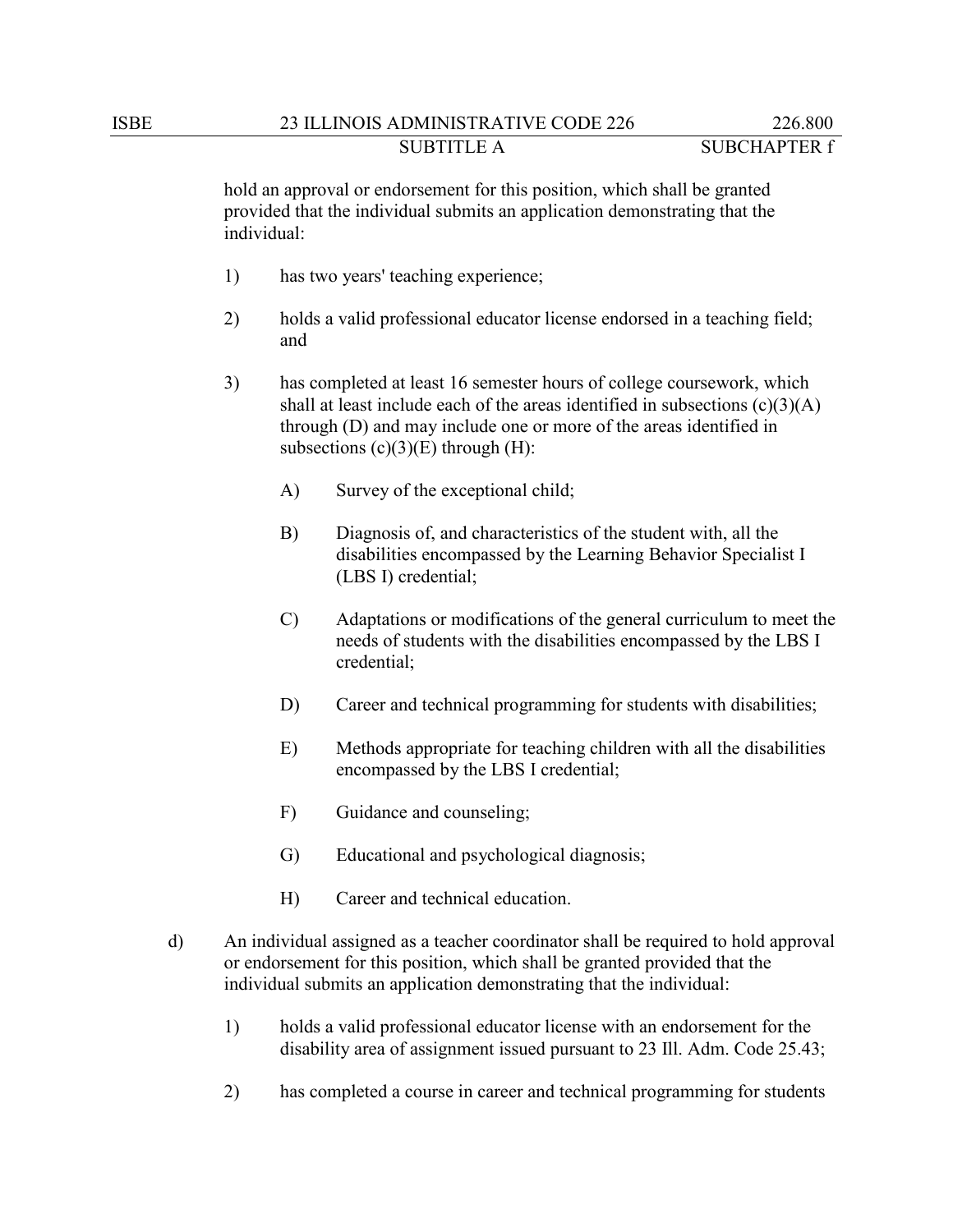with disabilities; and

- 3) has at least one year's work experience outside the field of education or has completed at least one course in either guidance and counseling or career and technical education.
- e) An individual assigned as a business manager's assistant shall hold a valid license endorsed for chief school business official pursuant to 23 Ill. Adm. Code 25.345.
- f) Qualified Bilingual Specialists Professional staff otherwise qualified pursuant to this Section shall be considered "qualified bilingual specialists" if they submit the required application and meet the applicable requirements set forth in this subsection (f).
	- 1) A holder of a valid professional educator license with an endorsement in the area of responsibility issued pursuant to 23 Ill. Adm. Code 25.43 shall successfully complete a language examination in the non-English language of instruction and shall have completed coursework covering:
		- A) Psychological/educational assessment of students with disabilities who have limited English proficiency;
		- B) Theoretical foundations of bilingual education and English as a second language, including the study of first and second language acquisition; and
		- C) Methods and materials for teaching students of limited English proficiency or students with disabilities who have limited English proficiency.
	- 2) A holder of a valid professional educator license with an early childhood, elementary, secondary, or special preschool-age 22 endorsement who also holds special education approval in the area of responsibility (see Section 226.810) shall successfully complete a language examination in the non-English language of instruction and shall have completed the coursework listed in subsections  $(f)(1)(A)$ ,  $(B)$ , and  $(C)$ .
	- 3) A holder of a valid professional educator license endorsed in a teaching field who also holds an endorsement to teach bilingual education or English as a second language shall have completed coursework covering:
		- A) Methods for teaching in the special education area of assignment;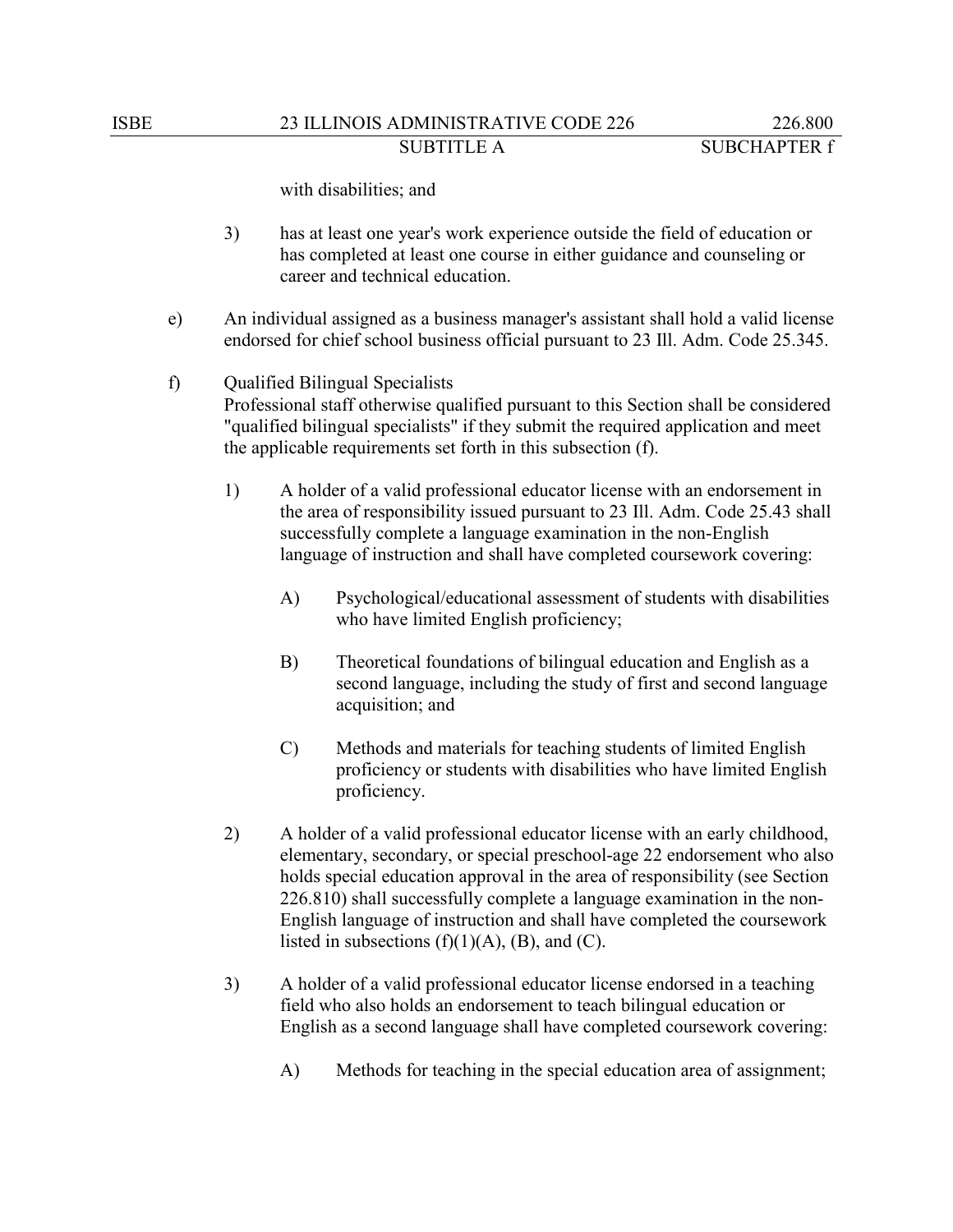- B) Psychological/educational assessment of students with disabilities who have limited English proficiency, or psychological diagnosis for children with all types of disabilities; and
- C) Characteristics of students, or characteristics of students with limited English proficiency specifically, in the special education area of assignment.
- 4) A holder of a valid educator license with stipulations endorsed for transitional bilingual educator issued pursuant to 23 Ill. Adm. Code 25.90 and endorsed for the language of assignment shall have completed two years of successful teaching experience and have completed coursework covering:
	- A) Survey of children with all types of disabilities;
	- B) Assessment of the bilingual student, or psychological/educational assessment of the student with disabilities who has limited English proficiency;
	- C) Theoretical foundations of bilingual education and English as a second language, including the study of first and second language acquisition;
	- D) Methods for teaching in the special education area of assignment; and
	- E) Characteristics of students, or characteristics of students with limited English proficiency specifically, in the special education area of assignment.
- 5) A holder of a valid professional educator license with a school support personnel endorsement for school counselor, school social worker, school psychologist, or speech and language pathologist shall successfully complete an examination in the non-English language and shall have completed coursework in assessment of the bilingual student or psychological/educational assessment of the student with disabilities who has limited English proficiency.
- g) Directors and Assistant Directors of Special Education Each school district, or the special education cooperative of which it is a member, shall employ a full-time director of special education, who shall be the chief administrative officer of the special education programs and services of the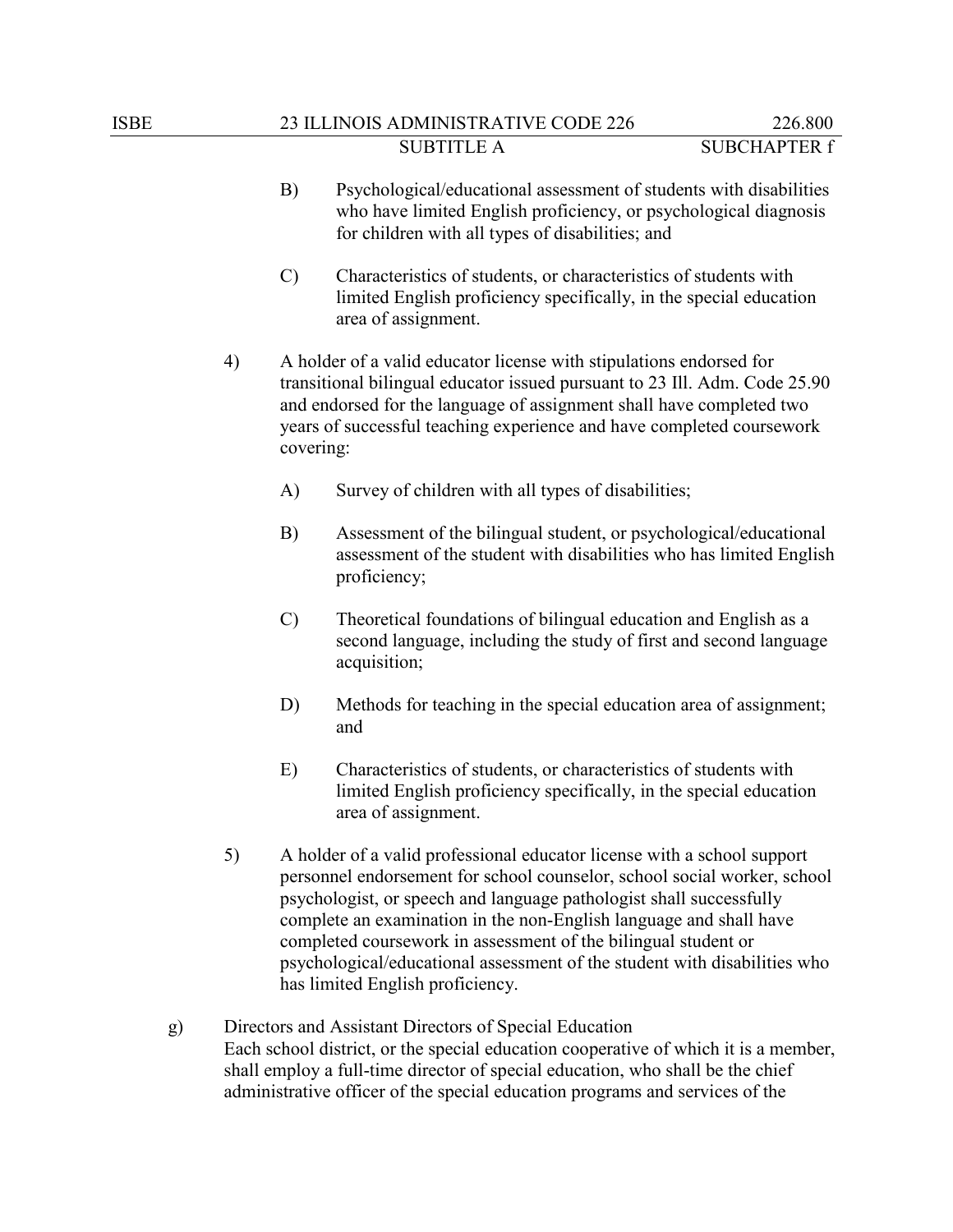district or cooperative entity.

- 1) Each director or assistant director of special education shall hold a valid professional educator license endorsed for director of special education issued pursuant to 23 Ill. Adm. Code 25.365 and a master's degree, including 30 semester hours of coursework distributed among all the areas specified in 23 Ill. Adm. Code 25.365(b). Beginning July 1, 2005, directors and assistant directors of special education shall be subject to the requirements of 23 Ill. Adm. Code 29.140 (Director of Special Education).
- 2) Each school district or the special education cooperative of which it is a member, shall submit to the State Board of Education a letter identifying the individual employed as the director of special education by full name and Illinois Educator Identification Number. If the individual is qualified as required, the State Board shall confirm that the individual is the Stateapproved director of special education for the school district or special education cooperative.
- h) Supervisors
	- 1) Each school district or special education cooperative shall employ sufficient supervisory personnel to provide consultation to and coordination of special education services.
	- 2) Each individual performing a supervisory function shall hold one of the following:
		- A) a valid professional educator license with a special preschool-age 22 or K-22 endorsement in the area to be supervised, and a supervisory endorsement issued pursuant to 23 Ill. Adm. Code 25.497, with two years' teaching experience in that area; or
		- B) a valid professional educator license with a school support personnel endorsement, and a supervisory endorsement issued, with two years' experience in the area to be supervised; or
		- C) a valid professional educator license with an administrative endorsement issued under 23 Ill. Adm. Code 25.Subpart E and either a special preschool-age 22 or K-22 endorsement for the area to be supervised.
- i) Chief Administrator of Special School The chief administrator of a special school shall hold a valid professional educator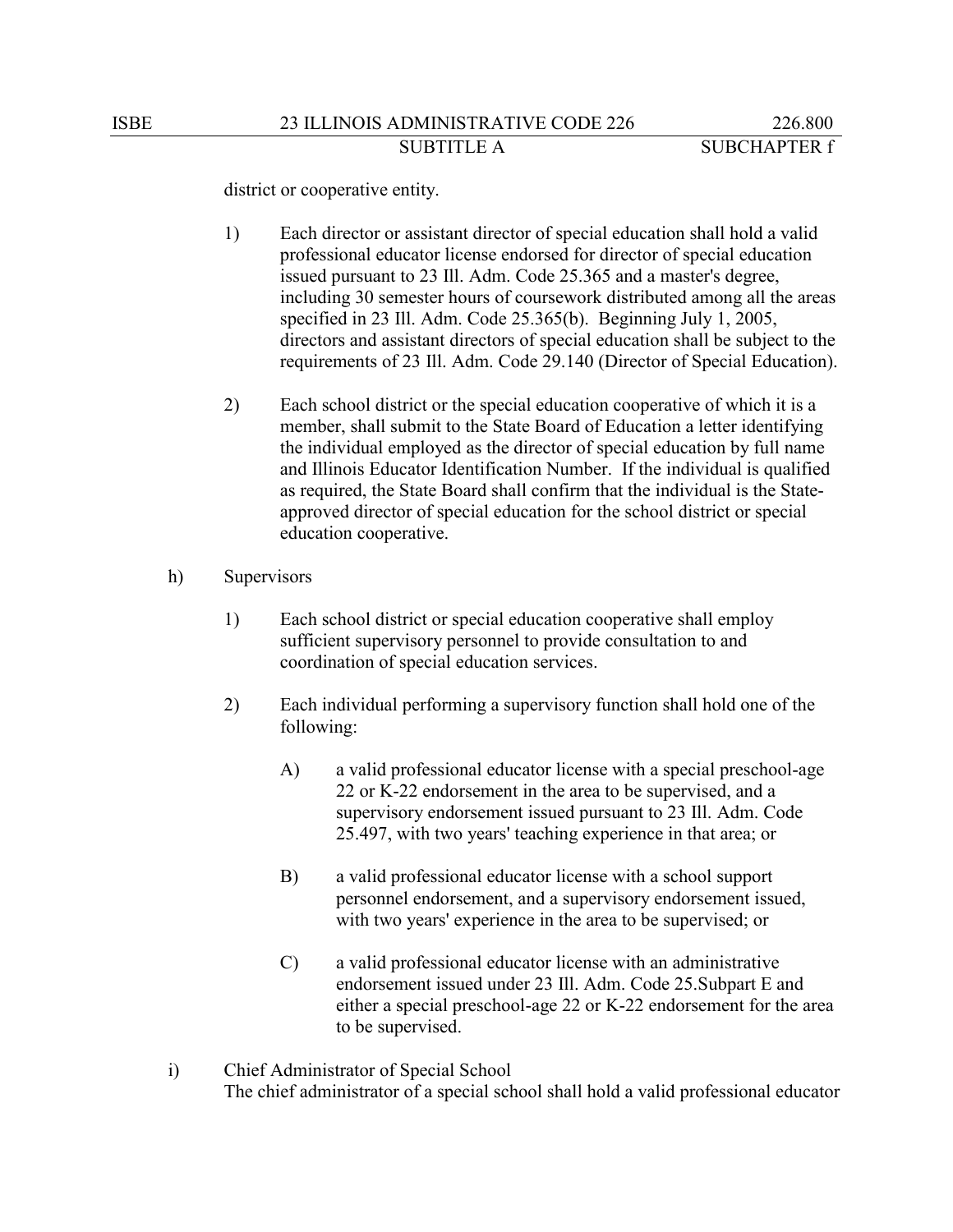license with a general administrative, principal or director of special education endorsement issued pursuant to 23 Ill. Adm. Code 25.335, 25.337, or 25.365 and either:

- 1) an endorsement or approval that is specific to at least one of the disabilities prevalent in the students served by the school, if the school serves students who are deaf or hard of hearing, blind or visually impaired, or speech- and language-impaired; or
- 2) an endorsement as Learning Behavior Specialist I that either is unlimited or specific to one of the disabilities prevalent in the students served by the school (see 23 Ill. Adm. Code 25.46).

## j) Other Professional Personnel Each individual employed in a professional capacity not specified in subsections (a) through (i) shall, as appropriate to the assignment, hold:

- 1) a valid professional educator license endorsed for school support personnel appropriate to the area of responsibility (see 23 Ill. Adm. Code 25, Subpart D); or
- 2) a valid professional license or permission to practice, if the individual's profession is governed by such a requirement and either no educational credential in the same or a related field is issued by the State Board of Education (e.g., for a physical therapist) or the School Code permits the individual to perform the functions assigned; or
- 3) a credential, regardless of title, issued by a professional association or organization in the relevant field, when no educational credential in the same or a related field is issued by the State Board of Education and no license or permission to practice is required by the State (e.g., for a music therapist or a daily living skills specialist). Evidence of the individual's credential shall be kept on file by the school district or special education cooperative and presented to the State Board of Education upon request.
- k) Personnel Not Holding Educator Licensure
	- 1) Each professional individual not holding educator licensure issued under Article 21B of the Code employed in a special education class, program, or service, and each individual providing assistance at a work site, shall function under the general direction of a professional staff member.
	- 2) Each program assistant or aide, whether providing instructional or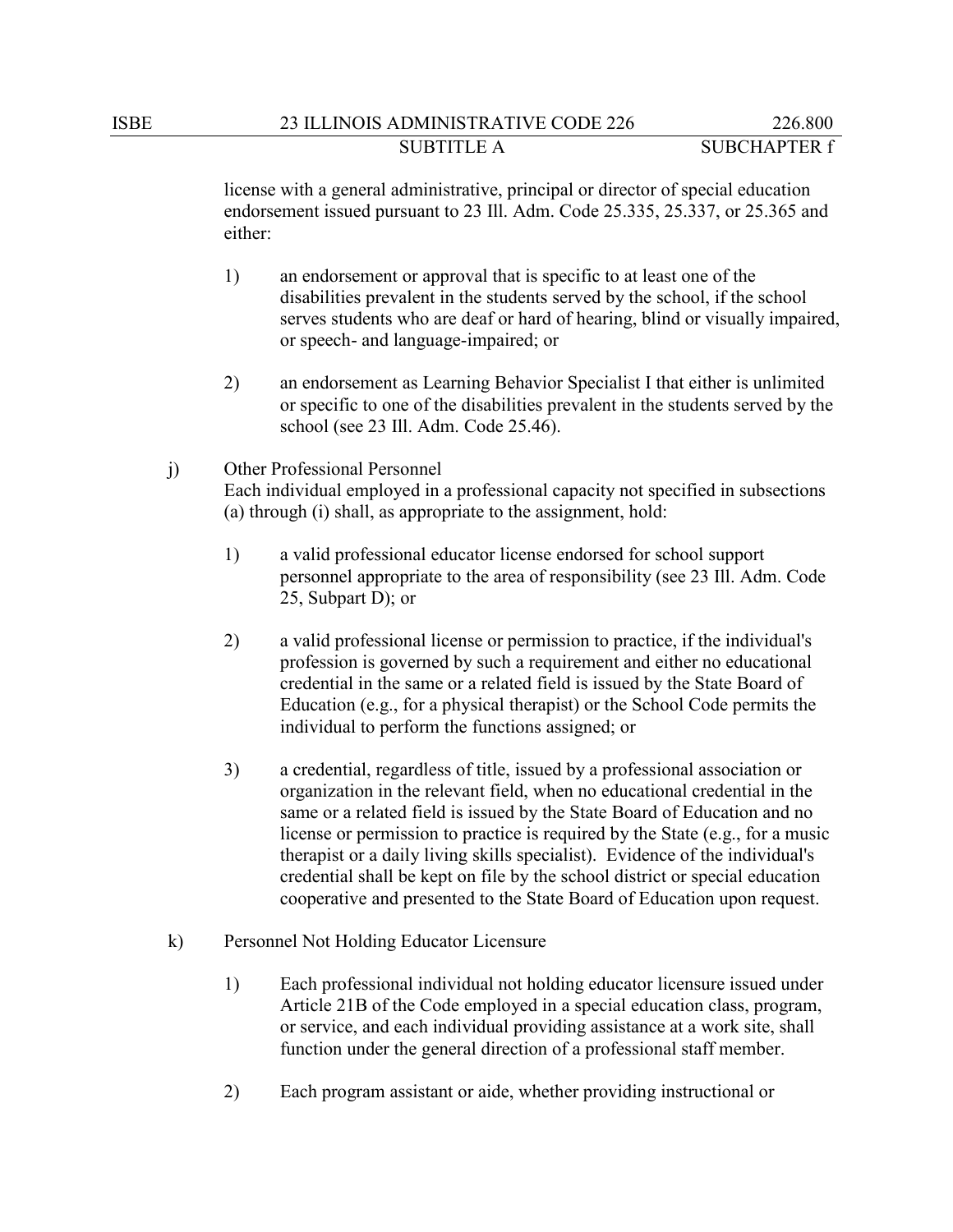noninstructional services, as well as each nonemployee providing any service in the context of special education, shall function under the direct supervision of a professional staff member.

- A) Nothing in this subsection (k) authorizes individual student aides or others who do not hold an appropriate professional license to perform any nursing activity, as nursing activity may be defined in the Nurse Practice Act [225 ILCS 65] and rules governing that Act (68 Ill. Adm. Code 1300), including any procedures and duties requiring a medical order (e.g., tube feedings, catheterizations, administration of medications, tracheal suctioning, tube insertions, blood draws, dressing changes), except as may be otherwise authorized under State law.
- B) The provisions of this subsection (k) do not apply to paraprofessional educators licensed under Section 21B-20 of the Code nor to educational interpreters approved pursuant to 23 Ill. Adm. Code 25.550 (Approval of Educational Interpreters).
- 3) Each school district shall provide training experiences appropriate to the nature of their responsibilities to the individuals discussed in subsections  $(k)(1)$  and  $(2)$ . Training shall be in lieu of the requirements for personnel not holding educator licensure set forth in 23 Ill. Adm. Code 1, Subpart F.
- l) Qualified Interpreters
	- 1) A qualified interpreter must:
		- A) Meet all employment eligibility requirements of the school district.
		- B) Demonstrate proficiency in English and the target language by passing State-approved language proficiency tests. A Stateapproved language proficiency test must include the following domains: listening, speaking, and reading (if the language exists in written form). An individual is exempt from the testing requirements of this subsection  $(l)(1)(B)$  if the individual meets any of the following:
			- i) For an English language proficiency test exemption, the individual possesses a post-secondary degree in which the official language of instruction, as documented, is English.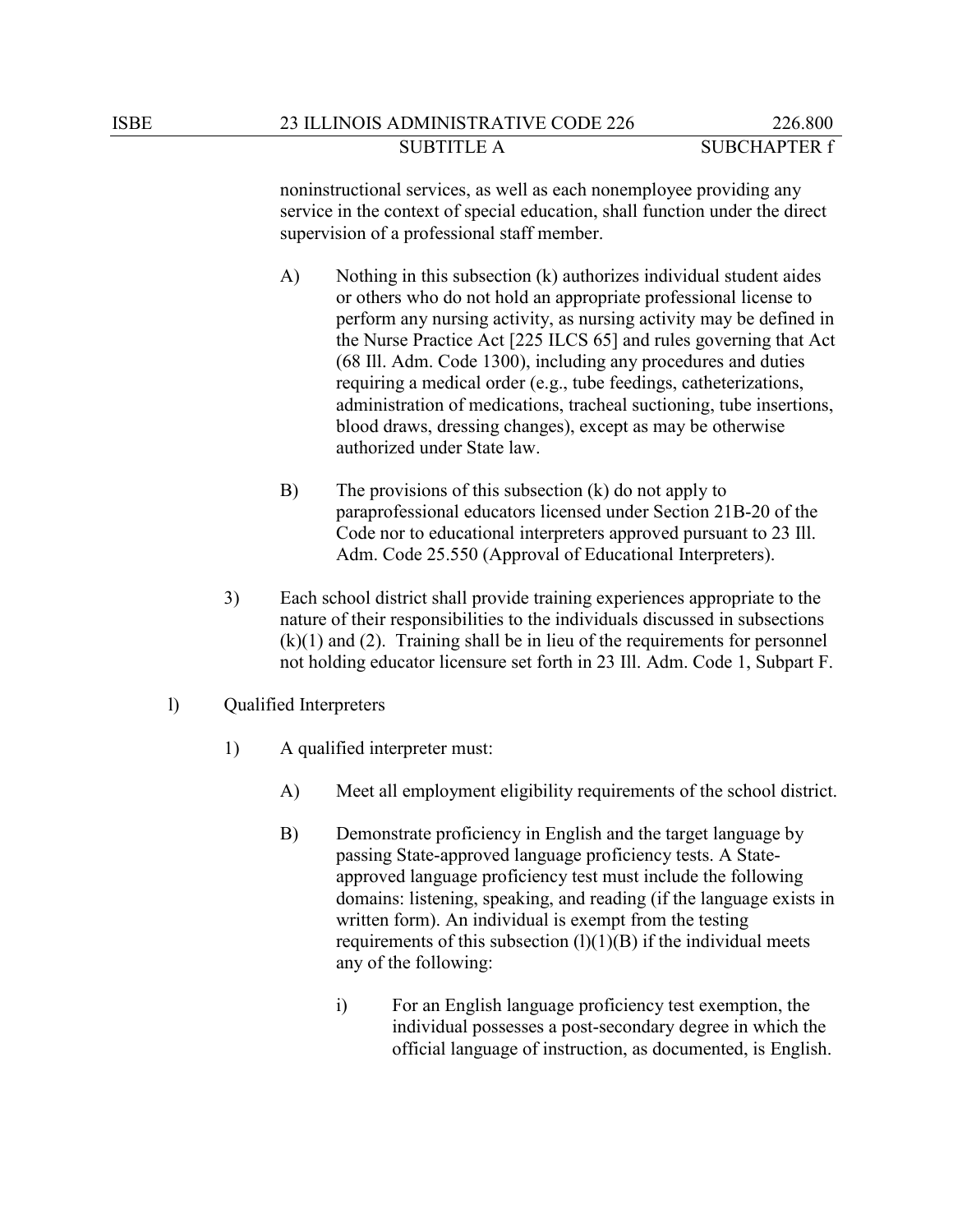- ii) For a target language proficiency test exemption, the individual:
	- possesses a post-secondary degree in which the official language of instruction, as documented, is the target language;
	- possesses the State Seal of Biliteracy with a minimum score of Advanced Low in the target language;
	- receives a score of 4 or higher on the AP language test in the target language;
	- currently possesses, or has possessed, an educator license with stipulations endorsed for transitional bilingual educator or a professional educator license endorsed in LBS II/Bilingual Special Education Specialist or bilingual education; or
	- currently possesses an Administrative Office of the Illinois Courts Court Interpreter Certification, a Certified Medical Interpreter Certification, or an Advanced Proficiency Level Interpreter License under 68 Ill. Adm. Code 1515, and the individual has completed additional coursework on special education terminology, as referenced in subsection  $(l)(1)(C).$
- iii) In the instance of a target language for which an exam does not yet exist, a reliable alternative assessment or documentation of proficiency in that language shall be established by the State Board if it is not feasible for the State Board to otherwise offer a test in that language within a reasonable amount of time.
- C) Complete at least six hours of training on special education terminology and protocol. Individuals who already hold special education licenses, endorsements, or approvals are exempt from this six-hour training requirement.
- D) Complete at least nine hours of training: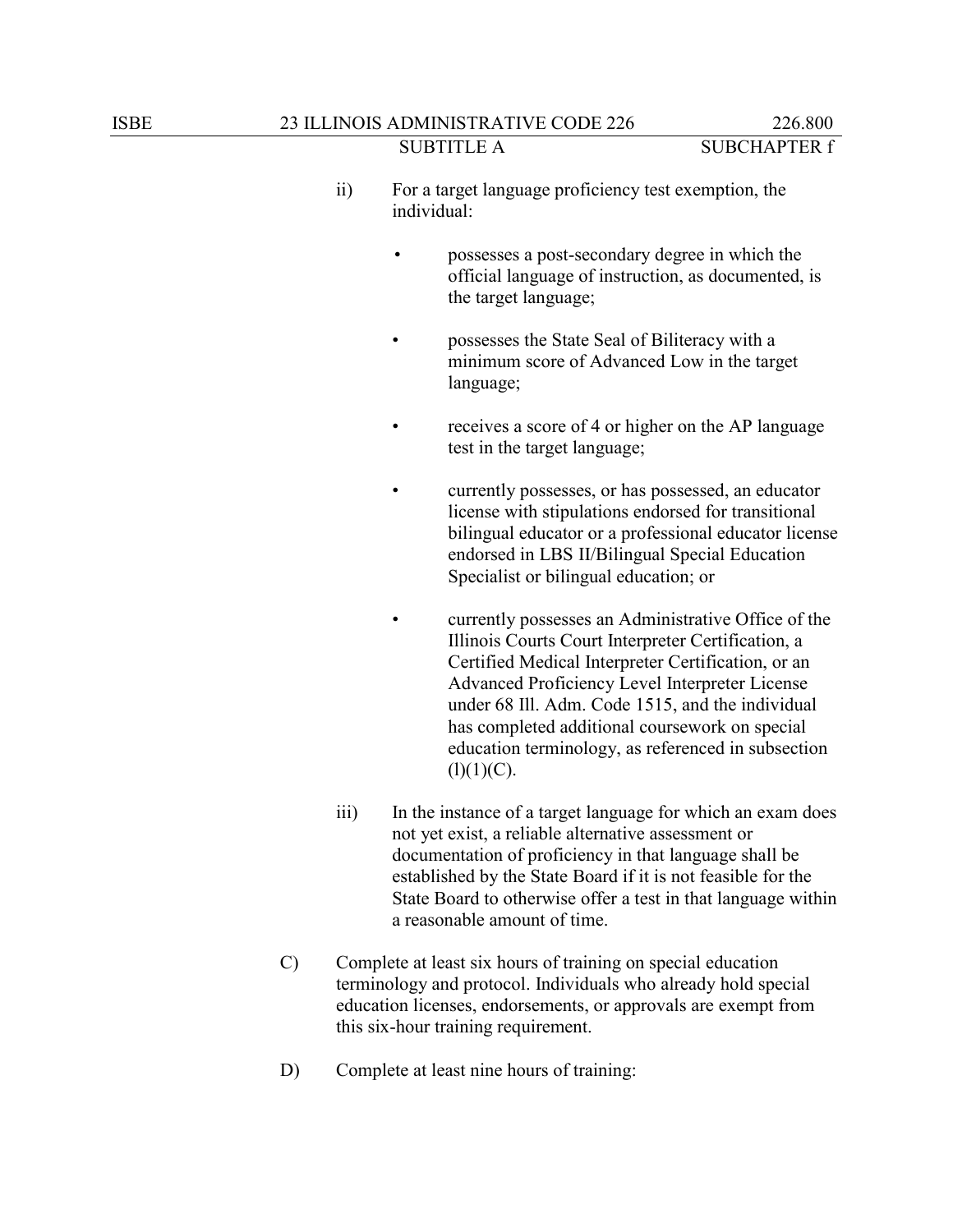- i) on:
	- interpreting in and out of English;
	- interpretation standards of practice, ethics and confidentiality;
	- the role of the interpreter and role boundaries; and
	- respect, impartiality, professionalism, cultural competence and responsiveness, and advocacy for communication and cultural needs; and
- ii) that includes videos demonstrating proper and improper interpretation techniques.
- E) After completing the required training:
	- i) successfully complete, with a score of 80% or higher, a written examination to demonstrate knowledge of:
		- special education terminology and protocol;
		- interpretation standards and techniques; and
		- interpretation ethics; and
	- ii) successfully complete an oral examination, with a score of 70% or higher, to demonstrate proficiency in:
		- interpreting in and out of English, through consecutive or simultaneous interpreting; and
		- sight translation.
- 2) To maintain the designation of "Qualified Interpreter", an individual must, at least once every two years, participate in at least six hours of ongoing professional development related to interpretation in the following categories:
	- A) Confidentiality.
	- B) Accuracy.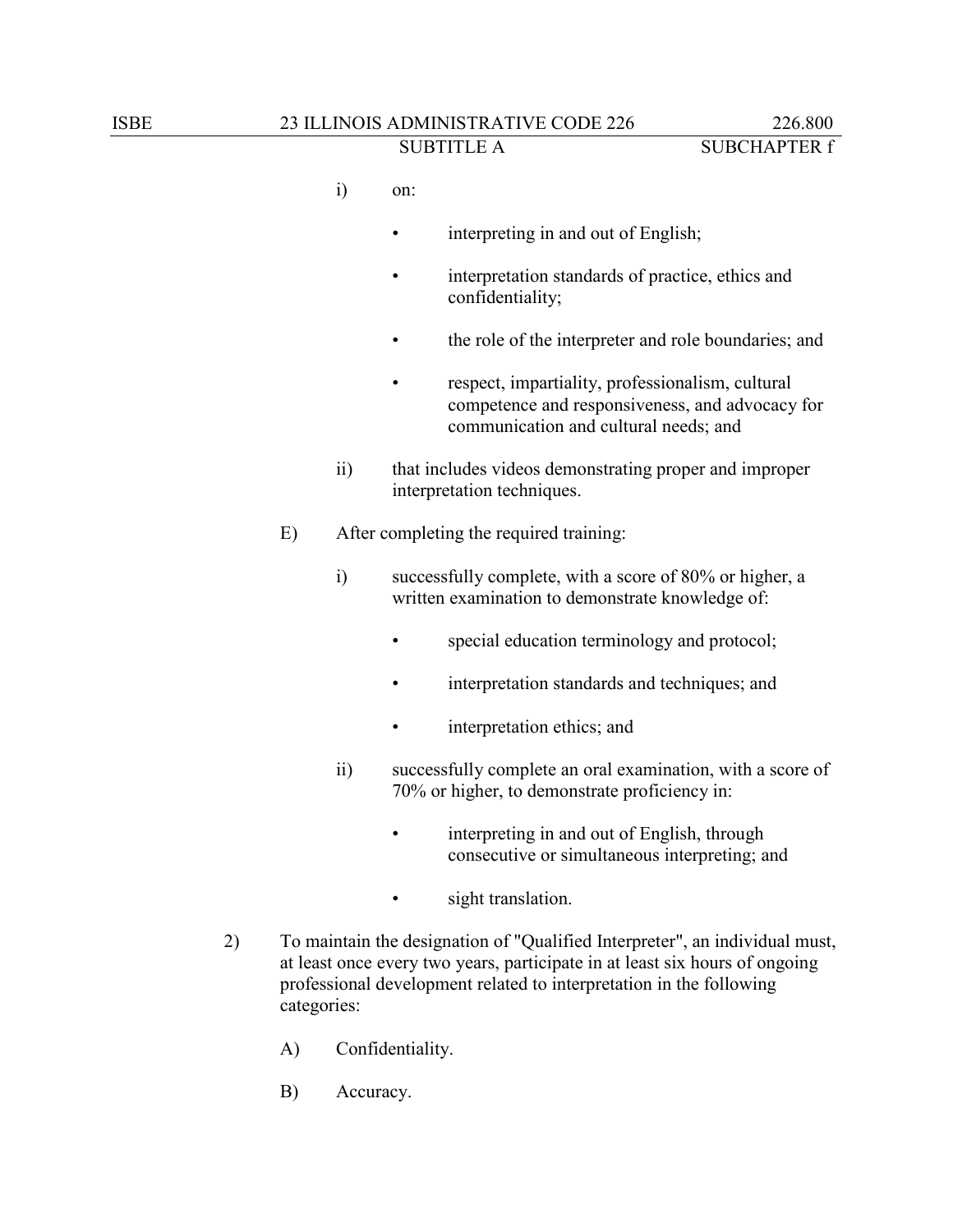## ISBE 23 ILLINOIS ADMINISTRATIVE CODE 226 226.800 SUBTITLE A SUBCHAPTER f

- C) Impartiality.
- D) Interpreter ethics and professionalism.
- E) Cultural awareness.
- F) Special Education processes.
- G) Special Education vocabulary.
- H) Language acquisition.

(Source: Amended at 46 Ill. Reg. 6453, effective April 11, 2022)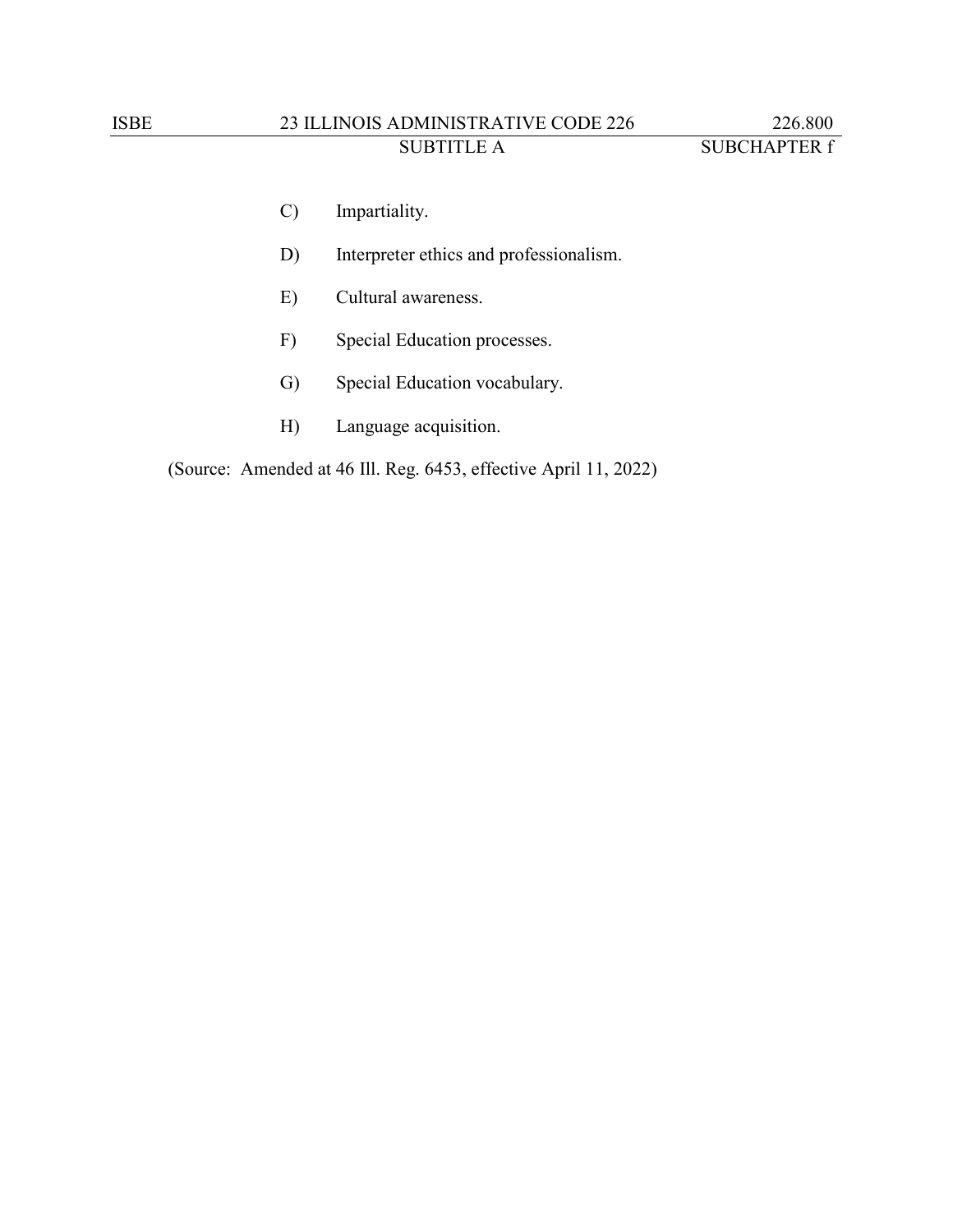### **Section 226.810 Early Childhood Special Education**

The State Board shall issue early childhood special education approval or endorsement to an individual who holds a valid professional educator license with an early childhood endorsement or an LBS I endorsement, provided that the individual makes application for approval in a format specified by the State Board demonstrating that he or she has successfully completed coursework in all the following areas:

- a) Methods Developmentally and individually appropriate methods for fostering the social, emotional, cognitive, communication, adaptive, and motor development and learning of young children with special needs in various settings, such as the home, the school, and the community.
- b) Assessment Strategies, procedures, and formal and informal instruments for assessing young children's social, emotional, cognitive, communication, and motor skills; family concerns, priorities, and resources; and school, home, and community learning environments; and methods for conducting formative and summative individual and program evaluation.
- c) Language Development Typical and atypical language development in young children; specific language disabilities; the relationship between communication delays and other areas of early learning and development; and alternative communication systems for young children with disabilities.
- d) Family and Community Relationships Strategies in developing positive and supportive relationships with families of young children with special needs, including the legal and philosophical basis for family participation; familycentered services; and strategies for working with socially, culturally, and linguistically diverse families. Strategies and models for promoting effective consultation and collaboration with other professionals and agencies within the community.

(Source: Amended at 45 Ill. Reg. 3377, effective March 2, 2021)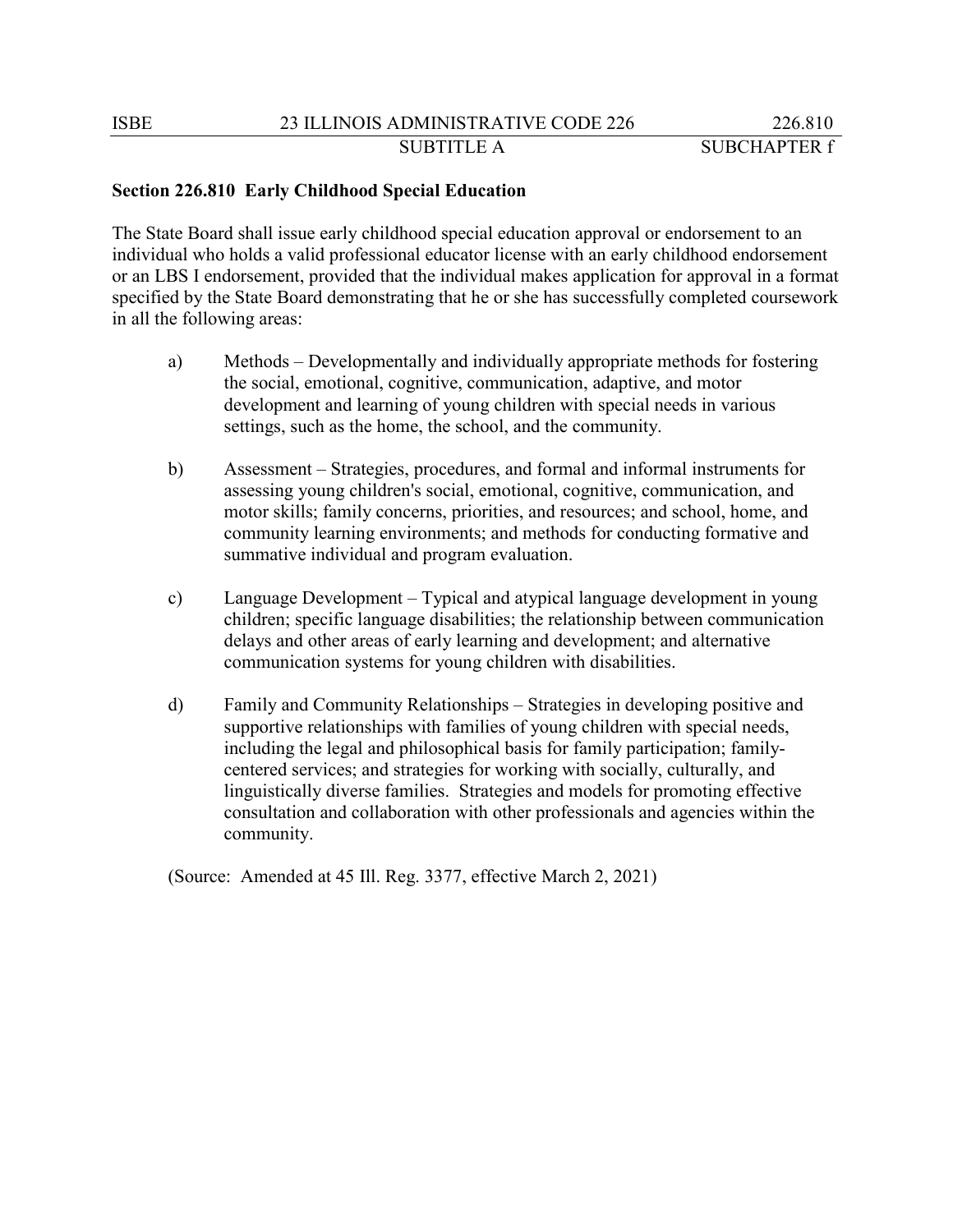### **Section 226.820 Authorization for Assignment**

In the circumstances described in this Section, neither the qualifications required by Section 226.800 nor special education approval under Section 226.810 shall be required.

- a) No Fully Qualified Individual Available
- When a district or cooperative entity, regional superintendent of schools, or nonpublic special education facility approved pursuant to 23 Ill. Adm. Code 401 (Special Education Facilities Under Section 14-7.02 of the Code) demonstrates to the State Board of Education that it is unable to secure the services of an individual who holds the required credentials for a particular assignment, the State Board may authorize the assignment of another individual in accordance with 23 Ill. Adm. Code 25.48 (Short-Term Emergency Approval in Special Education).
- b) Interns
- The State Board may also authorize the assignment of interns in speech and language pathology who will work under the supervision of fully qualified professionals, subject to the requirements of this subsection (b). For each intern in speech and language pathology, the director of special education shall submit evidence that the individual holds a valid interim approval issued under 25 Ill. Adm. Code 25.255 (Interim Approval for Speech-Language Pathologist Interns). The director of special education shall provide evidence that the intern will be supervised by an individual who holds a valid professional educator license endorsed for special preschoolage 22 speech and language pathologist issued pursuant to 23 Ill. Adm. Code 25.43 (Standards for Licensure of Special Education Teachers) or 23 Ill. Adm. Code 25.252 (Endorsement for Non-Teaching Speech-Language Pathologist), as applicable.

(Source: Amended at 46 Ill. Reg. 6453, effective April 11, 2022)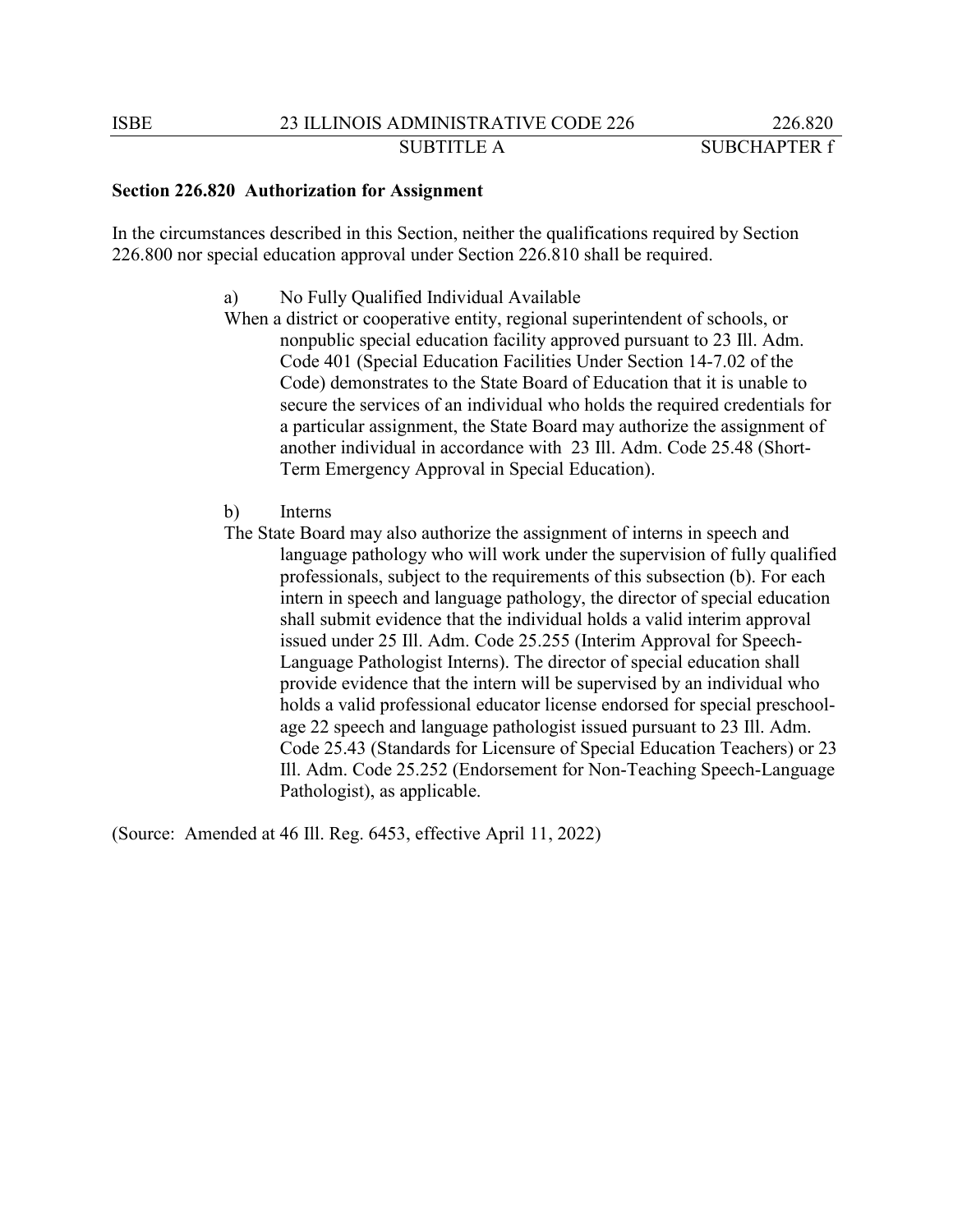### **Section 226.830 List of Independent Evaluators**

- a) The State Board of Education shall develop a list of independent educational evaluators who hold the credentials required for the performance of the various evaluation components pursuant to Section 226.840 of this Part and meet the requirements of Section 14-8.02(g-5) of the School Code.
- b) No person shall be included in the State Board's list unless he or she has provided in writing to the State Board the following specific information for each credential for which the Board's acknowledgment is sought:
	- 1) name of license, certificate, or other credential;
	- 2) name of credentialing agency or body;
	- 3) number of certificate, license, registration, or other credential;
	- 4) date of issue; and
	- 5) period of validity.
- c) An individual who wishes to be considered a qualified bilingual specialist shall identify any languages other than English in which he or she is proficient and identify the specific qualifications held that correspond to the relevant requirements of Section 226.800(f).
- d) Persons wishing to be included on this list may submit the information about their credentials required under subsection (b) to the State Board at any time. The State Board shall update the list as changes may warrant and shall provide the list to school districts.

(Source: Amended at 40 Ill. Reg. 2220, effective January 13, 2016)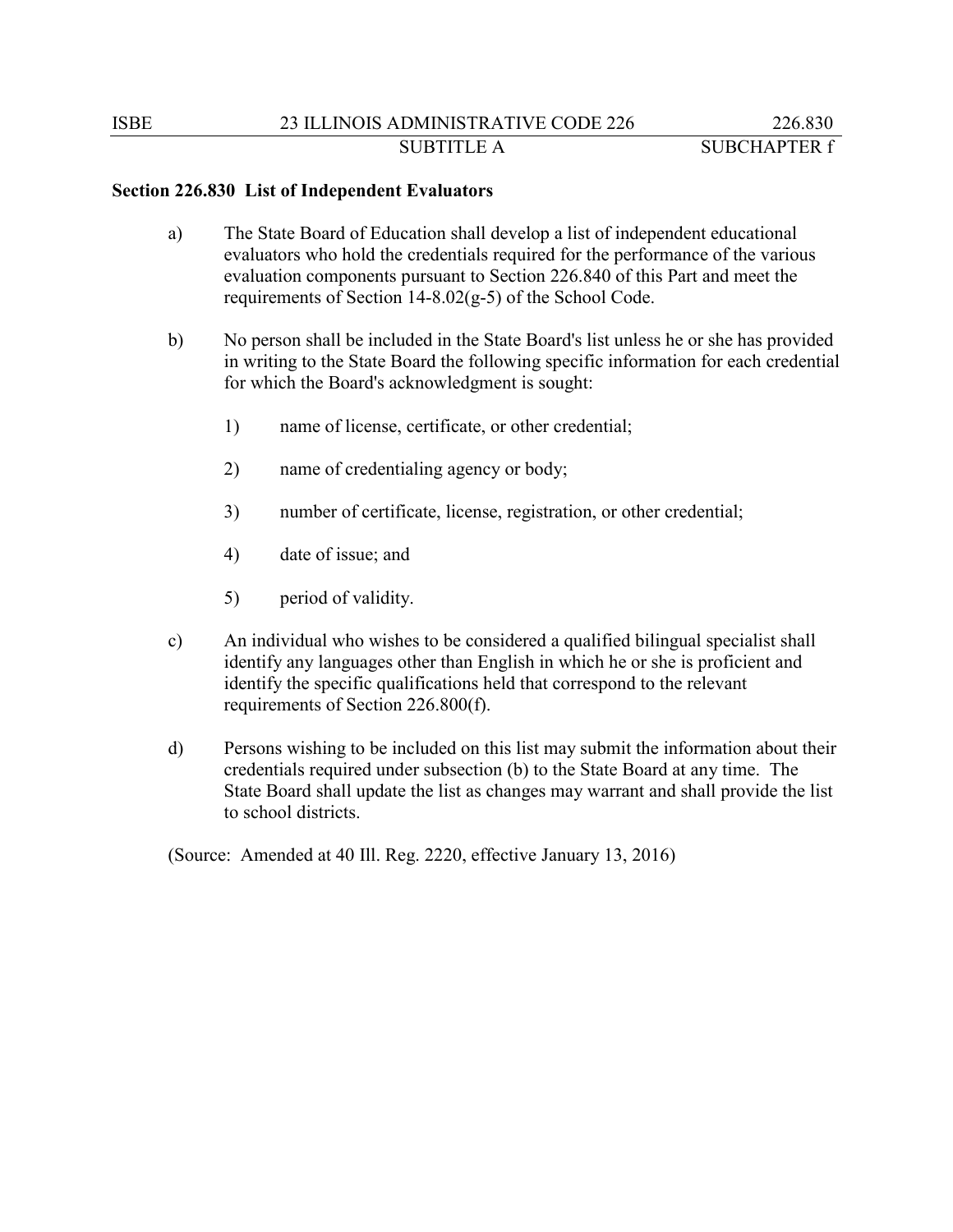## **Section 226.840 Qualifications of Evaluators**

The following list identifies the credentials required to administer certain types of evaluations. Where no requirements are established, an evaluation may be performed by an individual who is qualified to administer it according to the technical specifications of the publisher.

| <b>TYPE</b>                           | REQUIRED QUALIFICATIONS                                                                                                                                                                                                                                                                                                                                                                     |
|---------------------------------------|---------------------------------------------------------------------------------------------------------------------------------------------------------------------------------------------------------------------------------------------------------------------------------------------------------------------------------------------------------------------------------------------|
| Academic Performance                  | Professional educator license or approval issued<br>under Section 226.810 appropriate for the age or<br>disability of the child, or professional educator<br>license with a school support personnel<br>endorsement for school psychologist or school<br>counselor. (See Article 21B of the School Code<br>and the State Board's rules at 23 Ill. Adm. Code 1<br>and 23 Ill. Adm. Code 25.) |
| <b>Adapted Physical Education</b>     | Professional educator license endorsed for<br>physical education with an approval or<br>endorsement in adapted physical education (23<br>Ill. Adm. Code 25.43).                                                                                                                                                                                                                             |
| <b>Assistive Technology</b>           | To the extent that a test is used in performing this<br>assessment, qualification for administering the<br>test according to the instructions provided by the<br>test's publisher.                                                                                                                                                                                                          |
| Audiological                          | License to practice as an audiologist issued by the<br>Department of Financial and Professional<br>Regulation pursuant to the Illinois Speech-<br>Language Pathology and Audiology Practice Act<br>[225 ILCS 110].                                                                                                                                                                          |
| Clinical Psychological                | License issued pursuant to the Clinical<br>Psychologist Licensing Act [225 ILCS 15].                                                                                                                                                                                                                                                                                                        |
| <b>Cultural Background Assessment</b> | Professional educator license with a school<br>support personnel endorsement for school<br>psychologist, school social worker, or school<br>counselor.                                                                                                                                                                                                                                      |
| <b>Hearing Screening</b>              | License to practice as an audiologist issued by the<br>Department of Financial and Professional<br>Regulation pursuant to the Illinois Speech-                                                                                                                                                                                                                                              |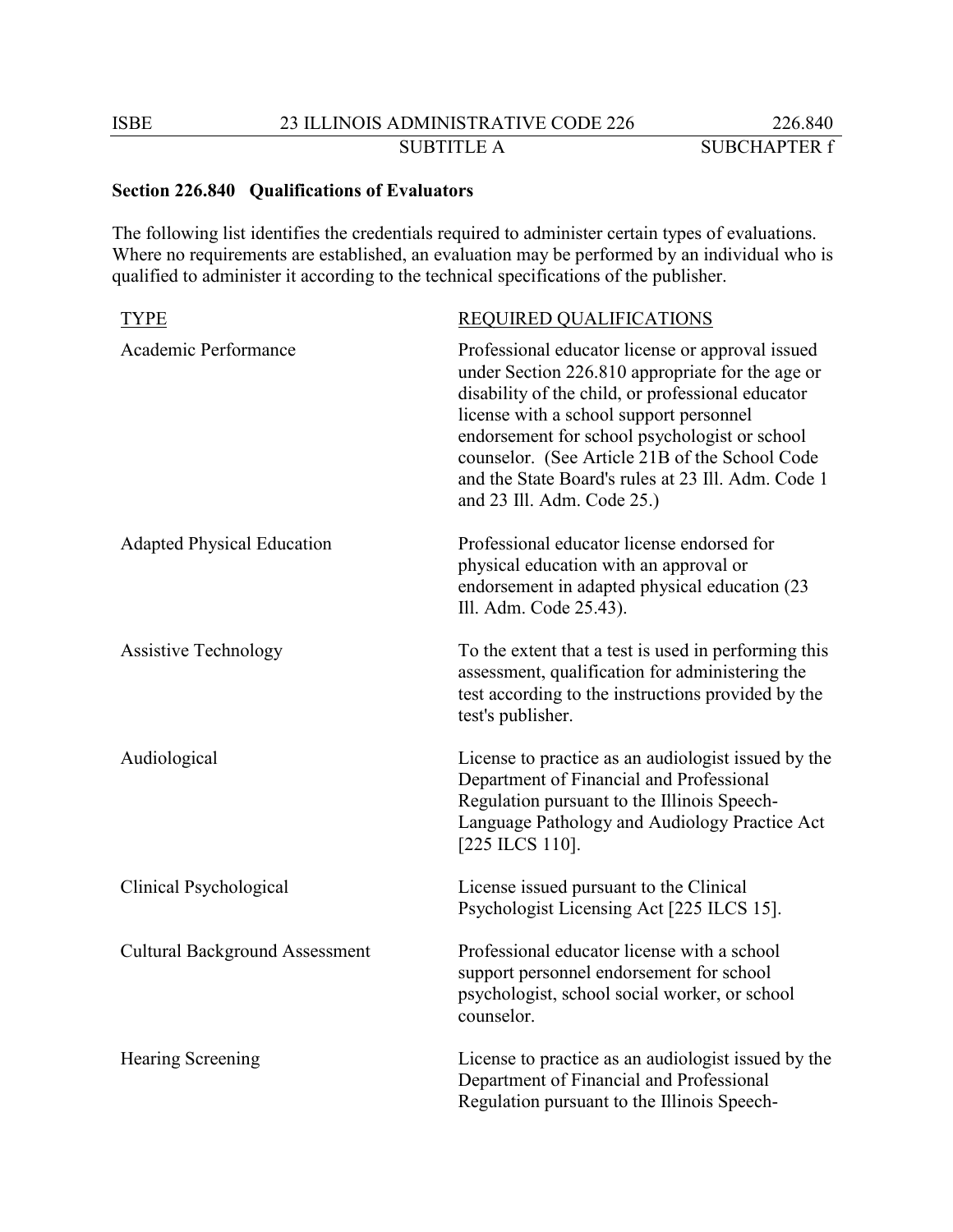|                                 | Language Pathology and Audiology Practice Act<br>[225 ILCS 110]; professional educator license<br>with a school support personnel endorsement for<br>speech and language pathologist or special<br>preschool-age 22 endorsement for speech and<br>language pathologist (23 Ill. Adm. Code 25.43 or<br>25.252); or certificate of training issued by the<br>Department of Public Health (77 Ill. Adm. Code<br>$675$ ).                                                    |
|---------------------------------|--------------------------------------------------------------------------------------------------------------------------------------------------------------------------------------------------------------------------------------------------------------------------------------------------------------------------------------------------------------------------------------------------------------------------------------------------------------------------|
| Learning Processes Evaluation   | Professional educator license with a school<br>support personnel endorsement for school<br>psychologist or LBS I endorsement.                                                                                                                                                                                                                                                                                                                                            |
| <b>Medical Review</b>           | Meet the requirements set forth in Section<br>$226.160$ , as applicable.                                                                                                                                                                                                                                                                                                                                                                                                 |
| Neurological Evaluation         | Licensure/registration issued by the Department<br>of Financial and Professional Regulation<br>pursuant to the Medical Practice Act of 1987<br>$[225$ ILCS 60].                                                                                                                                                                                                                                                                                                          |
| Occupational Therapy Evaluation | Certificate/Registration issued by the Department<br>of Financial and Professional Regulation<br>pursuant to the Illinois Occupational Therapy<br>Practice Act [225 ILCS 75].                                                                                                                                                                                                                                                                                            |
| Orientation/Mobility            | Certification for orientation/mobility instruction<br>and evaluation (Certified Orientation and<br>Mobility Specialist, Academy for Certification of<br>Vision Rehabilitation and Education<br>Professionals, 4732 North Oracle Road, Suite<br>217, Tucson AZ 85705, or predecessor credential<br>issued by the Association for Education and<br>Rehabilitation of the Blind and Visually<br>Impaired, 1703 North Beauregard Street, Suite<br>440, Alexandria VA 22311). |
| Physical Therapy Evaluation     | Certificate/registration issued by the Department<br>of Financial and Professional Regulation<br>pursuant to the Illinois Physical Therapy Act<br>$[225$ ILCS 90].                                                                                                                                                                                                                                                                                                       |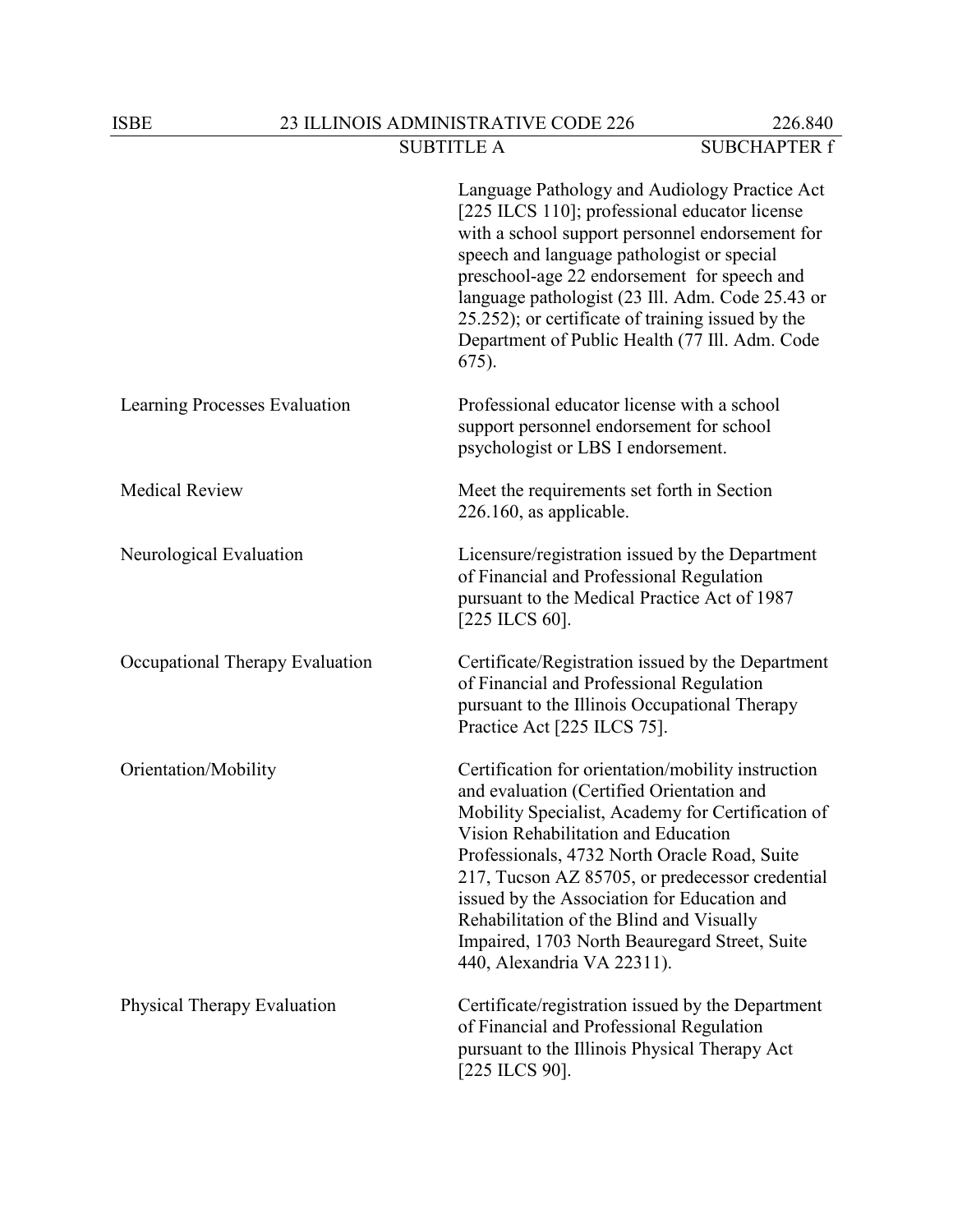ISBE 23 ILLINOIS ADMINISTRATIVE CODE 226 226.840<br>SUBTITLE A SUBCHAPTER f

| Psychiatric Evaluation                                                                    | Licensure/registration issued by the Department<br>of Financial and Professional Regulation<br>pursuant to the Medical Practice Act of 1987.                                                                               |
|-------------------------------------------------------------------------------------------|----------------------------------------------------------------------------------------------------------------------------------------------------------------------------------------------------------------------------|
| School Psychological                                                                      | Professional educator license with a school<br>support personnel endorsement for school<br>psychologist.                                                                                                                   |
| Social Developmental Study (Adaptive<br>Behavior, Cultural Background, Family<br>History) | Professional educator license with a school<br>support personnel endorsement for social<br>worker, school counselor, or school psychologist<br>(23 Ill. Adm. Code 25.215, 25.225, or, as<br>applicable, 25.230 or 25.235). |
| Speech and Language Assessment                                                            | Professional educator license with a speech and<br>language pathologist endorsement (23 Ill. Adm.<br>Code 25.252).                                                                                                         |
| Vision Screening                                                                          | Certificate of training issued by the Department<br>of Public Health (77 Ill. Adm. Code 675).                                                                                                                              |

(Source: Amended at 46 Ill. Reg. 6453, effective April 11, 2022)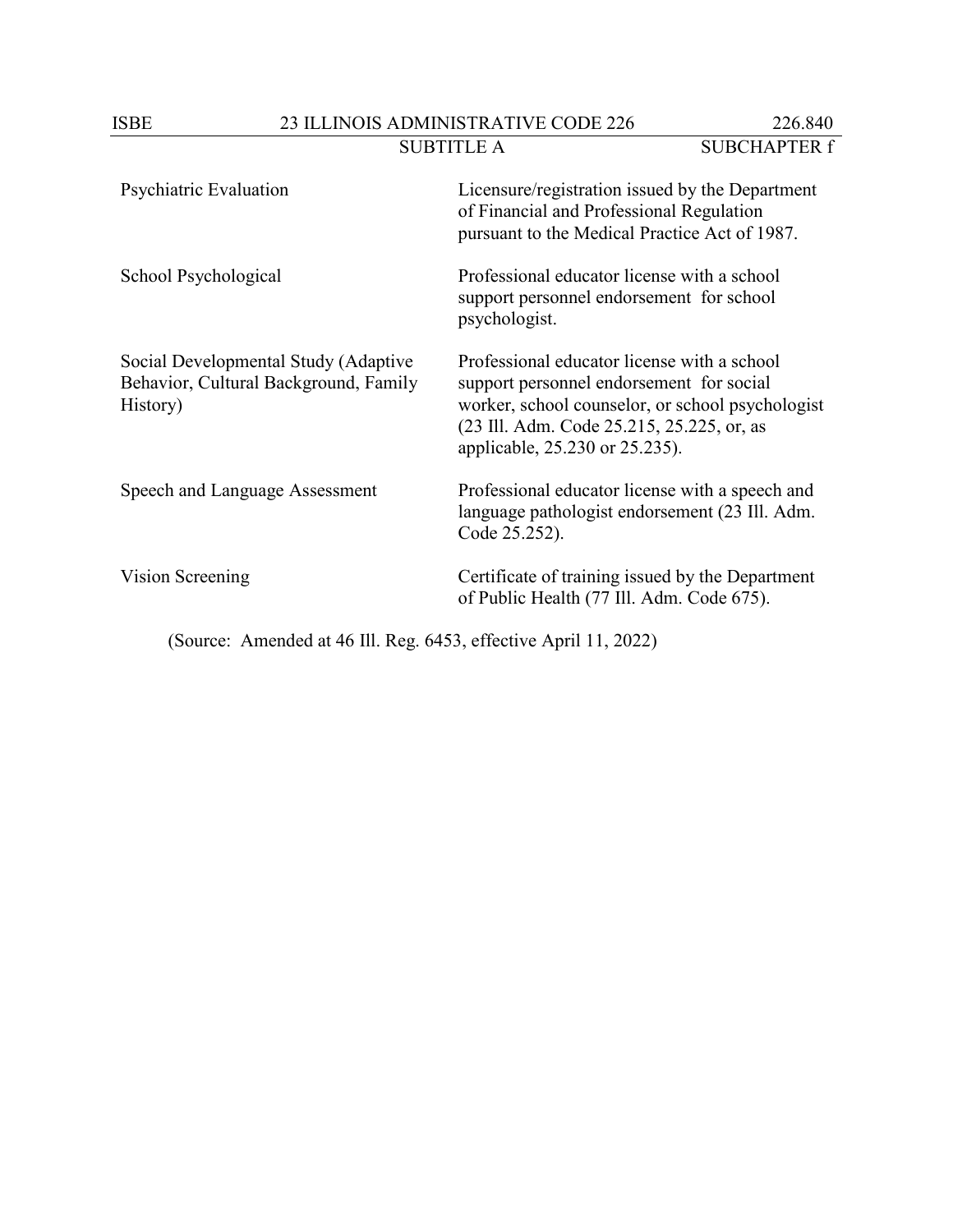## **Section 226.850 List of Qualified Workers**

The following table lists the work assignments and qualifications for qualified workers for whom reimbursement may be requested under Section 14-13.01 of the School Code. All requirements necessary for proper certification, educator or professional licensure, or approval in these work assignments are found in this Subpart I, unless otherwise noted.

| <b>WORK ASSIGNMENT</b>               | <b>REQUIRED QUALIFICATIONS</b>                                                                                                                                                                                                                                                                                        |
|--------------------------------------|-----------------------------------------------------------------------------------------------------------------------------------------------------------------------------------------------------------------------------------------------------------------------------------------------------------------------|
| <b>Adapted Physical</b><br>Education | A valid Illinois professional educator license endorsed for<br>physical education and an adapted physical education approval<br>or endorsement encompassing the grade levels and age ranges of<br>the students served.                                                                                                |
| Administrator of a<br>Special School | Must meet the requirements of Section 226.800(i).                                                                                                                                                                                                                                                                     |
| Art Therapist                        | Registration from American Art Therapy Association or a<br>master's degree in art therapy awarded by a regionally accredited<br>institution of higher education.                                                                                                                                                      |
| <b>Assistant Director</b>            | A valid professional educator license with a director of special<br>education endorsement issued pursuant to 23 Ill. Adm. Code<br>25.365 and 23 Ill. Adm. Code 1.705 and meets the requirements<br>of Section $226.800(g)$ of this Part.                                                                              |
| Audiologist                          | Licensed to practice as an audiologist by the Department of<br>Financial and Professional Regulation pursuant to the Illinois<br>Speech-Language Pathology and Audiology Practice Act [225]<br>ILCS 110] or Certificate of Clinical Competence in Audiology<br>from the American Speech-Language-Hearing Association. |
| Autism                               | A valid Illinois professional educator license either with an LBS<br>I or early childhood special education endorsement or approval<br>encompassing the grade levels and age ranges of the students<br>served.                                                                                                        |
| <b>Behavior Analyst</b>              | Board Certified Behavior Analyst (BCBA) as evidenced by a<br>current valid certificate awarded by the Behavior Analyst<br>Certification Board, Inc.                                                                                                                                                                   |
| Career and Technical<br>Coordinator  | Meets the requirements set forth in Section $226.800(c)$ of this<br>Part and 23 Ill. Adm. Code 1.737(c)                                                                                                                                                                                                               |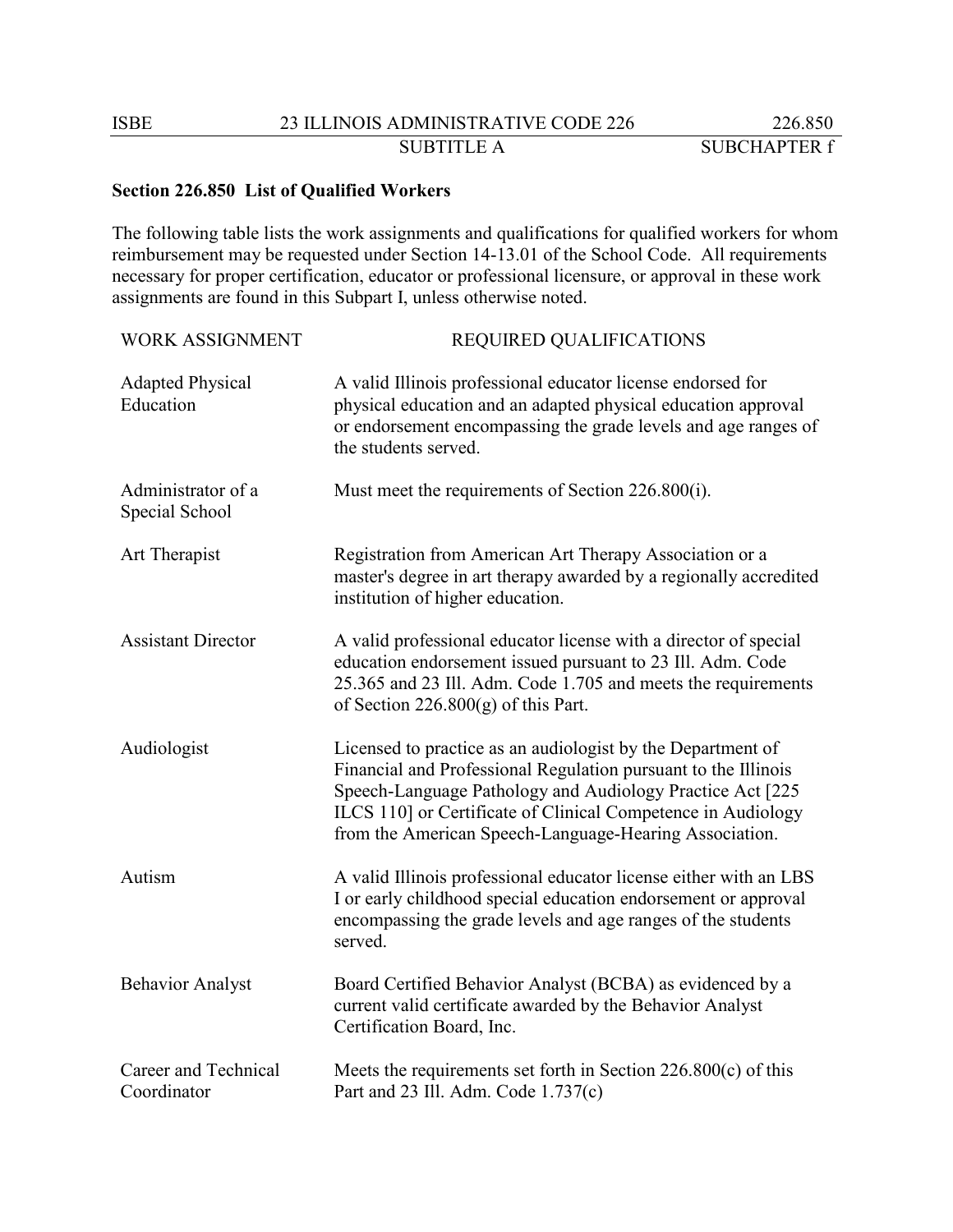# ISBE 23 ILLINOIS ADMINISTRATIVE CODE 226 226.850<br>SUBTITLE A SUBCHAPTER f

| Career and Technical<br><b>Transition Specialist</b>              | Must hold a contract with the Illinois Department of Human<br>Service-Division of Rehabilitation Services, under the Secondary<br>Transition Experience Program (STEP).                                                                                                                                                                                                                                                  |
|-------------------------------------------------------------------|--------------------------------------------------------------------------------------------------------------------------------------------------------------------------------------------------------------------------------------------------------------------------------------------------------------------------------------------------------------------------------------------------------------------------|
| Daily Living Skills<br>Specialist                                 | Certificate from the Academy for Certification of Vision<br>Rehabilitation and Education Professionals or its predecessor<br>organization.                                                                                                                                                                                                                                                                               |
| Diagnostic Teacher                                                | A valid Illinois professional educator license with an LBS I<br>endorsement or approval.                                                                                                                                                                                                                                                                                                                                 |
| Early Childhood Special<br>Education                              | A valid Illinois professional educator license with an early<br>childhood endorsement and either with an early childhood<br>special education endorsement or early childhood special<br>education approval or with a valid Illinois professional educator<br>license with an LBS I endorsement and early childhood special<br>education approval.                                                                        |
| <b>Emotional Disability</b>                                       | A valid Illinois professional educator license either with an LBS<br>I endorsement or approval encompassing the grade levels and<br>age ranges of the students served.                                                                                                                                                                                                                                                   |
| Hearing Impairment                                                | A valid Illinois professional educator license endorsed for<br>teacher of students who are deaf or hard of hearing pursuant to<br>23 Ill. Adm. Code 25.43.                                                                                                                                                                                                                                                               |
| Home/Hospital Instructor<br>(see Section 226.300 of<br>this Part) | A valid Illinois professional educator license either with an LBS<br>I endorsement or approval encompassing the area of student's<br>disability (i.e., intellectual disability, physically handicapped,<br>learning disabilities or social/emotional disorders), professional<br>educator license endorsed in the area of speech and language<br>pathologist, blind or visually impaired, or deaf or hard of<br>hearing. |
| Infant/Toddler/Family<br>Specialist                               | For federally funded programs serving infants and toddlers, birth<br>through two years of age: Completion of a degree program with<br>evidence of specific training in child development and family<br>development specific for children ages birth to five years.                                                                                                                                                       |
| <b>Inservice Coordinator</b>                                      | A valid Illinois professional educator license with an LBS I<br>endorsement or a valid Illinois professional educator license                                                                                                                                                                                                                                                                                            |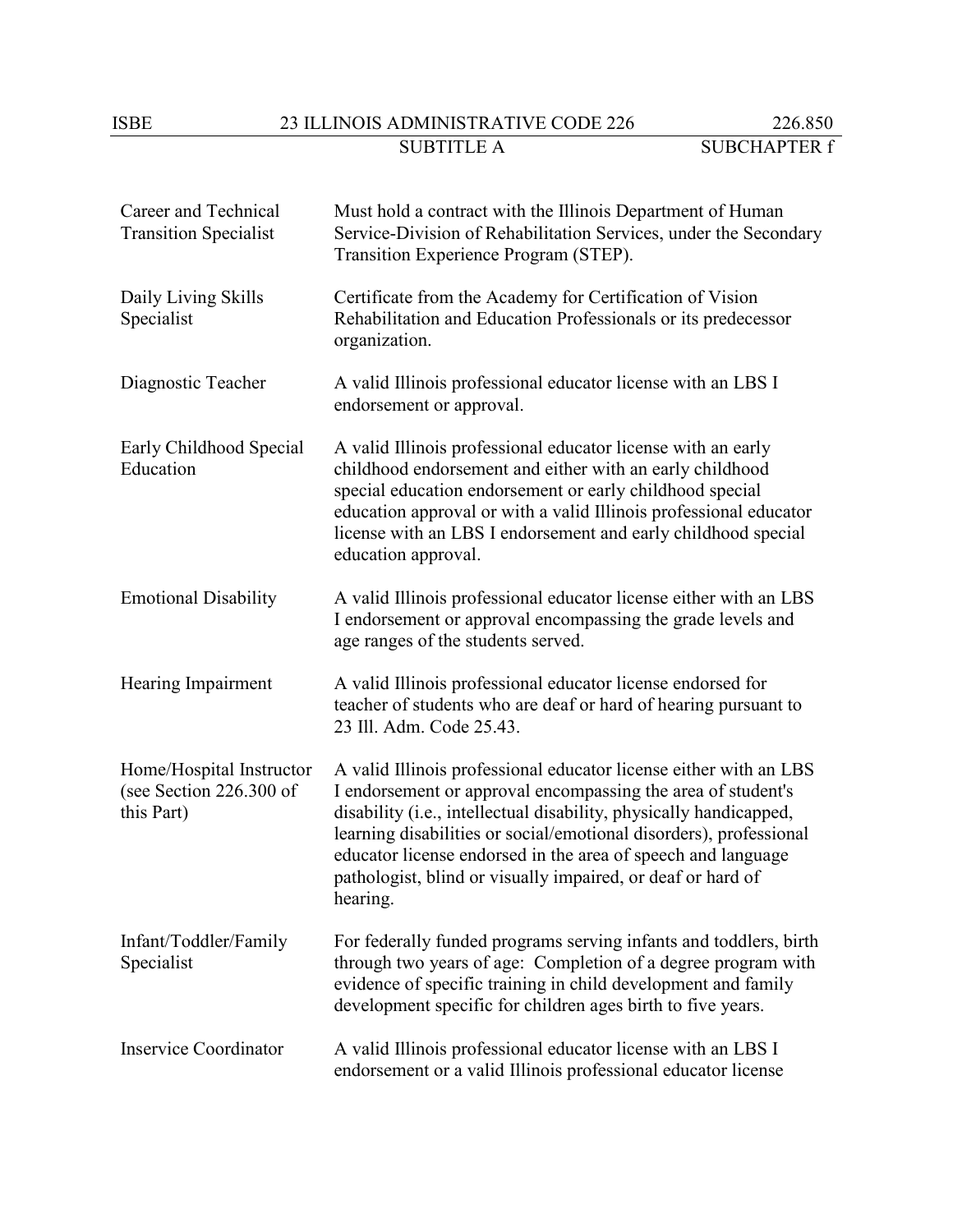| ISBE                                                                 | 23 ILLINOIS ADMINISTRATIVE CODE 226                                                                                                                                                                                                                                        | 226.850             |
|----------------------------------------------------------------------|----------------------------------------------------------------------------------------------------------------------------------------------------------------------------------------------------------------------------------------------------------------------------|---------------------|
|                                                                      | <b>SUBTITLE A</b>                                                                                                                                                                                                                                                          | <b>SUBCHAPTER f</b> |
|                                                                      | endorsed for school support personnel (see 23 Ill. Adm. Code<br>25. Subpart D).                                                                                                                                                                                            |                     |
| <b>Intellectual Disability</b>                                       | A valid Illinois professional educator license endorsed in a<br>teaching field with an LBS I endorsement or approval<br>encompassing the grade levels and age ranges of the students<br>served.                                                                            |                     |
| LBS I                                                                | Meets the requirements of 23 Ill. Adm. Code 25.43 appropriate<br>to the area of responsibility or holds a valid Illinois professional<br>educator license with an LBS I endorsement or approval<br>encompassing the grade levels and age ranges of the students<br>served. |                     |
| <b>Medical Services</b><br>Personnel (Diagnostics<br>and Evaluation) | Registration with the Illinois Department of Financial and<br>Professional Regulation.                                                                                                                                                                                     |                     |
| Music Therapist                                                      | Registration from the National Music Therapy Registry,<br>certification from the Certification Board for Music Therapists,<br>or master's degree in music therapy from a regionally accredited<br>institution of higher education.                                         |                     |
| Occupational Therapist                                               | Licensed by the Illinois Department of Financial and<br>Professional Regulation pursuant to the Illinois Occupational<br>Therapy Practice Act [225 ILCS 75].                                                                                                               |                     |
| Orientation and Mobility<br>Specialist                               | Certificate from the Academy for Certification of Vision<br>Rehabilitation and Education Professionals or its predecessor<br>organization or the Association for the Education and<br>Rehabilitation of the Blind and Visually Impaired.                                   |                     |
| Orthopedic Impairment                                                | A valid Illinois professional educator license either with a cross-<br>categorical special education or physically handicapped<br>endorsement or with approval encompassing the grade levels and<br>age ranges of students served.                                         |                     |
| Physical Therapist                                                   | Licensed by the Illinois Department of Financial and<br>Professional Regulation pursuant to the Illinois Physical Therapy<br>Act [225 ILCS 90].                                                                                                                            |                     |
| Recreational Therapist                                               | Licensed by the National Council for Therapeutic Recreation or<br>its predecessor organization.                                                                                                                                                                            |                     |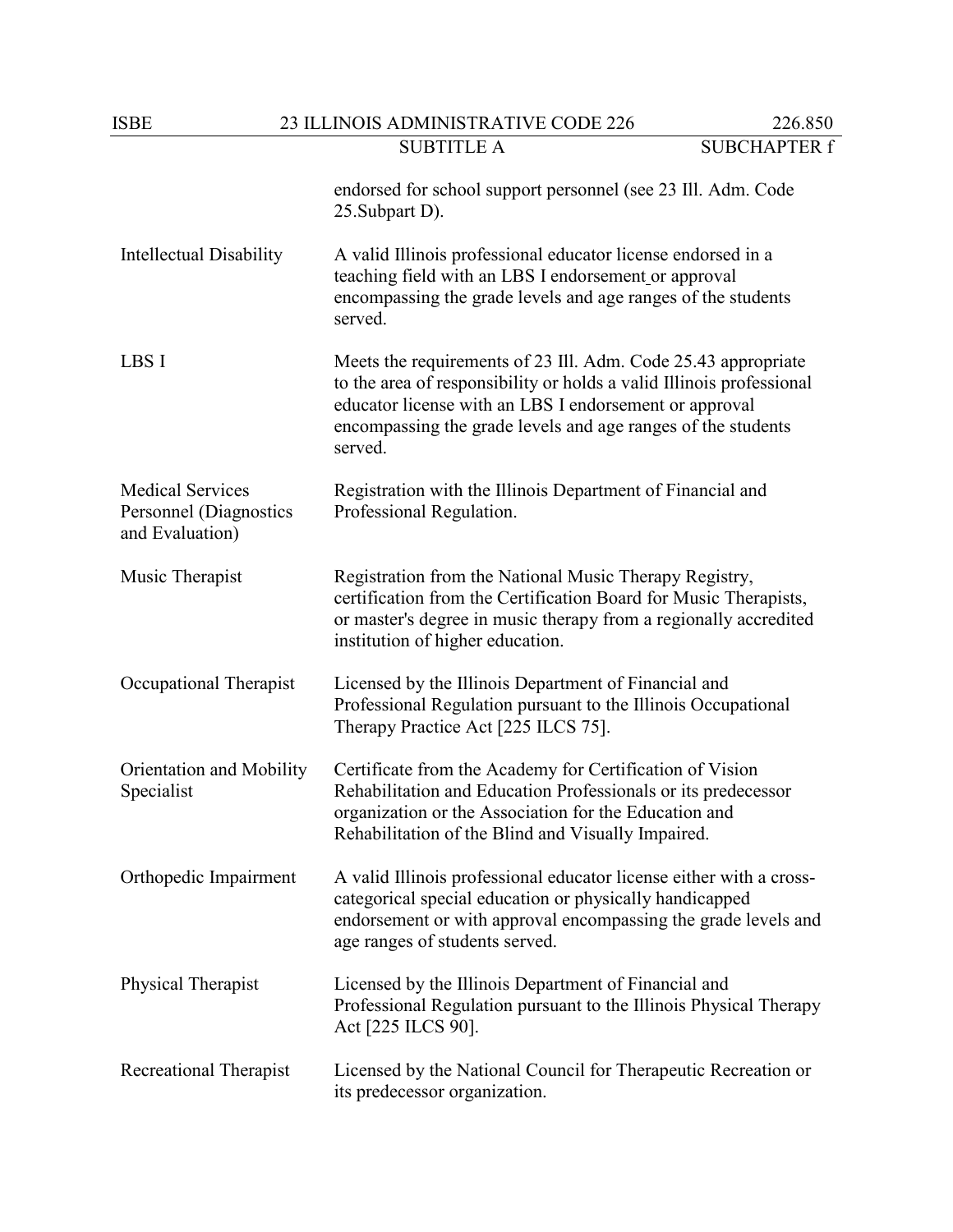# ISBE 23 ILLINOIS ADMINISTRATIVE CODE 226 226.850<br>SUBTITLE A SUBCHAPTER f

| <b>Rehabilitation Counselor</b>                        | Certificate from the Commission on Rehabilitation Counselor<br>Certification (CRCC) or a master's degree in rehabilitation<br>counseling awarded by a regionally accredited institution of<br>higher education. |
|--------------------------------------------------------|-----------------------------------------------------------------------------------------------------------------------------------------------------------------------------------------------------------------|
| School Counselor/<br>Guidance Counselor                | A valid Illinois professional educator license endorsed for school<br>support personnel for school counselor issued under 23 Ill. Adm.<br>Code 25.225.                                                          |
| School Counselor Intern                                | Meets the requirements of 23 Ill. Adm. Code 25.227.                                                                                                                                                             |
| <b>School Nurse</b>                                    | Meets the requirements of Section 10-22.23 of the School Code<br>and 23 Ill. Adm. Code 25.245.                                                                                                                  |
| <b>School Nurse</b><br>(Grandfathered)                 | Employed as a registered school nurse prior to July 1, 1976 and<br>continuing in the same position with the same district or joint<br>agreement.                                                                |
| School Psychologist                                    | Meets the requirements of Section 14-1.09 of the School Code<br>and 23 Ill. Adm. Code 25.230 or 25.235, as applicable.                                                                                          |
| School Social Worker                                   | Meets the requirements of Section 14-1.09a of the School Code,<br>and Section 226.820(b) of this Part and 23 Ill. Adm. Code<br>25.215, as applicable.                                                           |
| Specific Learning<br>Disability                        | A valid Illinois professional educator license either with an LBS<br>I endorsement or with approval encompassing the grade levels<br>and age ranges of the students served.                                     |
| Speech-Language                                        | Meets the requirements of Section 14-1.09b of the School Code<br>and 23 Ill. Adm. Code 25.252, as applicable, for speech and<br>language pathologist.                                                           |
| Speech-Language<br>Pathologist Intern<br>(Interim)     | Meets the requirements of 23 Ill. Adm. Code 25.255 and Section<br>226.820(b) of this Part.                                                                                                                      |
| <b>State-Approved Director</b><br>of Special Education | Meets the requirements of 23 Ill. Adm. Code 25.365 and Section<br>$226.800(g)$ of this Part.                                                                                                                    |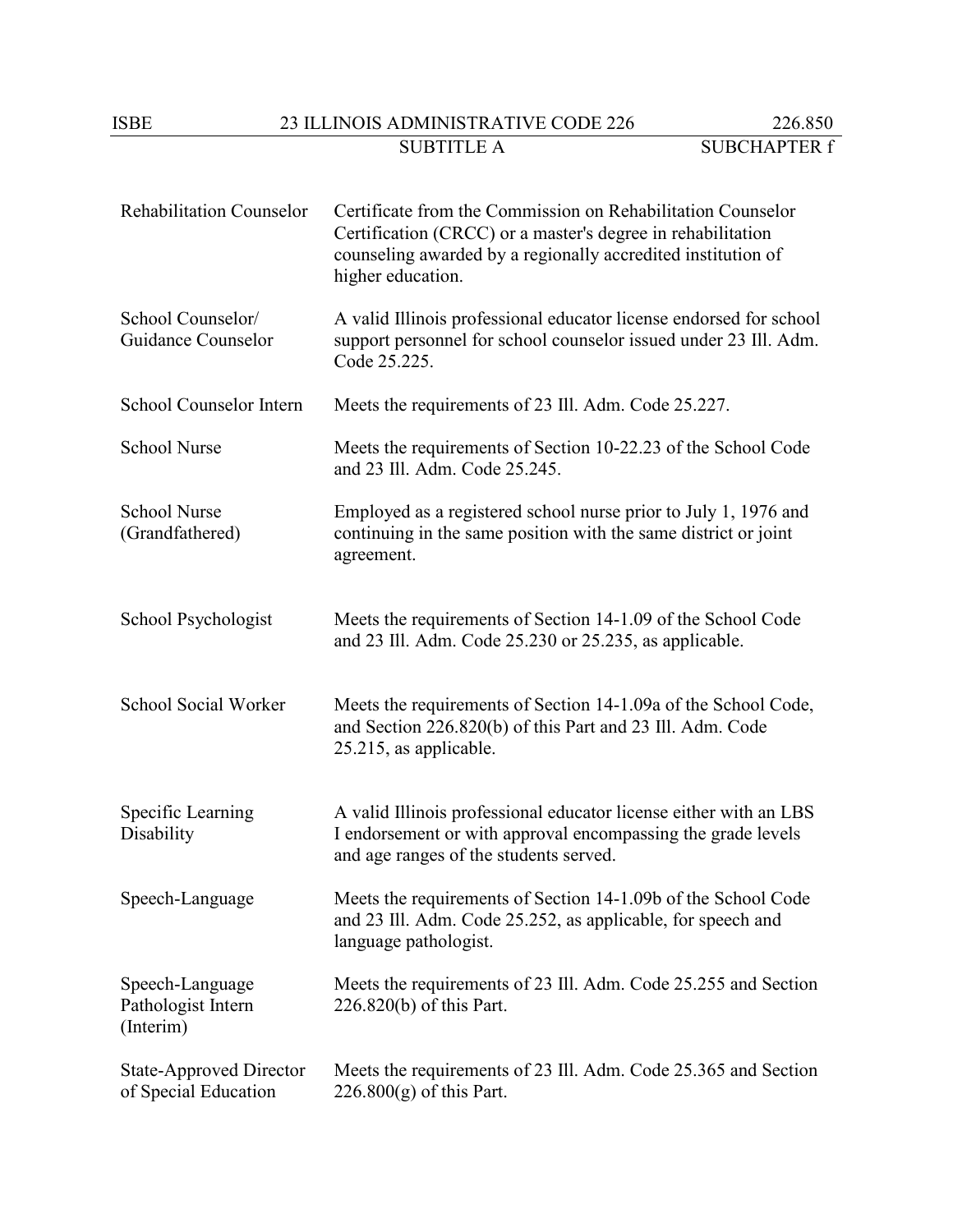# ISBE 23 ILLINOIS ADMINISTRATIVE CODE 226 226.850<br>SUBTITLE A SUBCHAPTER f

(serving in a full-time capacity)

| Supervisor                                            | Meets the requirements of Section 226.800(h) of this Part and 23<br>Ill. Adm. Code 1.705(h), as applicable.                                                                 |
|-------------------------------------------------------|-----------------------------------------------------------------------------------------------------------------------------------------------------------------------------|
| <b>Support Teacher</b>                                | A valid Illinois professional educator license either with an LBS<br>I endorsement or with approval encompassing the grade levels<br>and age ranges of the students served. |
| Teacher Coordinator of<br><b>Vocational Education</b> | Meets the requirements of Section 226.800(d).                                                                                                                               |
| Visual Impairment                                     | A valid Illinois professional educator license issued pursuant to<br>23. Ill. Adm. Code 25.43 and endorsed for teacher of students<br>who are blind or visually impaired.   |

(Source: Amended at 45 Ill. Reg. 3377, effective March 2, 2021)